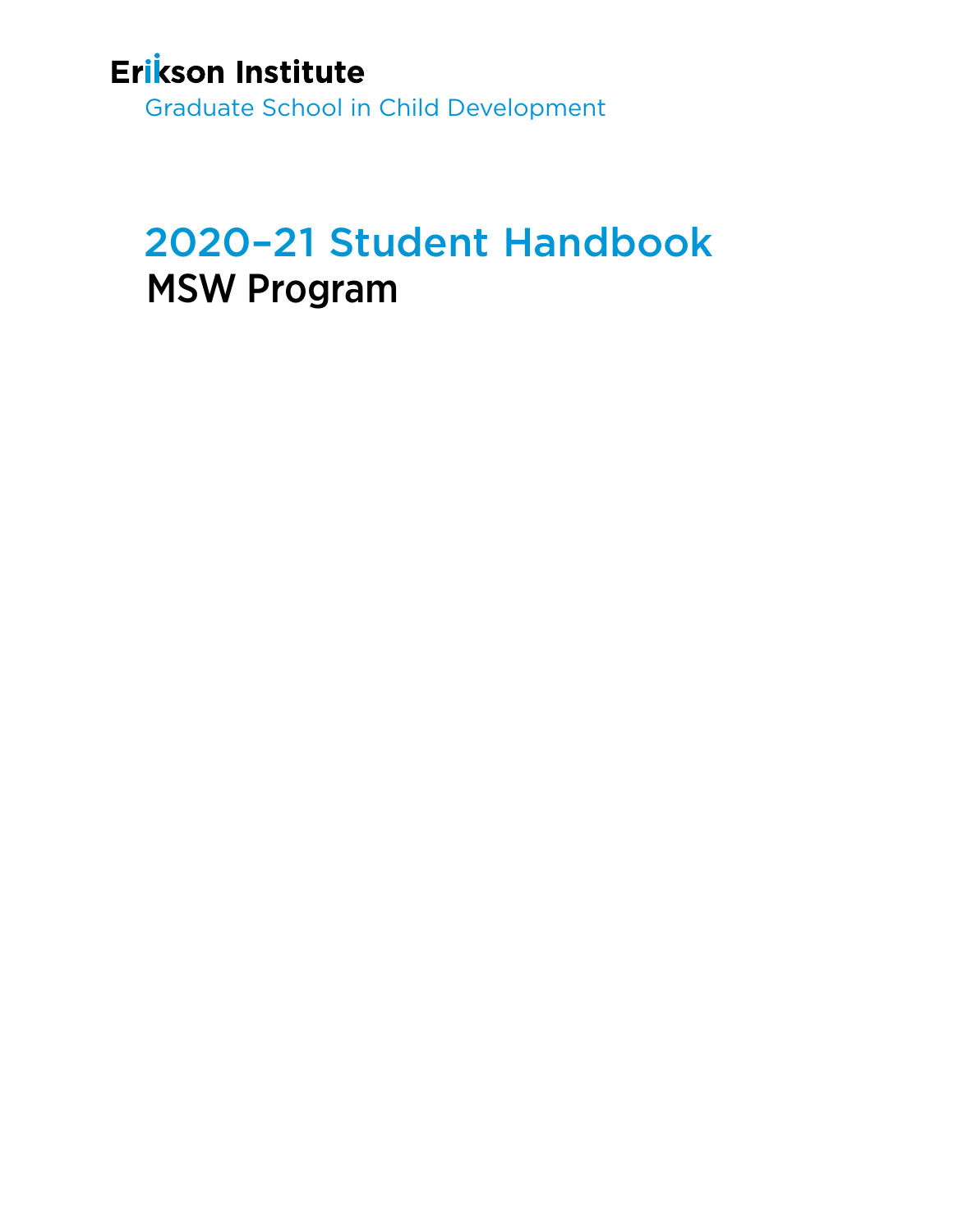# **Contents**

*Click on a section to navigate.*

| <b>Reservation of rights</b>                               | 2  |
|------------------------------------------------------------|----|
| <b>Coronavirus (COVID-19)</b>                              | 3  |
| Academic calendar 2020-21                                  | 4  |
| <b>Welcome to Erikson Institute</b>                        | 6  |
| Our mission and values                                     | 7  |
| The mission of the Master of Social Work program           | 9  |
| <b>Admission requirements</b>                              | 10 |
| Master's degree programs general information               | 12 |
| <b>Master of Social Work competencies</b>                  | 13 |
| Assessment of professional competencies                    | 28 |
| Licensure requirements for social workers                  | 32 |
| Degree requirements                                        | 33 |
| <b>Master of Social Work course descriptions</b>           | 37 |
| <b>Academic policies and procedures</b>                    | 46 |
| Academic integrity                                         | 46 |
| Academic grievance procedure                               | 48 |
| Academic probation and warning: continuing students        | 49 |
| Academic probation: exiting academic probation             | 50 |
| Attendance and classroom decorum                           | 50 |
| Comprehensive examination                                  | 51 |
| Conditional admission: new students                        | 51 |
| Conferral of degrees and certificates                      | 52 |
| Continuous enrollment policy                               | 52 |
| Copyright protection for work created by others            | 52 |
| Copyright protection for work created by students          | 52 |
| Course and end-of-year evaluations                         | 53 |
| Credit hour policy                                         | 53 |
| Field placements                                           | 54 |
| Freedom of inquiry                                         | 55 |
| Good academic standing                                     | 55 |
| Grading system                                             | 56 |
| General campus policies and procedures                     | 57 |
| Building access information                                | 57 |
| Concealed carry policy                                     | 57 |
| Discrimination and harassment, including sexual harassment | 58 |

[Emergency procedures](#page-61-0) 61

| Gender neutral restrooms                                | 62 |
|---------------------------------------------------------|----|
| Information technology telecommunication                |    |
| networks and information resources                      | 62 |
| Peer-to-peer file-sharing policy                        | 64 |
| Privacy policy                                          | 64 |
| Smoking policy                                          | 66 |
| Registration/student records policies<br>and procedures | 67 |
| Academic records                                        | 67 |
| Add/drop procedures                                     | 67 |
| Audited courses                                         | 67 |
| Change of address                                       | 67 |
| Changing programs                                       | 68 |
| Course substitution                                     | 68 |
|                                                         |    |

| <b>Financial aid</b>                        |    |
|---------------------------------------------|----|
| a Masters in Social Work                    | 78 |
| Technical standards for students completing |    |
| Student disciplinary process                | 76 |
| Student conduct                             | 75 |
| Registration                                | 75 |
| Finance                                     | 75 |
| General                                     | 75 |
| Student rights and responsibilities         | 75 |
| Withdrawing from Erikson                    | 74 |
| Transfer credit                             | 73 |
| Transcript requests                         | 73 |
| Review of records                           | 72 |
| Repeated courses                            | 71 |
| Registration                                | 71 |
| Readmission                                 | 71 |
| Preferred-chosen name                       | 71 |
| Official Institute communications           | 70 |
| Leave of absence                            | 70 |
| Independent study                           | 69 |
| Incomplete policy                           | 69 |
| Immunization records                        | 68 |
| Holds on registration                       | 68 |
| Course substitution                         | 68 |
| Changing programs                           | υo |

[Student financial accounts](#page-85-0) 85

[Student resources](#page-87-0) 87

[Student services directory](#page-95-0) **1998** 85

[Faculty and staff](#page-96-0) 96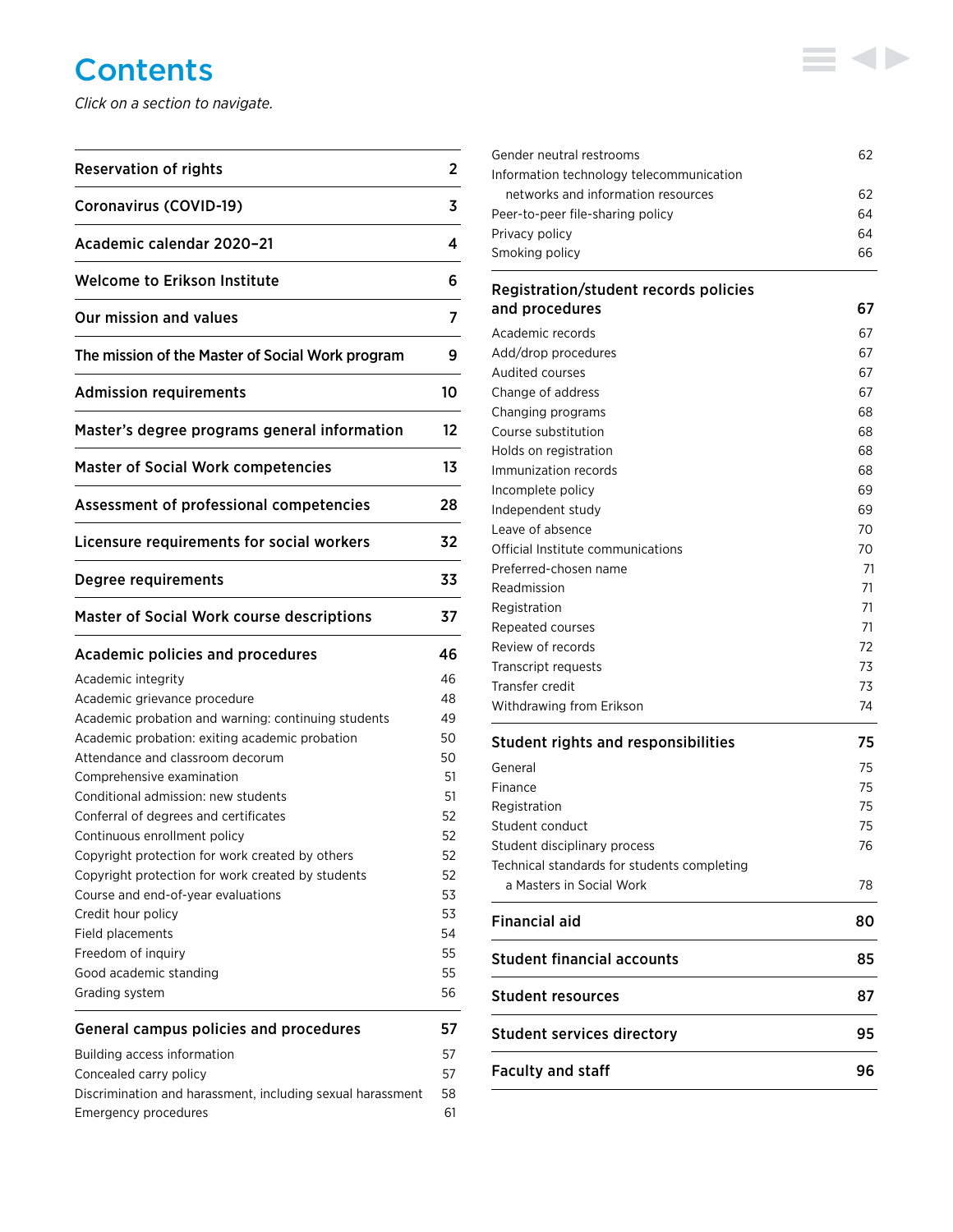# <span id="page-2-0"></span>Reservation of rights

This Student Handbook serves to familiarize all graduate and doctoral students with the Erikson's academic policies and procedures as of the date of this Catalog/Policy. A department or program may adopt more specific policies or procedures applicable to the particular program of study. Together, the policies and procedures set forth in this Catalog and in program-specific policies constitute your resource guides regarding the academic requirements of Erikson.

The policies and procedures in this Student Handbook are subject to modification, revision, and updates at the discretion of Erikson, to comply with evolving accreditation standards and best practices in the best interests of the academic community. These policies and procedures do not constitute a contract, do not reflect binding commitments by the University, and may not be relied upon as such. The University/program will notify students when policies or procedures are revised, but students also have a responsibility to stay current on the applicable policies and procedures for their particular degree or certification programs.

In addition, during the next academic year the entire campus community must recognize that the current COVID-19 pandemic is likely to continue to challenge the operations, as well as the health and safety, of our community. Erikson has set forth its current plans and expectations in its Safety Practices and Policies and health questionnaire, with which all students and employees must comply as part of our shared responsibility to help protect the health and safety of the community.

Erikson also reserves the right to change or alter its programs, services, methods of delivering course content, schedules, safety guidelines, and operations to respond to the evolving needs of the campus community. This changes may include: (1) adjusting the method of delivering course content, curricula, or services, including the conversion of some or all coursework or business to remote instruction or remote operations; (2) modifying, postponing, or temporarily eliminating academic course offerings, program requirements, clinical assignments or experiential learning, access to facilities, student activities, and other services; (3) postponing or adjusting extracurricular activities and offerings; (4) changing or adjusting semester schedules, examination schedules, teaching and academic counseling

assignments, and grading protocols; and (5) otherwise changing or adjusting academic operations and student activities when such modifications are deemed to be in the best interests of the students and the greater campus community.

Circumstances like COVID-19 may require Erikson Institute to change or alter its programs or services in the best interests of students, employees, and other members of the Erikson community. These changes may appropriately include, but are not limited to: (1) change, postponement, or elimination of academic course offerings, program requirements, services, or access to facilities; (2) changes or adjustments to the method and timing of delivering course content or services, including conversion of some or all coursework to remote instruction; (3) assignment or reassignment of faculty and staff to particular coursework, advisory functions, or other work with students; (4) modification of semester schedules, examination schedules, clinical assignments, grading protocols, or other academic policies or practices; or (5) other adjustments to the academic or other policies, procedures, and standards of Erikson deemed to be in the best interests of students and the campus community.

# Failure to comply with health and safety directives:

Willful or reckless failure or refusal to comply with Erikson health and safety directives, or with modifications to Erikson operations, schedules, activities, academic requirements, policies, or procedures, where such directives or modifications are implemented to help protect the safety and security of the campus environment. Please refer to the Student Conduct and Student Disciplinary Process sections in this handbook for additional information.

# Tuition and fees statement

Regardless of the learning environment for fall 2020, the tuition and fees that are charged to my student account and I agree to pay are in exchange for learning, academic credit, and certain non-academic services that will be provided whether in person, in a hybrid environment, or entirely remotely.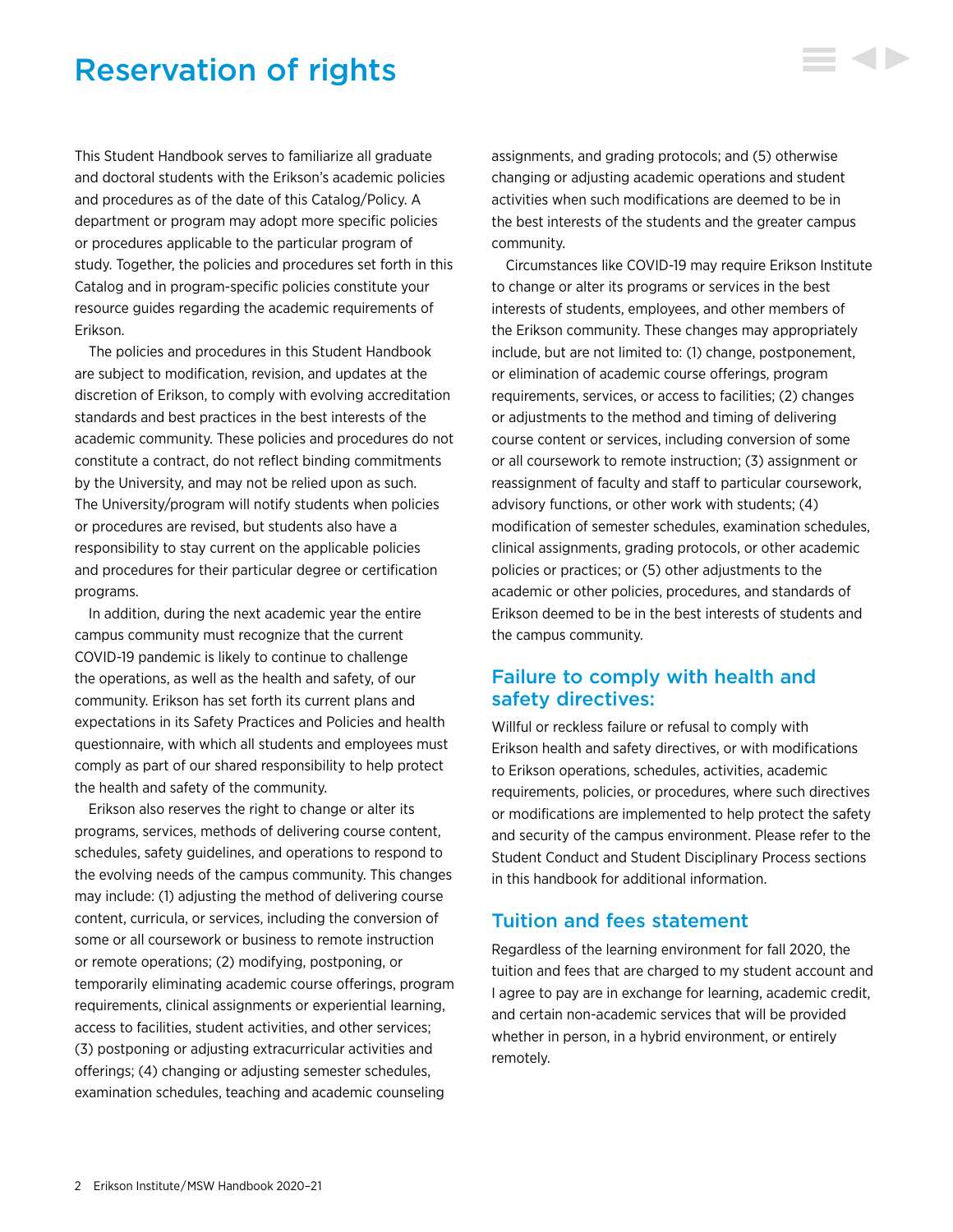# <span id="page-3-0"></span>Coronavirus (COVID-19)

Erikson Institute continues to monitor and adapt policies and procedures as they pertain to the novel coronavirus (COVID-19). We recognize the ongoing concerns throughout the US, around the world, and especially amongst our Students and Erikson Colleagues. Protecting the health and wellbeing of our staff, students, clients, and visitors is our top priority. We have formed a taskforce to assess the situation daily and develop our short-and-long term preparedness plan. This page will serve as a central point for information and updates on the situation. You are encouraged to visit this page frequently and check your Erikson email for any updates. *[www.erikson.edu/coronavirus](https://www.erikson.edu/coronavirus/)*

**KID**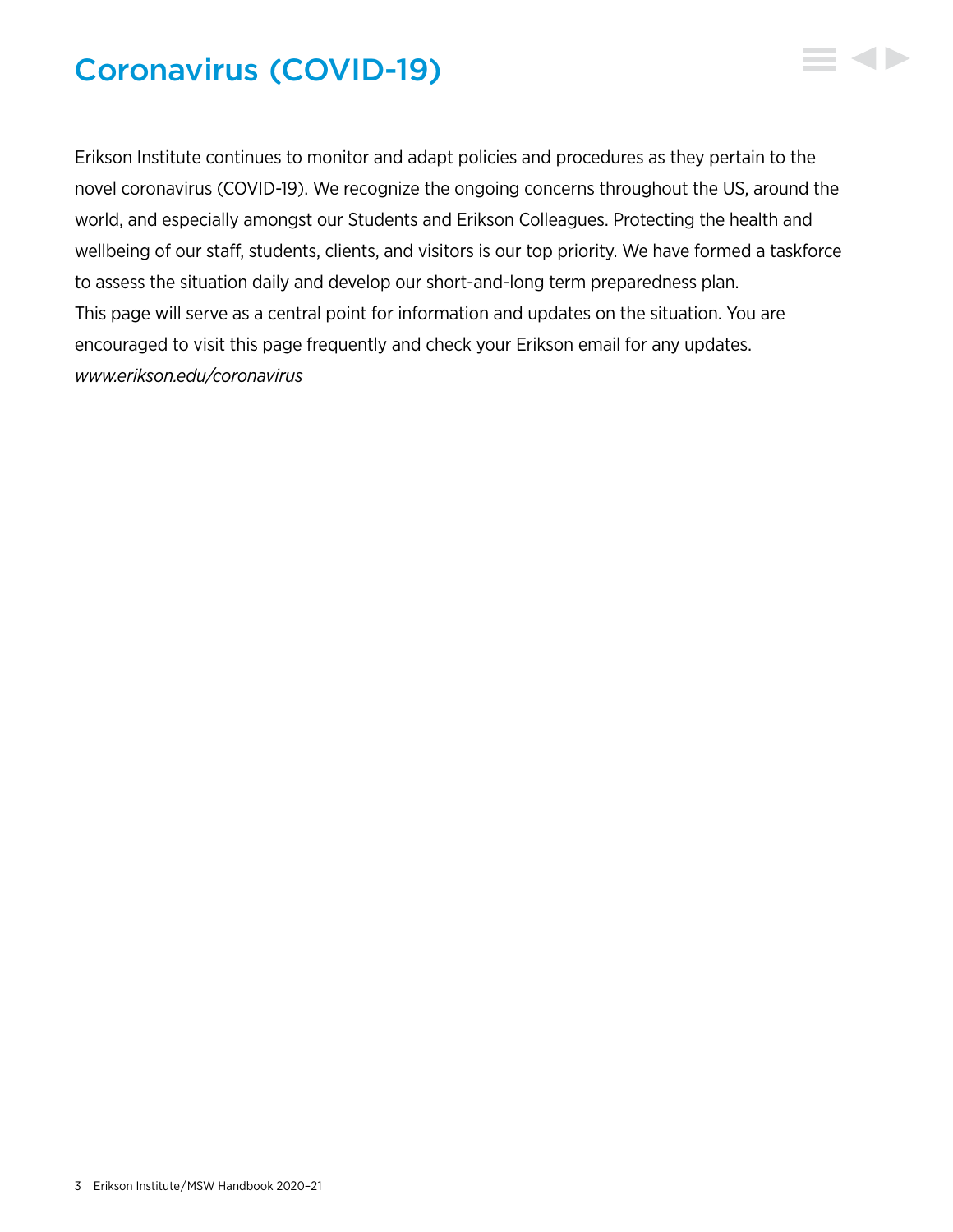# <span id="page-4-0"></span>Academic calendar 2020–21

*This calendar is subject to change without notice.*

| <b>Fall 2020</b> | Monday, August 24, 7-9 p.m.           | New master's online student orientation                |
|------------------|---------------------------------------|--------------------------------------------------------|
|                  | Thursday, August 27, 6-8 p.m.         | Internship orientation (Concentration MSW Students)    |
|                  | Friday, August 28, 9 a.m.-3 p.m.      | New master's on-campus student orientation             |
|                  | Friday, August 28                     | Fall semester online classes begin                     |
|                  | Monday, August 31                     | Fall semester on-campus classes begin                  |
|                  | Monday, August 31                     | Last day to submit approved rewrites of papers or      |
|                  |                                       | to complete requirements for Summer 2020 courses       |
|                  |                                       | receiving 'I' or 'NG' grade                            |
|                  | Tuesday, September 1, 9 a.m. - 5 p.m. | Field Orientation and Prep                             |
|                  |                                       | (MSCD and Generalist MSW students)                     |
|                  | Thursday, September 3, 9 a.m.-5 p.m.  | Field Orientation and Prep                             |
|                  |                                       | (MSCD and Generalist MSW students)                     |
|                  | Friday, September 4                   | Add/drop period ends                                   |
|                  | Friday, September 4                   | Fall semester tuition due                              |
|                  | Saturday, September 5, 9 a.m.-3 p.m.  | Comprehensive exam                                     |
|                  | Monday, September 7                   | Labor Day holiday                                      |
|                  | Tuesday, September 8, 9 a.m.-5 p.m.   | Field Orientation and Prep (Generalist MSW students)   |
|                  | Friday, October 23                    | Last day to withdraw from a Fall 2020 12-week Online   |
|                  |                                       | course with a grade of "W"                             |
|                  | Friday, November 13                   | Last day to withdraw from a Fall 2020 On-Campus course |
|                  |                                       | or 15- week Online course with a grade of "W"          |
|                  | Monday, November 16                   | Priority registration for Spring 2021 begins           |
|                  | Thursday, November 19                 | 12-week online classes end                             |
|                  | Thursday-Friday, November 26-27       | Thanksgiving holiday                                   |
|                  | Thursday, December 10                 | 15-week online classes end                             |
|                  | Thursday, December 17                 | Fall semester on-campus classes end                    |
|                  | December 18, 2020-January 8, 2021     | Winter break                                           |
| Spring 2021      | Monday, January 4, 7-9 p.m.           | New master's online student orientation                |
|                  | Tuesday, January 5, 6-8 p.m.          | New master's on-campus student orientation             |
|                  | Friday, January 8                     | Spring semester online classes begin                   |
|                  | Monday, January 11                    | Spring semester on-campus classes begin                |
|                  | Monday, January 11                    | Last day to submit approved rewrites of papers or      |
|                  |                                       | to complete requirements for Fall 2020 courses         |
|                  |                                       | receiving 'I' or 'NG' grade                            |
|                  | Friday, January 15                    | Add/drop period ends                                   |
|                  | Friday, January 15                    | Spring semester tuition due                            |
|                  | Monday, January 18                    | Martin Luther King, Jr. holiday                        |
|                  | Saturday, January 23, 1-3 p.m.        | Comprehensive exam orientation                         |
|                  | Saturday, February 6, 1-3 p.m.        | Internship orientation                                 |
|                  |                                       | (MSCD and Teacher Licensure Students)                  |
|                  | Friday, March 5-Thursday, March 11    | Spring Break                                           |
|                  | Continued on page 3                   |                                                        |

 $\equiv$  4>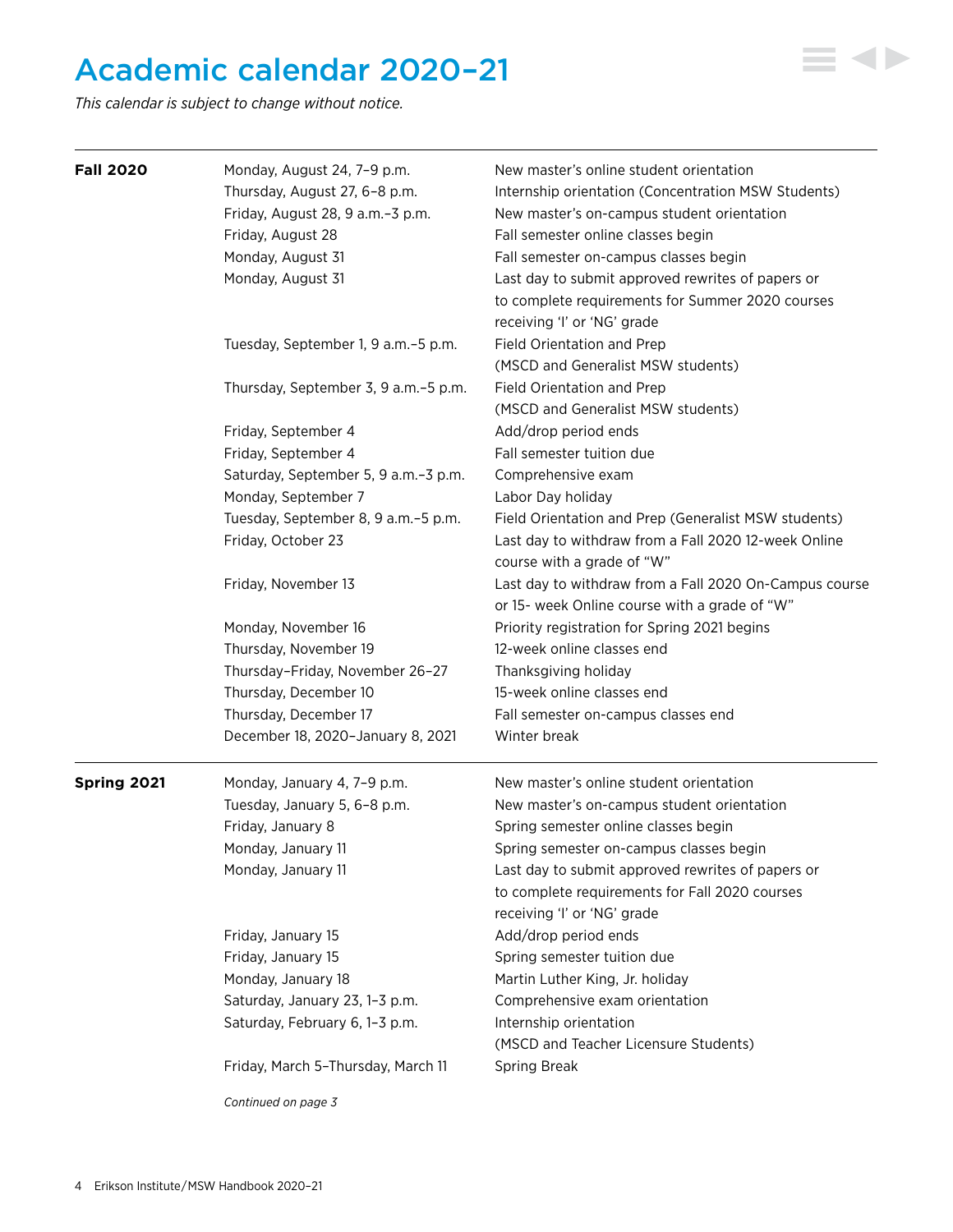

| Spring 2021 continued | Monday, March 22<br>Friday, March 12 | Priority registration for Summer and Fall 2020 begins<br>Last day to withdraw from a Spring 2021<br>12-week Online course with a grade of "W" |
|-----------------------|--------------------------------------|-----------------------------------------------------------------------------------------------------------------------------------------------|
|                       | Friday, April 9                      | Last day to withdraw from a Spring 2021 On-Campus<br>course or 15- week Online course with a grade of "W"                                     |
|                       | Thursday, April 8                    | 12-week online classes end                                                                                                                    |
|                       | Saturday, April 10                   | Comprehensive examination                                                                                                                     |
|                       | Thursday, April 29                   | 15-week online classes end                                                                                                                    |
|                       | Monday, May 3                        | Spring semester on-campus classes end                                                                                                         |
|                       | Monday, May 10                       | Master's commencement ceremony                                                                                                                |
| Summer 2021           | Monday, May 10                       | 12-week on-campus classes begin                                                                                                               |
|                       | Monday, May 10                       | Last day to submit approved rewrites of papers or                                                                                             |
|                       |                                      | to complete requirements for Spring 2021 courses                                                                                              |
|                       |                                      | receiving 'I' or 'NG' grade                                                                                                                   |
|                       | Friday, May 14                       | 12-week online classes begin                                                                                                                  |
|                       | Monday, May 17                       | 10-week on-campus classes begin                                                                                                               |
|                       | Friday, May 21                       | Summer term tuition due                                                                                                                       |
|                       | Friday, May 21                       | Add/drop period ends                                                                                                                          |
|                       | Monday, May 24                       | Memorial Day holiday                                                                                                                          |
|                       | Saturday, June 5                     | Comprehensive examination                                                                                                                     |
|                       | Friday, June 25                      | Last day to withdraw from a class with a "W" grade                                                                                            |
|                       | Thursday, July 29                    | 10-week on-campus classes end                                                                                                                 |
|                       | Thursday, August 5                   | 12-week online classes end                                                                                                                    |
|                       | Wednesday, August 4                  | 12-week on-campus classes end                                                                                                                 |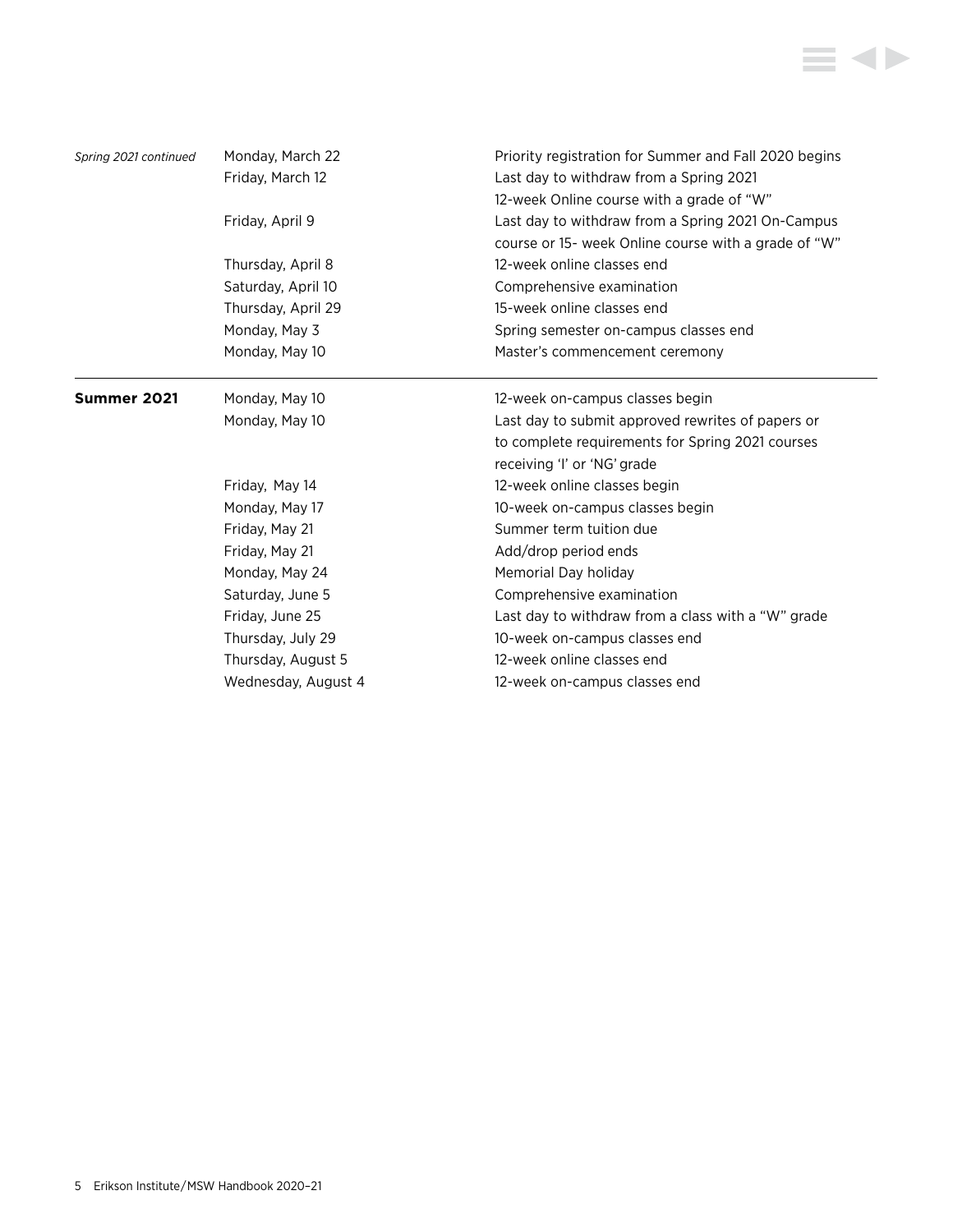# <span id="page-6-0"></span>Welcome to Erikson Institute

Each year, Erikson brings together individuals who show strong academic ability and leadership potential in the fields serving children and families—early education, social work, health care, early intervention, mental health, and family support. Some come to us with years of experience working with children and families, while others are just entering the field. All have a rich variety of experiences and represent differences in culture, ethnicity, sexual orientation and expression, language, age, social background, and abilities. At Erikson you will be asked to join this professional community, to challenge your assumptions, interrogate your beliefs, build new knowledge, hone practice skills, and create lasting professional relationships. One of our primary objectives is to provide a unique educational setting where all community members learn to accept and respect differences in values, attitudes, behaviors, and learning styles in themselves and in others.

# *At Erikson you will be challenged to:*

- expand your knowledge of children's development and family functioning in a variety of contexts;
- deepen your skills in working effectively with diverse children, families, and communities;
- appropriately apply knowledge in the service of diverse children, families and communities;
- use a diverse community of professionals to develop insights about yourself and share your thoughts, ideas, concerns, culture, and life experiences with other students;
- read and listen critically, raise analytical questions, and develop new problem-solving strategies; and
- develop as an ethical professional responsible to those you serve and committed to professional work that meets the highest standards in our field.

We hope and trust that your studies here will be stimulating, meaningful, and productive.

Cassandra McKay-Jackson, PhD, LCSW David G. Behrs, Ph.D, M.S. of MSW Program and the Management of Management

Associate Professor and Director Senior Senior Associate Vice President for Enrollment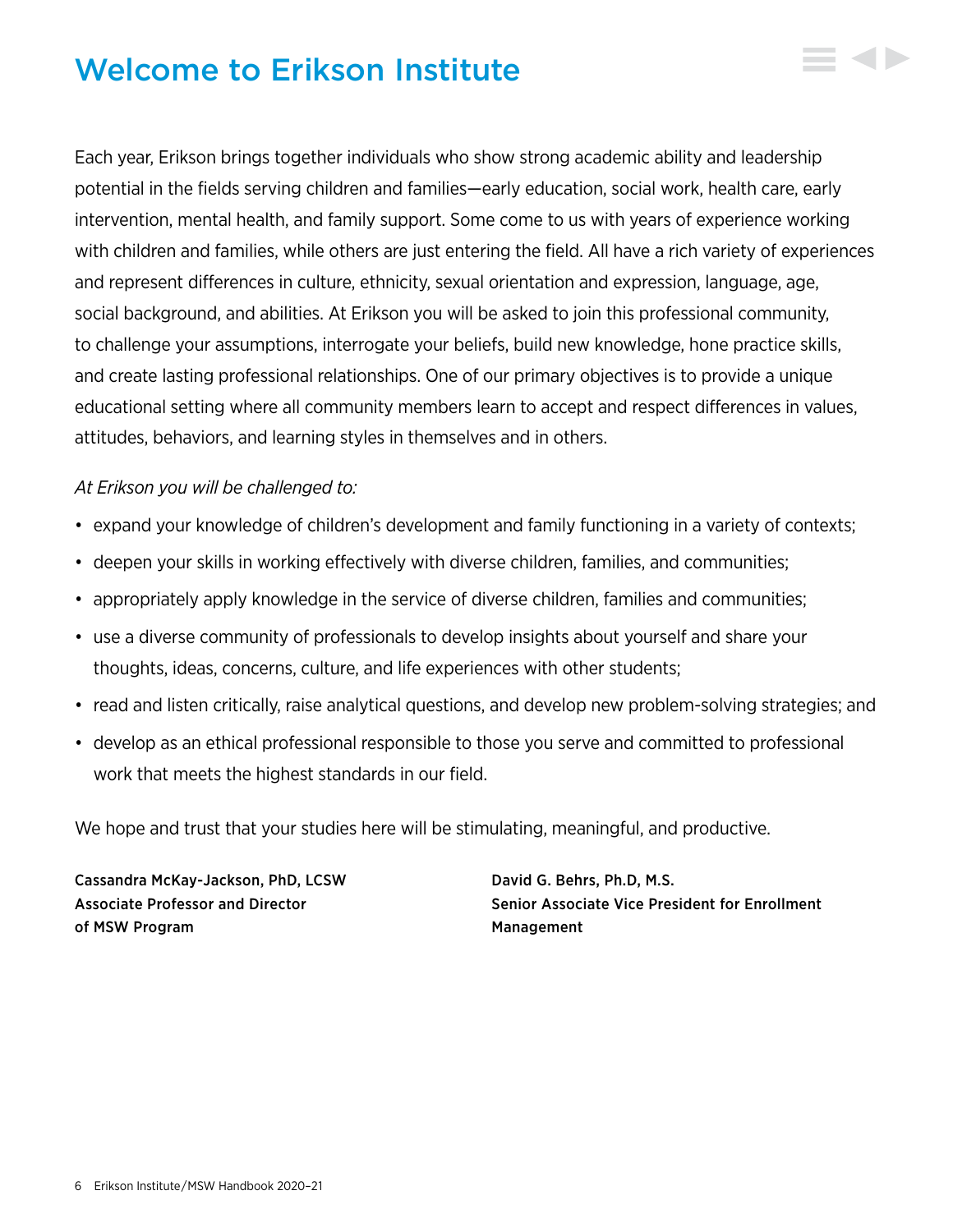# <span id="page-7-0"></span>Our mission and values

Erikson Institute is the premier independent institution of higher education committed to ensuring that all children have equitable opportunities to realize their potential.

Recognized for our groundbreaking work in the field of early childhood, we uniquely prepare child development, education, and social work leaders to improve the lives of young children and their families. Our impact and influence is further amplified through our innovative academic programs, applied research, knowledge creation and distribution, direct service, and field-wide advocacy.

Because nothing matters more than a child's early years, Erikson Institute educates, inspires, and provides leadership to serve the needs of children and families so that all can achieve optimal educational, social, emotional, and physical well-being.

# Our vision

Our vision is that every adult who works with young children will be knowledgeable, aware, skilled, and alive to the possibilities that each child presents. We are passionately committed to helping every child reach their potential and supporting children and families in every way possible, and we believe that we are uniquely qualified as educators, researchers, and citizens to realize this vision.

# Our values

The history and development of the Institute reveal a remarkably stable and cohesive set of values that are shared by Board of Trustees, faculty, staff, and students. These same values also characterize the social work profession and are infused throughout the MSW program's explicit and implicit curricula. They are as follows:

Freedom of inquiry and freedom of expression Freedom of inquiry and freedom of expression are at the heart of the Institute's academic mission. Erikson encourages open and vigorous discussion and strives to maintain an environment in which the free exchange of ideas and opinions can flourish.

Relationship-based education The Erikson approach to education recognizes the centrality of relationships in all learning. Erikson is committed to creating a community of teachers and learners who together can generate and

share knowledge and explore assumptions guiding practice. Students acquire skills of reflection in order to develop selfknowledge and to explore their own practice. It is in the context of gradually nurtured, trusting relationships with faculty and fellow students that students can take the risk of reflecting on and sometimes striving to alter their approach and identity as professionals. We assume that if students are themselves embedded in rewarding and growth-producing relationships, they will use relationships to inspire children and collaborate with families and colleagues.

Commitment to social justice In all its activities, Erikson seeks to contribute to a significant improvement in the quality, effectiveness, and equity of education and services for all children and families and to help children develop to their fullest potential. Since its inception, Erikson has focused on equity and justice in the care and education of disadvantaged or children of color. Grounded in practical arenas and problems, Erikson is committed to providing a sound and useful base of information to guide the understanding of such complex social issues as changing family and societal needs and families in stress, as well as the nature and efficacy of services for children and families.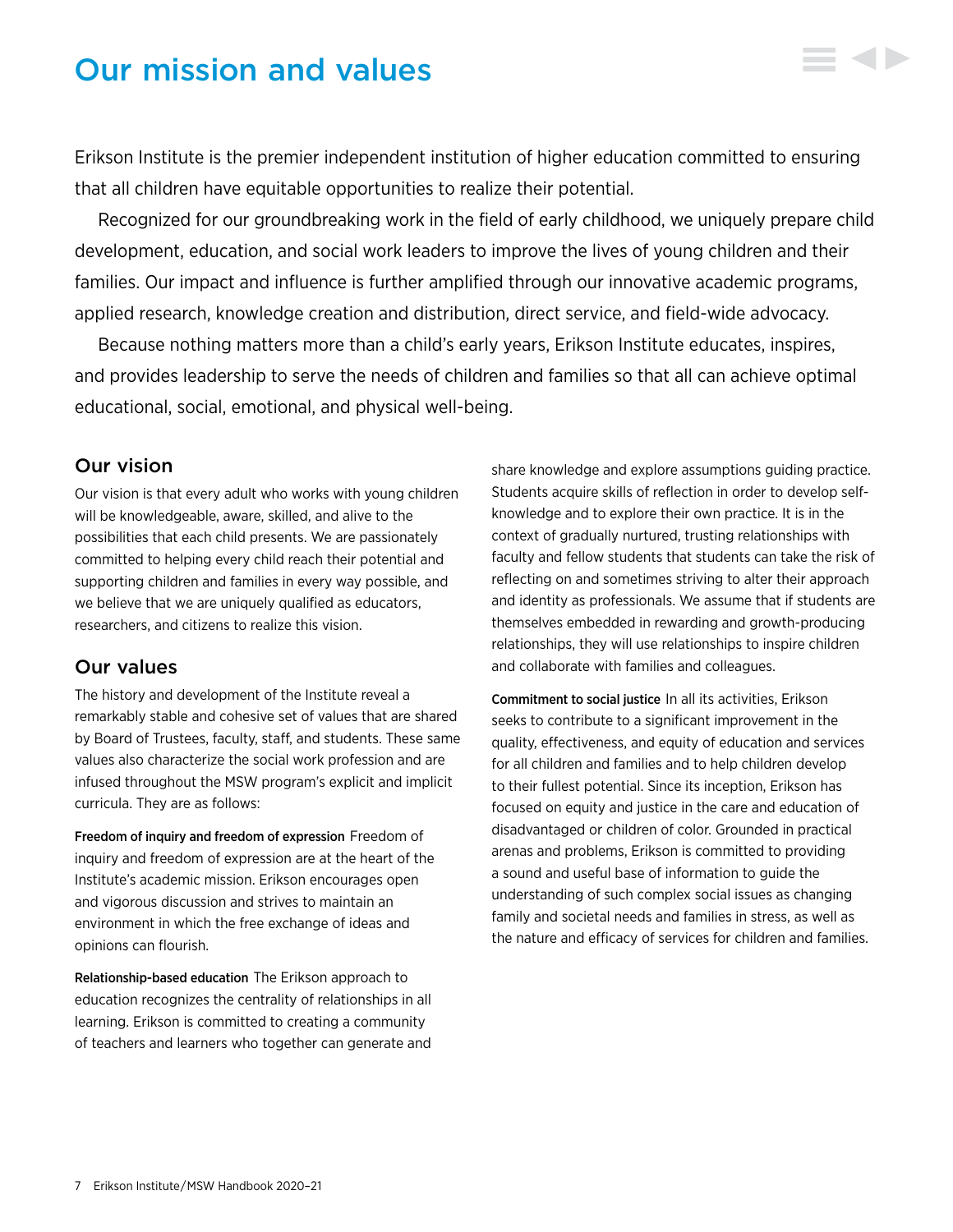Diversity Dedicated to addressing the interests and needs of an increasingly diverse society, Erikson prepares professionals to work with populations that vary in age, race, ethnicity, and physical and mental abilities. Erikson recruits a diverse student body in all its academic programs and provides them the support they need to meet Erikson's high academic standards and maintain good academic standing. Erikson is also committed to hiring and retaining faculty and staff who reflect the diversity of students and people in the communities served by the Institute.

Complexity of approach to subject, issues, and conceptual frameworks In recognition of the complexity of human experience, Erikson Institute was named in honor of the renowned psychoanalyst Erik Erikson, who was one of the first to study the importance of biological, psychological, and social influences and of history and culture in the life of each child. An appreciation of this complexity informs all activities at Erikson.

High standards and excellence Graduates consistently report Erikson's academic programs to be exacting but more than worth the effort. Students acquire an in-depth knowledge of child development theory and research as well as strong conceptual and analytic capacities. Faculty have expertise in their various sub-fields within social work, psychology, and education and maintain an active program of research and/ or scholarly writing to stay abreast of the field. Faculty and staff bring these same standards to all of Erikson's activities.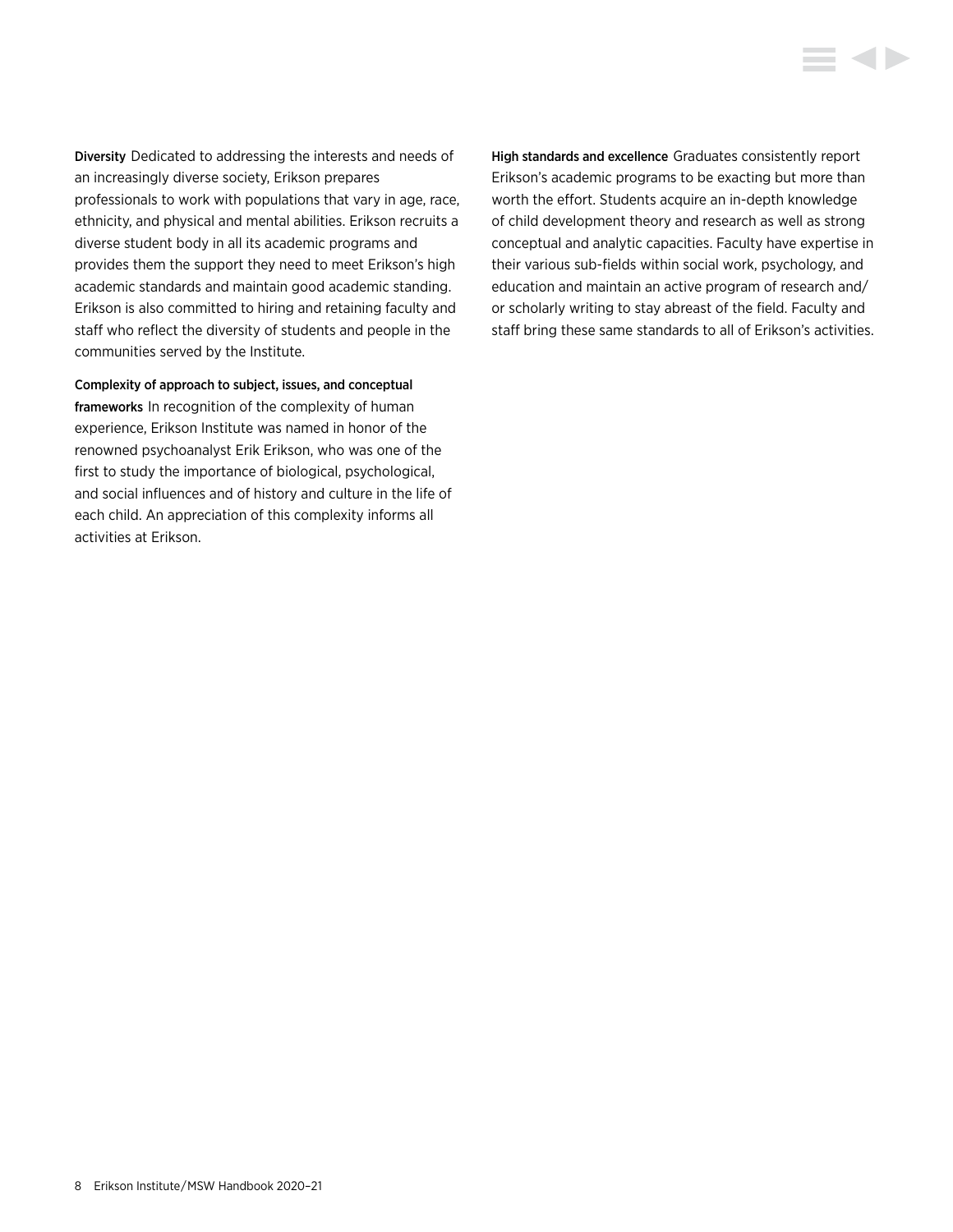# <span id="page-9-0"></span>The mission of the Master of Social Work program

Erikson's Master of Social Work program prepares advanced, developmentally-informed social workers who seek to promote human rights, social and economic justice, and community well-being by addressing the needs of our nation's children and families. The curriculum integrates social work knowledge, values, and skills with deep, interdisciplinary knowledge of child development, supporting a learning community committed to social change through education, research, and community initiatives. Graduates of the program are uniquely prepared to engage with families, communities, and systems to address and advocate for the complex needs of children and families, so that they may have the opportunity to reach their full potential.

# Goals of the MSW program

The MSW program's goals flow directly from its mission. They reflect the integration of the Institute's unique strengths with those of social work education. The result is a specialized program dedicated to promoting competencies in bridging theory and evidence-based practice. More specifically, the program systematically draws on developmental knowledge to inform strengths-based, person-in-environment perspectives, cultural competence, supportive practices, critical reflection, ethical decisionmaking, and social action. Erikson's mission and goals are fully in keeping with the knowledge, values, and skills reflected in the Council on Social Work Education's 9 core competencies.

The MSW program will prepare advanced social work professionals who are able to:

- 1. Provide students with curricula that prepares them for generalist practice, and to become advanced practitioners in one of the following areas of specialization:, youth, family, and community; infant/early childhood mental health; or children's law and policy.
- 2. Integrate social work knowledge, values, and skills with deep knowledge of child development to promote the well-being and empowerment of children, families, and communities.
- 3. Apply developmental theory, research, and knowledge of child development as a framework for identifying, addressing, and advocating for the complex needs and individual differences of children and families, so that they may have the opportunity to reach their full potential.
- 4. Promote human rights, social and economic justice, social change, and community well-being through critical reflection, ethical practice, research, and active engagement in communities.
- 5. Use self-knowledge, critical thinking, and reflective practice to engage in effective relationships with children, families, communities, and systems.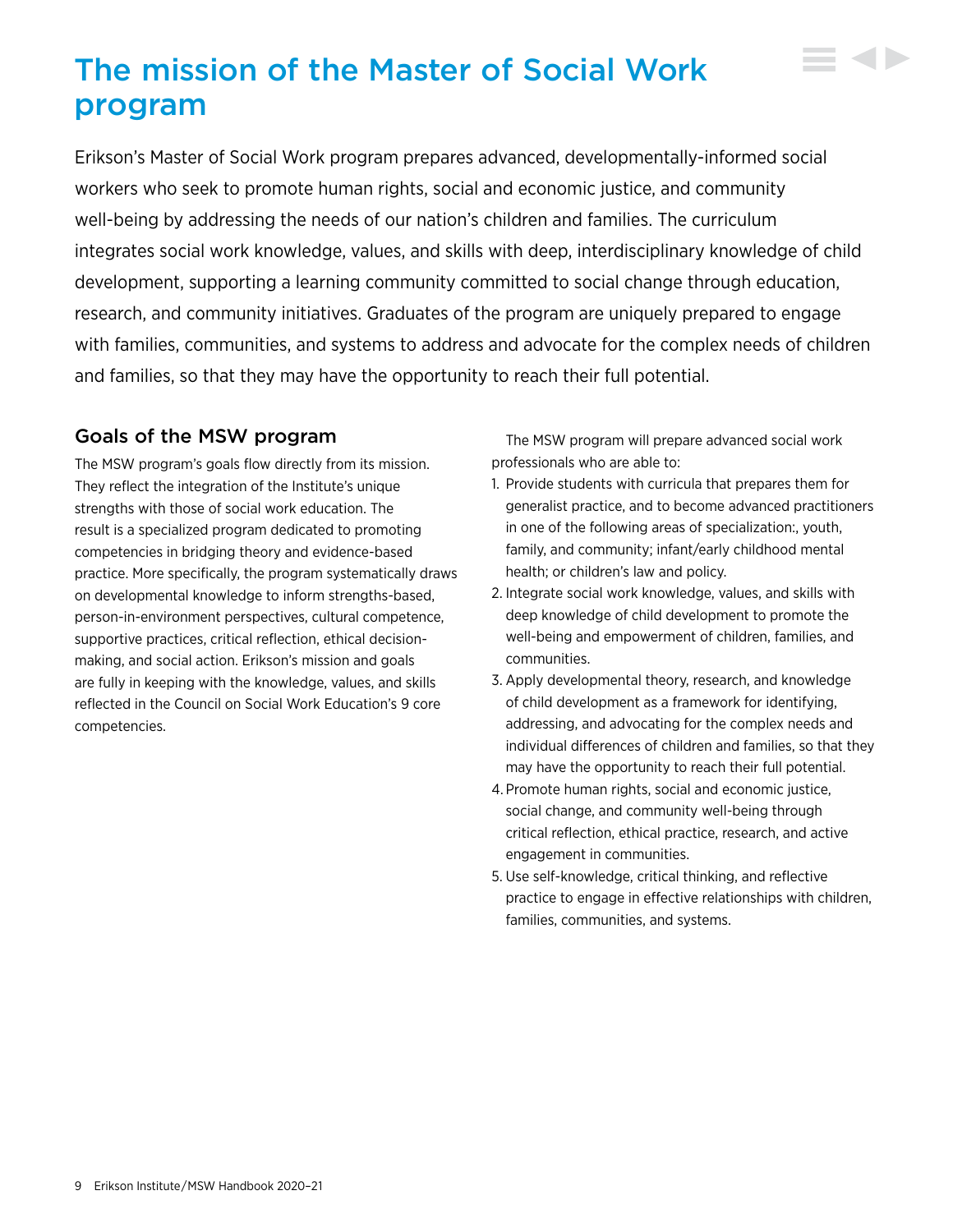# <span id="page-10-0"></span>Admission requirements

All applicants to Erikson's MSW program will be selected for admission on the basis of the following criteria:

- 1. Prior academic performance: Applicants must have a bachelor's degree from a regionally accredited institution of higher education.
- 2. Demonstrated suitability for the field: Applicants are expected to display integrity, sensitivity, flexibility and adaptability, the ability to consider the impact of context and culture on human behavior and development, and capacity to engage in reflective practice.

Applicants to the MSW program will submit the following:

- 1. Completed application, including personal essays and a summary of work history
- 2. Completed applicant self-disclosure form
- 3. Prior work experience: While Erikson does not have an explicit requirement for work experience as a condition for admission, candidates for admission will be asked to provide a resume detailing their volunteer, internship, and form work experiences with or on behalf of children, youth, and families.
- 4. Official sealed transcripts of all previous college and university work
- 5. Two letters of recommendation

# Admission review process

Applicants who submit a complete application are reviewed by an MSW faculty member, who completes a summary of the student's work and volunteer experiences, academic qualifications, future plans and career goals. Applicants will be notified of the admission decision in writing.

#### Post-MSW Professional Educator License (PEL) Certificate Program

In addition to the requirements above, PEL applicants must possess:

- A master's degree in Social Work from a CSWE accredited institution of higher education with a GPA of at least 2.75 on a 4-point scale.
- License in Social Work (LSW), License in Clinical Social Work (LCSW), or the equivalent.

# Policy on advanced standing

Students who have successfully completed a bachelor's degree in social work from an accredited Council of Social Work Education (CSWE) program are eligible to receive advanced standing in a subsequent master of social work program, meaning that certain MSW courses are waived

because similar coursework has been completed at the undergraduate level.

Eligible applicants must:

- Have been awarded a bachelor's degree in social work within the past 6 years from a program accredited by CSWE.
- Meet undergraduate GPA requirements of 3.0 or higher.
- Submit a letter of recommendation from an undergraduate field instructor/supervisor. This will suffice as one of the 2 letters of recommendation requested when applying.
- Submit a field evaluation indicating that the applicant has met at least 75% proficiency, and fulfilled a minimum of 420 field clock hours.
- An interview with an Erikson MSW program faculty or staff member.
- When seeking a course waiver, submit a syllabus from coursework that demonstrates the essence of the Erikson course description.

#### **Sample advanced standing record review**

*Based on CSWE competencies of typical BSW/generalist first-year coursework.*

| Working with Individuals,<br>Families and Groups I (3 credits)<br>Working with Individuals,<br>Families and Groups II (3 credits) |                                   |
|-----------------------------------------------------------------------------------------------------------------------------------|-----------------------------------|
|                                                                                                                                   |                                   |
|                                                                                                                                   |                                   |
| Social Emotional Development II<br>(3 credits)                                                                                    |                                   |
| Research Methods (3 credits)                                                                                                      |                                   |
| Social Policy and Advocacy<br>(2 credits)                                                                                         |                                   |
| <b>Collective Action and Social</b><br>Justice (3 credits)                                                                        |                                   |
| Family and Culture (3 credits)                                                                                                    |                                   |
| Field Instruction I (2 credits) +<br>Supervision Seminar I (4 credits)<br>$= 6$ credits                                           |                                   |
|                                                                                                                                   | Bessel usukan me ta 90 susalita m |

#### Record review up to 26 credits waived

*\*Not every applicant who applies will receive advanced standing status nor the maximum course waiver of 30 credits, it is determined on a case-by-case basis.*

*\*\* Applicant receives a B or better in all courses considered for waiver*

# Credit for life or work experience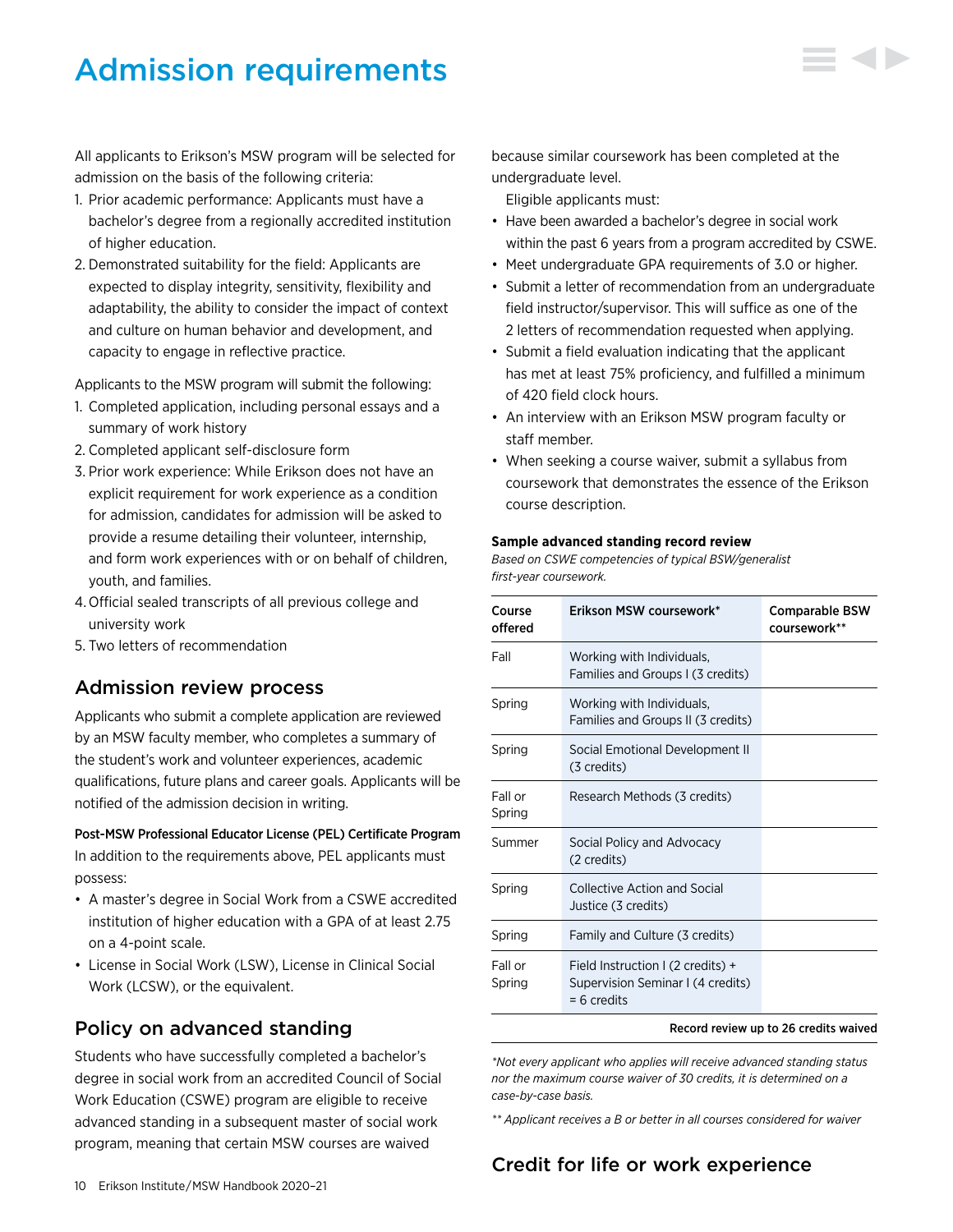Erikson does not grant course credit for its degree or certificate programs based on life experience or previous work experience.

# Admission of international students

Qualified applicants from abroad are encouraged to apply for admission to Erikson Institute. In addition to the application materials described above, international applicants must submit official translations of their academic transcripts and records, if the originals are not in English. Erikson provides course evaluations for all international students.

Applicants whose native language is not English and/ or whose previous education was conducted in a language other than English are required to submit official score reports from the Test of English as a Foreign Language (TOEFL) or the International English Language Testing System (IELTS) as evidence of proficiency in oral and written English. Test scores must be no more than two years old at the time of admission.

In order to be considered for admission, students taking the TOEFL exam must receive a minimum score of 80 on the internet-based TOEFL, 213 on the computer-based TOEFL, or 550 on the paper-based TOEFL. Students taking the IELTS exam must receive a minimum overall band score of 6.5, as well as minimum score of 6.0 on the academic reading and academic writing sections. Scores from the IELTS General Training exam cannot be accepted.

# Applicant self-disclosure statement

The Institute requires applicants to self disclose information related to criminal convictions, revocation, suspension, or denial of professional licenses and involvement in child abuse and neglect investigations both to comply with state law regarding field placements and also to ensure a safe environment for all members of the Institute community. The existence of a conviction or past disciplinary problem in an applicant's record does not necessarily mean that he or she will be denied admission to Institute programs or dismissed from the programs. Each case is evaluated individually on its facts and not all convictions or disciplinary actions are considered disqualifying to the course of study at the Institute.

Students with felony convictions will be instructed to check with their state licensing bureau to understand any limitations to social work licensing. The Field Director will meet with the student to discuss any issues related to disclosure and/or the field placement.

# Nondiscrimination policy

It is the policy of Erikson Institute not to discriminate against any individual on the basis of race, color, religion, national origin, sex, sexual orientation, gender identity, gender expression, marital status, age, disability, or veteran status in matters of admissions, employment, or services or in the educational programs or activities it operates, in accordance with civil rights legislation and institutional commitment. It is also the policy of Erikson not to retaliate against any person for making a complaint in good faith about alleged discrimination or for supporting any other Erikson student or representative in making such a complaint. Any alleged violations of this policy should be directed to the Senior Vice President for Academic Affairs/Dean of Faculty.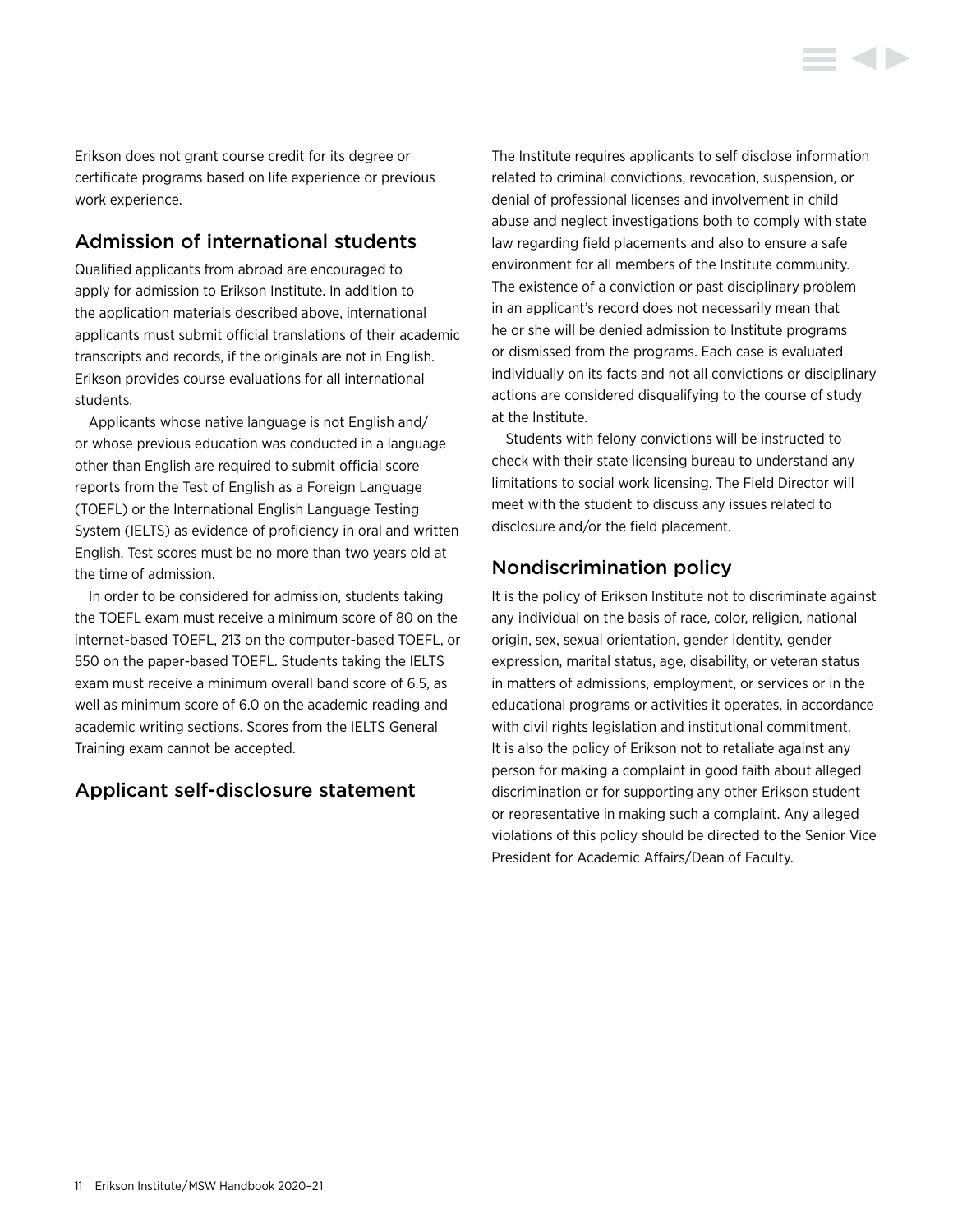# <span id="page-12-0"></span>Master's degree programs general information

Master's degree programs at Erikson Institute are designed to prepare individuals for professional and leadership roles in the full range of disciplines that serve young children and their families, including social services, child welfare, education, early care, mental health, psychotherapy, policy, and health care. Erikson programs focus on understanding the developmental needs of children and families within the context of cultural, social, economic and political circumstances.

Erikson's master's degree programs offer a multidisciplinary approach to the study of human development across the life course. Courses cover relevant aspects of developmental psychology, anthropology, education, sociology, health, and social work with families and communities. Within each degree program, cohorts of students take similar courses, participate in small group seminars, and engage in intensive placements—always with close attention and support from a faculty adviser. While working independently, students are expected to interact with their instructors and peers to gain mastery of course material and to develop insight into the interrelationship of the various disciplines. Students typically complete their degree in two or three years.

# Master's degree competencies

Upon completion of an Erikson master's degree, all MSW students are expected to demonstrate a set of competencies in each of three domains: knowledge, practice, and reflection. These are articulated below:

# **Knowledge Base Competencies**

- Developmental knowledge Students will have an in-depth knowledge of typical and atypical human growth from the prenatal period to age eight in the areas of intellectual, social, emotional, physical and language development. They will understand the inter-relationships among these domains of development as well as the role of care-giving relationships in the developmental process.
- Social/cultural influences Students will have an understanding of how social, cultural, political, economic, and family contexts influence child development. Social work students will have coursework that exposes them to the entire life course viewed through a developmental lens.
- Understanding programs Students will have knowledge of a range of schools, programs, services, and resources for children and families in different communities and settings. This includes knowledge of a range of effective approaches, therapeutic methods, and inclusive practices for children of different ages, and the use of formal and informal assessment strategies to understand and meet children's needs within these settings.
- History and policy issues Students will demonstrate an understanding of the historical, philosophical, and social foundations of current policies and practices in child and family services, and current social issues facing children, families, and those who work with them.

## **Practice skills/competencies**

- Students will be able to work effectively with and for children and families in their chosen concentration using current knowledge and best practices.
- Students will be able to work effectively with other professionals in the field of early childhood as supervisors and team members.
- Students will demonstrate leadership skills through their ability to articulate and implement ideas and knowledge regarding children and families through speaking, writing, and facilitating change in a range of professional settings.
- Students will understand how to use technology to more effectively deliver services to children and families, and how to use it to further their own professional development.

## **Self-Knowledge and Reflection**

- Students will be able to reflect on their professional practices in relation to theory and research.
- Students will understand how their own history, experience, and cultural background influence their work with children, families, and colleagues.
- Students will be able to articulate a philosophy and rationale for their decisions, and to reflect on and evaluate the effects of their choices and actions on others (children, families, and other professionals) as a basis for program planning, modification, and continuing professional development.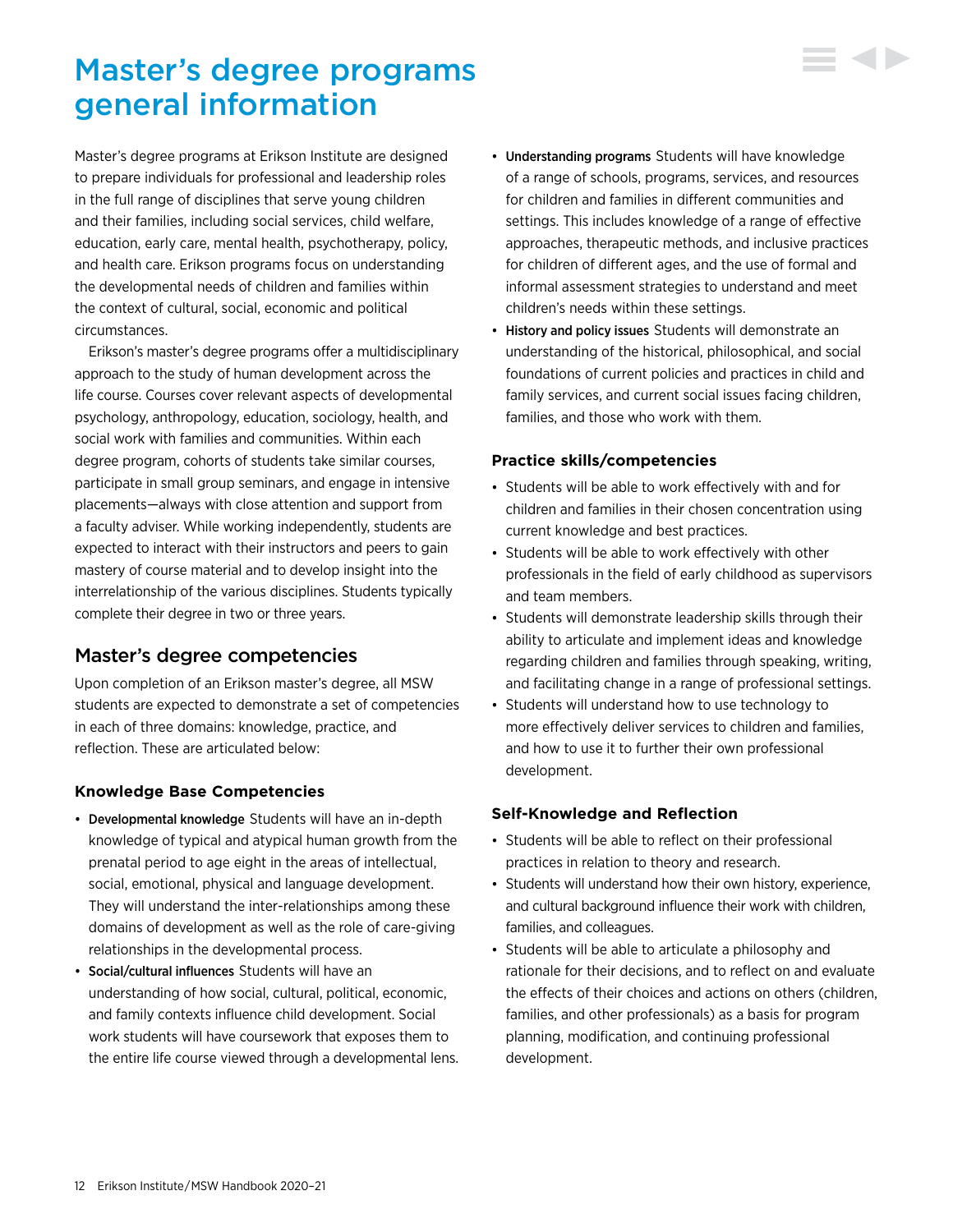# <span id="page-13-0"></span>Master of Social Work competencies



In addition to the general competencies required of all Erikson master's degree students, MSW students must demonstrate a set of competencies specific to social workers. The Council of Social Work Education, Educational policy and Accreditation Standards (EPAS)has identified core competencies as essential to effective generalist social work preparation. Graduates of the Erikson MSW program will be required to demonstrate competence at both the generalist and concentration levels. Below are the core competencies that graduates from the Erikson MSW program will be expected to demonstrate:

# Generalist Competencies 2015 (EPAS)

### **Competency 1**

#### Demonstrate Ethical and Professional Behavior

Social workers understand the value base of the profession and its ethical standards, as well as relevant laws and regulations that may impact practice at the micro, mezzo, and macro levels. Social workers understand frameworks of ethical decisionmaking and how to apply principles of critical thinking to those frameworks in practice, research, and policy arenas. Social workers recognize personal values and the distinction between personal and professional values. They also understand how their personal experiences and affective reactions influence their professional judgment and behavior. Social workers understand the profession's history, its mission, and the roles and responsibilities of the profession. Social Workers also understand the role of other professions when engaged in interprofessional teams. Social workers recognize the importance of life-long learning and are committed to continually updating their skills to ensure they are relevant and effective. Social workers also understand emerging forms of technology and the ethical use of technology in social work practice.

#### *Social workers:*

• make ethical decisions by applying the standards of the NASW Code of Ethics, relevant laws and regulations, models for ethical decision-making, ethical conduct of research, and additional codes of ethics as appropriate to context;

- use reflection and self-regulation to manage personal values and maintain professionalism in practice situations;
- demonstrate professional demeanor in behavior; appearance; and oral, written, and electronic communication;
- use technology ethically and appropriately to facilitate practice outcomes; and
- use supervision and consultation to guide professional judgment and behavior.

#### **Competency 2**

#### Engage Diversity and Difference in Practice

Social workers understand how diversity and difference characterize and shape the human experience and are critical to the formation of identity. The dimensions of diversity are understood as the intersectionality of multiple factors including but not limited to age, class, color, culture, disability and ability, ethnicity, gender, gender identity and expression, immigration status, marital status, political ideology, race, religion/ spirituality, sex, sexual orientation, and tribal sovereign status. Social workers understand that, as a consequence of difference, a person's life experiences may include oppression, poverty, marginalization, and alienation as well as privilege, power, and acclaim. Social workers also understand the forms and mechanisms of oppression and discrimination and recognize the extent to which a culture's structures and values, including social, economic, political, and cultural exclusions, may oppress, marginalize, alienate, or create privilege and power.

*Social workers:*

- apply and communicate understanding of the importance of diversity and difference in shaping life experiences in practice at the micro, mezzo, and macro levels;
- present themselves as learners and engage clients and constituencies as experts of their own experiences; and
- apply self-awareness and self-regulation to manage the influence of personal biases and values in working with diverse clients and constituencies.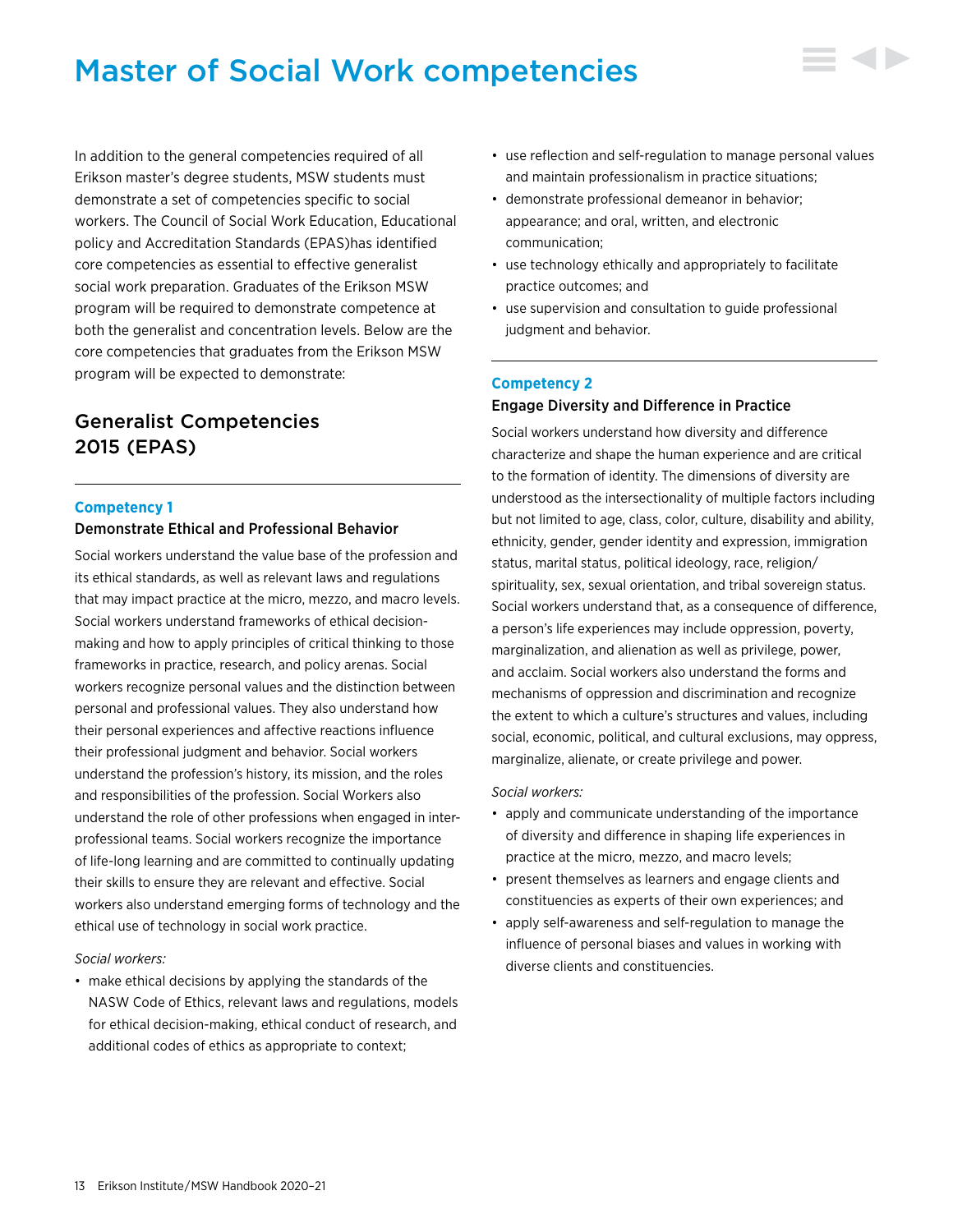## Advance Human Rights and Social, Economic, and Environmental Justice

Social workers understand that every person regardless of position in society has fundamental human rights such as freedom, safety, privacy, an adequate standard of living, health care, and education. Social workers understand the global interconnections of oppression and human rights violations, and are knowledgeable about theories of human need and social justice and strategies to promote social and economic justice and human rights. Social workers understand strategies designed to eliminate oppressive structural barriers to ensure that social goods, rights, and responsibilities are distributed equitably and that civil, political, environmental, economic, social, and cultural human rights are protected.

*Social workers:*

- apply their understanding of social, economic, and environmental justice to advocate for human rights at the individual and system levels; and
- engage in practices that advance social, economic, and environmental justice.

### **Competency 4**

# Engage in Practice-informed Research and Research-informed Practice

Social workers understand quantitative and qualitative research methods and their respective roles in advancing a science of social work and in evaluating their practice. Social workers know the principles of logic, scientific inquiry, and culturally informed and ethical approaches to building knowledge. Social workers understand that evidence that informs practice derives from multi-disciplinary sources and multiple ways of knowing. They also understand the processes for translating research findings into effective practice.

#### *Social workers:*

- use practice experience and theory to inform scientific inquiry and research;
- apply critical thinking to engage in analysis of quantitative and qualitative research methods and research findings; and
- use and translate research evidence to inform and improve practice, policy, and service delivery.

## **Competency 5**

#### Engage in Policy Practice

Social workers understand that human rights and social justice, as well as social welfare and services, are mediated by policy and its implementation at the federal, state, and local levels. Social workers understand the history and current structures of social policies and services, the role of policy in service delivery, and the role of practice in policy development. Social workers understand their role in policy development and implementation within their practice settings at the micro, mezzo, and macro levels and they actively engage in policy practice to effect change within those settings. Social workers recognize and understand the historical, social, cultural, economic, organizational, environmental, and global influences that affect social policy. They are also knowledgeable about policy formulation, analysis, implementation, and evaluation.

*Social workers:* 

- Identify social policy at the local, state, and federal level that impacts well-being, service delivery, and access to social services;
- assess how social welfare and economic policies impact the delivery of and access to social services;
- apply critical thinking to analyze, formulate, and advocate for policies that advance human rights and social, economic, and environmental justice.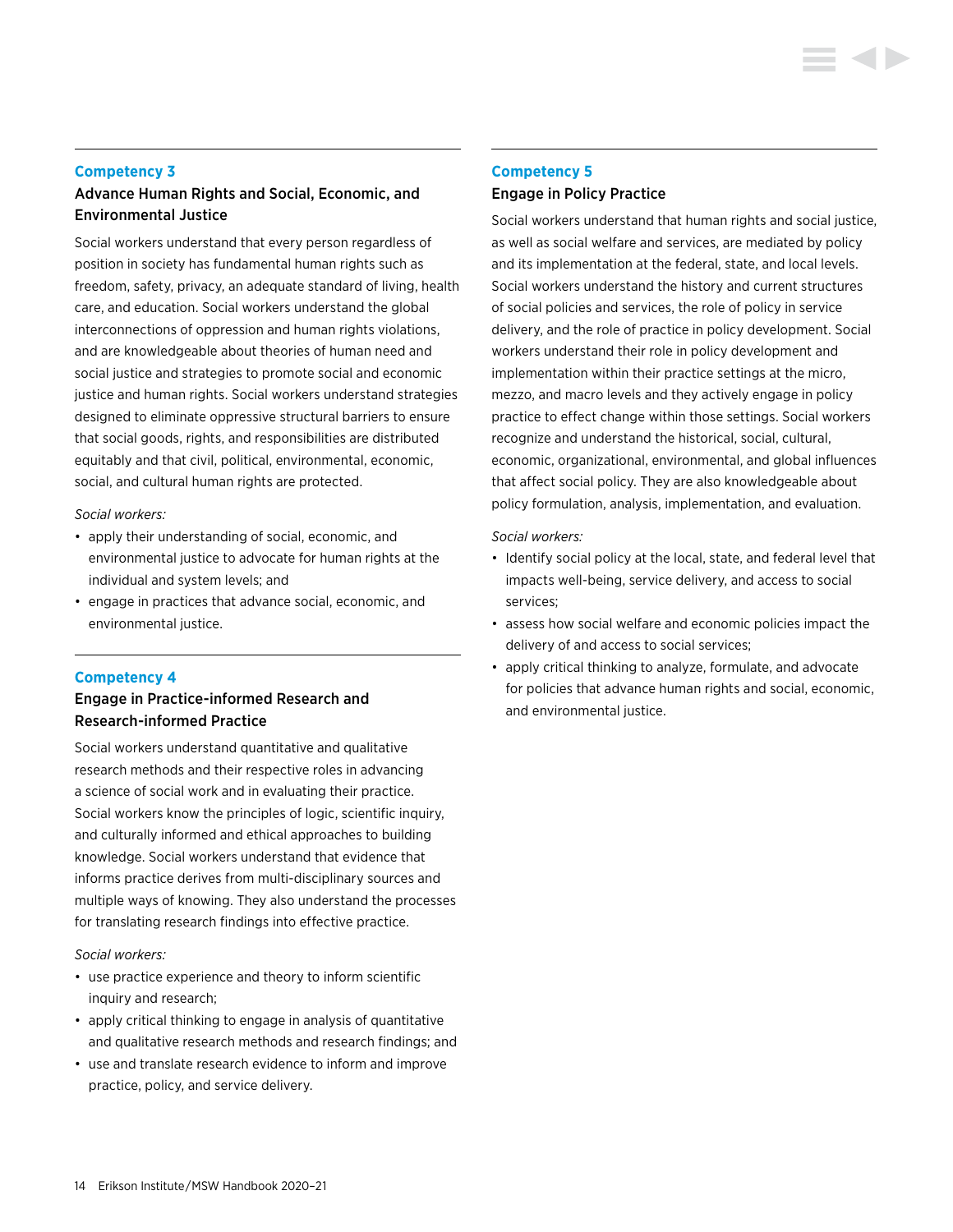## Engage with Individuals, Families, Groups, Organizations, and Communities

Social workers understand that engagement is an ongoing component of the dynamic and interactive process of social work practice with, and on behalf of, diverse individuals, families, groups, organizations, and communities. Social workers value the importance of human relationships. Social workers understand theories of human behavior and the social environment, and critically evaluate and apply this knowledge to facilitate engagement with clients and constituencies, including individuals, families, groups, organizations, and communities. Social workers understand strategies to engage diverse clients and constituencies to advance practice effectiveness.

Social workers understand how their personal experiences and affective reactions may impact their ability to effectively engage with diverse clients and constituencies. Social workers value principles of relationship-building and inter-professional collaboration to facilitate engagement with clients, constituencies, and other professionals as appropriate.

#### *Social workers:*

- apply knowledge of human behavior and the social environment, person-in-environment, and other multidisciplinary theoretical frameworks to engage with clients and constituencies; and
- use empathy, reflection, and interpersonal skills to effectively engage diverse clients and constituencies.

### **Competency 7**

# Assess Individuals, Families, Groups, Organizations, and Communities

Social workers understand that assessment is an ongoing component of the dynamic and interactive process of social work practice with, and on behalf of, diverse individuals, families, groups, organizations, and communities. Social workers understand theories of human behavior and the social environment, and critically evaluate and apply this knowledge in the assessment of diverse clients and constituencies, including individuals, families, groups, organizations, and communities. Social workers understand methods of assessment with diverse clients and constituencies to advance practice effectiveness. Social workers recognize the implications of the larger practice context in the assessment process and value the importance of inter-professional collaboration in this process. Social workers understand how their personal experiences and affective reactions may affect their assessment and decision-making.

#### *Social workers:*

- collect and organize data, and apply critical thinking to interpret information from clients and constituencies;
- apply knowledge of human behavior and the social environment, person-in-environment, and other multidisciplinary theoretical frameworks in the analysis of assessment data from clients and constituencies;
- develop mutually agreed-on intervention goals and objectives based on the critical assessment of strengths, needs, and challenges within clients and constituencies; and
- select appropriate intervention strategies based on the assessment, research knowledge, and values and preferences of clients and constituencies.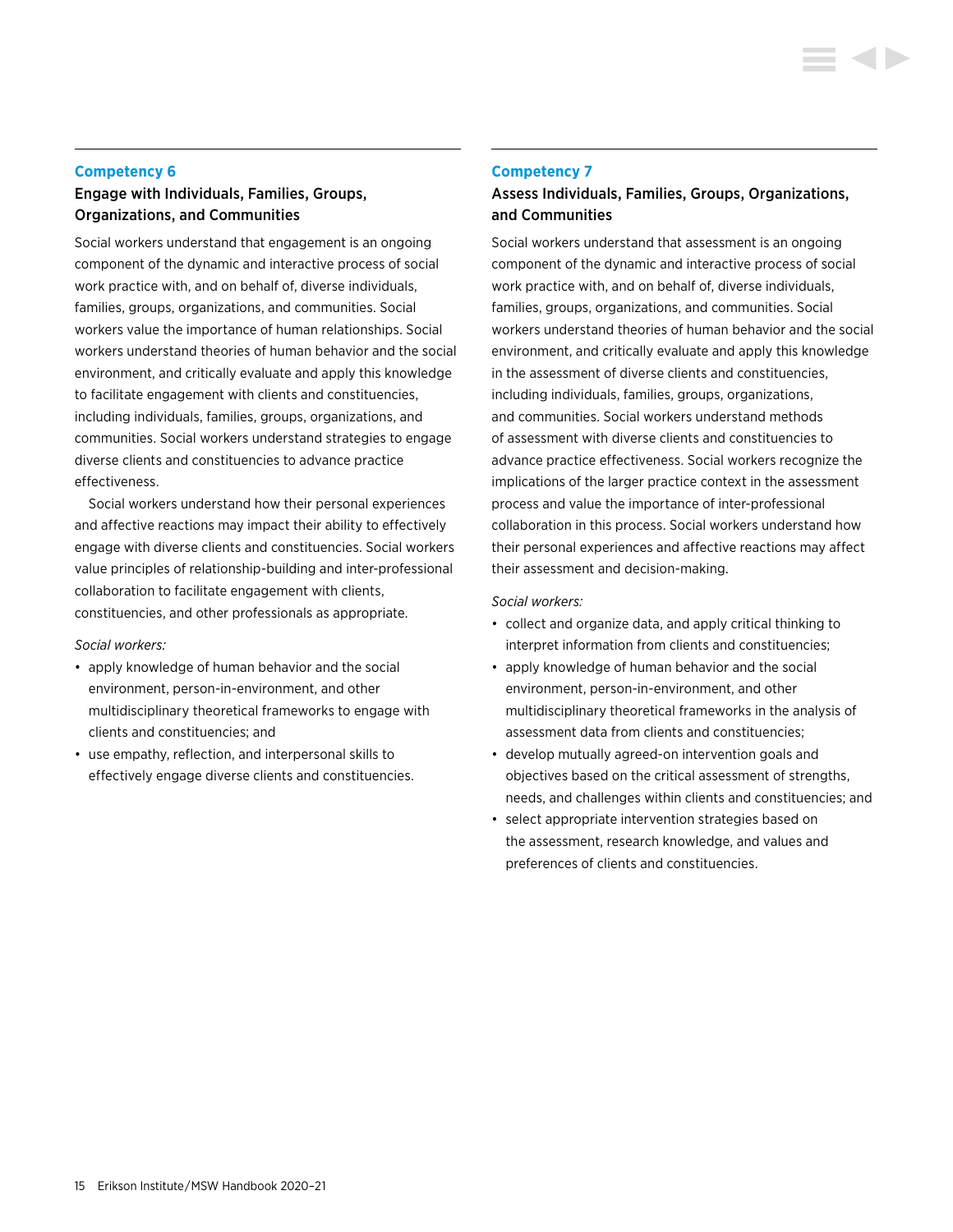## Intervene with Individuals, Families, Groups, Organizations, and Communities

Social workers understand that intervention is an ongoing component of the dynamic and interactive process of social work practice with, and on behalf of, diverse individuals, families, groups, organizations, and communities. Social workers are knowledgeable about evidence-informed interventions to achieve the goals of clients and constituencies, including individuals, families, groups, organizations, and communities. Social workers understand theories of human behavior and the social environment, and critically evaluate and apply this knowledge to effectively intervene with clients and constituencies. Social workers understand methods of identifying, analyzing and implementing evidence-informed interventions to achieve client and constituency goals. Social workers value the importance of inter-professional teamwork and communication in interventions, recognizing that beneficial outcomes may require interdisciplinary, interprofessional, and inter-organizational collaboration.

#### *Social workers:*

- critically choose and implement interventions to achieve practice goals and enhance capacities of clients and constituencies;
- apply knowledge of human behavior and the social environment, person-in-environment, and other multidisciplinary theoretical frameworks in interventions with clients and constituencies;
- use inter-professional collaboration as appropriate to achieve beneficial practice outcomes;
- negotiate, mediate, and advocate with and on behalf of diverse clients and constituencies; and
- facilitate effective transitions and endings that advance mutually agreed-on goals.

#### **Competency 9**

# Evaluate Practice with Individuals, Families, Groups, Organizations, and Communities

Social workers understand that evaluation is an ongoing component of the dynamic and interactive process of social work practice with, and on behalf of, diverse individuals, families, groups, organizations and communities. Social workers recognize the importance of evaluating processes and outcomes to advance practice, policy, and service delivery

effectiveness. Social workers understand theories of human behavior and the social environment, and critically evaluate and apply this knowledge in evaluating outcomes. Social workers understand qualitative and quantitative methods for evaluating outcomes and practice effectiveness.

*Social workers:*

- select and use appropriate methods for evaluation of outcomes;
- apply knowledge of human behavior and the social environment, person-in-environment, and other multidisciplinary theoretical frameworks in the evaluation of outcomes;
- critically analyze, monitor, and evaluate intervention and program processes and outcomes; and
- apply evaluation findings to improve practice effectiveness at the micro, mezzo, and macro levels.

# *Erikson has added a 10th generalist competency specific to the MSW program.*

#### **Competency 10**

# Integrate a developmental perspective into social work practice

Erikson prepared social work graduates possess a deep understanding of how children develop, and value the interplay of various biological, cognitive, psychological, cultural, historical, and social factors that influence each child. Erikson prepared social work graduates recognize the centrality of all relationships in all learning, and seek to contribute to a significant improvement in the quality, effectiveness, and equity of education and services for all children and families and to help children develop to their fullest potential. Erikson prepared social work graduates understand that self-knowledge, and attention to relationships are the hallmarks of the generalist practitioner—and of an Erikson education. Prepared with this knowledge, Erikson social work graduates are equipped to overcome differences, attuned to the individual child and family, comfortable with conflict and able to address it in order to promote a child's development and learning.

#### *Erikson prepared social work graduates:*

- Utilize a child development perspective to engagement, assessment, intervening, and evaluation of children, youth and families.
- Employ a self-reflective approach considering the impact of their beliefs, expectations, and actions on children and vice versa.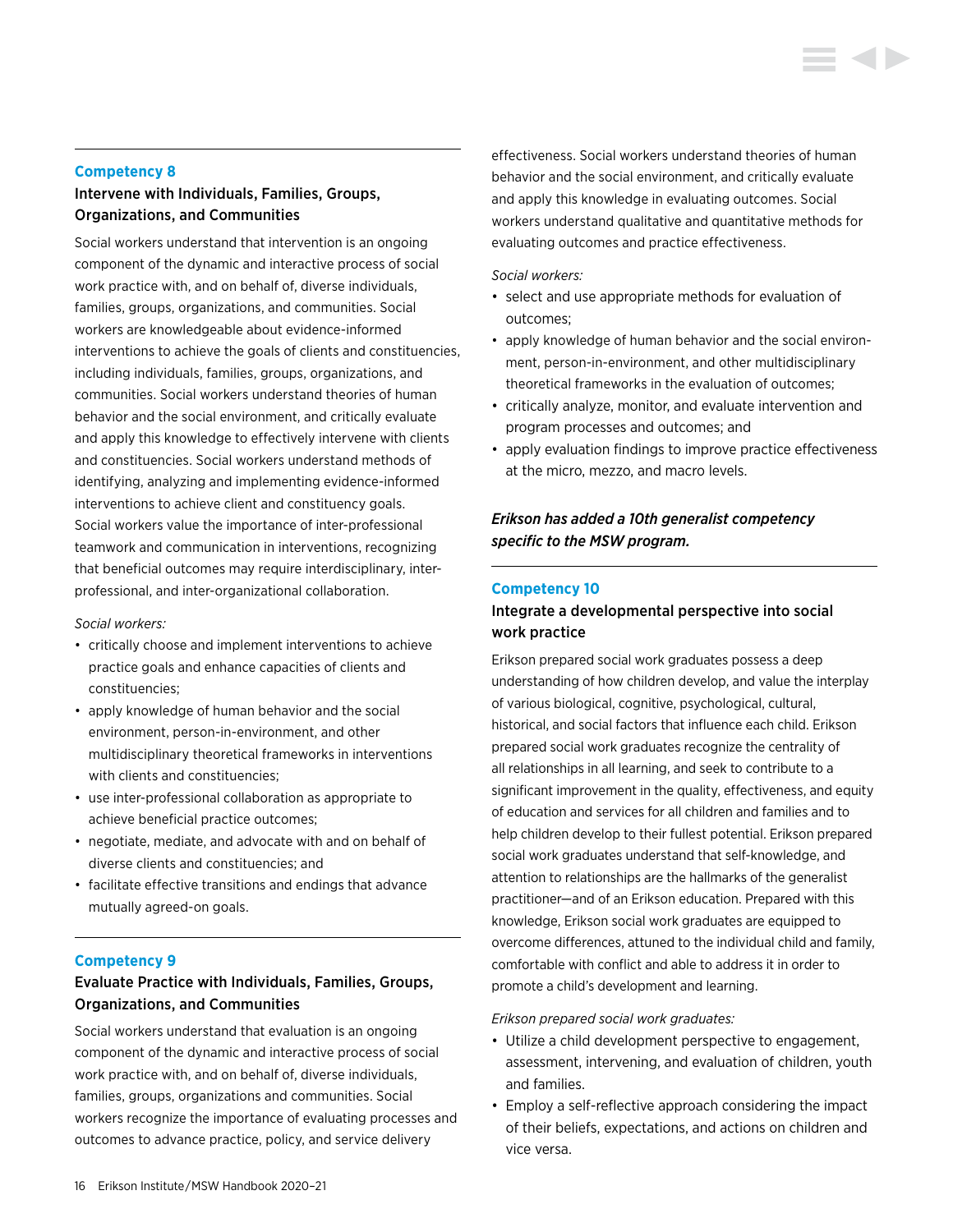# Youth, Family, and Community Concentration Competencies, 2015 EPAS

#### **Competency 1**

#### Demonstrate Ethical and Professional Behavior

Youth, family, and community concentration social workers adhere to the NASW code of ethics in making all ethical decisions. Youth, family, and community concentration social workers understand the ethical issues and ethical dilemmas unique to working with children and families in urban and suburban communities. When appropriate, Youth, family, and community concentration social workers use technology ethically to facilitate practice outcomes. Youth, family, and community concentration social workers value supervision and consultation to guide professional judgment and behavior. Youth, family, and community concentration social workers engage in critical reflection to obtain a knowledge of self and others. Youth, family, and community concentration social workers analyze insights about one's own values, biases, privileges, and personal history and how that affects the formation of trusting and productive relationships that promote development and learning.

*Youth, family, and community concentration social workers:* 

- Demonstrate effective communication skills with and for children and families through oral, written, and electronic formats;
- Reflect on one's professional practice in relation to theory and research;
- Demonstrate strong ethics, integrity and leadership skills, and initiates effective working relationships with colleagues.

#### **Competency 2**

#### Engage Diversity and Difference in Practice

Youth, family, and community concentration social workers recognize the intersectionality of identity including, but not limited to age, class, color, culture, disability and ability, ethnicity, gender, gender identity and expression, tribal sovereign status, immigration status, marital status, political ideology, race, religion/spirituality, sex, sexual orientation, and how these multiple factors may play a role in the lives of children and families. Youth, family, and community concentration social workers understand the ways in which cultural factors serve as protective factors and promote

resilience of children and families. Youth, family, and community concentration social workers recognize the need for cultural humility and reflect on how personal bias may influence all aspects of social work practice and research with diverse clients, families, and communities. Youth, family, and community concentration social workers value children and families as experts of their own experiences. Youth, family, and community concentration social workers analyze how issues of diversity oppression, and poverty may affect client vulnerability and help seeking behaviors.

*Youth, family, and community concentration social workers:*

- Recognize how developmental level, socioeconomic status, culture, race and ethnicity, disability, gender, sexual orientation, and urban environment affect the social and emotional functioning of children; and
- Engage and collaborate with parents and community in mutual decision-making that honors difference and diversity.

#### **Competency 3**

## Advance Human Rights and Social, Economic, and Environmental Justice

Youth, family, and community concentration social workers recognize the convention of the rights of the child, and values that every child regardless of position in society has the fundamental right to freedom, safety, privacy, adequate health care, education, and standard of living. Youth, family, and community concentration social workers understand the global interconnections of oppression and human rights violations and its impact on children and families, governing policies and subsequent services. Youth, family, and community concentration social workers are committed to critically analyzing methods to improve access to services and resources for children, families, and constituents that they serve. Youth, family, and community concentration social workers recognize how personal experiences and affective reactions may impact ability to advocate for human rights of children and families.

*Youth, family, and community concentration social workers:*

- Apply an understanding of how to advocate for children, families and larger systems to practice situations;
- Consider strategies of how to contribute to significant improvement in the quality, effectiveness, and equity of education and social services for all children and families; and
- Negotiate differences and sometimes conflict with and on behalf of diverse children, families and constituents to advance social, economic and environmental justice.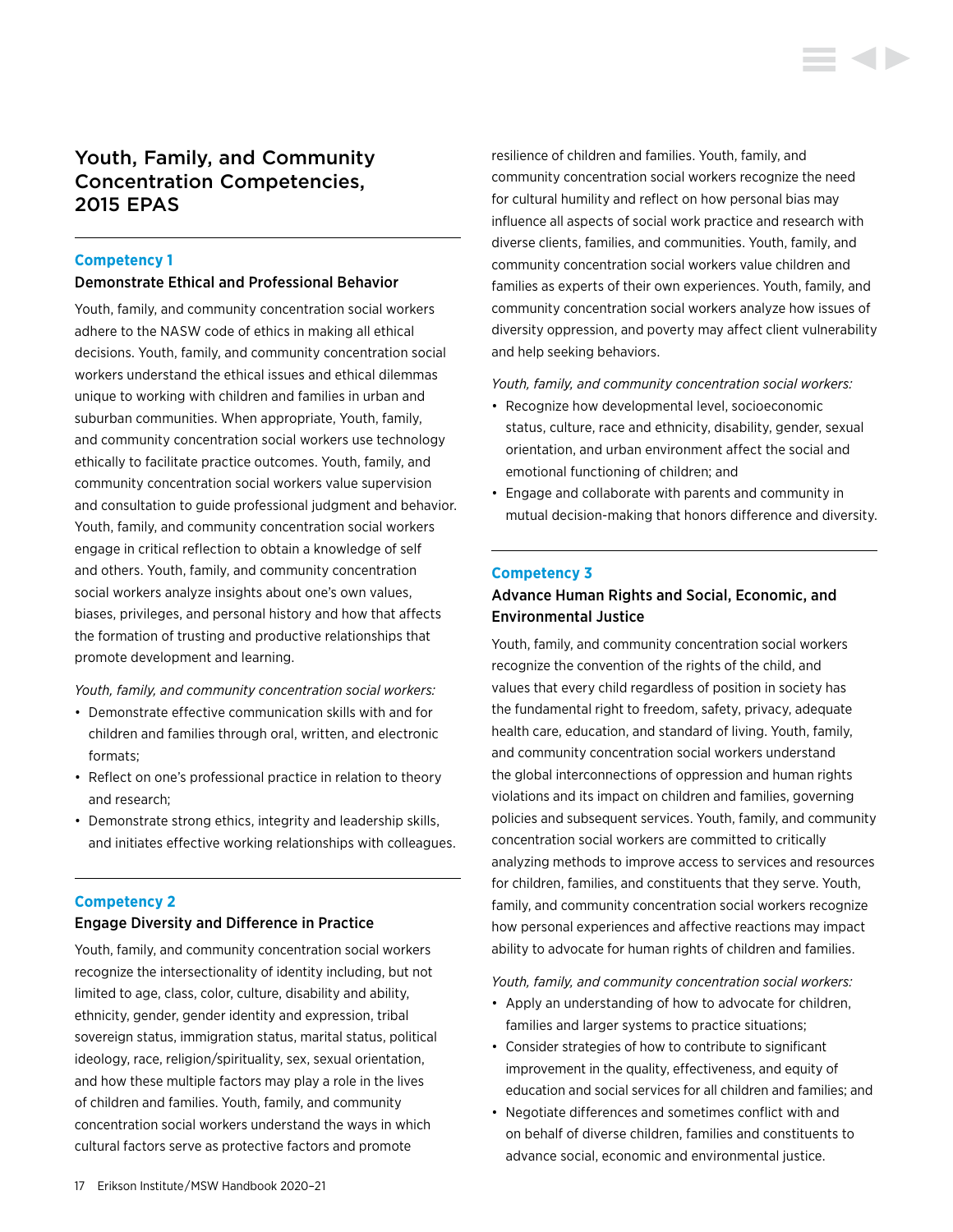## Engage In Practice-informed Research and Researchinformed Practice Social workers

Youth, family, and community concentration social workers are knowledgeable of the principles of logic and scientific inquiry that support the selection of valid and reliable assessment tools appropriate for use in practice. Youth, family, and community concentration social workers value their role in advancing a science of social work and in evaluating own practice with children and families. Youth, family, and community concentration social workers apply critical thinking skills to interpret assessments concerning children and families from a culturally competent lens. Youth, family, and community concentration social workers recognize how affective reactions and personal experiences may influence the interpretation and translation of research findings for children and families. Youth, family, and community concentration social workers translate research evidence to inform and improve practice, policy, and service delivery for children and families.

*Youth, family, and community concentration social workers:*

- Evaluate mutually agreed upon measurable goals with children and families.
- Select appropriate intervention strategies based on the assessment, research knowledge, and values and preferences of children, families and constituents that they serve; and
- Utilize technology to maintain relevant data that will assist in planning, management and evaluation of effective social work practice with children and families.

#### **Competency 5**

#### Engage in Policy Practice

Youth, family, and community concentration social workers are able to analyze the processes of policy development and implementation that affect children and families. Youth, family, and community concentration social workers understand legislative, judicial and administrative processes by which children and family policies are formed. Youth, family, and community concentration social workers value the need to engage in policy practice in order to advance social and economic well-being, and to deliver effective social work services to children and families. Youth, family, and community concentration social workers recognize how affective reactions and personal experiences may influence policy development and decision making at multiple practice levels for children and families. Youth, family, and community concentration social workers assess how social welfare and economic policies impact the delivery of and access to social services for children and families.

*Youth, family, and community concentration social workers:* 

- Identify social policy at the local, state and federal level that impacts well-being, service delivery,and access to social services for children and families; and
- Participate in methods which may positively influence policy for children and families in urban and suburban settings.

#### **Competency 6**

# Engage with Individuals, Families, Groups, Organizations, and Communities

Youth, family, and community concentration social workers understand that engagement is an ongoing component of the dynamic and interactive process of social work practice with, and on behalf of children, families and constituents. Youth, family, and community concentration social workers understand systems theories, ecological systems framework as it relates to children and families in urban and suburban settings. Youth, family, and community concentration social workers recognize the right to self determination and promote mutually agreed upon goals with diverse populations of children and families. Youth, family, and community concentration social workers value a relationally based process of engaging children and families as partners in defining effective intervention goals that lead to expected outcomes. Youth, family, and community concentration social workers understand their role in facilitating inter-professional collaboration to support the effectiveness of intervention goals, when appropriate.

*Youth, family, and community concentration social workers:*

- Use empathy, reflection, cultural humility, and interpersonal skills to engage children and families in various contexts; and
- Attend to developmental, cultural, contextual and interpersonal dynamics, factors that both strengthen and potentially threaten the therapeutic alliance.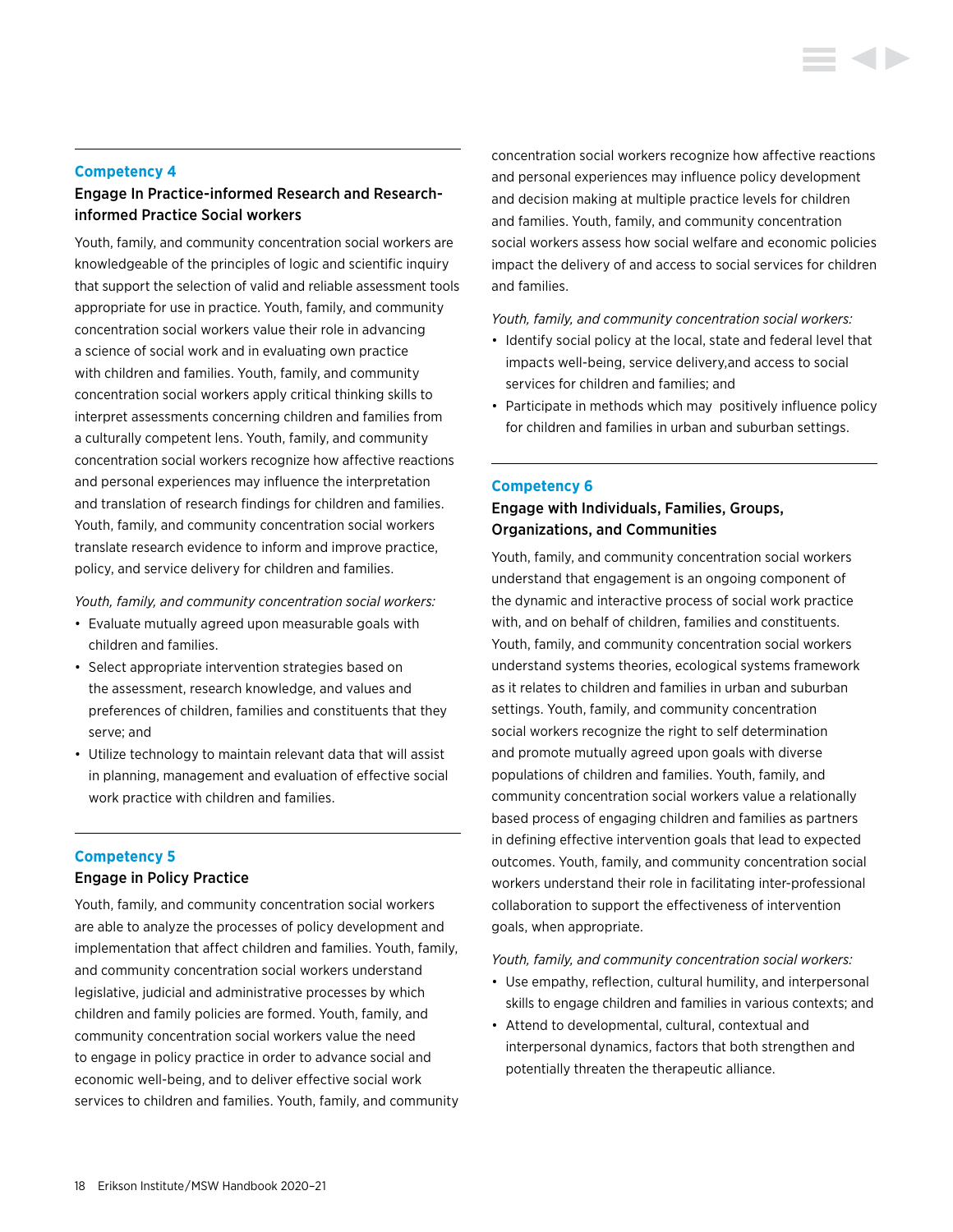## Assess Individuals, Families, Groups, Organizations, and Communities

Youth, family, and community concentration social workers understand that assessment is an ongoing component of the dynamic and interactive process of social work practice with, and on behalf of children, families, and constituents. Youth, family, and community concentration social workers understand systems theories and ecological systems framework as it relates to children and families in urban and suburban settings. Youth, family, and community concentration social workers critically analyze how issues of difference as well as privilege, oppression and environmental justice may also influence the assessment of and response to children and families. Youth, family, and community concentration social workers recognize the right to self determination and promotes mutually agreed upon goals with diverse populations of children and families. Youth, family, and community concentration social workers recognize the importance of reflective practice, and how their personal experiences and affective reactions may influence their assessment and decision-making. Youth, family, and community concentration social workers value the importance of the use of culturally appropriate methods of assessment with diverse children and families to advance practice effectiveness.

*Youth, family, and community concentration social workers:*

- Evaluate and apply their understanding of appropriate theories of child and social and emotional development, human behavior and the social environment to conduct assessments with diverse populations of children and families within multiple settings;
- Utilize inter-professional collaboration when appropriate in the assessment process; and
- Utilize appropriate assessment tools that reflect diverse children and family needs.

#### **Competency 8**

## Intervene with Individuals, Families, Groups, Organizations, and Communities

Youth, family, and community concentration social workers understand that intervention is an ongoing component of the dynamic and interactive process of social work practice with, and on behalf of, children, families, and constituents. Youth, family, and community concentration social workers critically analyze theories of child development, human behavior and the social environment and apply this knowledge through employing evidence-informed interventions to achieve the goals of children, families, and constituents. Youth, family, and community concentration social workers value the importance of inter-professional teamwork and communication in interventions, recognizing that beneficial outcomes may require interdisciplinary, inter-professional, and inter-organizational collaboration.

*Youth, family, and community concentration social workers:*

- Demonstrate the use of appropriate, evidence-based intervention techniques for a range of presenting concerns identified in the assessment, including crisis interventions strategies as needed.
- Utilize self-regulatory techniques to manage the potential impact of personal experiences and affective reactions which can affect the ability to effectively intervene with children and families.

#### **Competency 9**

#### Evaluate Practice with Individuals, Families, Groups

Youth, family, and community concentration social workers understand that evaluation is an ongoing component of the dynamic and interactive process of social work practice with, and on behalf of children, families and constituents. Youth, family, and community concentration social workers understand qualitative and quantitative methods for evaluating outcomes and practice effectiveness. Youth, family, and community concentration social workers understand how personal experiences and affective reactions may impact ability to objectively evaluate program outcomes. Youth, family, and community concentration social workers recognize the importance of evaluating processes and outcomes to advance social work practice, policy, and service delivery effectiveness. Youth, family, and community concentration social workers critically evaluate and apply theories of human behavior and the social environment, person-in-environment, and other multidisciplinary theoretical frameworks in evaluating children and family outcomes.

*Youth, family, and community concentration social workers:*

- Select and use appropriate methods for evaluating outcomes;
- Analyze, monitor, and evaluate intervention and program processes and outcomes; and
- Apply evaluation findings to improve practice effectiveness at various levels for children and families.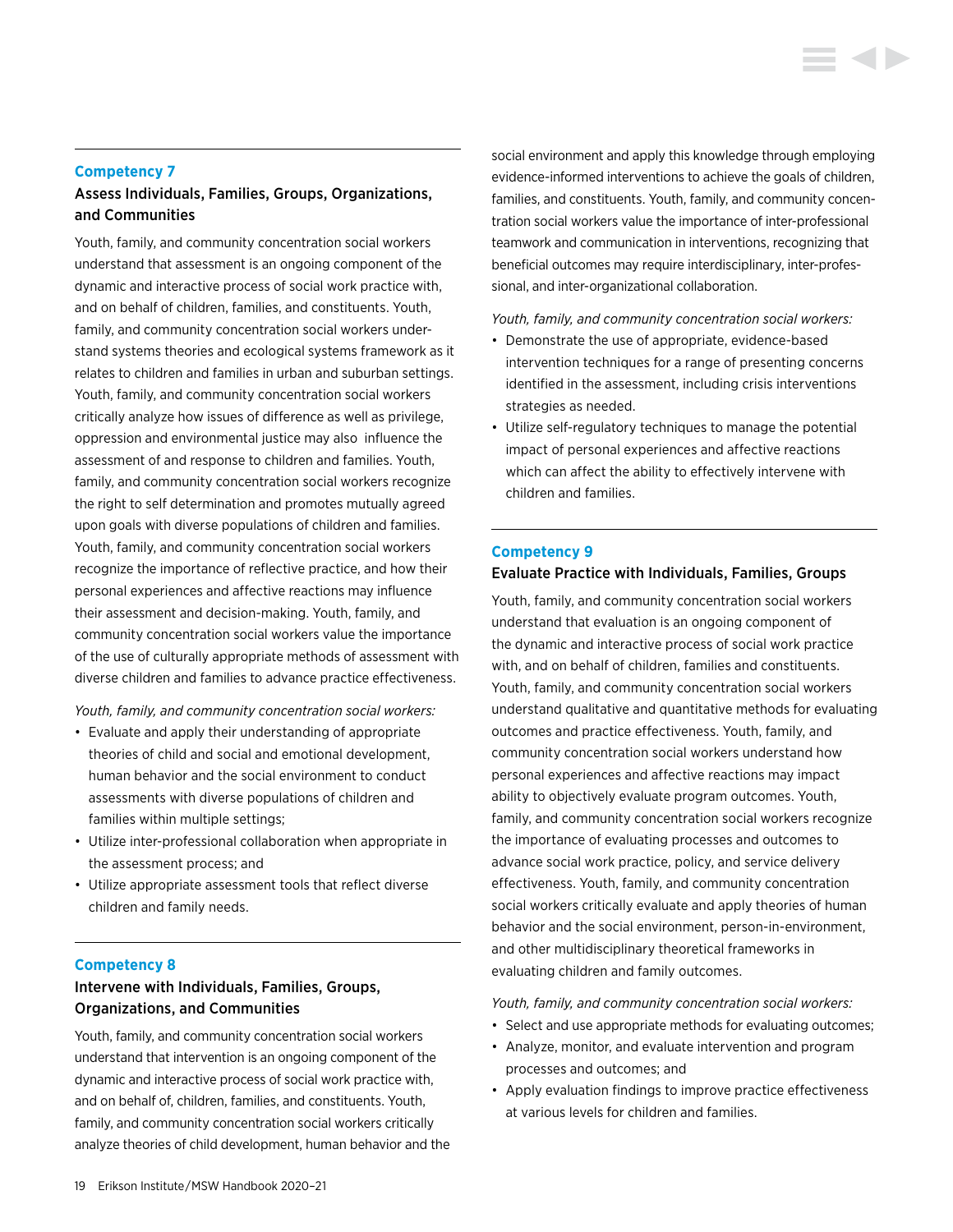# Children's Law and Policy Concentration Competencies

## **Competency 1**

### Demonstrate Ethical and Professional Behavior

Children's law and policy concentration social workers recognize NASW code of ethics, as well as but not limited to international issues in children's law, mental health law, adoption law, and compulsory attendance law. Children's law and policy concentration social workers understand the ethical issues and dilemmas unique to working with children and families in urban and suburban communities. Children's law and policy concentration social workers value the significance of confidentiality, privacy, and privileged communication when interacting with children and families. Children's law and policy concentration social workers demonstrate professional demeanor in behavior, appearance, and multiple forms of communication, such as court reports. Children's law and policy concentration social workers engage in critical reflection, and analyze insights about one's own values, biases, privileges, and personal history, and how that affects the formation of trusting and productive relationships that promote development and learning. Children's law and policy concentration social workers demonstrate integrity, and leadership skills, and initiate effective working relationships with colleagues.

*Children's law and policy concentration social workers:* 

- Possess advanced written and oral presentation skills;
- Maintain adequate safeguards for the private nature of the treatment relationship; and
- Prepare documents, whether on paper or electronically, that are accurate, complete, secured, maintained, and disclosed in accordance with regulatory, legislative, statutory, and organizational requirements.

#### **Competency 2**

#### Engage Diversity and Difference in Practice

Children's law and policy concentration social workers understand the ways in which cultural dynamics may serve as protective factors and promote resilience of children and families. Children's law and policy concentration social workers value cultural humility and engaging children and families as the experts of their own experiences. Children's law and policy concentration social workers analyze how developmental level, socioeconomic status, culture, race and ethnicity, disability, gender, sexual orientation, and environment affect the social and emotional functioning, as well as legal issues of children and families. Children's law and policy concentration social workers reflect on how personal bias may influence all aspects of social work practice with diverse children, families and communities. Children's law and policy concentration social workers recognize disproportionality of minority children in the child welfare system, and act as change agents who demonstrate the leadership skills to work effectively with multicultural groups in agencies, organizational settings, and communities.

- Demonstrate cultural humility in working with and on behalf of clients and constituents;
- Engage and collaborate with children and families in mutual decision-making that honors difference and diversity; and
- Demonstrate responsibility for advancing cultural competence within and beyond their organizations, helping to challenge structural and institutional oppression, and build and sustain diverse and inclusive institutions and communities.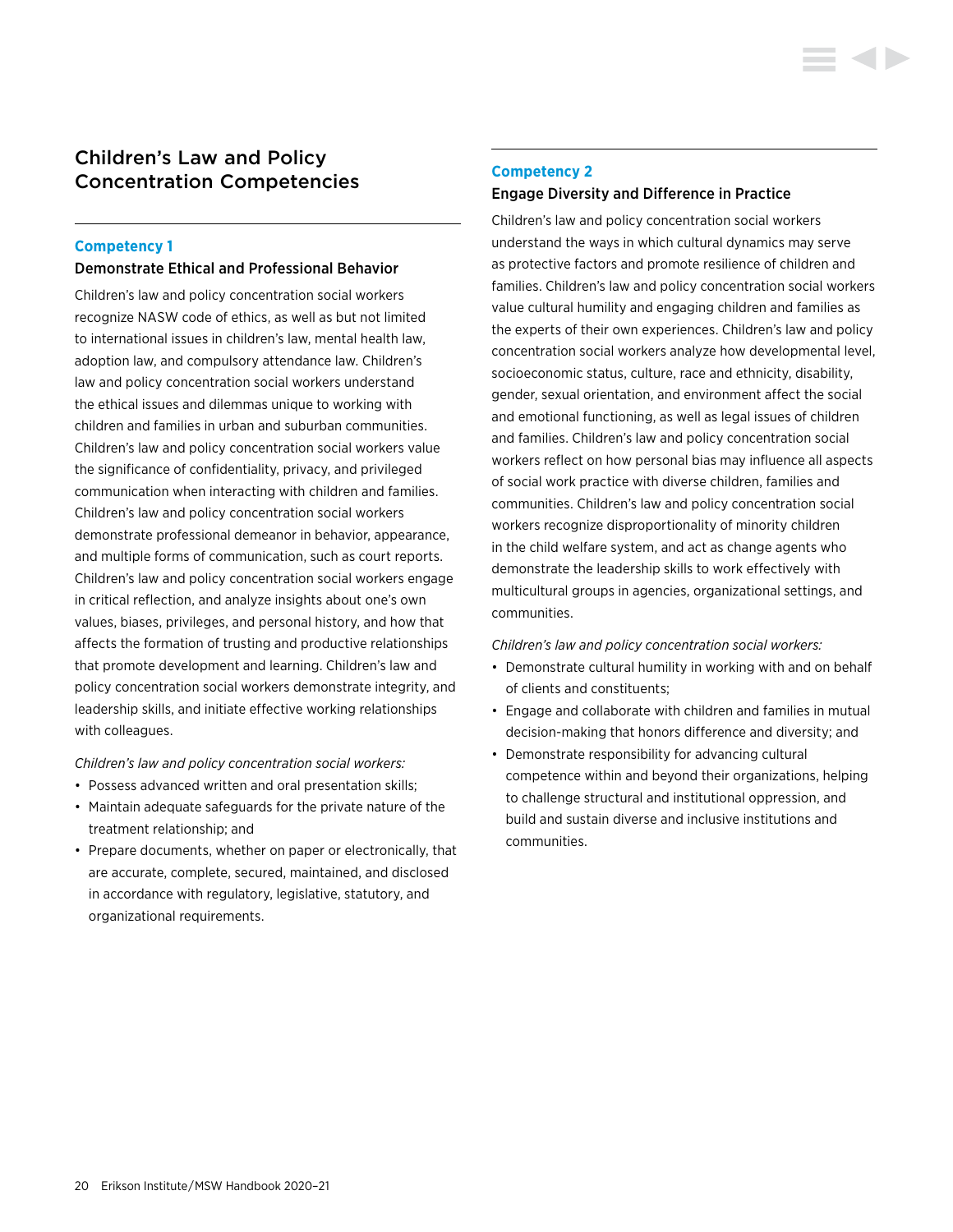## Advance Human Rights and Social, Economic, and Environmental Justice

Children's law and policy concentration social workers are aware of the impact of social systems, policies, practices, and programs on multicultural client populations, advocating for, with, and on behalf of multicultural clients and client populations whenever appropriate. Children's law and policy concentration social workers understand the global interconnections of oppression and human rights violations and its impact on children and families, governing policies and subsequent services. Children's law and policy concentration social workers understand domestic violence, child maltreatment, and mandatory reporting laws.

Children's law and policy concentration social workers recognize the UN convention of the rights of children, the evolution of children's rights, and recognize that every child has fundamental human rights regardless of position in society. Children's law and policy concentration social workers consider strategies to mitigate structural barriers to access of social goods, and rights of children and families. Children's law and policy concentration social workers recognize how personal experiences and affective reactions may impact the ability to advocate for human rights of children and families. Children's law and policy concentration social workers are emotionally equipped to overcome differences and promote optimal development and learning with children and families.

*Children's law and policy concentration social workers:*

• Utilize persuasive techniques to negotiate differences as well as conflict with and on behalf of diverse children, families, and constituents to protect and advance social, economic and environmental justice.

#### **Competency 4**

## Engage In Practice-informed Research and Researchinformed Practice Social workers

Children's law and policy concentration social workers acquire and maintains knowledge of developmental theory, evidenced informed practice, sociohistorical context, policy research, and evaluation methods relevant to case management and the population served, and shall use such information to ensure the quality of case management practice. Children's law and policy concentration social workers are knowledgeable of appropriate qualitative and quantitative methods for evaluating outcomes and practice effectiveness with children and families. Children's law and policy concentration social workers value role in gathering empirical evidence that serves in case decision making for children and families. Children's law and policy concentration social workers apply critical thinking skills to interpret assessments concerning children and families from a culturally competent lens. Children's law and policy concentration social workers recognize how affective reactions and personal experiences may influence the interpretation and translation of court decisions and research findings for children and families.

*Children's law and policy concentration social workers:*

- Evaluate mutually agreed upon measurable goals with children and families; and
- Translate research evidence to inform and improve practice, policy, and service delivery for children and families.

# **Competency 5** Engage in Policy Practice

Children's law and policy concentration social workers should participate in the development and implementation of policies and practice that empower and advocate for marginalized and oppressed populations. Children's law and policy concentration social workers understand the use of parens patriae as well as legislative, judicial and administrative processes by which children and family policies are formed. Children's law and policy concentration social workers recognize the policy implications on practice delivery, the need to engage in policy practice to advance social and economic well-being, and to deliver effective social work services to children and families. Children's law and policy concentration social workers critically consider strategies that contribute to significant improvement in the quality, effectiveness, and equity of education and social services for all children, families and outcomes. Children's law and policy concentration social workers recognize how affective reactions and personal experiences may influence policy development and decision making at multiple practice levels for children and families.

- Participate in strategies which may positively influence policy for children and families in urban and suburban settings; and
- Assess how social welfare and economic policies impact the delivery of access to social services for children and families.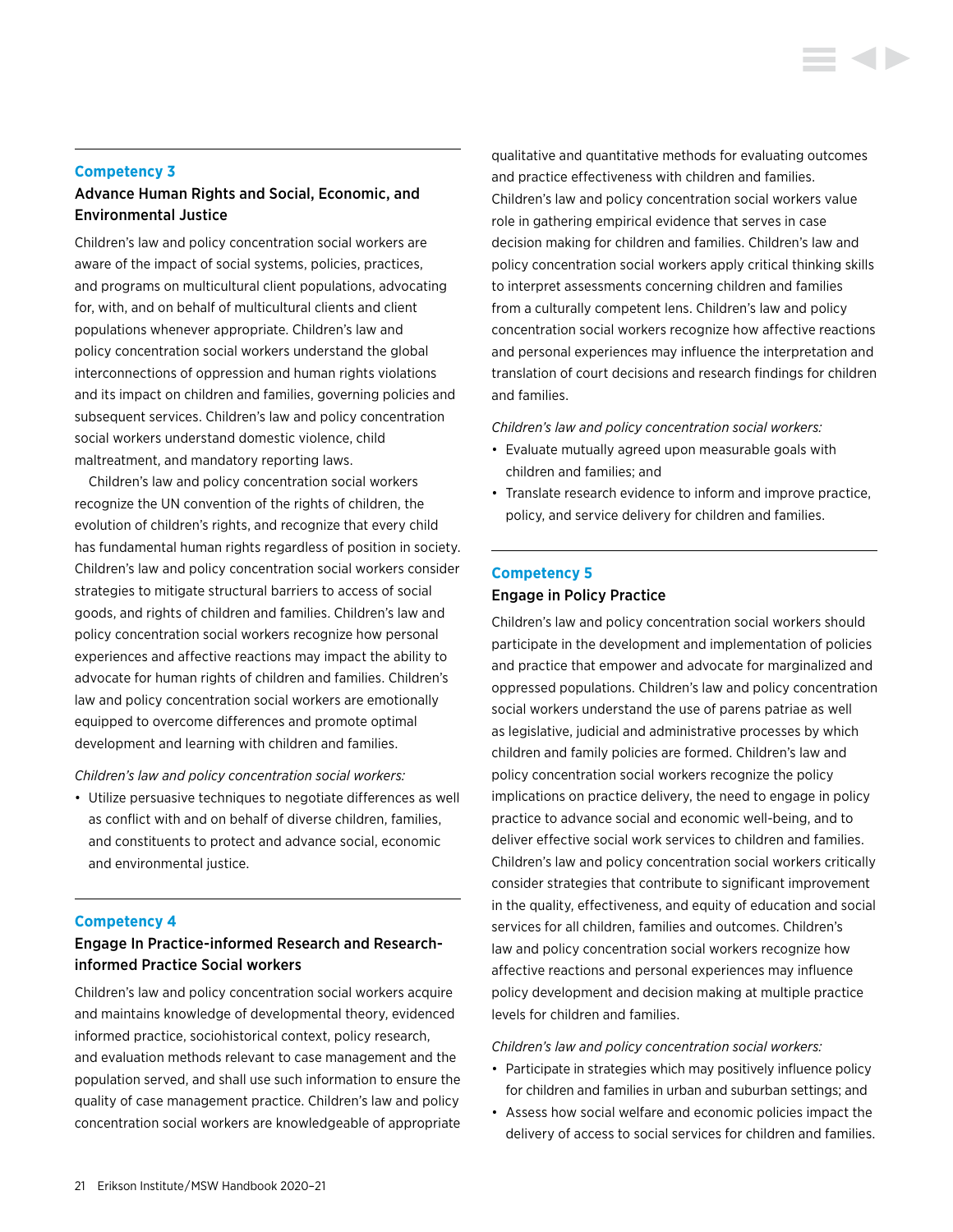## Engage with Individuals, Families, Groups, Organizations, and Communities

Children's law and policy concentration social workers collaborate with clients to plan, implement, monitor, and amend individualized service that promote clients' strengths, advance clients' well-being, and help clients achieve their goals. Children's law and policy concentration social workers value human relationship by engaging children and families as partners in defining effective intervention goals that lead to expected outcomes. Children's law and policy concentration social workers value the interplay of various biological, cognitive, psychological, cultural, historical, and social factors that influence each person, family, group, and community. Children's law and policy concentration social workers attend to developmental, cultural, contextual, and interpersonal dynamics, which may strengthen and potentially threaten the therapeutic alliance with children and families. Children's law and policy concentration social workers understand how personal experiences and affective reactions may impact ability to effectively engage with children families, and constituencies.

*Children's law and policy concentration social workers:*

- Facilitate inter-professional collaboration when needed to support the engagement of children, youth, and families; and
- Utilize a developmental perspective in engagement with children, youth, and families.

#### **Competency 7**

# Assess Individuals, Families, Groups, Organizations, and Communities

Children's law and policy concentration social workers engage clients and, when appropriate, other members of client systems in an ongoing information-gathering and decisionmaking process to help clients identify their goals, strengths, and challenges. Children's law and policy concentration social workers understand effective methods of assessment with children and families. Children's law and policy concentration social workers value the importance of legal context, and practice implications when determining the best interest of the child. Children's law and policy concentration social workers critically analyze how issues of difference as well as privilege, oppression and environmental justice may also influence the assessment of children and families. Children's law and policy concentration social workers recognize how personal experiences and affective reactions may affect their assessment and decision-making of and with children and families.

- Utilize appropriate assessment tools that reflect the needs of diverse children and families; and
- Utilize a developmental perspective in assessment of children, youth and families.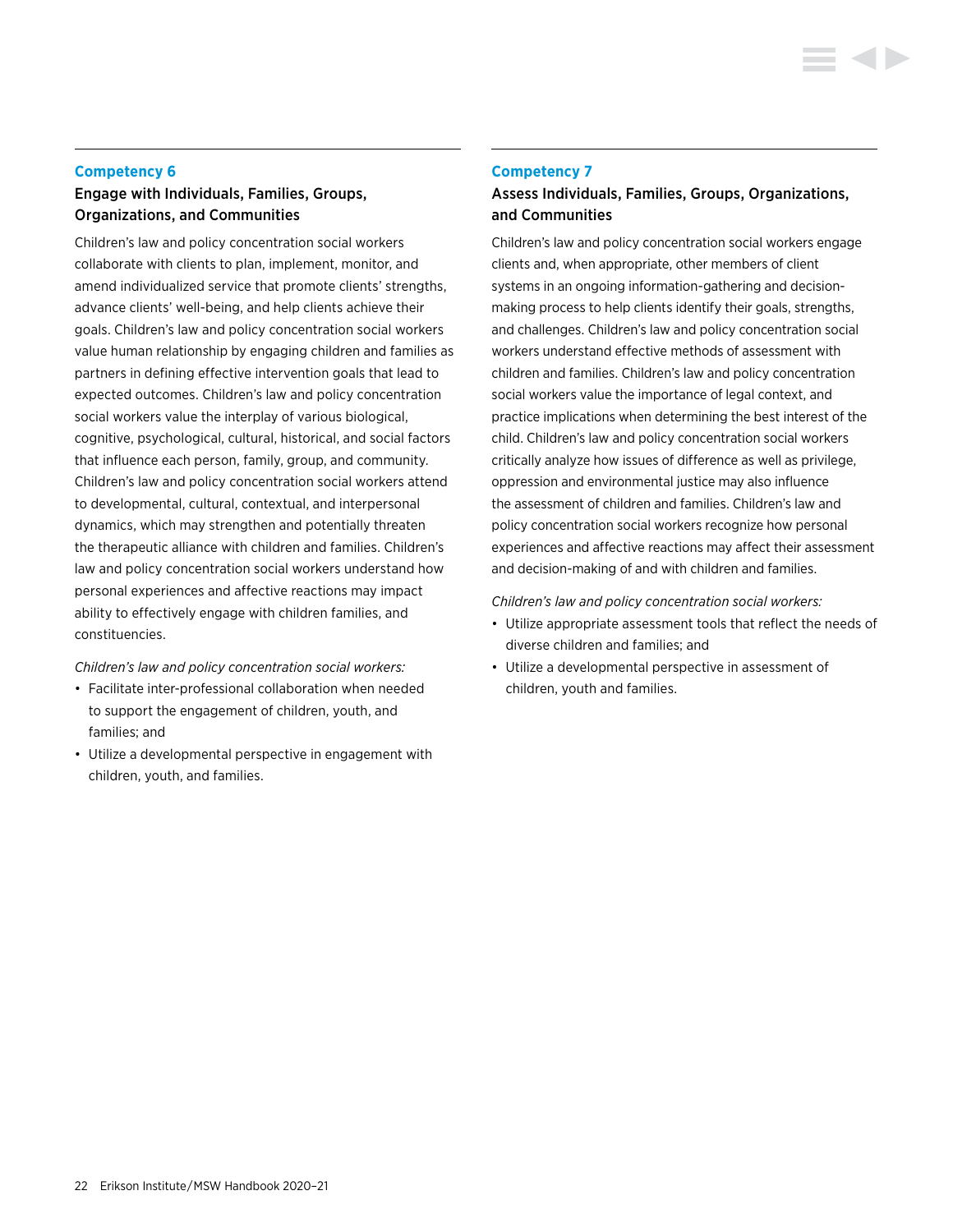## Intervene with Individuals, Families, Groups, Organizations, and Communities

Children's law and policy concentration social workers promote collaboration among colleagues and organizations to enhance service delivery and facilitate client goal attainment. Children's law and policy concentration social workers understand evidence-informed interventions that promote goal achievement with children and families. Children's law and policy concentration social workers understand child development theories and acknowledge the centrality of relationships in development. Children's law and policy concentration social workers value the importance of interprofessional teamwork and communication in interventions with children and families, and recognize that beneficial outcomes may require interdisciplinary, inter-professional, and inter-organizational collaboration. Children's law and policy concentration social workers critically analyze theories of child development, and human behavior and social environment, and apply this knowledge through employment of evidence informed interventions to achieve service goals. Children's law and policy concentration social workers understand how personal experiences and affective reactions may impact ability to effectively intervene with children and families.

*Children's law and policy concentration social workers:* 

- Demonstrate the use of appropriate, evidence based interventions with children and families for a range of presenting concerns; and
- Utilize a developmental perspective in intervention with children, youth and families.

#### **Competency 9**

#### Evaluate Practice with Individuals, Families, Groups

Children's law and policy concentration social workers participate in ongoing, formal evaluation of her or his practice advance client well-being, assess the appropriateness and effectives of service and supports, ensure competence, and improve practice. Children's law and policy concentration social workers are knowledgeable of evaluation methods relevant to case management and the population served. Children's law and policy concentration social workers value the importance of evaluating processes and outcomes to advance practice, policy, and service delivery effectiveness for children and families. Children's law and policy concentration social workers critically analyze, monitor, and evaluate intervention and program processes and outcomes for children and families. Children's law and policy concentration social workers understand how personal experiences and affective reactions may impact ability to objectively evaluate program outcomes for children and families.

- Select and use appropriate methods for evaluation of permanency outcomes for children and families; and
- Utilize a developmental perspective in the evaluation of services of children, youth and families.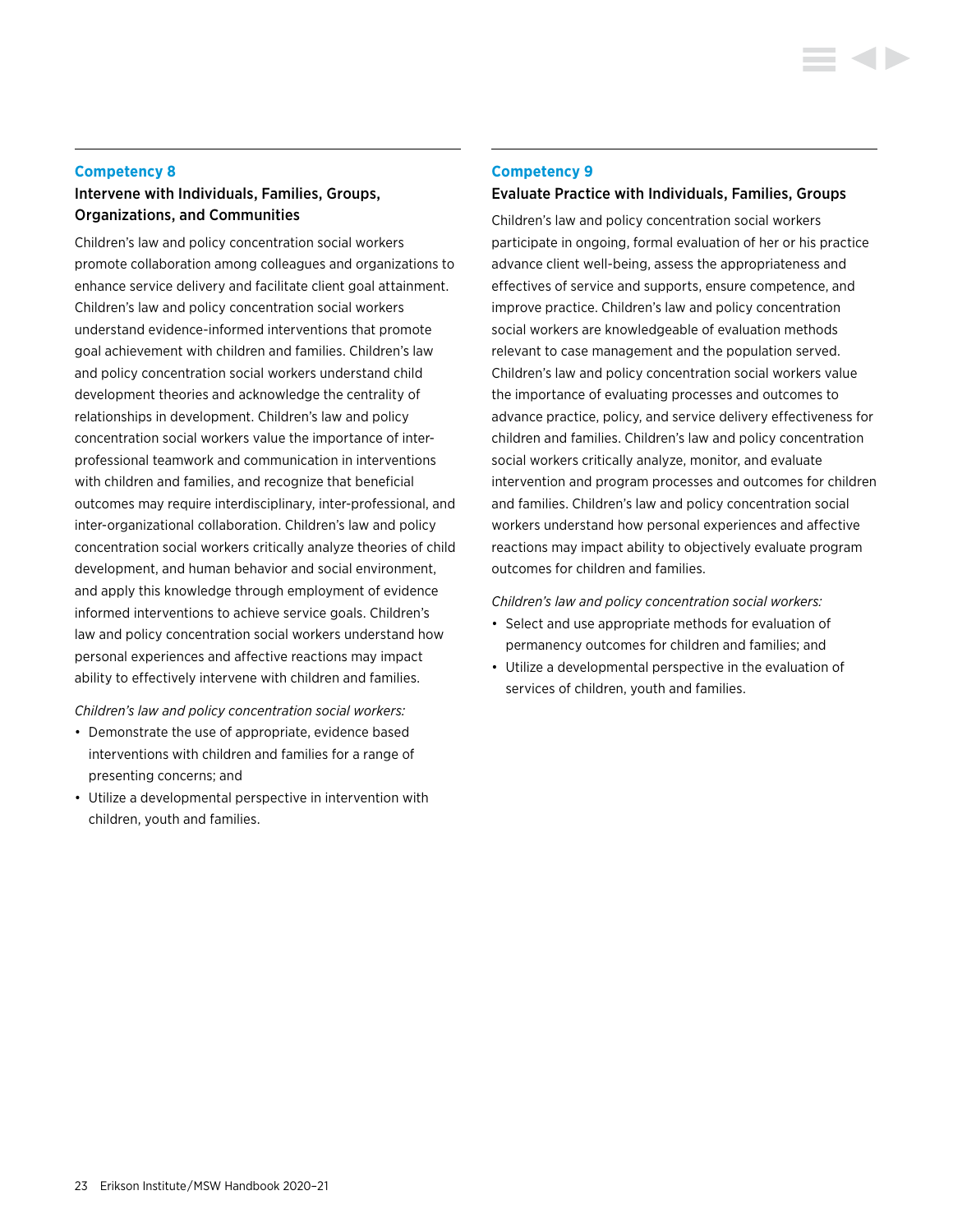# Infant/Early Childhood Mental Health (IEMH) Concentration Competencies

## **Competency 1**

### Demonstrate Ethical and Professional Behavior

IEMH concentration social workers adhere to the NASW code of ethics in making all ethical decisions. IEMH concentration social workers understand the ethical issues and ethical dilemmas unique to working with infant, young children and families in urban and suburban communities. When appropriate, IEMH social workers use technology ethically to facilitate practice outcomes. IEMH concentration social workers engage in critical reflection to obtain a knowledge of self and others. I ECMH concentration social workers analyze insights about their own values, biases, privileges, and personal histories and how these affect the formation of trusting and productive relationships that promote development and learning.

*IEMH concentration social workers:* 

- Maintain professional boundaries in a variety of intervention/ treatment settings;
- Utilize clinical supervision and team meetings effectively as settings to explore clinical situations, countertransference and transference issues, raise issues and concerns, and deepen clinical work through self-examination and reflection.
- Demonstrate effective communication skills with and for infants, young children and families through oral, written, and electronic formats; and
- Utilize mindful self-regulation to present a calm, nonjudgmental presence when working with infants, young children and families.

#### **Competency 2**

#### Engage Diversity and Difference in Practice

IEMH concentration social workers recognize the intersectionality of identity including, but not limited to age, class, color, culture, disability and ability, ethnicity, gender, gender identity and expression, tribal sovereign status, immigration status, marital status, political ideology, race, religion/spirituality, sex, sexual orientation, and how these multiple factors may play a role in the lives of infants, young children and families. IEMH concentration social workers value the ways in which cultural factors serve as protective factors and promote resilience of infant, young children and families. IEMH concentration social workers recognize the need for cultural humility and reflect on how personal bias may influence all aspects of social work practice and research with diverse clients, families, and communities. IEMH concentration social workers analyze how issues of diversity oppression, and poverty may affect client vulnerability and help seeking behaviors.

- Recognize how developmental level, socioeconomic status, culture, race and ethnicity, disability, gender, sexual orientation, and urban environment affect the social and emotional functioning of children;
- Recognize that each family is unique and will perceive the social worker and intervention through the lens of their own experience; and
- Engage and collaborate with parents and community in mutual decision-making that honors difference and diversity.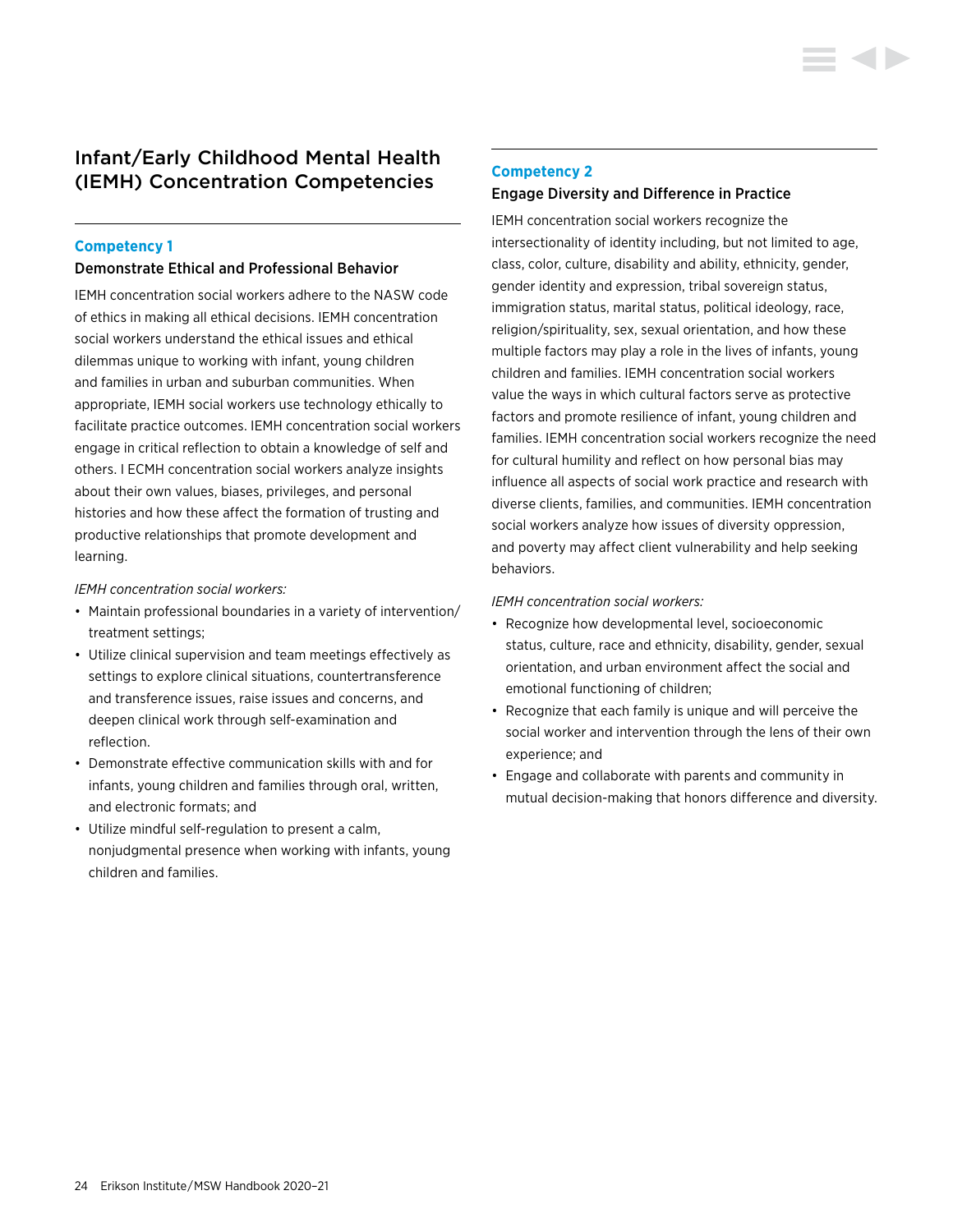## Advance Human Rights and Social, Economic, and Environmental Justice

IEMH concentration social workers recognize the convention of the rights of the child, and values that every child has the fundamental right to freedom, safety, privacy, adequate health care, education, and standard of living. IEMH concentration social workers understand the global interconnections of oppression and human rights violations and their impact on infants, young children and families, governing policies and subsequent services. IEMH concentration social workers understand how a family's unmet basic needs can influence a parent's sensitivity and availability and are able to discuss these needs and link parents with community resources as needed. IEMH concentration social workers critically analyze methods to improve access to services and resources for infants, children, families, and constituents that IEMH concentration social workers serve. IEMH concentration social workers recognize how personal experiences and affective reactions may impact ability to advocate for human rights of infants, young children and families.

*IEMH concentration social workers:* 

- Apply an understanding of advocacy for children, families and larger systems to practice situations;
- Consider strategies contributing to significant improvement in the quality, effectiveness, and equity of education and social services for all infants, young children and families; and
- Negotiate differences and sometimes conflict with and on behalf of diverse infants, children, families and constituents to advance social, economic and environmental justice.

### **Competency 4**

# Engage In Practice-informed Research and Researchinformed Practice Social workers

IEMH concentration social workers are knowledgeable of the principles of logic and scientific inquiry that support the selection of valid and reliable assessment tools appropriate for use in practice. IEMH concentration social workers apply critical thinking skills to interpret assessments of infants, young children and families from a culturally competency lens. IEMH concentration social workers recognize how affective reactions

and personal experiences may influence the interpretation and translation of research findings for infant, young children and families. IEMH concentration social workers translate research evidence to inform and improve practice, policy, and service delivery for infant, young children and families.

*IEMH concentration social workers:* 

- Evaluate mutually agreed upon measurable goals with infants, young children and families.
- Select appropriate intervention strategies based on the assessment, research knowledge, and values and preferences of children, families and constituents that IEMH concentration social workers serve; and
- Utilize technology to maintain relevant data that will assist in planning, management and evaluation of effective social work practice with infants, young children and families.

# **Competency 5** Engage in Policy Practice

IEMH concentration social workers are able to analyze the processes of policy development and implementation that affect infants, young children and families. IEMH concentration social workers understand legislative, judicial and administrative processes by which child and family policies are formed. IEMH concentration social workers value the need to engage in policy practice in order to advance social and economic wellbeing, and to deliver effective social work services to infants, young children and families. IEMH concentration social workers recognize how affective reactions and personal experiences may influence policy development and decision making at multiple practice levels for infants, young children and families. IEMH concentration social workers assess how social welfare and economic policies impact the delivery of and access to social services for children and families.

- Identify social policy at the local, state and federal level that impacts well-being, service delivery,and access to social services for infants, young children and families; and
- Participate in methods which may positively influence policy for children and families in urban and suburban settings.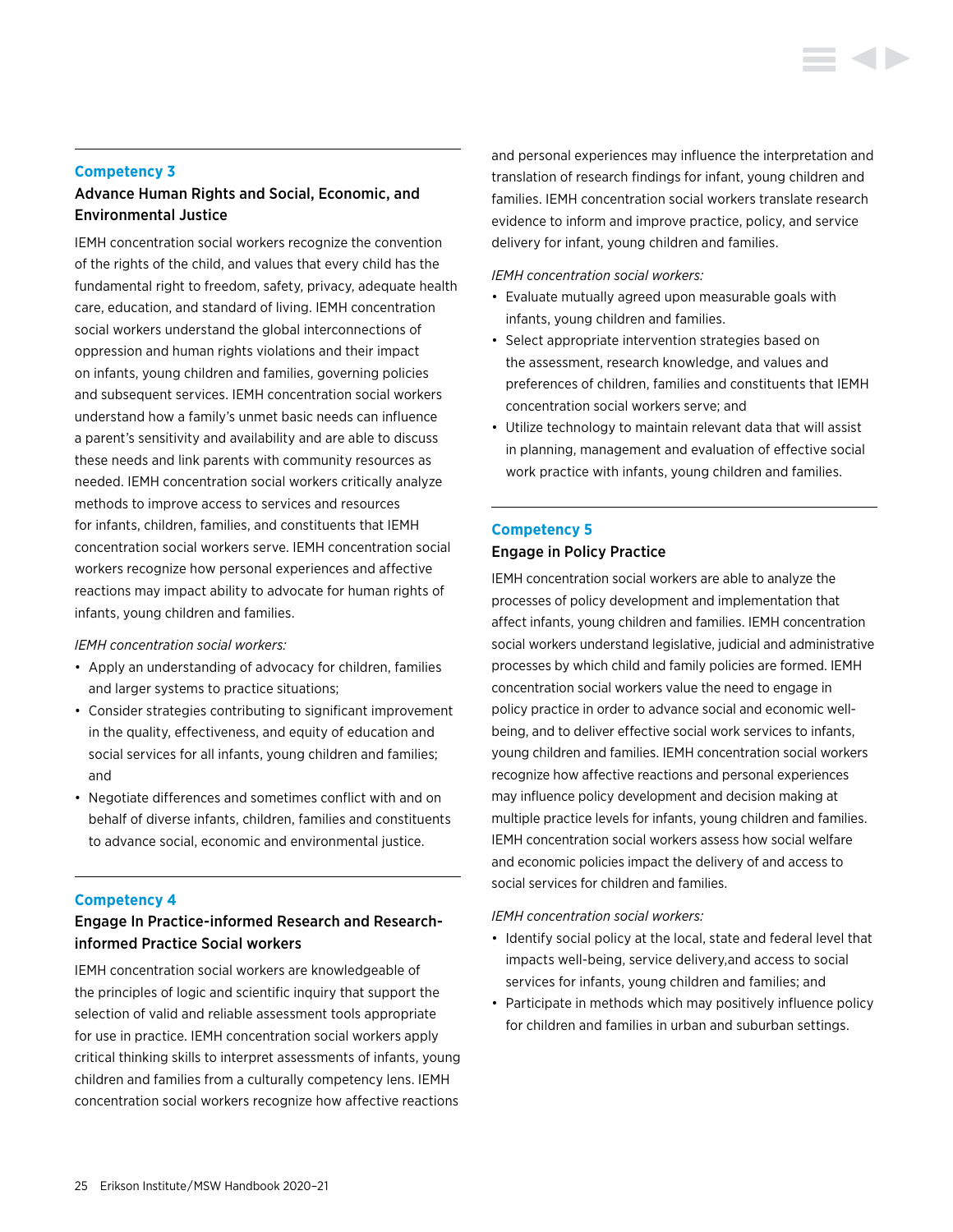## Engage with Individuals, Families, Groups, Organizations, and Communities

IEMH concentration social workers understand that engagement is an ongoing component of the dynamic and interactive process of social work practice with, and on behalf of infants, young children, families and constituents. IEMH concentration social workers understand systems theoriesand ecological systems framework as it relates to infants, young children and families in urban and suburban settings. IEMH concentration social workers value the right to self determination and promote mutually agreed upon goals with diverse populations of infants, young children and families. IEMH concentration social workers understand their role in facilitating inter-professional collaboration to support the effectiveness of intervention goals, when appropriate.

*IEMH concentration social workers:*

- Attend to developmental, cultural, contextual and interpersonal dynamics, factors that both strengthen and potentially threaten the therapeutic alliance;
- Utilize inquiry, adjusting questions and pace to the parents' style and openness, to explore the parent's perceptions and baby's internal and external experiences, temperament, and behaviors;
- Focus on parent-child relationships rather than to engage exclusively with parent or with baby; and
- Expand their understanding of family structures beyond the primary caregiver-child dyad to facilitate additional partner engagement in infant and early childhood mental health.

#### **Competency 7**

## Assess Individuals, Families, Groups, Organizations, and Communities

IEMH concentration social workers understand that assessment is an ongoing component of the dynamic and interactive process of social work practice with, and on behalf of infants, children, families, and constituents. IEMH concentration social workers understand systems theories, ecological systems framework as it relates to infant, young children and families in urban, suburban, and settings. IEMH concentration social workers critically analyze how issues of difference as well as privilege, oppression and environmental justice may also influence the assessment of and response to infants, young children and families. IEMH concentration social workers recognize the importance of reflective practice, and how their personal experiences and affective reactions may influence their assessment and decision-making. IEMH concentration social workers value the importance of the use of culturally appropriate methods of assessment with diverse infants, young children and families to advance practice effectiveness.

- Utilize inter-professional collaboration when appropriate in the assessment process;
- Conduct clinical interviews, make observations, and administer any necessary screenings or assessments used in their work settings to complete assessments or reports; and
- Recognize developmental, medical or social indicators that indicate an infant may need a specialized kind of evaluation in an area such as speech and language, cognition, adaptive skills, sensory motor integration, motor skills, or social or emotional development and can work with parents to obtain these services;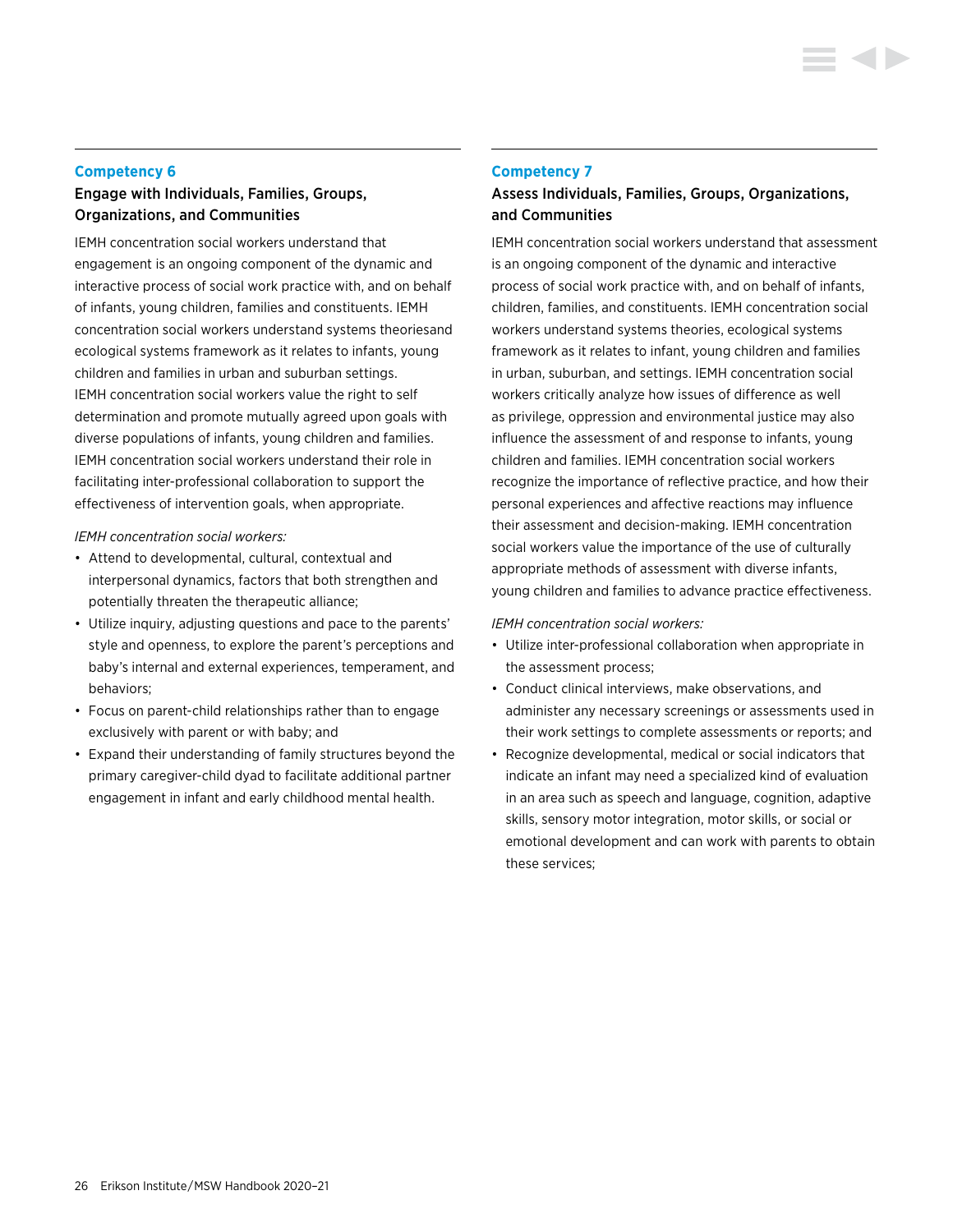## Intervene with Individuals, Families, Groups, Organizations, and Communities

IEMH concentration social workers recognize that intervention is an ongoing component of the dynamic and interactive process of social work practice with, and on behalf of, infants, children, families, and constituents. IEMH concentration social workers critically analyze theories of child development, human behavior and the social environment and apply this knowledge through employing evidence-informed interventions to achieve the goals of children, families, and constituents. IEMH concentration social workers value the importance of inter-professional teamwork and communication in interventions, recognizing that beneficial outcomes may require interdisciplinary, inter-professional, and interorganizational collaboration. IEMH concentration social workers apply self-regulatory techniques to manage how personal experiences and affective reactions may impact the ability to effectively intervene with infant, young children and families.

*IEMH concentration social workers:* 

- Demonstrate the use of appropriate, evidence-based intervention techniques for a range of presenting concerns identified in the assessment, including crisis interventions strategies as needed; and
- Facilitate the parent/ caregiver in engaging in techniques designed to soothe, protect, or set limits for the infant of young child.

#### **Competency 9**

#### Evaluate Practice with Individuals, Families, Groups

IEMH concentration social workers understand that evaluation is an ongoing component of the dynamic and interactive process of social work practice with, and on behalf of children, families and constituents. IEMH concentration social workers understand qualitative and quantitative methods for evaluating outcomes and practice effectiveness. IEMH concentration social workers understand how personal experiences and affective reactions may impact ability to objectively evaluate program outcomes. IEMH social workers value the importance of evaluating processes and outcomes to advance social work practice, policy, and service delivery effectiveness. IEMH concentration social workers critically evaluate and apply theories of human behavior and the social environment, person-in-environment, and other multidisciplinary theoretical frameworks in evaluating children and family outcomes.

- Select and use appropriate methods for evaluating outcomes;
- Consider, observe and monitor impact of interventions on the family; and
- Apply evaluation findings to improve practice effectiveness at various levels for infants, young children and families.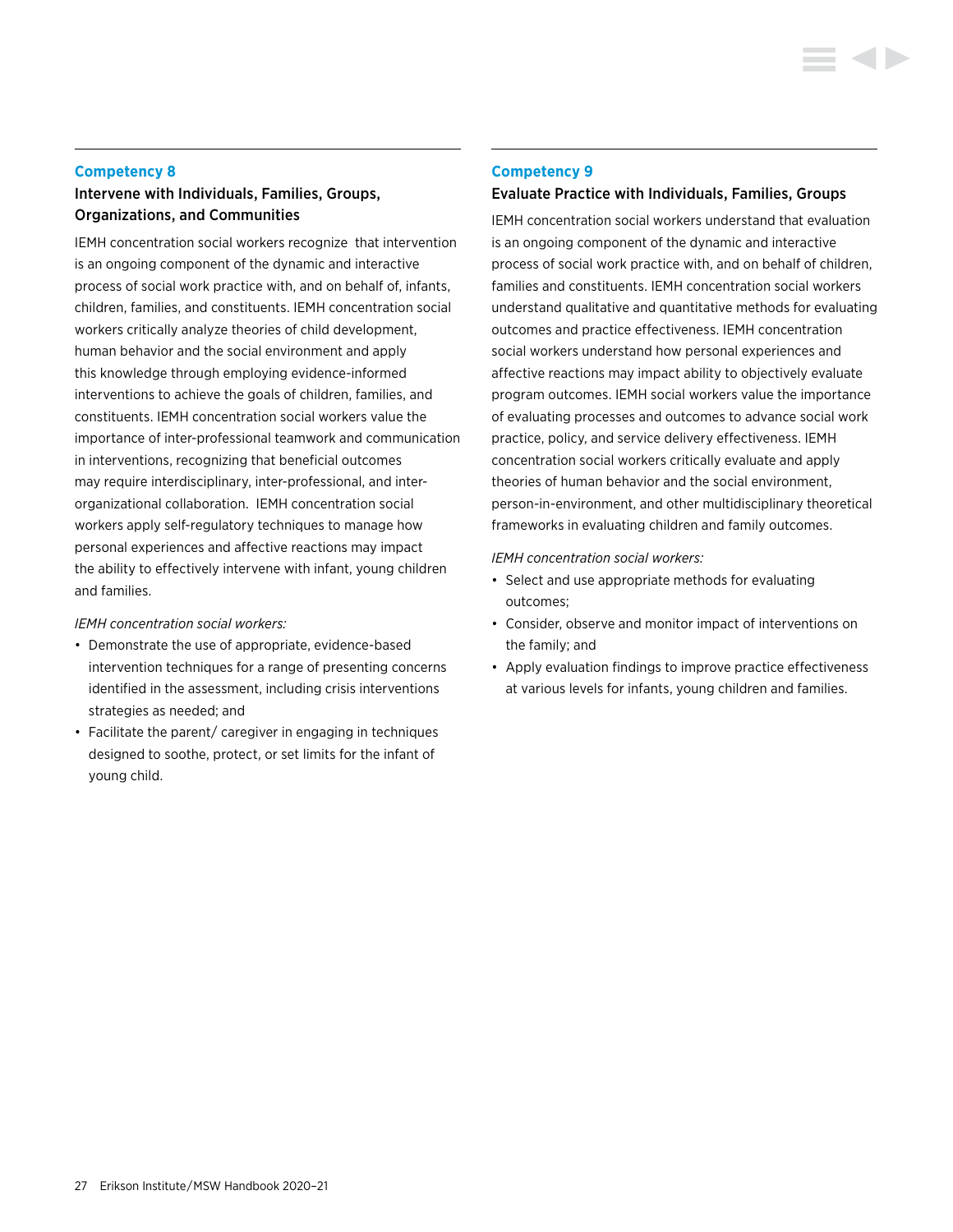# <span id="page-28-0"></span>Assessment of professional competencies

To assess whether students have acquired the competencies required by Erikson Institute and the Council on Social Work Education (CSWE), the faculty have developed both a set of culminating requirements for graduation *and* a complementary assessment system to determine student mastery of the CSWE competencies and associated practice behaviors.

# Culminating Requirements

The goal of the culminating requirements at Erikson Institute is to ensure that upon graduation, all master's degree students, regardless of program, have achieved an acceptable level of competence in each of three fundamental domains: knowledge, practice, and reflection. The system is designed to present a balanced, overall view

**d** b

|                             | <b>Competency Area</b>                                                                                                                                                                                                                                                                                                   |                                                                                                                                                                                                                                                                                                                                                                                                                                                                                      |                                                                                                                                                                                                                                                                                                                                                                                                                                                                                                                                                  |
|-----------------------------|--------------------------------------------------------------------------------------------------------------------------------------------------------------------------------------------------------------------------------------------------------------------------------------------------------------------------|--------------------------------------------------------------------------------------------------------------------------------------------------------------------------------------------------------------------------------------------------------------------------------------------------------------------------------------------------------------------------------------------------------------------------------------------------------------------------------------|--------------------------------------------------------------------------------------------------------------------------------------------------------------------------------------------------------------------------------------------------------------------------------------------------------------------------------------------------------------------------------------------------------------------------------------------------------------------------------------------------------------------------------------------------|
|                             | Knowledge                                                                                                                                                                                                                                                                                                                | Practice                                                                                                                                                                                                                                                                                                                                                                                                                                                                             | Reflection                                                                                                                                                                                                                                                                                                                                                                                                                                                                                                                                       |
| <b>Assessment Tools</b>     | Comprehensive exam<br>1. Developmental question<br>$(10$ points)<br>2. Risk and protective factors<br>$(10$ points)<br>3. Person, family, and<br>community (5 points)<br>4. Cultural influence (5 points)<br>5. Biopsychosocial Assessment<br>(5 points)<br>6. History of social welfare<br>and social policy (5 points) | Seminar instructor's assessment<br>in collaboration with<br>MSW faculty team acting as<br>consultants based on:<br>1. Weekly seminar meetings<br>(2.5 hours) and evidence of<br>progress toward meeting<br>targeted goals as stated in the<br>Student Learning Agreement.<br>2. Faculty adviser/field liaison's<br>concentration year field<br>placement site observation(s).<br>3. Concentration Year Field<br>Instruction I and II evaluations<br>administered by field instructor | Seminar instructor's assessment<br>in collaboration with<br>MSW faculty team acting as<br>consultants based on:<br>1. Attendance and participation<br>in seminar and evidence of<br>reflection in journal entries<br>(5 possible points fall<br>semester, 5 possible points<br>in spring semester)<br>2. Two advanced level reflective<br>practice essays (5 points<br>possible for one in fall<br>semester, 10 points possible<br>for one in spring semester)<br>3. Culminating portfolio and<br>presentation spring semester<br>$(15$ points). |
| <b>Total Possible Score</b> | Total possible = 40 points                                                                                                                                                                                                                                                                                               | Fall semester:<br>Possible points = 15 points<br>Spring semester:<br>Possible points = 25 points<br>Total possible = 40 points*                                                                                                                                                                                                                                                                                                                                                      | Fall semester:<br>Possible points = 10 points<br>Spring semester:<br>Possible points = 30 points<br>Total possible = 40 points                                                                                                                                                                                                                                                                                                                                                                                                                   |
| <b>Minimum Score</b>        | 20 points                                                                                                                                                                                                                                                                                                                | 20 points                                                                                                                                                                                                                                                                                                                                                                                                                                                                            | 20 points                                                                                                                                                                                                                                                                                                                                                                                                                                                                                                                                        |

# **Culminating Requirements for MSW Students**

**Minimum Graduation Score 80 points**

*\*No score is given to individual items. The seminar leader grades each student's practice competency based on a holistic assessment of all information gathered.*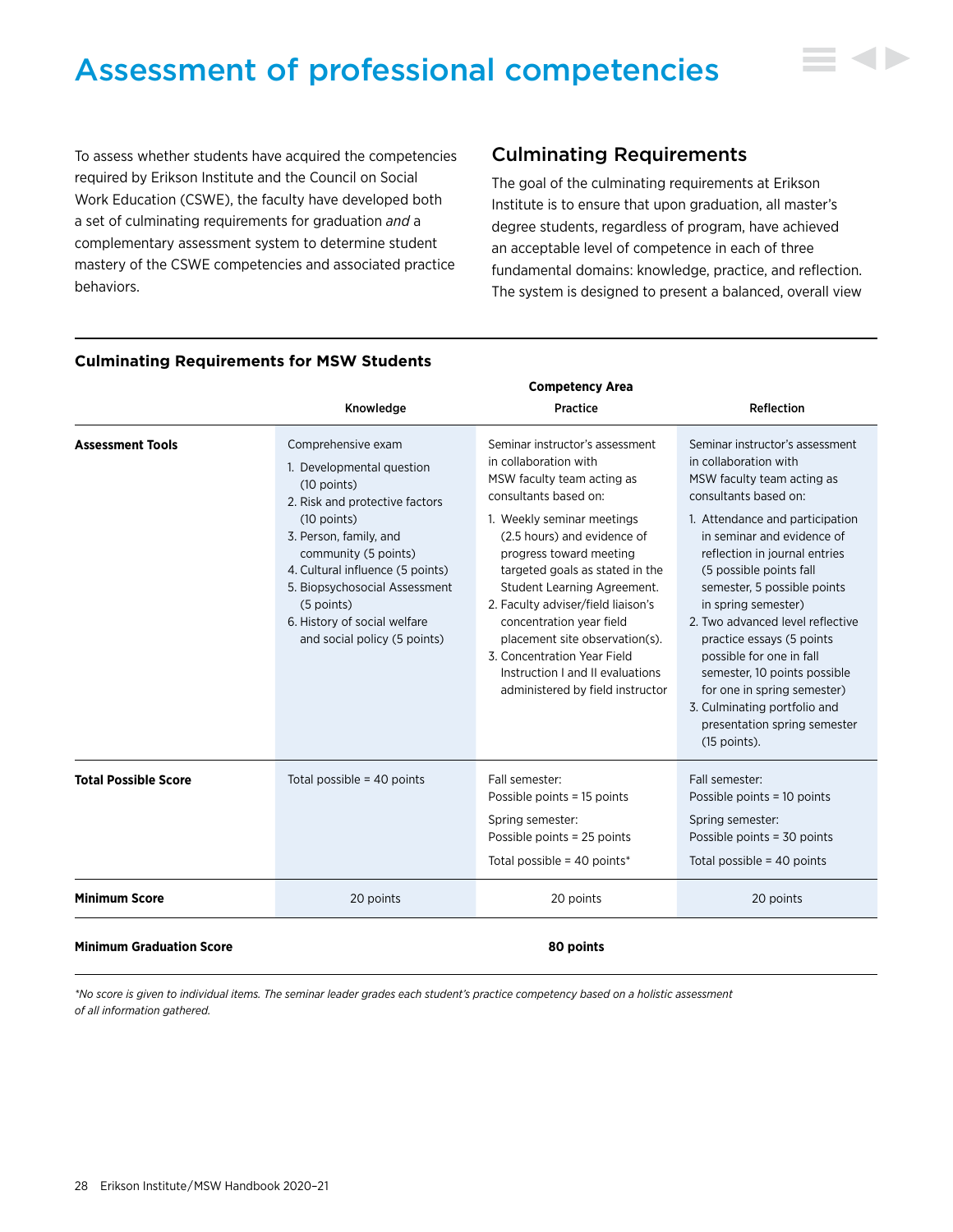of students' professional preparation, while recognizing that students may perform better in one domain than in another. Culminating requirements are tailored to the specific variables of the degree program and are measured through three key elements: 1) comprehensive examination; 2) field instruction evaluation; and 3) reflective practice evaluation. Students in the MSW program will be evaluated by the same system with components adapted to reflect social work knowledge, values, and practice competencies. The system culminates in an integrated assessment, referred to as "culminating requirements"which combines performance data across the domains of knowledge, practice, and reflection into a two-tiered numeric score structure that determines whether the student has fulfilled the requirements for graduation.

Culminating requirements for MSW students are defined below, followed by a description of each component of the requirements. For more information on culminating requirements, see "Graduation Requirements Guide," available on the Master's Graduation Requirements page in the Academics section of *[my.erikson.edu](http://my.erikson.edu)*.

#### **Knowledge requirement**

The comprehensive examination is Erikson's principal measure for assessing the acquisition of child development and program specific content knowledge of all graduate students. The Institute's comprehensive exam is a closedbook 5-hour written essay exam typically taken after completion of all academic requirements for the master's degree in the spring of the student's final year at Erikson . The exam consists of six essay questions eliciting student knowledge in key knowledge competency domains. Questions are adapted to the specific degree program. MSW students will answer questions on the following topics:

- 1. Developmental question
- 2. Risk and protective factors
- 3. Person, family, and community
- 4.Cultural influence
- 5. Biopsychosocial assessment
- 6.History of social welfare and social policy

Students' responses are evaluated on how well they respond to the question, provide accurate information, reflect key concepts from appropriate course work, include details and examples, and demonstrate mastery of theory/ideas/issues. Each exam is evaluated independently by two faculty members. The identity of students is kept confidential.

#### **Practice requirement**

Field instruction provides an opportunity for students to deepen their knowledge and skills through supervised social work practice. Each of the four semesters of field instruction will be taken concurrently with supervision seminars and practice courses in order to enhance the blend of practice, reflection, and theory. Each semester's work in the field is designed to provide content, sequence, and progression in learning. Field work evaluation tools are used to measure a student's progress toward the development of social work practice competencies in the field. The *Generalist Year Evaluation of Student* is utilized in the first year in field, and the *Concentration Year Evaluation of Student* is used during the concentration year. The student's field instructor assesses the student's progress toward learning objectives both at the end of the first and end of the second semesters. The student's level of competence on each practice behavior is rated using a 5-point Likert scale. A rating of "3" on a specific practice behavior is considered the minimum requirement for acceptable performance. Ratings below 3 on multiple practice behaviors indicate that the student is performing at an unacceptable level, and the field liaison or the student's advisor will work with the student and field instructor to develop a plan for improvement. The student's progress toward the development of social work practice competencies and their willingness to reflect upon their progress will form the basis for evaluating the student's capacity for reflective practice during the first and second semesters of the student's final year. See the *Field Manual for Students: Master of Social Work (MSW) Program* for the definitive policies and procedures regarding the field instruction program.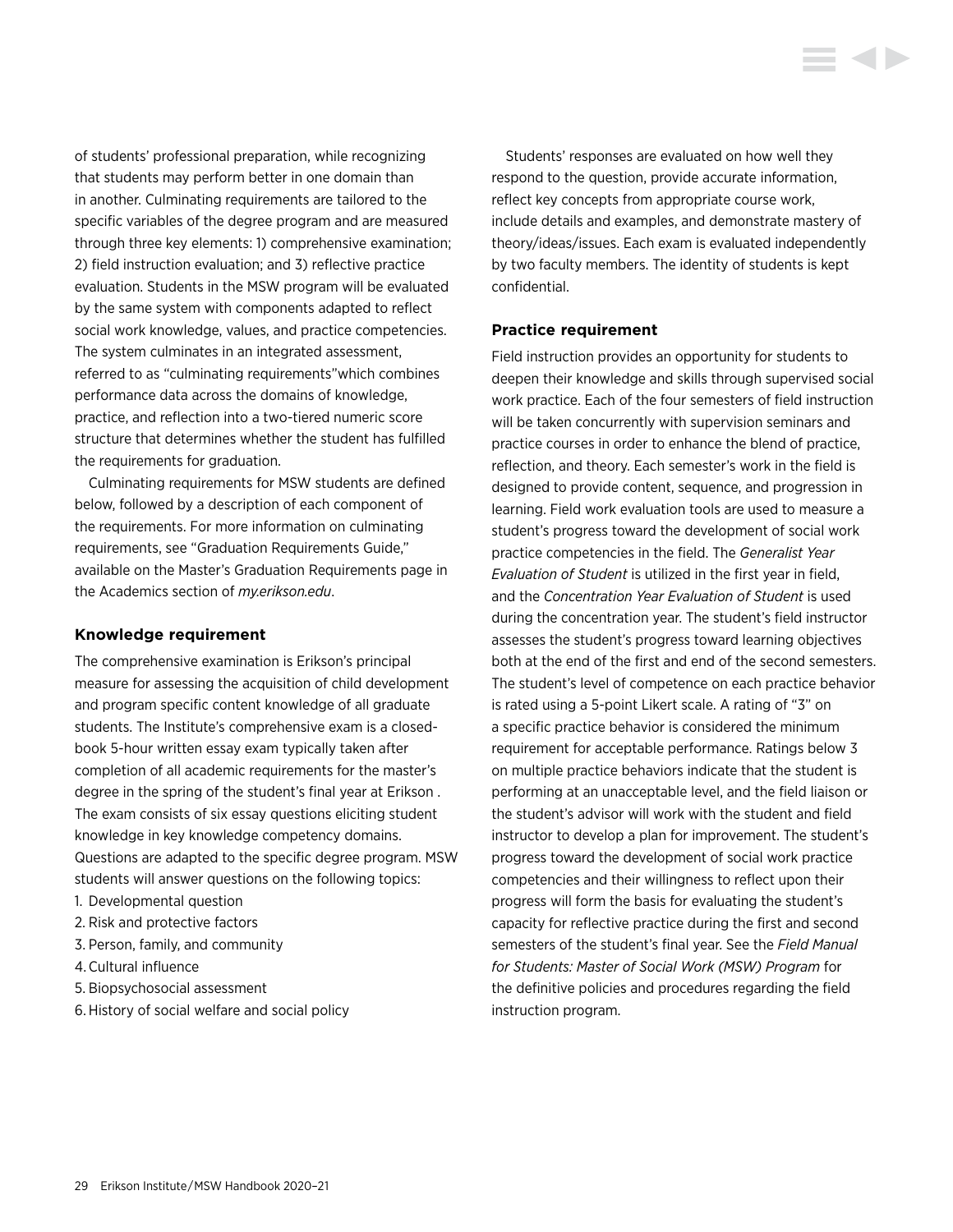## **Reflection Requirement**

The reflective practice essays, journals, and discussion in the supervision seminar during both the generalist and concentration years are means by which students demonstrate their competence in critical reflection. As part of their supervision seminars, students are asked to reflect on some aspect of their professional practice in a systematic, rigorous way, demonstrating their ability to turn their experience into understanding, and ultimately, competence. The goal is to relate their practice to theory and research and to demonstrate an understanding of how their history, experience, and cultural background may influence their work with children, families, and colleagues. The essays should illustrate their ability to articulate a philosophy and rationale for their decisions and to evaluate the effects of their choices and actions on others. They should also reveal the students' ability to respond to others with sensitivity and to use relationships to encourage growth in others.

During both the generalist year and concentration year supervision seminars, students also present a major case study based on their field placement. The assignment is designed to encourage students to reflect on their current practice in the field and to integrate their understanding of cultural, systemic, developmental, theoretical, and clinical factors. During their final year, seminar instructors award points for each of these assignments as indicated on the chart, *"Culminating Requirements for MSW Students."* These reflection points are then aggregated with student's scores on the knowledge and practice domains. The highest possible score on each of the three domains is 40 points, for a total possible score of 120 on the culminating requirements. The minimum total passing score is 80, with a minimal passing score on each domain of 20.

# Policy for students who achieve passing scores in each domain but do not achieve a total of 80 points

If a student passes (i.e., receives 20 or more points) in each of the three areas of assessment in the Culminating Requirements, knowledge, practice, and reflection, but does not achieve the overall minimum of 80 points required for graduation (for example, earning 25, 25, 25 points respectively in the three required areas), the student will meet with the Director of Student Affairs to pursue the following steps:

- 1. Establish a 3-person committee to oversee the completion and assessment of additional work assigned by the committee. Possible people on the committee may include the Director of Student Affairs Program director, and faculty adviser.
- 2. The committee will work with the student to determine the appropriate additional work to be completed based on a discussion of the student's relative strengths and areas for potential growth as reflected in his/her culminating scores profile.
- 3. The committee will establish a timeline for the completion of the additional work. All work will be completed within one year, at most, of the initial meeting with the Director of Student Affairs
- 4. The committee will evaluate the student's additional work, once completed. Work will be evaluated as follows:
	- a. If the comprehensive exam is retaken, the student will follow the established procedure for this. The student must achieve a minimum of 24 points.
	- b. For additional practice and/or reflection experiences, the student will complete the reflective practice presentation with written essay twice more, demonstrating improvement from the first to the 2nd presentation. The first presentation must achieve a minimum level of 3 on the Practice and Reflection rubrics.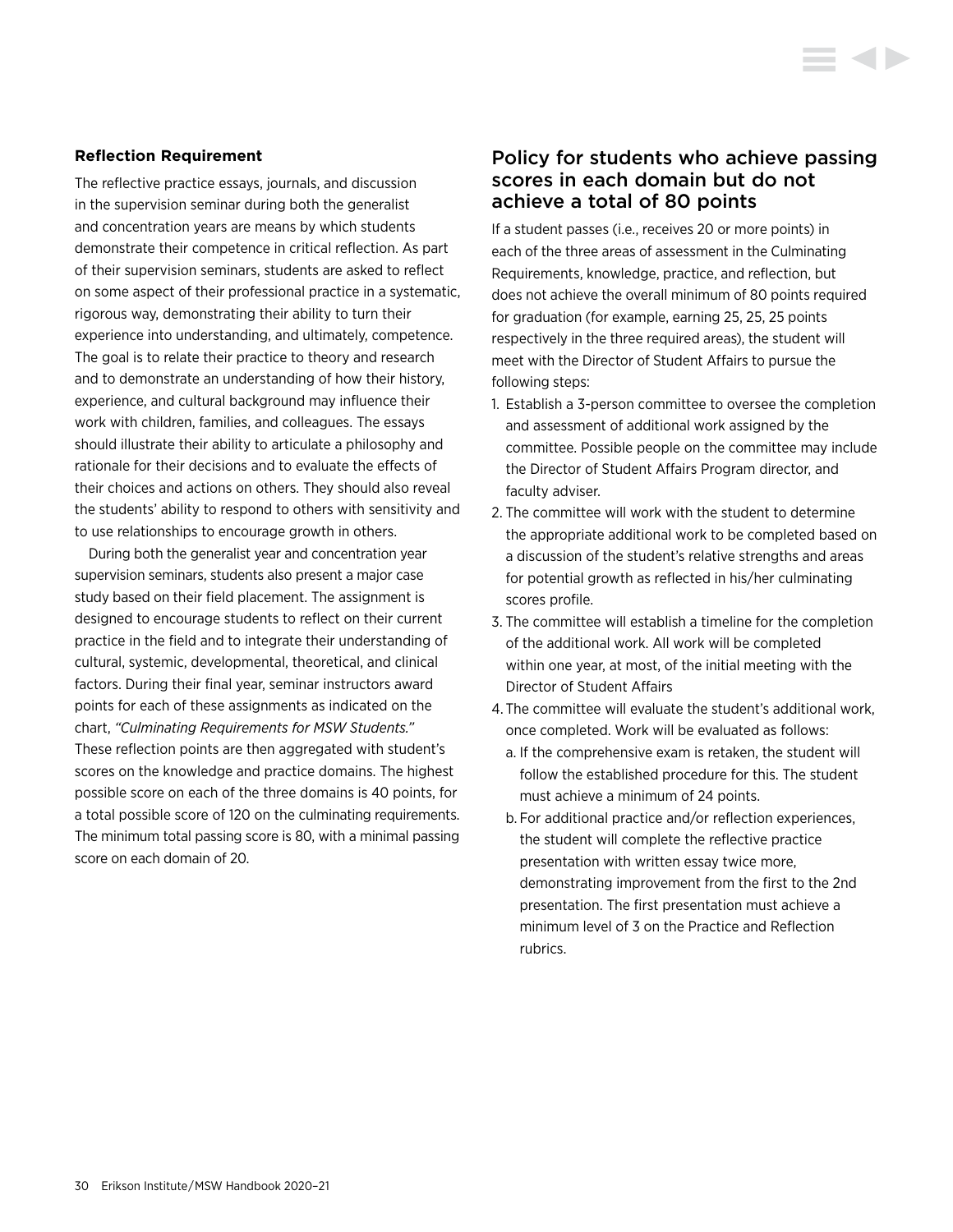# Assessment for Attainment of CSWE's Competencies

In addition to the culminating requirements, Erikson Institute has developed an assessment plan tied specifically to measuring student attainment of the competencies and associated practice behaviors that are core to social work practice as specified in the CSWE 2015 EPAS. Each competency in the generalist and concentration curriculum has been mapped to course content, readings, and assignments.

Erikson faculty have identified two measures for assessment of student achievement of competencies for both the generalist and concentration years. One measure of student achievement of competency during both years is the faculty rating of student's level of competency as demonstrated by an assignment that is linked to the CSWE competencies. Utilizing a rubric with a 1 to 5 Likert scale ranging from (1) equivalent to: Absent/Unacceptable to (5) Fully Developed, faculty determine a rating for the specific dimension of competency (i.e. knowledge, values, skills, cognitive processes, and affective reactions) being measured, along with a grade for the assignment. Students are rated using this rubric which operationalize the CSWE competencies at both the Generalist and Concentration year Levels. The faculty ratings of student demonstration of competence on the linked assignments specified will be utilized for Measure I of the assessment of competency. The criterion for student attainment of competency for both generalist and concentration years is a rating of 3 or higher on the linked assignments.

The second measure is in the practice domain. The student's level of competency on each of the competencies and their associated dimensions is assessed by the field instructor in both the generalist year and concentration year field placements using the appropriate field evaluation tool. During the generalist year field placement, the field instructor, student, and field liaison create a learning

agreement to identify opportunities for students to practice, develop, and evaluate their developing social work practice skills which are reinforced in the Supervision Seminar. Similarly, during the concentration year field placement, the field instructor, student, and field liaison create a learning agreement to solidify foundation level skills, and to build upon them to reach an advanced level of competency in the student's area of concentration. At the end of each semester, the field instructor rates the student's level of achievement of each dimension using the appropriate field evaluation tool (generalist or concentration). Student's development of competency is rated on a five-point Likert scale, ranging from (1) equivalent to: Absent/Unacceptable to (5) Fully Developed. To meet criteria for attainment of competency students are expected to score 3 or higher on each of the competencies by the end of both their generalist and concentration years.

The two measures—faculty rating of student's level of competency on assignments and ratings from field evaluation tools—will contribute equally to determine the degree to which the competencies have been achieved by students. Scores of individual students on both measures will be aggregated for dimension, and means calculated. The aggregate means for the cluster of dimensions which comprise each of the competencies will then be determined. If the aggregate mean score for each competency is three or above, then mastery of that particular competency is considered acquired. Erikson Institute has set the benchmark that 80% of students in the MSW program will achieve mastery of the social work competencies essential to professional social work practice. Results from the competency measures are analyzed by the Erikson Institute Assessment Committee and MSW faculty and utilized to strengthen and adjust MSW curriculum as needed. Results of the most recent assessment outcomes are published on Erikson's web site every two years.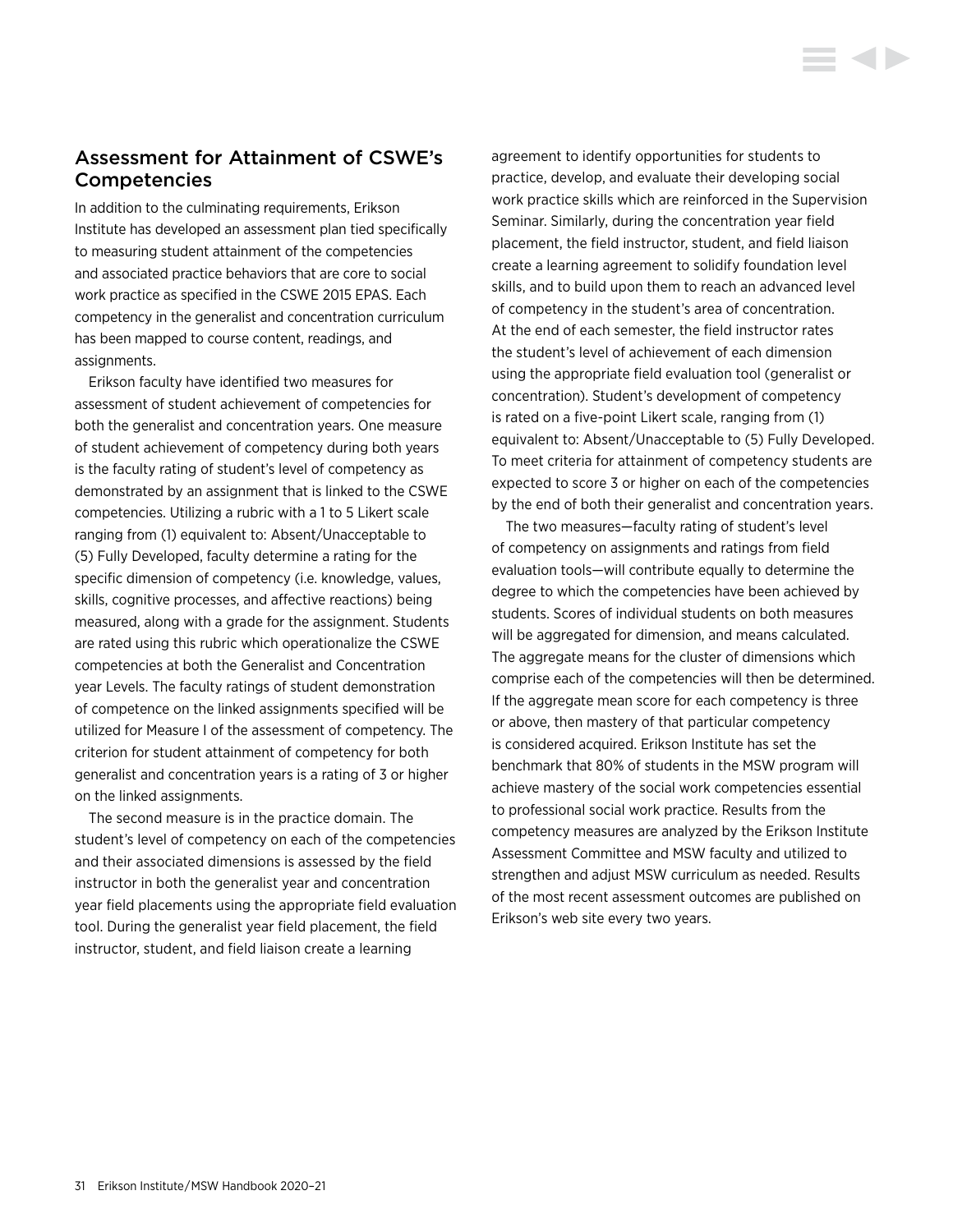# <span id="page-32-0"></span>Licensure requirements for social workers

Social workers wishing to practice in the state of Illinois must apply for a license to the Illinois Department of Financial and Professional Regulation (IDFPR). Instructions and application documents may be found on the IDFPR website: *[www.idfpr.com/renewals/apply/forms/sw.pdf](https://www.idfpr.com/renewals/apply/forms/sw.pdf).*

There are two levels of licensure in Illinois: Licensed Social Worker (LSW) and Licensed Clinical Social Worker (LCSW).

LSWs are authorized to engage in social work practice. According to the Illinois Clinical Social Work and Social Work Practice Act, this includes providing social services to individuals, groups, or communities in any one or more of the fields of social casework, social group work, community organizations for social welfare, social work research, social welfare administration, or social work education. LSWs may engage in clinical social work practice as long as it is not conducted in an independent practice as defined by law.

Persons wishing to obtain an Illinois license as an LSW must:

- Have a degree from a graduate program of social work approved by IDFPR or
- Have a degree in social work from an undergraduate program approved by CSWE and have successfully completed at least three years of supervised professional experience as established by rule;
- Apply for licensure to IDFPR in writing on the prescribed form;
- Pass the Master's examination for the practice of social work as a licensed social worker;
- Be of good moral character; and
- Pay the appropriate fee.

LCSWs are authorized to independently practice clinical social work in Illinois under the auspices of an employer or in private practice. According to the Clinical Social Work and Social Work Practice Act, "Clinical social work practice" means the providing of mental health services for the evaluation, treatment, and prevention of mental and emotional disorders in individuals, families, and groups based on knowledge and theory of professionally accepted theoretical structures, including, but not limited to, psychosocial development, behavior, psychopathology, unconscious motivation, interpersonal relationships, and environmental stress.

Persons wishing to obtain an Illinois license as an LCSW must:

• Successfully complete at least 3,000 hours of satisfactory, supervised clinical professional experience by an LCSW after receiving a master's degree in social work from a graduate program approved by CSWE;

- Apply for licensure to IDFPR in writing on the prescribed form;
- Pass the Clinical examination for the practice of social work as a licensed clinical social worker;
- Be of good moral character; and
- Pay the appropriate fee.

IDFPR-approved programs of social work include programs accredited by the Council on Social Work Education (CSWE), or by CSWE's Foreign Equivalency Determination Service, and programs accredited by the Canadian Association of Schools of Social Work. Accreditation of Erikson's MSW by CSWE will provide sufficient proof that our MSW curriculum prepares graduates of the program to meet the requirements of licensure.

### **National Association of Social Workers**

Social workers have the option of seeking additional credentialing from the National Association of Social Workers. NASW's Credentialing Center establishes and promotes NASW Professional Credentials and Advanced Practice Specialty Credentials for excellence in the practice of social work. Seeking a professional credential is "a voluntary process for the dedicated careerist seeking differentiation from the usual or the average." An NASW advanced practice specialty credential attests to expertise, skill, and knowledge in a particular area, as well as a certain number of years of practice experience following award of the MSW. The credential that graduates of Erikson's program may wish to pursue is Certified Advanced Children, Youth, and Family Social Worker (C-ACYFSW).

# **How Erikson's MSW program will meet the requirements for licensure**

Erikson's MSW curriculum and assessment program have been developed to meet the rigorous requirements of the Council for Social Work Education. Since graduation from a CSWE-accredited MSW program is the foundational educational requirement for licensure and advanced credentialing, accreditation by CSWE is evidence that Erikson's MSW will meet licensing requirements.

Students may refer to the NASW-IL website for licensing preparation courses to review content relevant to the licensing exams at *[www.naswil.org/test-prep](https://www.naswil.org/test-prep)*.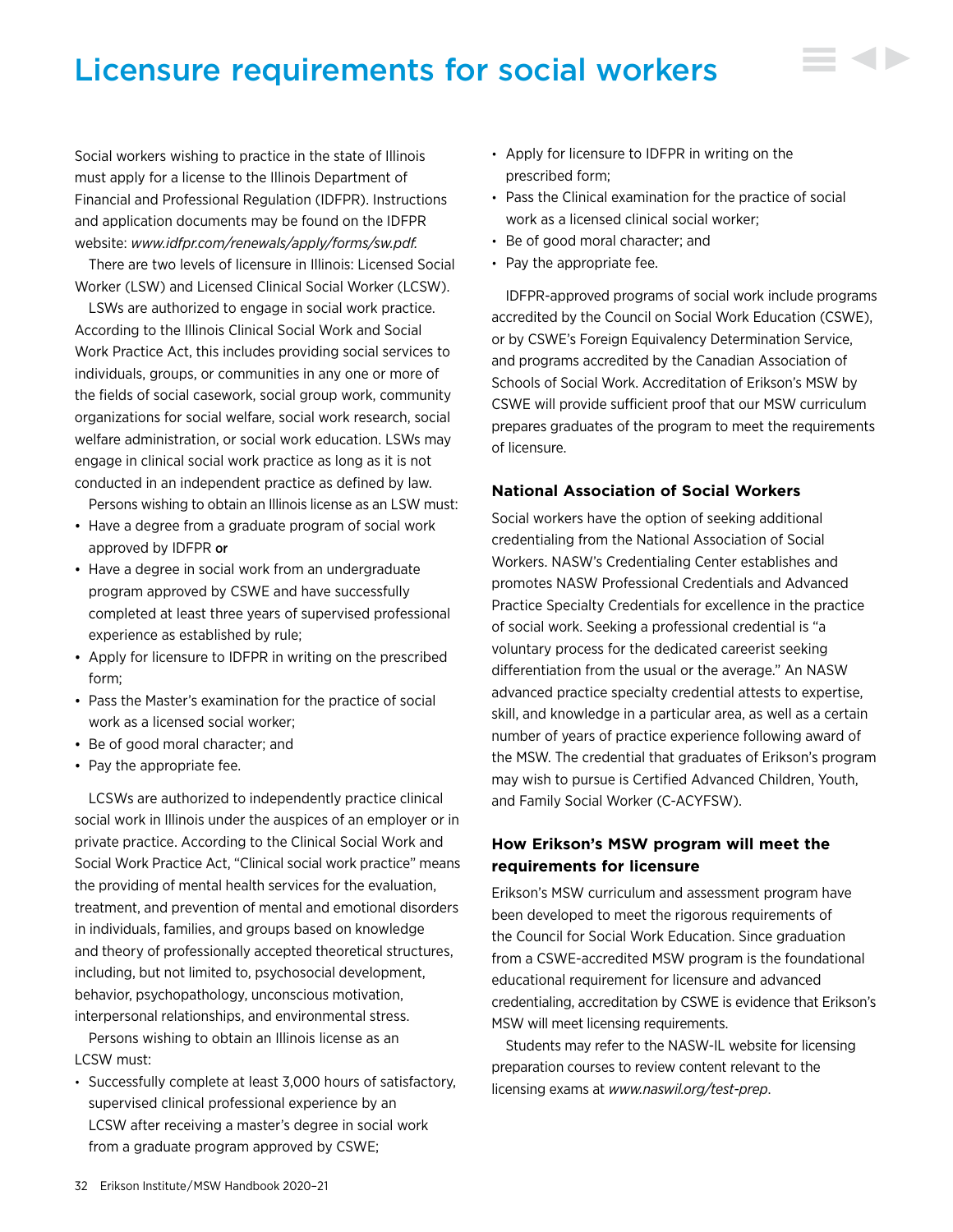# <span id="page-33-0"></span>Degree requirements

# General requirements for the MSW degree

To earn an MSW degree from Erikson, students must:

- Complete all degree requirements within five years of the student's entry into the program
- Maintain a B average (3.0 on a 4.0 scale) with no more than two grades of C
- Complete the culminating requirements related to assessment of professional competencies in the three areas that are the focus of graduate study at Erikson Institute: knowledge, practice skills, and reflection.

# Specific degree requirements

# **Master of Social Work with youth, family, and community concentration** 60 credit hours

The Master of Social Work program prepares advanced, specialized social workers to promote human rights, social and economic justice, and community well-being by addressing the needs of our nation's children and families. The curriculum integrates social work knowledge, values, and skills with deep, interdisciplinary knowledge of child development. The program emphasizes social work and child development within the contexts of family, culture, and community. Graduates of the program will be uniquely prepared to engage with families, communities, and systems in a range of practice settings—child welfare, social service organizations, mental health, hospitals, child care organizations, schools (public, private, charter), courts, and foster care settings—serving very diverse populations of children and families. Students pursue a concentration in Children and Families. Two- and three-year options are available.

#### **Course work**

| SOWK K410 | Introduction to Developmentally-Informed              |
|-----------|-------------------------------------------------------|
|           | Social Work (1)                                       |
| SOWK K420 | Research Methods (3)                                  |
| SOWK K421 | Social and Emotional Development I:                   |
|           | Infancy and Childhood (3)                             |
| SOWK K422 | Social and Emotional Development II:                  |
|           | Early Adolescence through Adulthood (3)               |
| SOWK K428 | Cognitive and Language Development (Online) (3)       |
| SOWK K430 | Working with Individuals, Families, and Groups I (3)  |
| SOWK K431 | Collective Action for Social Justice (3)              |
| SOWK K432 | Family and Culture (3)                                |
| SOWK K433 | Working with Individuals, Families, and Groups II (3) |
| SOWK K434 | Children, Families, and the Law (3)                   |
| SOWK K435 | Biopsychosocial Problems (3)                          |
| SOWK K437 | Trauma-Informed Social Work Practice (3)              |
| SOWK K438 | Working with Families and Children with Diverse       |
|           | Abilities (3)                                         |
| SOWK K439 | Social Policy and Advocacy (2)                        |
| SOWK KXX  | Youth, Community, and System Change (3)               |
|           |                                                       |

#### **Concentration course work**

*Youth, family, and community concentration* SOWK K454 Advanced Practice with Children, Adolescents, and Adults (3) SOWK K436 Advanced Treatment with Parents and Children (3)

#### **Field Instruction and seminars**

|           | SOWK K440 Generalist Year Field Instruction I (1)       |
|-----------|---------------------------------------------------------|
|           | SOWK K441 Generalist Year Supervision Seminar I (2)     |
|           | SOWK K442 Generalist Year Field Instruction II (1)      |
|           | SOWK K443 Generalist Year Supervision Seminar II (2)    |
|           | Youth, family, and community concentration              |
|           | SOWK K450 Concentration Year Field Instruction I:       |
|           | Children and Families (1)                               |
| SOWK K451 | Concentration Year Supervision Seminar I (2)            |
|           | SOWK K452 Concentration Year Field Instruction II:      |
|           | Children and Families (1)                               |
|           | SOWK K453 Concentration Year Supervision Seminar II (2) |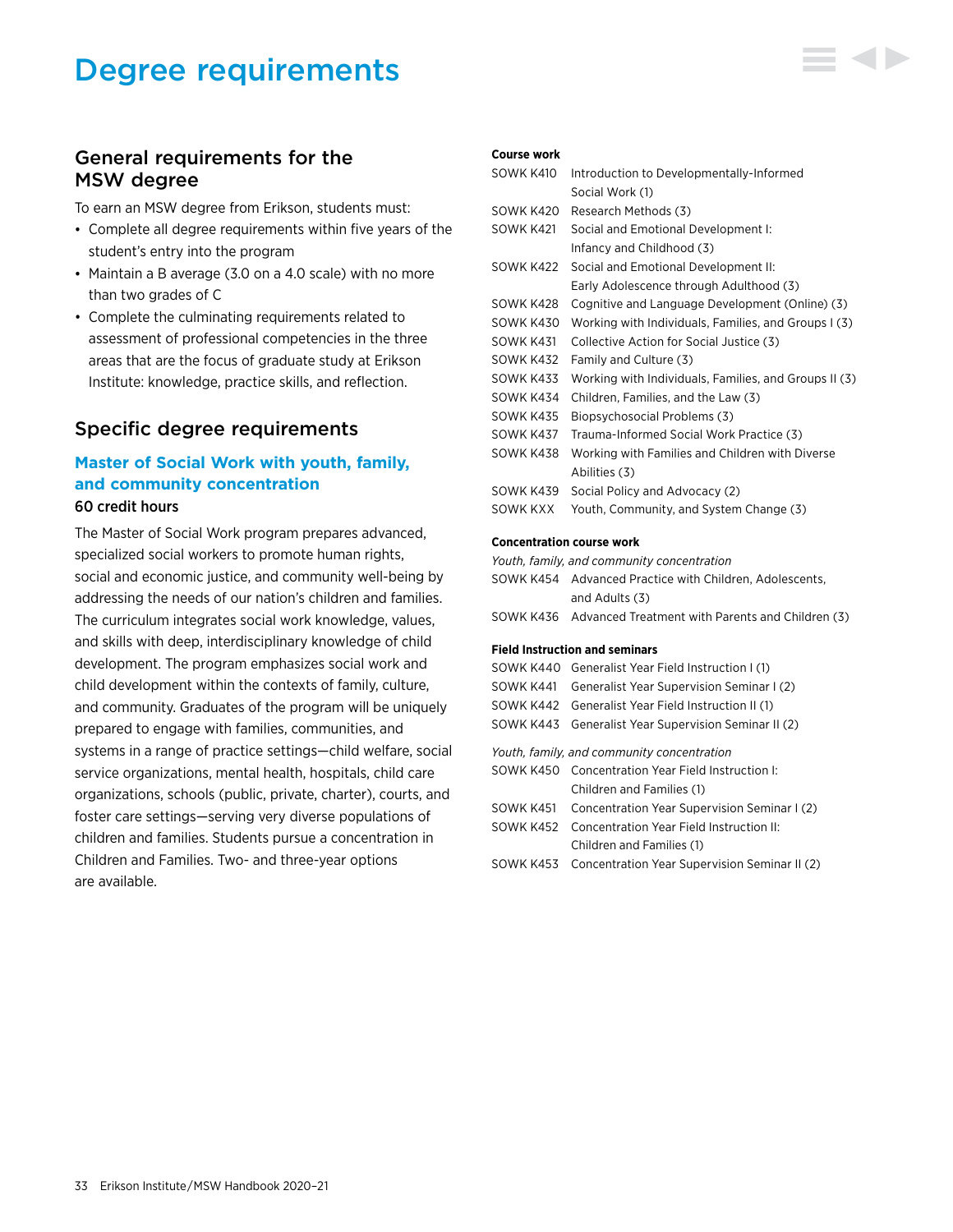# **Master of Social Work with children's law and policy concentration**

# 60 credit hours\*

Social Work professionals increasingly find that they need to be better informed about the law and how it intersects with their work with or on behalf of children and families. Offered in collaboration with Loyola University Chicago's Civitas ChildLaw Center, the concentration in children's law and policy prepares social work professionals who can examine the critical issues and considerations in marrying social work practice with the child and family legal system and the policies that flow from it. Students pursuing the concentration will complete three online courses through Loyola's ChildLaw Center and complete their concentration field placement in a setting that provides experiences in an aspect of child/family law or policy.

#### **Course work**

| SOWK K410 | Introduction to Developmentally-Informed              |
|-----------|-------------------------------------------------------|
|           | Social Work (1)                                       |
| SOWK K420 | Research Methods (3)                                  |
| SOWK K421 | Social and Emotional Development I:                   |
|           | Infancy and Childhood (3)                             |
| SOWK K422 | Social and Emotional Development II:                  |
|           | Early Adolescence through Adulthood (3)               |
| SOWK K428 | Cognitive and Language Development (Online) (3)       |
| SOWK K430 | Working with Individuals, Families, and Groups I (3)  |
| SOWK K431 | Collective Action for Social Justice (3)              |
| SOWK K432 | Family and Culture (3)                                |
| SOWK K433 | Working with Individuals, Families, and Groups II (3) |

| SOWK K434 Children, Families, and the Law (3)              |
|------------------------------------------------------------|
| SOWK K435 Biopsychosocial Problems (3)                     |
| SOWK K436 Advanced Treatment with Parents and Children (3) |
| SOWK K437 Trauma-Informed Social Work Practice (3)         |
| SOWK K438 Working with Families and Children with Diverse  |
| Abilities (3)                                              |
| SOWK K439 Social Policy and Advocacy (2)                   |
|                                                            |

#### **Concentration course work (online courses taken through Loyola University ChildLaw Center)**

| Children's law and policy concentration |                                                |  |  |  |
|-----------------------------------------|------------------------------------------------|--|--|--|
| LAW 665                                 | Introduction to the Study of Law and the Legal |  |  |  |
|                                         | System $(2)$                                   |  |  |  |
| LAW 667                                 | Introduction to Children's Law and Policy (2)  |  |  |  |
| LAW 670                                 | Child Welfare and Policy (2)                   |  |  |  |

#### **Field Instruction and seminars**

|                                         | SOWK K440 Generalist Year Field Instruction I (1)    |  |  |
|-----------------------------------------|------------------------------------------------------|--|--|
| SOWK K441                               | <b>Generalist Year Supervision Seminar I (2)</b>     |  |  |
|                                         | SOWK K442 Generalist Year Field Instruction II (1)   |  |  |
|                                         | SOWK K443 Generalist Year Supervision Seminar II (2) |  |  |
| Children's law and policy concentration |                                                      |  |  |
| SOWK K451                               | Concentration Year Supervision Seminar I (2)         |  |  |
| SOWK K453                               | Concentration Year Supervision Seminar II (2)        |  |  |
| SOWK K455                               | Concentration Year Field Instruction I:              |  |  |
|                                         | Children's Law and Policy (1)                        |  |  |
| SOWK K456                               | Concentration Year Field Instruction II:             |  |  |
|                                         | Children's Law and Policy (1)                        |  |  |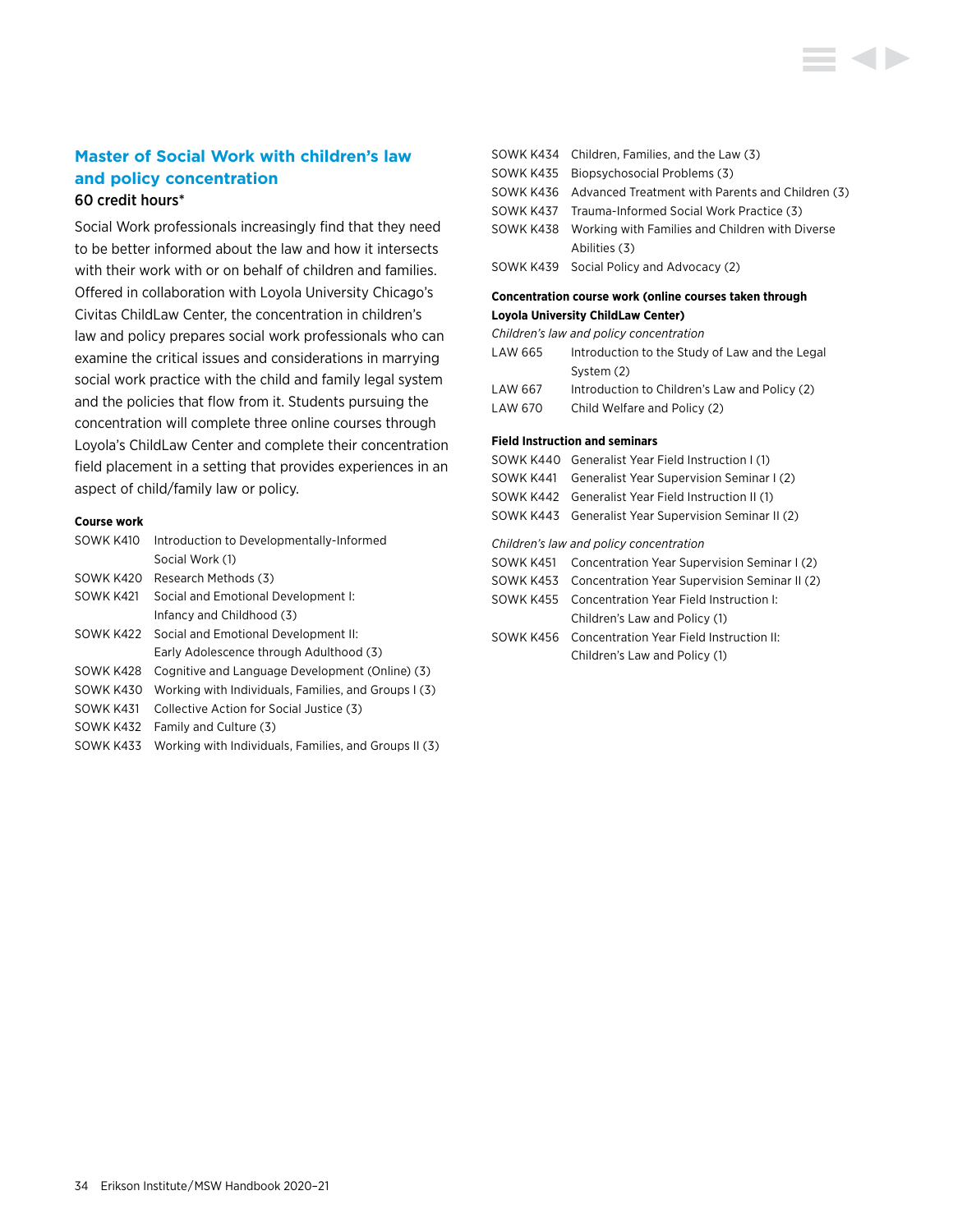# **Master of Social Work with infant/early childhood mental health concentration** 60 credit hours\*

The first advanced MSW offering of its kind in the nation, the concentration in Infant/Early Childhood Mental Health prepares social workers who are skilled in supporting the mental, emotional and physical health and development of children from birth to age 5. Utilizing a relationship-based approach, the program trains social workers to identify, intervene, and/or collaborate with others to support parent/ child relationship challenges and children's social/emotional behavioral concerns. Students pursuing the infant/early childhood mental health concentration will take three concentration courses and complete a specialized concentration field placement in a setting that serves children from birth to age 5 and their families.

#### **Course work**

| SOWK K410 | Introduction to Developmentally-Informed              |
|-----------|-------------------------------------------------------|
|           | Social Work (1)                                       |
| SOWK K420 | Research Methods (3)                                  |
| SOWK K421 | Social and Emotional Development I:                   |
|           | Infancy and Childhood (3)                             |
| SOWK K422 | Social and Emotional Development II:                  |
|           | Early Adolescence through Adulthood (3)               |
| SOWK K428 | Cognitive and Language Development (Online) (3)       |
| SOWK K430 | Working with Individuals, Families, and Groups I (3)  |
| SOWK K431 | Collective Action for Social Justice (3)              |
| SOWK K432 | Family and Culture (3)                                |
| SOWK K433 | Working with Individuals, Families, and Groups II (3) |

|  | SOWK K434 Children, Families, and the Law (3)             |
|--|-----------------------------------------------------------|
|  | SOWK K435 Biopsychosocial Problems (3)                    |
|  | SOWK K437 Trauma-Informed Social Work Practice (3)        |
|  | SOWK K438 Working with Families and Children with Diverse |
|  | Abilities (3)                                             |
|  | SOWK K439 Social Policy and Advocacy (2)                  |
|  | SOWK K454 Advanced Practice with Children, Adolescents,   |
|  | and Adults (3)                                            |
|  |                                                           |

#### **Concentration course work**

*Infant/early childhood mental health concentration*

- SOWK K474 Parent-Child Relationship Assessment in Early Childhood (2)
- SOWK K475 Infant/Early Childhood Mental Health Practice: Parent-Child Relationships (4 credits, 2-semester course)

#### **Field Instruction and seminars**

|           | SOWK K440 Generalist Year Field Instruction I (1)       |
|-----------|---------------------------------------------------------|
| SOWK K441 | <b>Generalist Year Supervision Seminar I (2)</b>        |
|           | SOWK K442 Generalist Year Field Instruction II (1)      |
| SOWK K443 | <b>Generalist Year Supervision Seminar II (2)</b>       |
|           | Infant/early childhood mental health concentration      |
| SOWK K451 | Concentration Year Supervision Seminar I (2)            |
|           | SOWK K453 Concentration Year Supervision Seminar II (2) |
| SOWK K457 | Concentration Year Field Instruction I:                 |
|           | Infant/Early Childhood Mental Health (1)                |
| SOWK K458 | Concentration Year Field Instruction II:                |
|           | Infant/Early Childhood Mental Health (1)                |
|           |                                                         |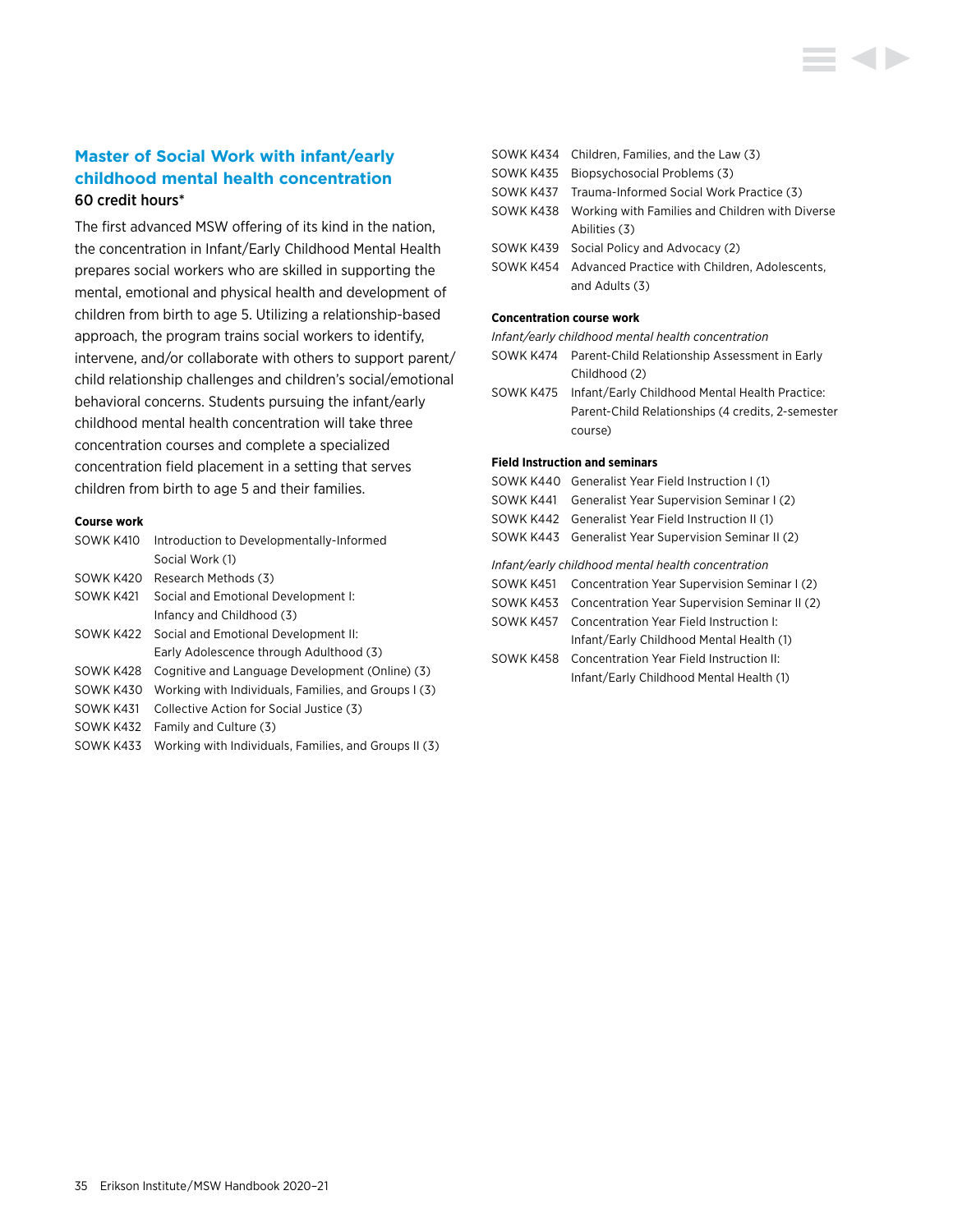# **Post-MSW Professional Educator License (PEL) Certificate Program**

▘◀▶

# 14 credit hours

School social workers work as part of a team to support the social and emotional development of students, and assist them in meeting their academic goals. Prepare to become a licensed school social worker and learn how to support PreK–12 students' social and emotional development by providing prevention and intervention services that align with their academic programming.

Students will complete a nine-month field placement as part of the curriculum. Attendance on campus is required twice—once each in the Fall and Spring terms. Students will meet in person with classmates for a student-led presentation in the integrative seminars.

This program is designated as a gainful employment program for the purposes of federal student financial aid eligibility.

#### **Course work**

| SOWK P411 | Social Work in Schools (3)                            |
|-----------|-------------------------------------------------------|
|           | SOWK P421 Social Emotional Development I (3)          |
| EDUC T438 | Children with Special Needs and Diverse Abilities (2) |

#### **Field placement**

| SOWK P460 Advanced Instruction I (1.5)  |
|-----------------------------------------|
| SOWK P461 Advanced Seminar I (1.5)      |
| SOWK P462 Advanced Instruction II (1.5) |
| SOWK P463 Advanced Seminar II (1.5)     |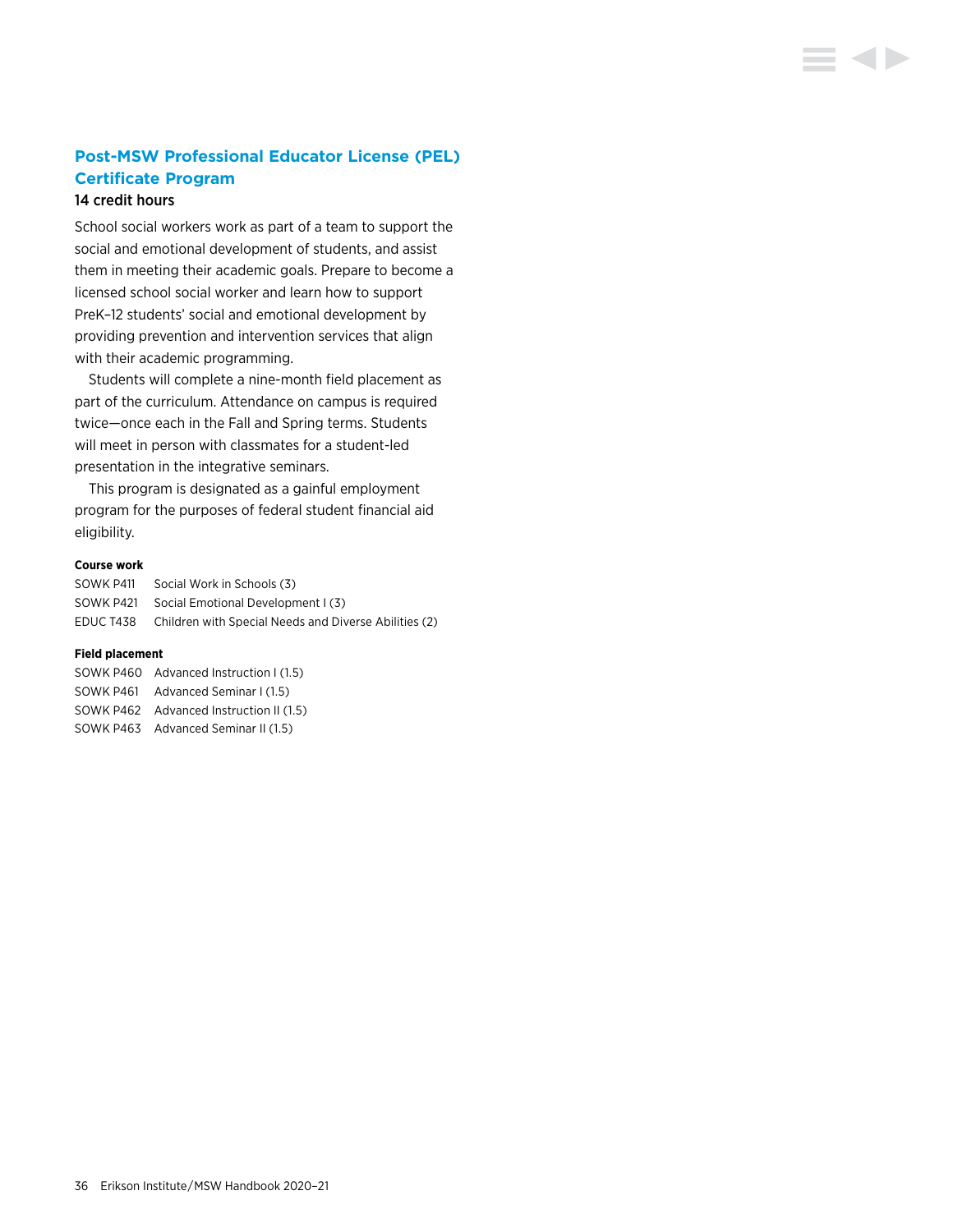# Core course work

# **SOWK K410 Introduction to Developmentally-Informed Social Work (1 credit hour)**

This course introduces students to the social work role and profession and to the person-in-environment orientation to understanding individuals within their contexts. The course also introduces students to theories that explain individual psychological development over the life-span from a biopsychosocial perspective. Theories are introduced from historical and cultural perspectives. Students are encouraged to compare and critique theories for their applications to and usefulness for social work practice, as they reflect particular sets of values and intersect with ethnicity, race, social class, gender, sexual orientation, religion, age, disability, and other forms of diversity. The course will bridge theoretical constructs to contemporary practice settings, including settings that serve children and families.

#### **SOWK K420 Research Methods (3 credit hours)**

This course provides students with a basic understanding of the role of research in developmental, social work, and educational studies. Topics covered include 1) an overview of the strengths and weaknesses of popular research designs used in education and in applied studies of child development; 2) the use of statistics in developmental, social work, and educational research; and 3) how to critically review research literature, including scientific journal articles.

# **SOWK K421 Social and Emotional Development I: Infancy and Childhood (3 credit hours)**

This course focuses on the study of social and emotional development in children from birth through age eight. It primarily considers how children experience themselves and others; the role of relationships in development; and the interaction of biological, psychological and social forces. Throughout the course, culture is seen as shaping every aspect of human development, and is reflected in child-rearing beliefs and practices designed to promote healthy adaptation. Students are expected to acquire a working knowledge of the emotional and social domains of development through the integration of natural observation and use of media resources with relevant theory and research. Other domains of development, including cognitive, linguistic and physical, will be discussed as they relate to social and emotional development.

# **SOWK K422 Social and Emotional Development II: Early Adolescence through Adulthood (3 credit hours)**

 $\equiv$  4  $\blacktriangleright$ 

This course builds on theories and concepts presented in K421 Social and Emotional Development I: Infancy and Childhood. It focuses on two major areas: 1) psychosocial development from early adolescence through adulthood, and 2) issues involved in understanding and working with parents and families. The developmental tasks of the adolescent are considered with an emphasis on coping mechanisms and the formation of identity. Adult development and parenting are considered in the contexts of personal history, culture, and multiple systems of helping, such as family, community, religious, and professional networks. This course also provides a framework for working with families. Students are expected to develop selfknowledge and the capacity to form a working relationship with families by examining their personal beliefs and expectations about parenting and professionalism.

# **SOWK K428 Cognitive and Language Development (3 credit hours)**

This course promotes students' basic understanding of typical and atypical cognitive as well as language development in the first eight years of life. The primary foci of the course are understanding: 1) different theoretical frameworks for examining and analyzing sequences and variations in the processes of cognitive change; 2) the interactive relationship between the child and the social context in the course of development; 3) the interrelationship of cognitive development and other aspects of development; 4) the reciprocity between language and cognition; and 5) the role of play in young children's learning and development. Students learn how factors such as age, culture, and community context impact language competence and performance. Alternative communication systems and the use of technology for young children are also explored. The content of the course is delivered from a social work perspective which ensures a framework for professional application. Case studies will be provided throughout the course to integrate knowledge, practice and reflection.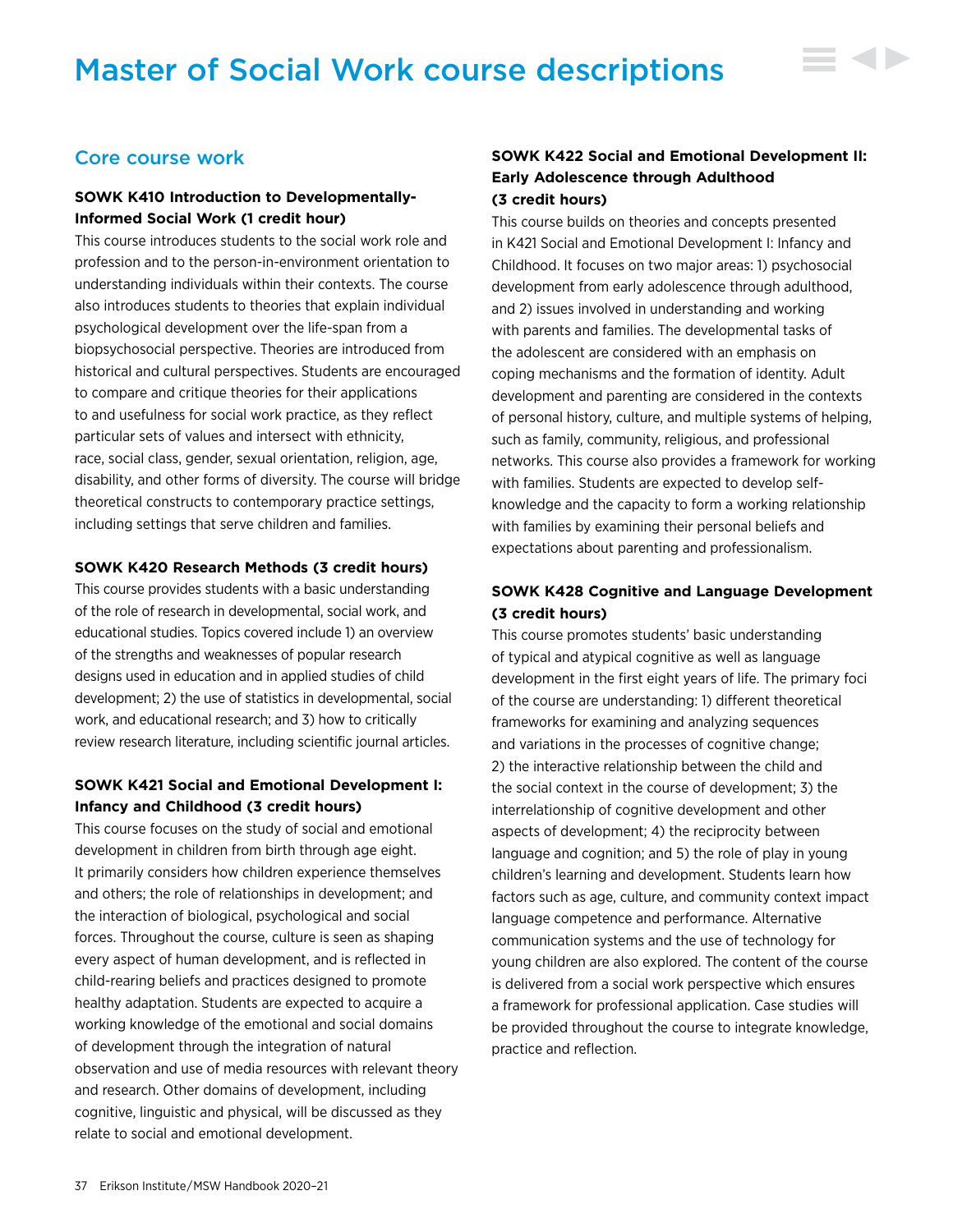# **SOWK K430 Working with Individuals, Families, and Groups I (3 credit hours)**

In this foundation level social work practice course, students are introduced to basic frameworks, methods, and models for working with individuals, families and groups. The course content emphasizes relationship-based and reflective practice principles, the client-worker relationship, and the development of interviewing, observation, assessment, intervention, evaluation, and termination skills. Students will engage in discussions about the context of social work practice and evaluate and critique concepts of "cultural competence." Students will become familiar with the values and ethics of the profession and the variety of social work roles and practice in work with children and families. This course provides students with the foundational knowledge and practice skills needed for Working with Individuals, Families, and Groups II (K433) and is taken concurrently during students' first field placement.

# **SOWK K431 Collective Action for Social Justice (3 credit hours)**

All social workers practice within complex, interacting contexts. Therefore in this class we will engage in critical reflective practice about working with(in) two key settings: organizations and communities. In particular we will concentrate on seeking out, understanding, and mobilizing the capacities, resources, and assets possessed by human collectives for social justice (an idea that we will interrogate). Towards these aims, we foreground the questions, "What is social justice and who gets to decide what is just?" as we explore themes of democratic participation, "community empowerment," and (un)intended consequences of professionals' actions. Throughout the course, personal narratives, case examples, and field experiences will be used to investigate "macro" practice issues and skills that are foundational to generalist social work practice.

#### **SOWK K432 Family and Culture (3 credit hours)**

This course is designed to help students gain knowledge about diversity through an examination of social science research on child development, child rearing across cultures, and issues of equity, power, and privilege. Among the variety of issues addressed in this course are strategies for developing and maintaining supportive relationships with children and families with a range of child-rearing practices, language differences, racial identities, cultural traditions, and economic vulnerabilities. In addition, the course offers students opportunities for critical self-reflection about their cultural, racial, ethnic, sexual, and social class identities, and how to engage in responsive and reciprocal relationships with children, families, and communities different from themselves.

# **SOWK K433 Working with Individuals, Families, and Groups II (3 credit hours)**

In this foundation level social work practice course, students will build on the knowledge and practice skills developed in Working with Individuals, Families, and Groups I (K430). The course content emphasizes theoretical frameworks and approaches to practice including relational/psychodynamic, cognitive-behavioral, family systems, and group work. It also explores risk assessment and intervention in the practice fields of child welfare, intimate partner violence (IPV), substance abuse, and mental health (including risk assessment and stabilization of mental health emergencies such as harm to self, harm to others, and acute psychosis). Issues of termination will be revisited as well as the salience of loss in their work with children and families. This course is taken concurrently during students' first field placement and the prerequisite for the course is: Working with Individuals, Families, and Groups I (K430).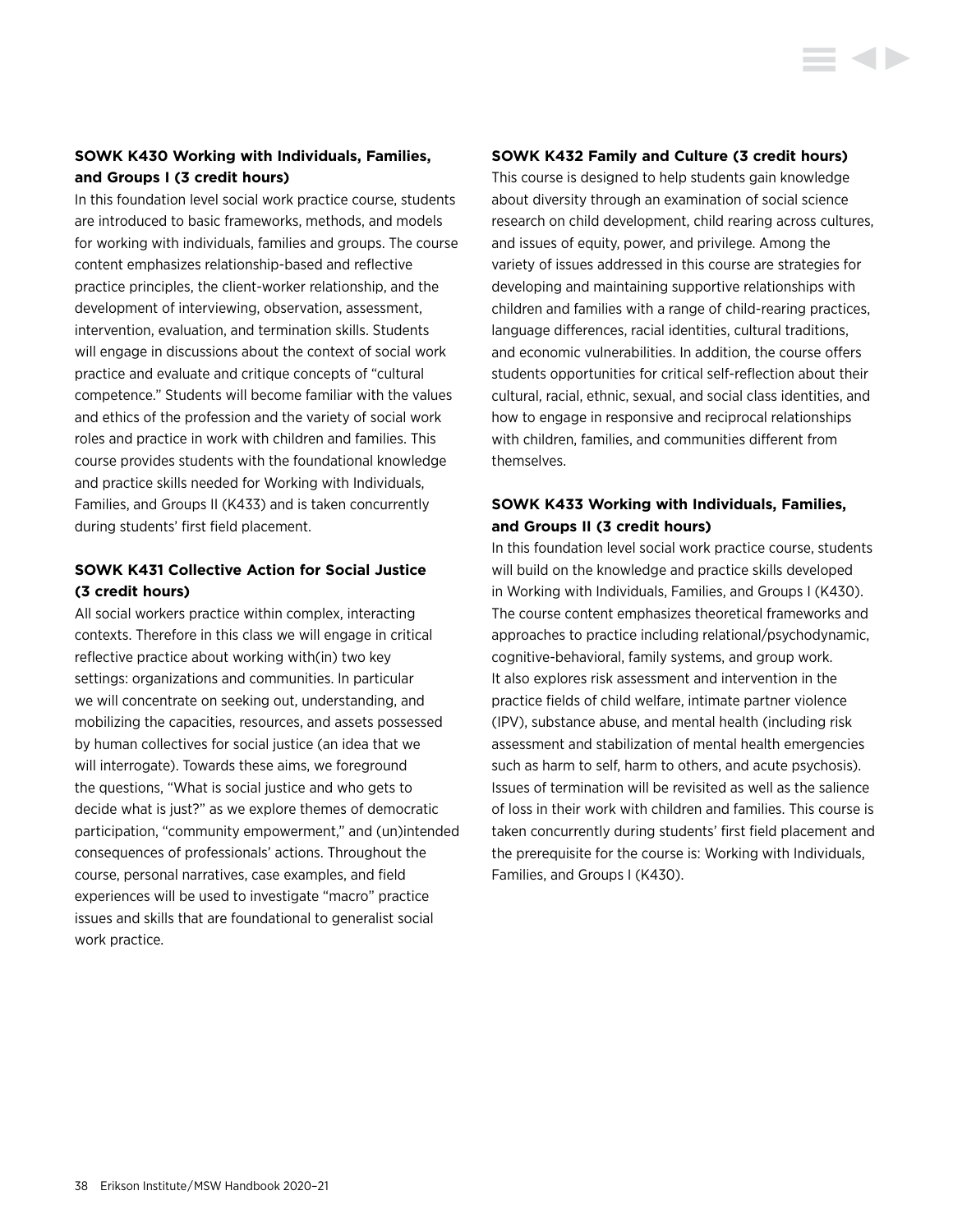# **SOWK K434 Children, Families, and the Law (3 credit hours)**

This course is designed to prepare students to understand and work with the legal system through exploring a range of complex issues involving family and children's best interests. These include understanding how "family" is defined, and whether current laws and policies regarding parental autonomy and permanency for children, including children involved in the child welfare system, adequately serve the best interests of children and families across diverse cultural contexts. The course also addresses the issue of multidisciplinary decision-making and advocacy processes related to understanding and respecting children's and families' rights. Disparities in social policies and the legal system are also explored in relation to vulnerable and disenfranchised populations, children with disabilities, and families with mental illness. Broader legal and social justice issues related to immigration, international law, transcultural adoption, incarceration, and unaccompanied minors are also discussed.

# **SOWK K435 Biopsychosocial Problems (3 credit hours)**

*Prerequisites: SOWK K430 and SOWK K433* This course builds on concepts developed in Social and Emotional Development I and II, practice courses, and Supervision Seminars and takes students' knowledge and understanding from these courses to a more advanced level. Using a case study approach, it draws upon socialcultural theories and theories of development and identity to provide a context in which to understand the nature of diagnostic thinking and definitions of problems in biopsychosocial functioning and assessment. The course provides students with an opportunity to explore how relationships between biological, psychological, and environmental factors lead to and exacerbate individual problems in functioning. This applied course will also help students understand, learn, and critique descriptive approaches to mental health assessment and the use and application of the DSM V and other taxonomies for assessing and diagnosing a range of mental health disorders. Students will discuss the ways in which race, ethnicity, social class, gender, sexual orientation, age, and other social variables intersect with assessment and practice issues. Issues related to pharmacological intervention will also be explored.

# **SOWK K436 Advanced Treatment with Parents and Children (3 credit hours)**

This course builds on concepts learned in Social and Emotional Development I and II; Working with Individuals, Families and Groups I and II; and Advanced Practice with Children, Adolescents and Adults. It is designed to deepen students' theoretical understanding and practice knowledge regarding working with children, parents, and other caregivers around social/emotional, behavioral, and relational challenges. Students will expand their competencies in individual, dyadic, family, and other approaches to working across home visiting and agencybased settings. The course will review and critique evidencebased intervention/treatment models, with a specific focus on working with children and families within their developmental, historical, and cultural contexts. Attention will be placed on working with specific populations that our students are likely to encounter in their work including: adolescent parents, immigrant families, families experiencing trauma, parents with mental illness and/or substance abuse/ dependence, and children/parents with other specialized needs and concerns.

# **SOWK K437 Trauma-Informed Social Work Practice (3 credit hours)**

This course provides students with an understanding of the sociopolitical context of trauma and its impact on neurobiology, health, mental health, social relationships, and community functioning, as well as assessment and treatment strategies for children and families affected by trauma. The course will be taught through a developmental lens including examination of the effects and treatment of trauma during infancy and toddlerhood, the pre-school years, school-age years, and adolescence. Students will learn about evidence-based approaches for addressing trauma at the individual, family, school, and community levels. The course will explore the complexity of responses to and recovery from trauma which depend on a multitude of variables including the intersection of culture, race, ethnicity, sexual orientation, immigration status, and faith traditions among others. The course prepares students to recognize symptoms and behaviors associated with trauma and factors that mitigate or aggravate the impact of trauma. Students will be exposed to a range of empiricallysupported treatment strategies, including Child-Parent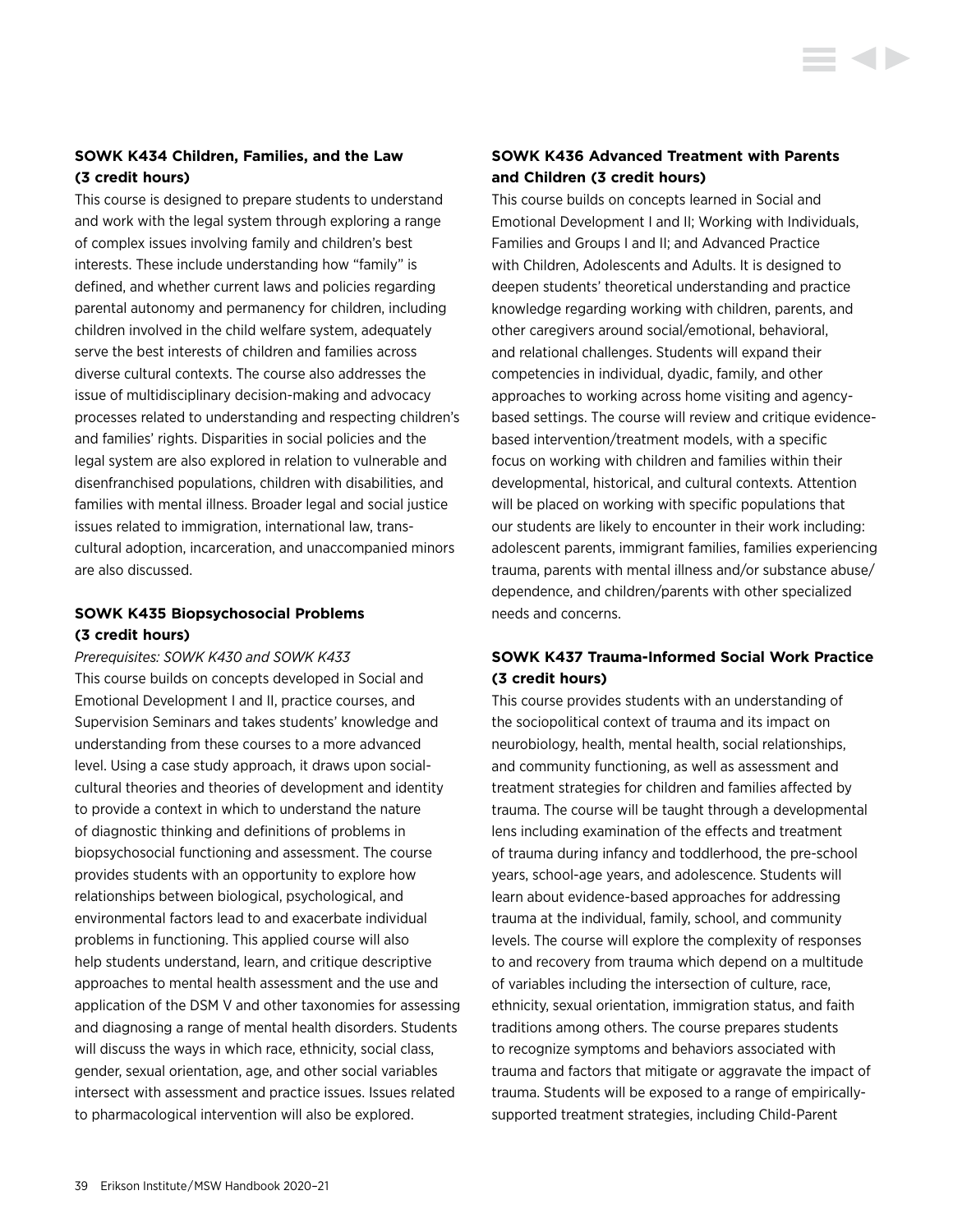Psychotherapy (CPP), Trauma-Focused Cognitive-Behavior Therapy (TF-CBT), Parent-Child Interaction Therapy (PCIT), and several models used in schools. Students will learn about how caregivers including therapists can experience secondary trauma and the importance of self-care while undertaking trauma work. The course will build upon concepts learned in Social and Emotional Development, Advanced Practice with Children, Adolescents, and Adults; and Biopsychosocial Problems.

# **SOWK K438 Working with Families and Children with Diverse Abilities (3 credit hours)**

This course provides students with frameworks and skills for working with people who have diverse abilities and their families. We will explore the interdependence of biology including physical growth and development, family, community, and society (race, class, gender, and culture) on development, health, education, and well-being across the life span, in order to understand the kinds of challenges people face, as well as to recognize the strengths they possess to meet these challenges. An emphasis will be placed on developing the skills to effectively communicate, support, empower and advocate for and with them within nested and interacting contexts, including early intervention, (special) education, social services, medical, mental health, and child welfare. The first third of the course provides frameworks and ideas. The remainder of the course will be spent engaging in case study analyses, simulations, and collaborative activities as the primary means of considering children's and families' perspectives and experiences and professionals' roles in helping people to negotiate the multiple systems they may encounter.

# **SOWK K439 Social Policy and Advocacy (2 credit hours)**

The central theses of this course are 1) that policies are historical and cultural artifacts reflecting practices of power that have direct and daily impact on children's, families' and professionals' lives; and 2) that consideration of ideological influences on one's professional actions is an essential dimension of reflective praxis. Therefore we will actively engage with the histories of professional social work, child development, and the American welfare state in order to shed light on how social problems and solutions have been framed throughout this nation's history. These collaborative reflections provide a critical foundation for the approaches to applied policy analysis and policy advocacy that we will practice and which are integral to generalist approaches to social work.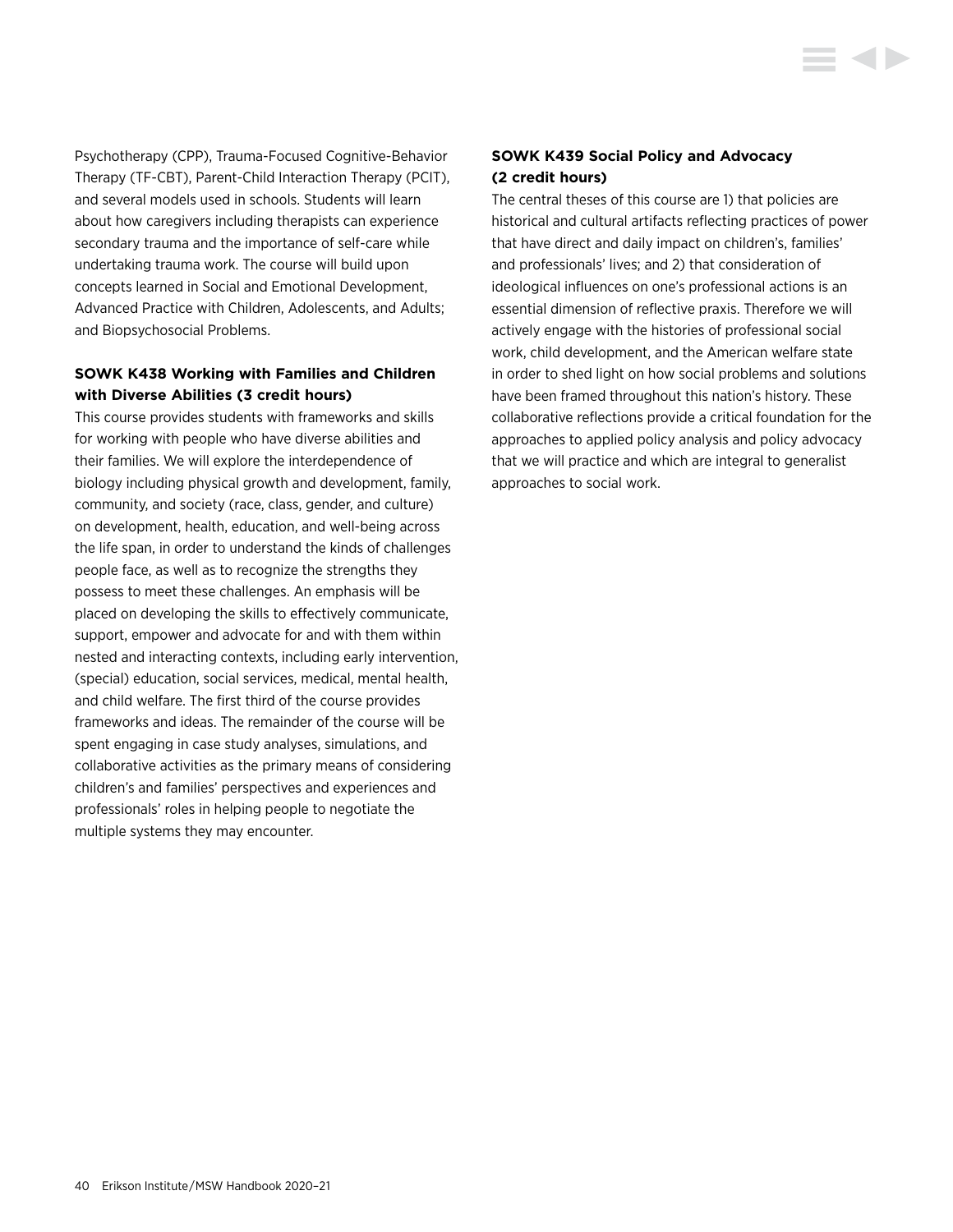# Concentration course work

*Youth, family, and community concentration*

# **SOWK K454 Advanced Practice with Children, Adolescents, and Adults (3 credit hours)**

This course is concurrent with the students' Concentration Year Field Instruction and Concentration Year Supervision Seminar. It precedes the Advanced Treatment with Parents and Children course. It is designed to build on relevant concepts covered in Social and Emotional Development I and II and Working with Individuals, Families, and Groups I and II, particularly in relation to understanding individuals and their adjustment within developmental, biopsychosocial, and person-in-environment frameworks. The course also provides students with the theoretical and practice knowledge base necessary for effective social work practice with individuals across the lifespan. Students will be introduced to a range of therapeutic approaches and processes, including psychodynamic, cognitive, behavioral, and multi-cultural approaches to intervention. Particular attention will be given throughout the course to cultural, racial, ethnic, socioeconomic, and other social variables that impact the delivery of appropriate and effective services to children, adolescents, and adults. Written and videotaped case studies and the students' previous field experience will be used to give them opportunities to integrate theory with practice.

#### *Children's law and policy concentration*

# **LAW 665 Introduction to the Study of Law and Legal Systems (2 credit hours)**

This foundational course introduces students to the sources and functions of law in our society. The course begins with an explanation of the structure and traditions of the American court system. Students then learn to read and analyze cases and statutes and develop basic legal written and oral presentation skills. The course uses child and family law cases and problems and provides students with the background they will need for future children's law and policy studies.

# **LAW 667 Introduction to Children's Law and Policy (2 credit hours)**

E GID

This course is designed to give students an introductory overview of the law as it affects children. It begins with a discussion of the constitutional relationship among children, parents and the state, as well as the respective roles of the federal and state governments in the regulation of children and families. The course then introduces students to the principal areas of civil and criminal law that affect children and families. With this baseline of understanding, students can choose elective courses that provide a more in-depth study of a particular topic (e.g. education law, child welfare, etc.).

#### **LAW 670 Child Welfare and Policy (2 credit hours)**

This course focuses on federal and state legal and policy efforts to protect children from abuse, neglect and other forms of maltreatment. Students will examine the relationship between the child, the parent and the state, as well as learn about the practical functioning of the child welfare system from mandate reporting through the juvenile court process, including permanency planning and termination of parental rights. Students will explore the concept of the best interest of the child in a legal context and review laws and research aimed at promoting children's welfare.

#### *Infant/early childhood mental health concentration*

# **SOWK K474 Parent-Child Relationship Assessment in Early Childhood (2 credit hours)**

This course explores social/emotional and relationship screening and assessment. Students will explore and discuss a range of screening tools and then will have more in-depth exposure to selected tools through a hands-on, assessment experience with a young child and caregivers. All students will be trained in the Brief Infant Toddler Social Emotional Assessment (BITSEA), the Crowell Procedure, and the Working Model of the Child Interview (WMCI). Students will be introduced to the use of the FEAS in assessment, and the Parent Development Interview. Students will conduct a thorough and multi-modal assessment of the parent-child relationship and will integrate the information learned into a professional report.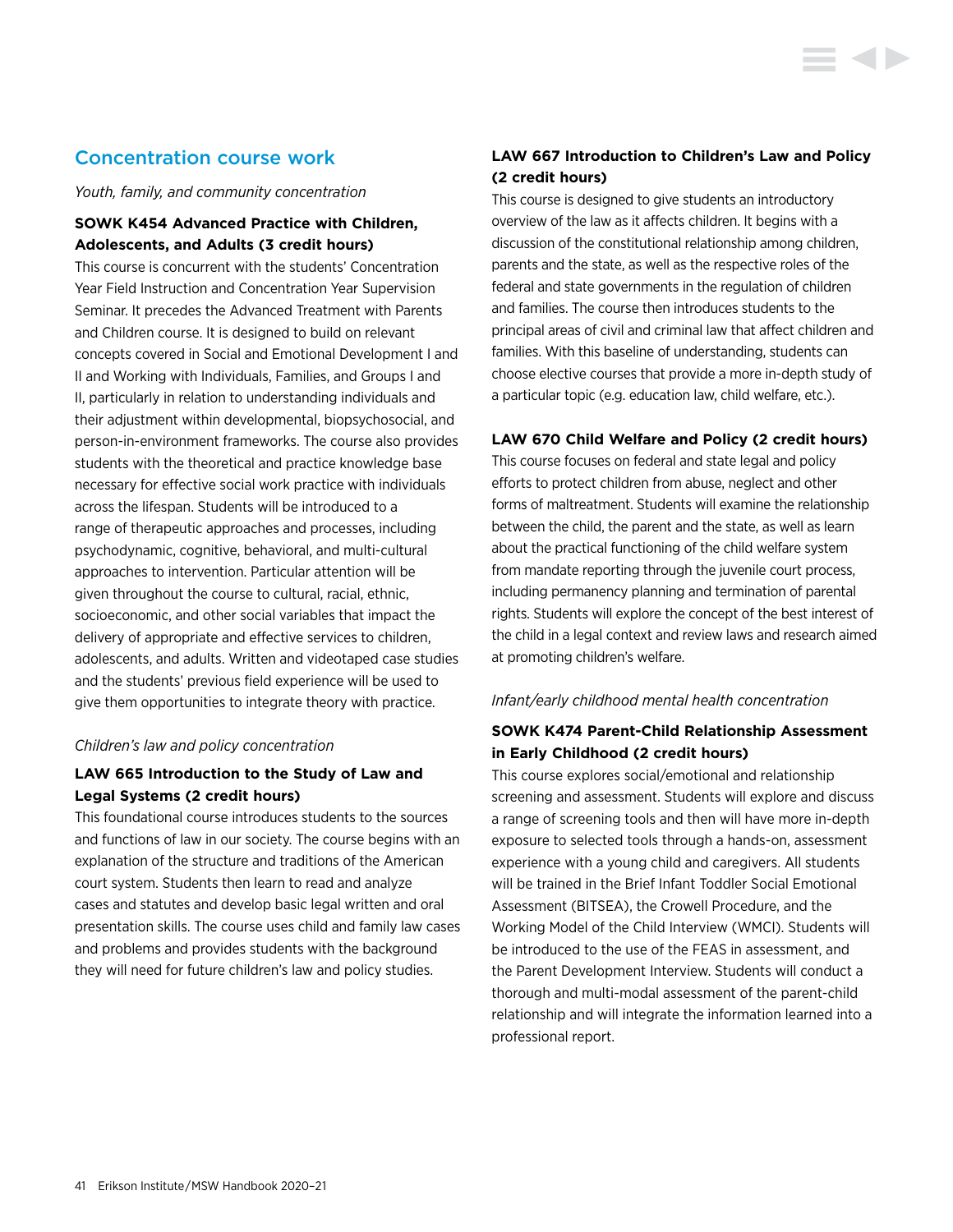# **SOWK K475 Infant/Early Childhood Mental Health Practice: Parent-Child Relationships (4 credit hours)**

This year-long course focuses on developing relationships with families and on how these relationships can support growth and development for young children and families. Emphasis is placed on culture and context in Infant and Early Childhood Mental Health (IECMH) practice. In the fall semester, the course focuses on approaches to working with diverse families, understanding and assessing developmental and relational difficulties, using assessment as a collaborative process, and core concepts of relational therapies. Special focus is placed on interventions where children and/or families have experienced trauma or loss, considering the impact on development and relationships and resiliency in the face of significant challenge. In the spring semester, the course addresses relational approaches to early regulatory challenges and social-emotional and behavioral problems during the preschool years. Students learn exemplary approaches and strategies for IECMHinformed practice in home visitation, child care, early intervention, primary care and child welfare. Students study the role of the IECMH consultant and practice using the consultation stance to promote change. The important role of policy, advocacy and systems building in IECMH is addressed. Use of reflective practice and supervision is a unifying factor in this course. Students develop in-depth intervention skills as well as learn to recognize the limits of their practice, based on their disciplinary training.

# Field Instruction and seminars

# **SOWK K440 and K442 Generalist Year Field Instruction I and II (1 credit hour each)**

Generalist Year Field Instruction I and II are designed to be taken by entering foundation level social work students in the first year of their master's program. Students enrolled in Generalist Year Field Instruction I and II will also take Generalist Year Supervision Seminar I and II concurrently. The overall goal of field education is to provide graduate level social work students with field related opportunities to develop foundation level competencies by helping them apply and explore their classroom-based knowledge

of social work theory, skills, values, and ethics to their experience in the field. Students will have the opportunity to test particular concepts and principles of practice against the realities and demands of actual professional practice.

# **SOWK K441 and K443 Generalist Year Supervision Seminar I and II (2 credit hours each)**

Concurrent with their first fieldwork experience, students will participate in a weekly supervision seminar that focuses on learning through self-reflection, reading, discussion, and ongoing group participation. The goal of this course is to help students integrate knowledge with practice and reflection and to deepen their capacity to reflect on their social work practice. Students will be asked to think critically about what they do, why they do it, how their practice both reflects and affects who they are and what they believe about people's struggles and change process. Students will also be asked to reflect upon the structure, mission, and goals of the organizations they are engaged with, and to consider how these interact with their own professional identity, experience, and belief system.

# **SOWK K450 and SOWK K452 Concentration Year Field Instruction I and II: Children and Families Concentration (1 credit hours each)**

Concentration Year Field Instruction I and II are designed to be taken by students during their final year of the master's program and who have already completed their generalist year field instruction, or students who are enrolled with advanced standing. Students enrolled in Concentration Year Field Instruction I and II will also be enrolled in Concentration Year Supervision Seminar I and II concurrently. Students will have the opportunity to deepen their knowledge and experience in their chosen area of concentration through opportunities to apply and explore their classroom-based knowledge of social work theory, skills, values, and ethics to a deeper level of experience in the field. Students will have the opportunity to develop specialist practice skills while also learning about the realities and demands of professional practice in their chosen concentration area. Throughout their second placement, they will also be given the opportunity to develop their professional identity as practitioners in a concentrated area of social work.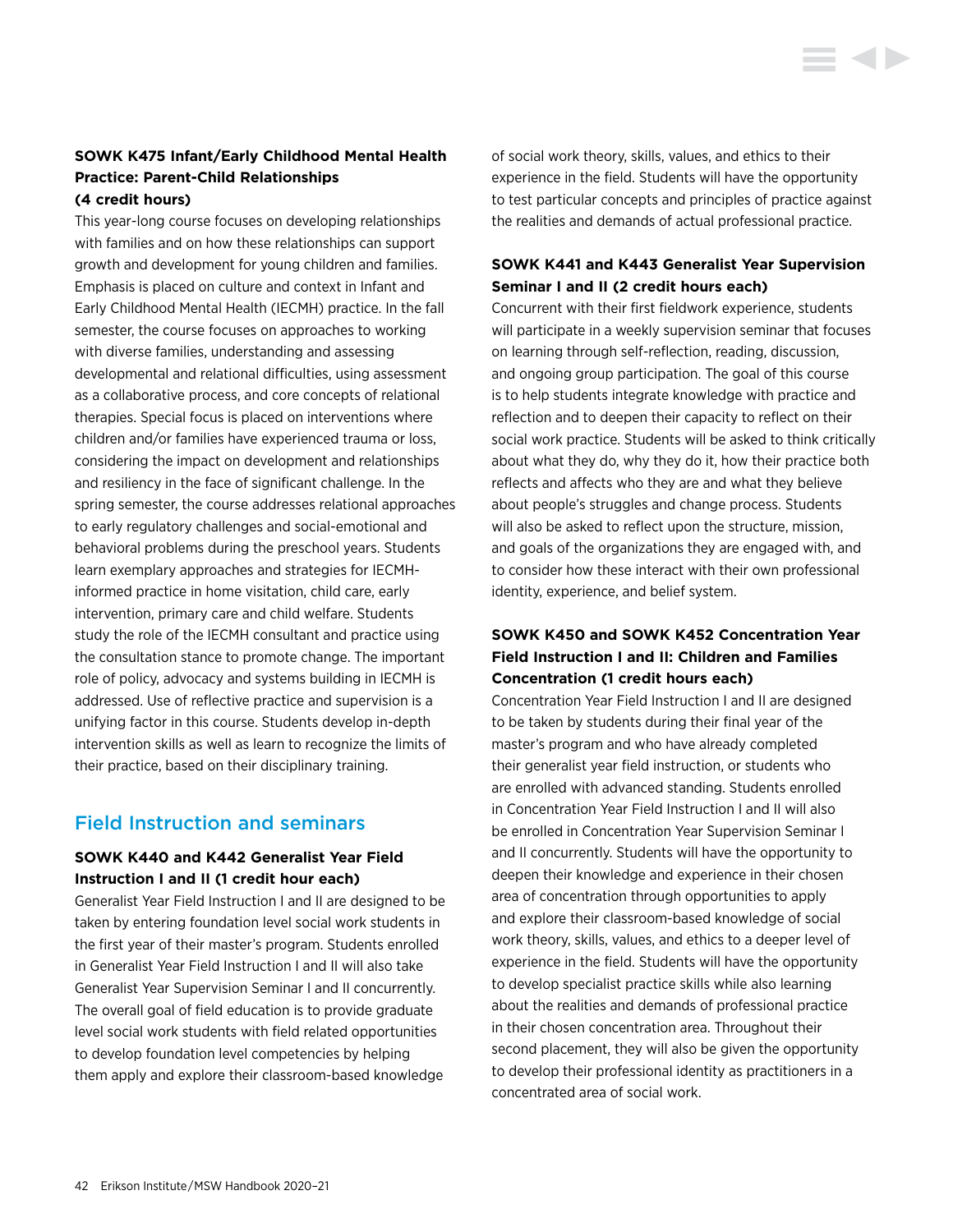# **SOWK K451 and SOWK K453 Concentration Year Supervision Seminar I and II (2 credit hours each)**

Concurrent with their second fieldwork experience, students will participate in a weekly supervision seminar that focuses on learning through self-reflection, reading, discussion, and ongoing group participation. The goal of this course is to help students integrate knowledge with practice and reflection at a more independent level and to further deepen their capacity to reflect on their social work practice with children and families. Students will be asked to think critically about what they do, why they do it, how their practice both reflects and affects who they are, and what they believe about people's struggles and change process. Students will also be asked to reflect upon the structure, mission and goals of the organizations they are engaged with and to consider how these interact with their own professional identity, experience, and belief system. At this point in their professional development, it is expected that students will be closer to identifying themselves as social work professionals who have specialized knowledge and practice experience with children and families.

# **SOWK K455 and SOWK K456 Concentration Year Field Instruction I and II: Children's Law and Policy (1 credit hours each)**

Concentration Year Field Instruction I and II are designed to be taken by students during their final year of the master's program and who have already completed their generalist year field instruction, or students who are enrolled with advanced standing. Students enrolled in Concentration Year Field Instruction I and II will also be enrolled in Concentration Year Supervision Seminar I and II concurrently. Students will have the opportunity to deepen their knowledge and experience in their chosen

area of concentration through opportunities to apply and explore their classroom-based knowledge of social work theory, skills, values, and ethics to a deeper level of experience in the field. Students will have the opportunity to develop specialist practice skills while also learning about the realities and demands of professional practice in their chosen concentration area. Throughout their second placement, they will also be given the opportunity to develop their professional identity as practitioners in a concentrated area of social work.

# **SOWK K457 and SOWK K458 Concentration Year Field Instruction I and II: Infant/Early Childhood Mental Health (1 credit hours each)**

Concentration Year Field Instruction I and II are designed to be taken by students during their final year of the master's program and who have already completed their generalist year field instruction, or students who are enrolled with advanced standing. Students enrolled in Concentration Year Field Instruction I and II will also be enrolled in Concentration Year Supervision Seminar I and II concurrently. Students will have the opportunity to deepen their knowledge and experience in their chosen area of concentration through opportunities to apply and explore their classroom-based knowledge of social work theory, skills, values, and ethics to a deeper level of experience in the field. Students will have the opportunity to develop specialist practice skills while also learning about the realities and demands of professional practice in their chosen concentration area. Throughout their second placement, they will also be given the opportunity to develop their professional identity as practitioners in a concentrated area of social work.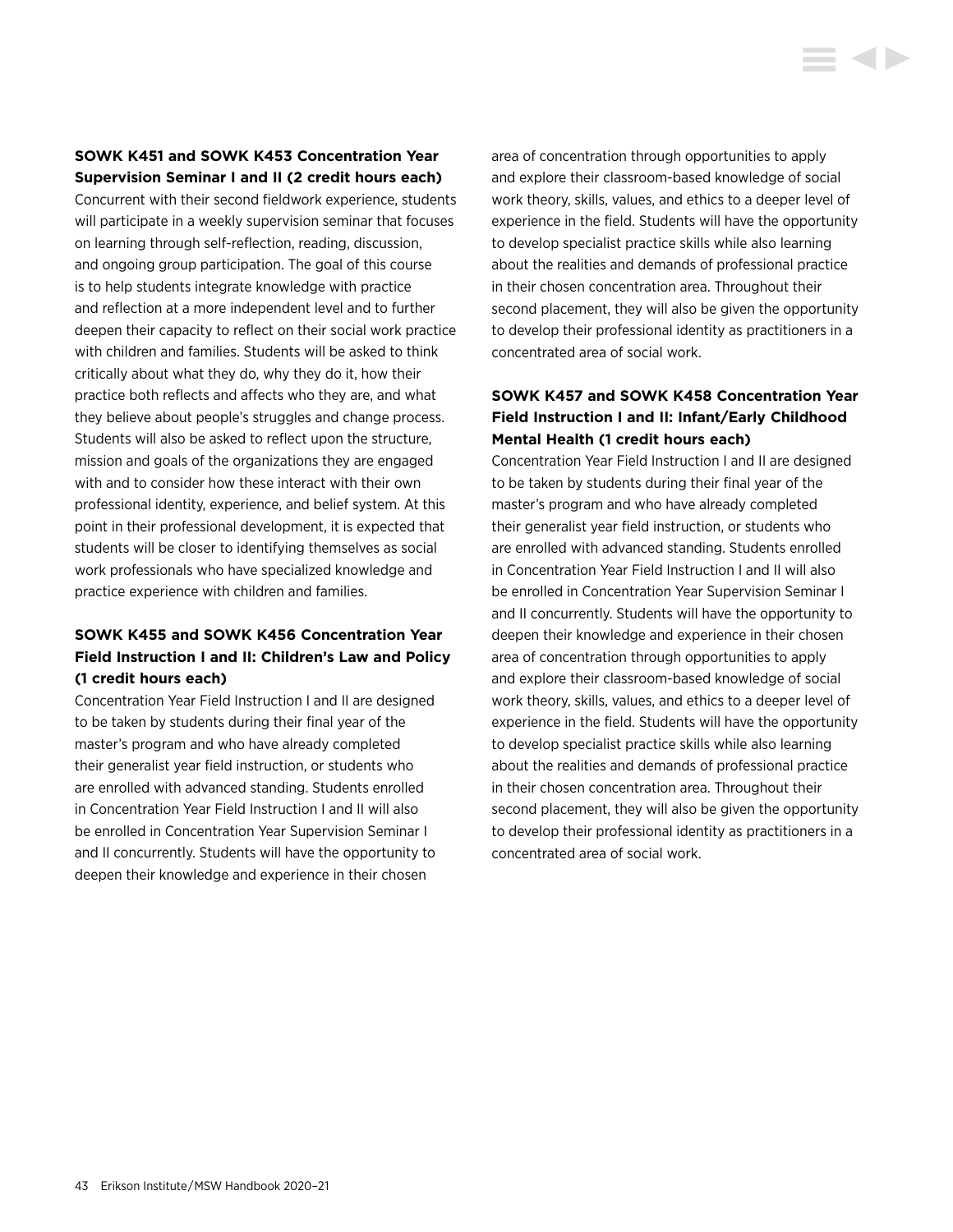# Post-MSW PEL certificate program courses

#### **SOWK P411 Social Work in Schools (3 credit hours)**

This course surveys the knowledge base and skills for effective social work practice in schools. Students will explore complex issues involving blending educational and social work approaches to assessment, making evidencebased intervention decisions, working across service delivery systems, bridging the home-school boundary, and negotiating being both an advocate for children and families as well as being a mandatory reporter of suspected child abuse. Course content is delivered via a multi-tiered based approach addressing school social work practice at macro, mezzo, and micro levels.

# **SOWK P421 Social Emotional Development I (3 credit hours)**

This course focuses on the study of social and emotional development in children from birth through age eight. It primarily considers how children experience themselves and others; the role of relationships in development; and the interaction of biological, psychological and social forces. Throughout the course, culture is seen as shaping every aspect of human development, and is reflected in childrearing beliefs and practices designed to promote healthy adaptation. Students are expected to acquire a working knowledge of the emotional and social domains of development through the integration of natural observation and use of media resources with relevant theory and research. Other domains of development, including cognitive, linguistic and physical, will be discussed as they relate to social and emotional development.

# **EDUC T438 Children with Special Needs and Diverse Abilities (2 credit hours)**

This course is designed for general education classroom teacher candidates to provide an overview of the growth and development of children with special needs and diverse abilities, with a special focus on those children classified as having learning disabilities. Candidates study characteristics of various disabilities and find out where to go for more in-depth information on specific types of special needs and related support services. Teacher candidates consider the implications of various special needs and diverse abilities in both self-contained and inclusive settings, and in society more broadly. The course covers referral, assessment, specific teaching methods including assistive technologies and alternative communication systems, collaboration among professionals, and partnership with families. Teacher candidates study diverse cultural perspectives on special needs and the place of multicultural responsiveness in the development of Individual Family Service Plans (IFSP's), Individual Education Plans (IEP's), and inclusive classrooms. The course also details pertinent legislation affecting the education of children with special needs and diverse abilities.

# **SOWK P460 Advanced Instruction I (1.5 credit hours) SOWK P461 Advanced Seminar I (1.5 credit hours) SOWK P462 Advanced Instruction II (1.5 credit hours) SOWK P463 Advanced Seminar II (1.5 credit hours)**

Students enrolled in Advanced Field Instruction I and II will also be enrolled in Advanced Supervision Seminar I and II concurrently. Students will have the opportunity to deepen their knowledge and experience of school social work through opportunities to apply and explore their classroombased knowledge of social work theory, skills, values, and ethics to a deeper level of experience in the field.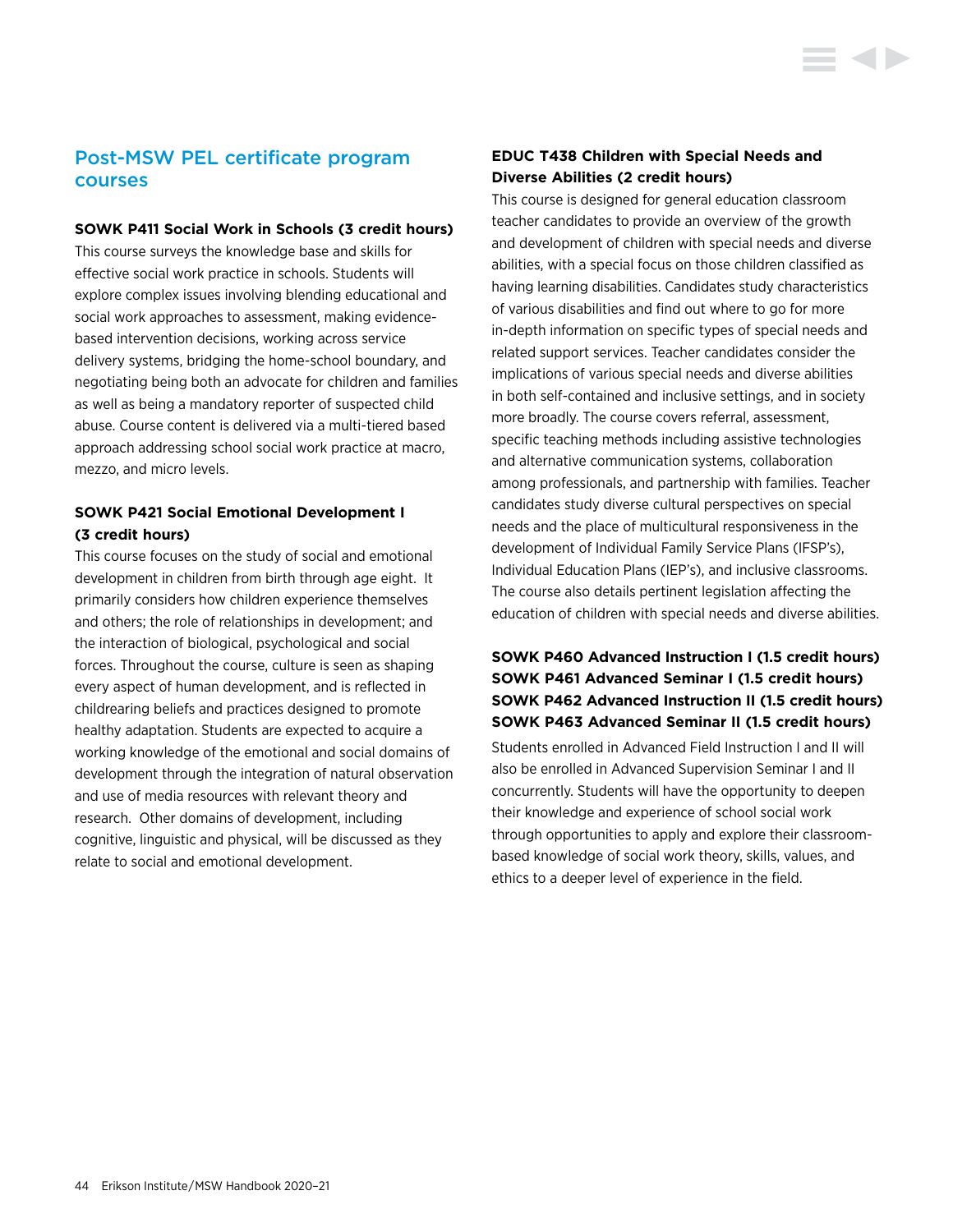# Academic writing program courses

# **W005 Academic Writing Preparation (0 credit hours)**

This four-week course, offered free of charge, is an orientation to the process of graduate-level academic writing. Students in this course will learn how to read for an assignment, organize a paper, and integrate course materials in a written, academic format. Students will also learn where and how to look for help on assignments. The goal of this course is to help students prepare for the demands of a graduate program by developing and/or augmenting reading and writing skills and strategies for time management. Students can register for this course as either an online or on-campus class. It is open to all students.

## **W006 Writing Tutorial I (0 credit hours)**

Erikson students are expected to be proficient writers, and this course is designed to help them with this process. Interested students may be assigned a weekly writing tutorial, typically consisting of one or two students and a tutor. Writing tutors are Erikson alumni with first-hand knowledge of the Erikson curriculum and they support students in mastering academic writing. Students are required to attend tutoring sessions and to meet deadlines negotiated between tutor and student as necessary for timely submission of course papers.

#### **W007 Writing Tutorial II (0 credit hours)**

The course is similar to Writing Tutorial I. Students who have been experiencing particular difficulty with written assignments during the first semester may be offered tutoring support at this point. (Students who have been in tutoring during the first semester may be ready to work more interdependently going forward.)

# **W008 Course-Specific Group Study Sessions (0 credit hours)**

Each semester, the Academic Success Center facilitates group study sessions that focus on the content of core child development courses. These tutor-led sessions provide an opportunity for students and their peers to support each other in their program of study. Core courses include Social and Emotional Development I and II, Development of Cognition, Language, and Play I and II, and Family and Culture. Group study sessions are open to all students.

# **W009 Academic Writing Group Study Session (0 credit hours)**

Each semester, the Academic Success Center facilitates group study sessions that focus on academic writing. These sessions provide an opportunity for students to practice their writing and to learn new writing skills. The content of these sessions will change depending on student-led inquiries about academic writing and assignments. Writing group sessions are open to all students.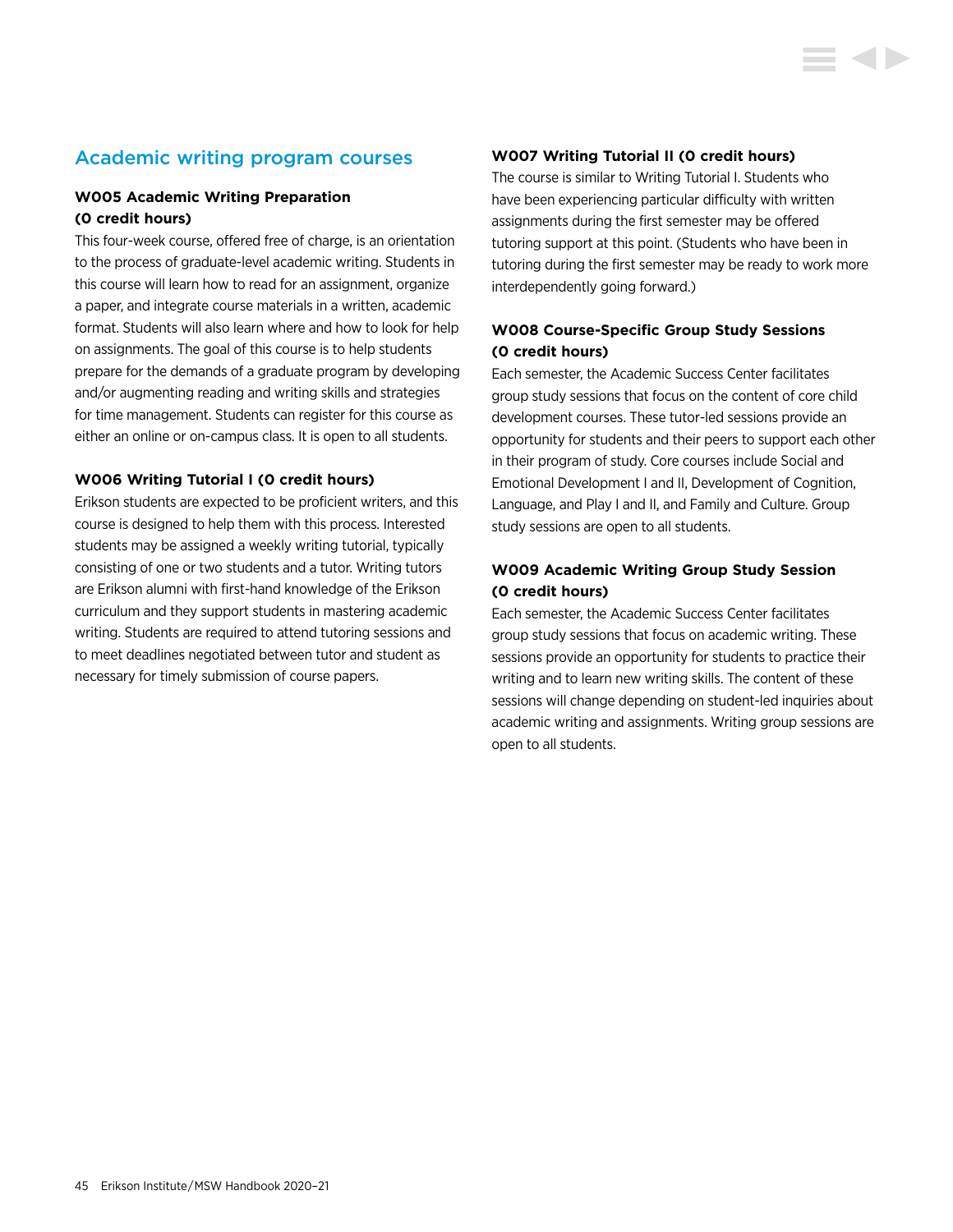# Academic policies and procedures

The following policies apply to all degree, certificate, and at-large students. It is each student's responsibility to become familiar with and abide by these policies while enrolled as a student at Erikson.

### **Academic integrity**

The academic integrity policies of Erikson Institute are based on the respect for individual and collective achievement that lies at the heart of academic culture. Every faculty member and student belongs to a community of scholars in which academic integrity is a fundamental commitment. It is critical that students contribute to the ideal of academic integrity and accept individual responsibility for their work.

Academic dishonesty or misconduct undermines the learning experience and may be grounds for dismissal. Academic dishonesty or misconduct can include, but is not necessarily limited to, the following unacceptable conduct: 1) cheating (including use of unauthorized materials, altering a graded work, or allowing another person to do one's work); 2) plagiarism (including copying of material from published or posted works of others without proper attribution); 3) obtaining an unfair advantage (including unauthorized use of examination materials, defacement or theft of materials needed by others, unauthorized collaboration on assignments, or intentional interference with another student's academic work); 4) fabrication of data; 5) falsification of records or official documents; 6) unauthorized access to computerized academic or administrative records or systems; or 7) aiding and abetting any such acts of academic dishonesty.

Specific examples of academic dishonesty, including but not limited to the above, and additional information is available in the library and through the writing tutorial program. However, all graduate students entering Erikson Institute are presumed to be familiar with basic standards of academic integrity within the higher education community. To this end, every student should obtain her/his own copy of *Doing Honest Work in College: How to Prepare Citations, Avoid Plagiarism, and Achieve Real Academic Success* by Charles Lipson (2nd edition, 2008). Student failure to practice academic integrity will, depending upon the seriousness of the misconduct, result in a sanction ranging from a lowered grade or grade of "F" for the assignment to expulsion from the Institute.

#### **Informal resolution of concerns regarding academic dishonesty**

▄▗▖▅

Suspected cases of academic dishonesty should be reported to the course instructor, the Administration, or any faculty member of the Institute. If the complaint relates to a specific course or a project being supervised by a particular instructor, the complaint will be referred back to that faculty member, who will have initial jurisdiction over any instance of academic dishonesty relating to that faculty member's course or work performed under that faculty member's supervision. In such circumstances, the faculty member may personally meet with the student to discuss the alleged misconduct and its consequences (e.g., zero on an exam, a lower grade for the course, etc.). If the student and faculty member reach an agreement, the incident need not be the subject of any further proceedings; however, a written statement or "letter of understanding" must be drafted by the faculty member, signed by the faculty member and student to record the resolution of this matter, and retained by the faculty member, with a copy of the resolution promptly forwarded to the Director of Student Affairs.

If a complaint about academic dishonesty in a specific course or under a specific faculty member's supervision is not resolved informally between the student and faculty member as described above, then the faculty member must notify the student in writing (by both email and certified mail, if possible) of the alleged misconduct.

A copy of that written notice will be provided to the Director of Student Affairs, who will initiate an investigation as described below in "Investigation and Resolution of Formal Academic Dishonesty Complaint."

Once a student receives formal or informal notice that a faculty member or other Institute community member has expressed concerns about the student's potential violation of the Academic Integrity Policy, the student may not change his or her registration in a course in which the charge is pending or in which a finding of academic dishonesty has been made. Once a complaint has been referred to the Administration after failure to achieve an informal resolution, the complaint may not be withdrawn by the complaining party without the Administration's approval, nor may any faculty member resolve the matter without the Administration's approval. A student may not receive an Institute degree or certificate while a charge of academic dishonesty is pending or while a sanction imposed pursuant to a finding of academic dishonesty is in effect.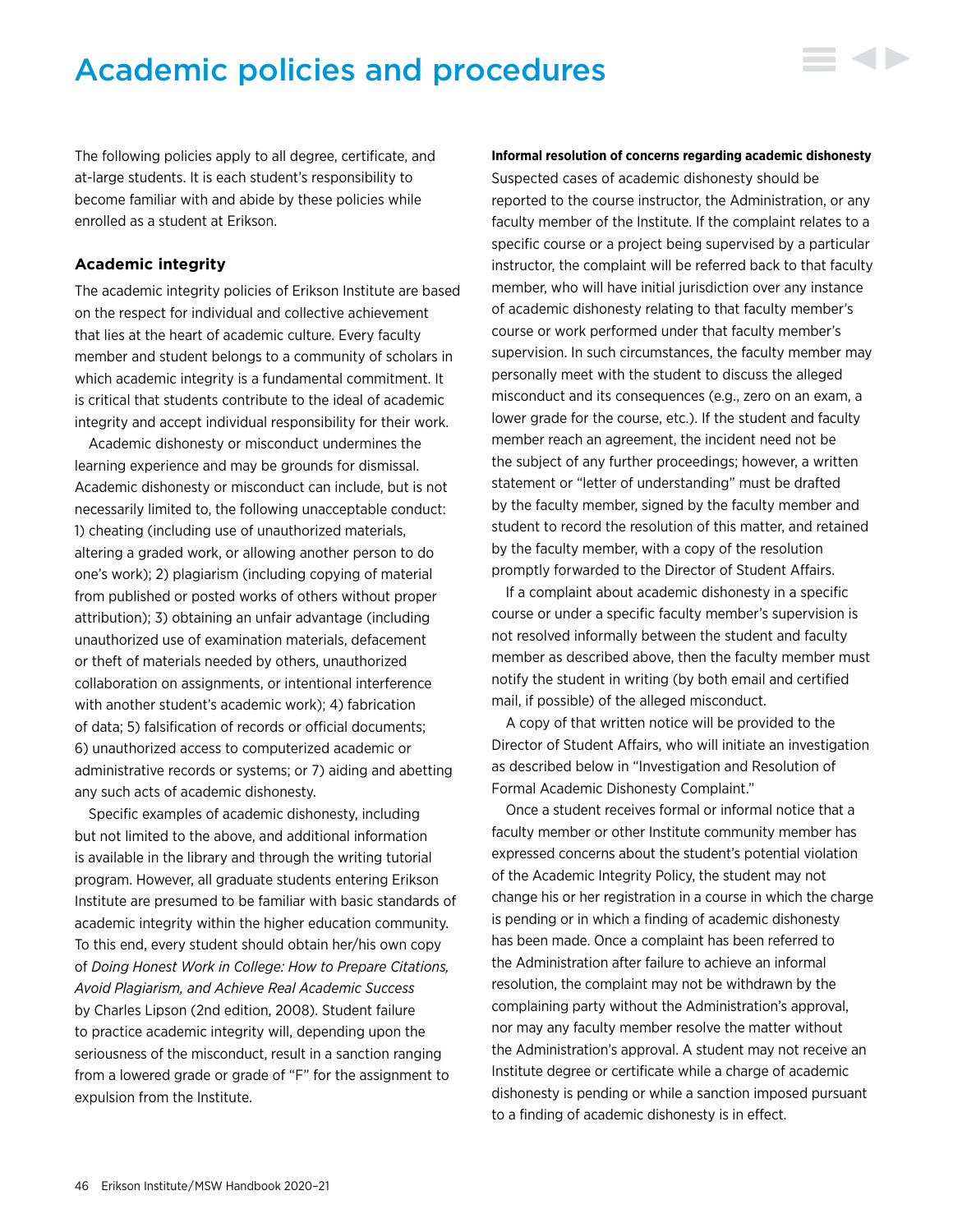The Institute has the authority to pursue an investigation of alleged academic dishonesty and enter a finding of violation or sanctions (including rescission of a degree or certificate) against a student or former student, notwithstanding that student's having already withdrawn or transferred from the institution or graduated with a degree or certificate.

#### **Other concerns about academic dishonesty**

In certain circumstances, a student may suspect another student or Institute representative of academic dishonesty, or an Institute representative other than a student's course instructor may develop such concerns about a student. In such circumstances, that suspicion should be reported or complaint made to the faculty member teaching the particular course at issue or to the Director of Student Affairs. If any faculty member becomes aware of such a suspicion or complaint relating to a course other than one being taught by that faculty member, this information should also be reported to the Director of Student Affairs. Once such a complaint or concern reaches the Director of Student Affairs, the Dean will attempt to resolve the matter informally if no informal resolution has yet been attempted, using a process similar to the Informal Resolution process noted above; if such a resolution cannot be achieved, the Director of Student Affairs will then institute an Investigation and Resolution as set forth below.

The Institute reserves the right to modify the procedures set forth below for investigation, resolution, and appeal of academic dishonesty complaints, as appropriate to the particular case, upon notice to the complaining/reporting party and to the student or other Institute representative who is the subject of the complaint.

#### **Investigation and resolution of formal academic dishonesty complaint**

Where a complaint is referred by a faculty member to the Director of Student Affairs for formal investigation, the procedure undertaken shall be as follows. The Director of Student Affairs may conduct the investigation or designate another representative of the Institute to conduct such investigation, as the Director of Student Affairs deems appropriate. The Director of Student Affairs or designee shall then review the facts of the alleged incident, including statements made by the reporting individual, the accused individual, and supporting material. The accused individual and reporting individual shall both have the opportunity

to meet separately with the investigating Director of Student Affairs or designee and provide written material or documents considered relevant to resolution of the complaint. The investigating Director or designee may, but need not, conduct interviews or undertake other investigation as suggested by the parties or as deemed appropriate, including seeking information from individuals outside the Institute about appropriate academic conduct or anything else relevant to investigation of the complaint. The investigating Director of Student Affairs or designee has the discretion to limit or expand the scope of the investigation as deemed appropriate to dispose fully and fairly of the complaint. The investigating Director or designee also has the discretion to confer with the Director of Enrollment Management or any other Erikson Institute representative, as appropriate, in the course of such investigation or when considering a range of possible sanctions.

At the conclusion of the investigation, the Director of Student Affairs or designee shall, subject to any applicable FERPA limitations, notify the reporting party and the accused party in writing about the investigator's conclusions as to 1) whether an academic integrity violation occurred and, if so, 2) the sanction to be placed upon the accused for the violation. In any investigation in which a violation is found regarding a student's conduct in a specific course or program, or in any investigation stemming from a faculty member's complaint about a student, the Director of Student Affairs or designee should first confer with the appropriate faculty member about the proposed sanction. If an affected faculty member and the Director of Student Affairs (or designee) cannot agree on an appropriate sanction, the Director of Student Affairs (or designee) shall make the final decision as to the appropriate sanction, but the faculty member shall have a right to appeal that determination as set forth in the "Appeal of Academic Dishonesty Determination" procedure set forth below.

Investigations conducted pursuant to this paragraph shall be maintained as confidential by all parties to the greatest extent reasonable, but the Institute reserves the right to investigate such matters fully and to disseminate information, both within and beyond the Institute, to the extent deemed necessary to reach a fair and appropriate resolution.

#### **Appeal of academic dishonesty determination**

A student may appeal to the Institute a finding of academic dishonesty and/or the particular sanction assessed upon such finding by filing a written notice of appeal with the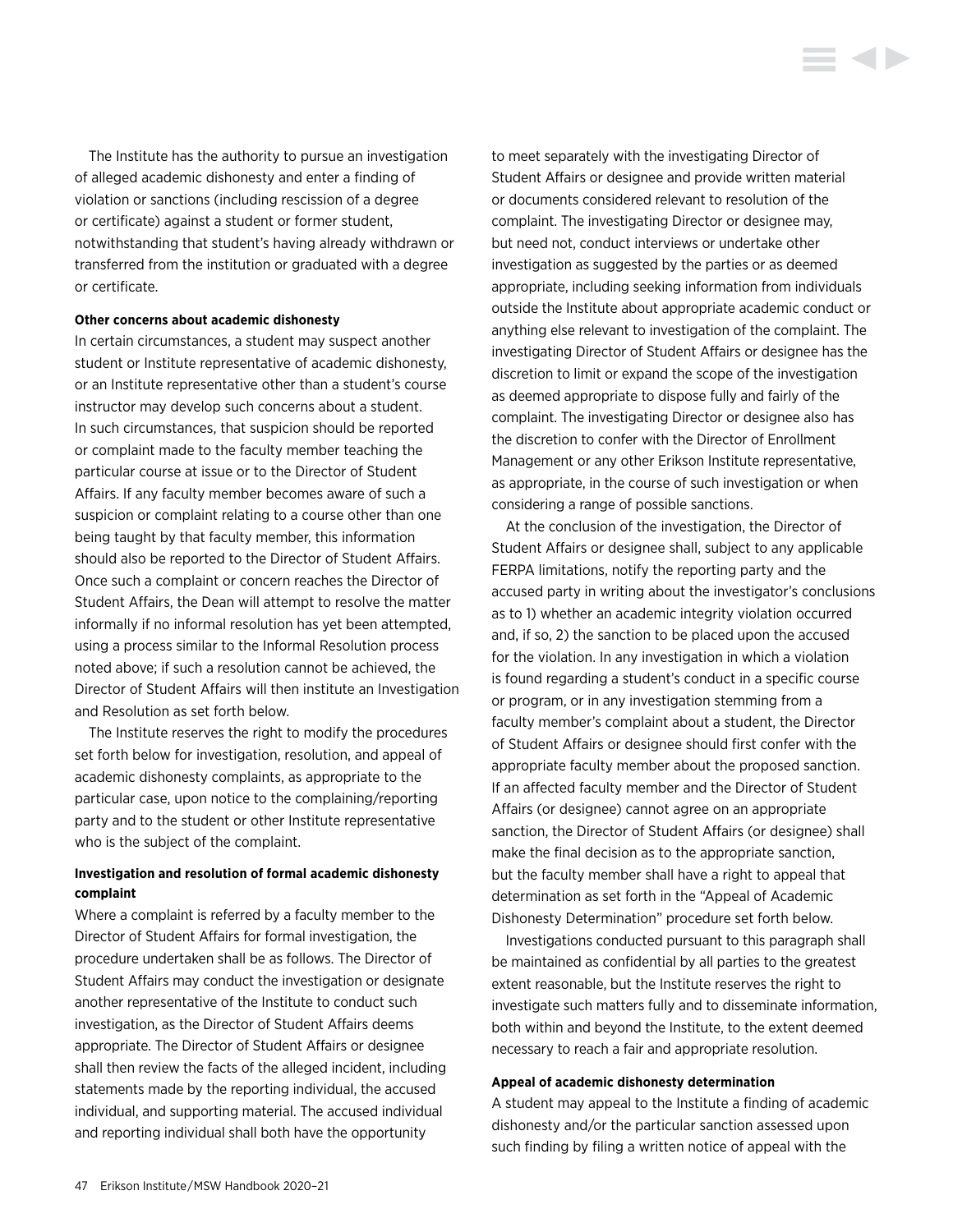Senior Vice President for Academic Affairs/Dean of Faculty of Erikson Institute within 10 business days of the date that the student receives the written notification of resolution described above. The student's written notice of appeal must state whether the student is appealing the finding of dishonesty, the sanction, or both, and must describe in detail the grounds for appeal. Such an appeal may be considered by the Senior Vice President for Academic Affairs/Dean of Faculty or the Senior Vice President's designee, who will evaluate the matter to the extent considered appropriate under the circumstances. Grounds for appeal will be limited to alleged errors in procedures, misinterpretation of policies, or a clear discrepancy between a finding of liability and the sanction assessed. An appeal is not an evidentiary hearing or a reconsideration of the evidence, and the Senior Vice President for Academic Affairs/Dean of Faculty or designee need not, but may, interview the parties and accept supplemental written submissions or documentation. The decision of the Senior Vice President for Academic Affairs/ Dean of Faculty or designee on an appeal shall be final.

Where an appeal is taken regarding a serious sanction such as a grade of "F," suspension or expulsion, the sanction may, but need not, be stayed by the Senior Vice President's office pending the resolution of the appeal; no degree, certificate, or honors shall be awarded during the pendency of an appeal.

Where a faculty member disagrees with an academic dishonesty decision or a sanction assessed with respect to a student's work in the faculty member's course or under the faculty member's supervision, the faculty member may file an appeal with the Senior Vice President for Academic Affairs/Dean of Faculty, and this appeal shall be subject to the same time and notice requirements applicable to a student filing an appeal as noted above. A faculty member's appeal shall be heard by the Senior Vice President for Academic Affairs/Dean of Faculty or designee using the same process and limited scope of review applicable to a student's appeal. The decision of the Senior Vice President for Academic Affairs/Dean of Faculty or designee regarding a faculty member's appeal shall also be final.

#### **Academic grievance procedure**

Academic disputes can arise relating to alleged mistakes or inequities in grading; application of due dates and extensions for late work; imposition of additional requirements after the course has begun; and similar issues. With respect to any academic grievance or dispute other than one involving academic integrity, a student should use the following grievance procedure.

**SOFT** 

Where a student has questions or concerns about any requirement relating to a course or to any grading issue, the student should first attempt to resolve the problem directly with the instructor. If the issue is resolved informally between student and instructor, the matter ends and no formal record need be maintained.

If an academic grievance is not settled informally, or if the student wishes to pursue the matter formally, the student must file a written grievance with the Director of Student Affairs within 10 business days after the issue for complaint has occurred. The Director of Student Affairs (or designee) will consider the grievance within ten business days, determine whether it merits continued review, and dismiss it if it does not. The student grievant will be notified in writing if the Director of Student Affairs or designee determines that the grievance lacks merit, and this written decision is final.

If the Director of Student Affairs or designee concludes upon initial review of the grievance that continued consideration is warranted, the Director of Student Affairs (or designee) shall then conduct an appropriate investigation, discussing the matter with the complaining student and with the instructor at issue, permitting both such parties to submit written materials if appropriate, and undertaking any other necessary investigation. The Director of Student Affairs or designee may effect a negotiated resolution between the student and faculty member at this stage, which resolution should be written, signed by the student and faculty member, and retained by the office of the Director of Student Affairs.

Upon conclusion of such an investigation without a negotiated resolution, the Director of Student Affairs or designee shall determine whether the grievance has merit and whether any relief is warranted. If the Director of Student Affairs or designee finds that the grievance lacks merit or that no changes to the challenged grade or course requirements are warranted, the Director of Student Affairs or designee shall notify the grievant and the affected faculty member in writing, with a copy of such resolution to be sent to the Senior Vice President for Academic Affairs/Dean of Faculty. In this situation, the decision of the Director of Student Affairs (or designee) shall be final.

If the Director of Student Affairs (or designee) determines, after investigation, that a student's academic grievance has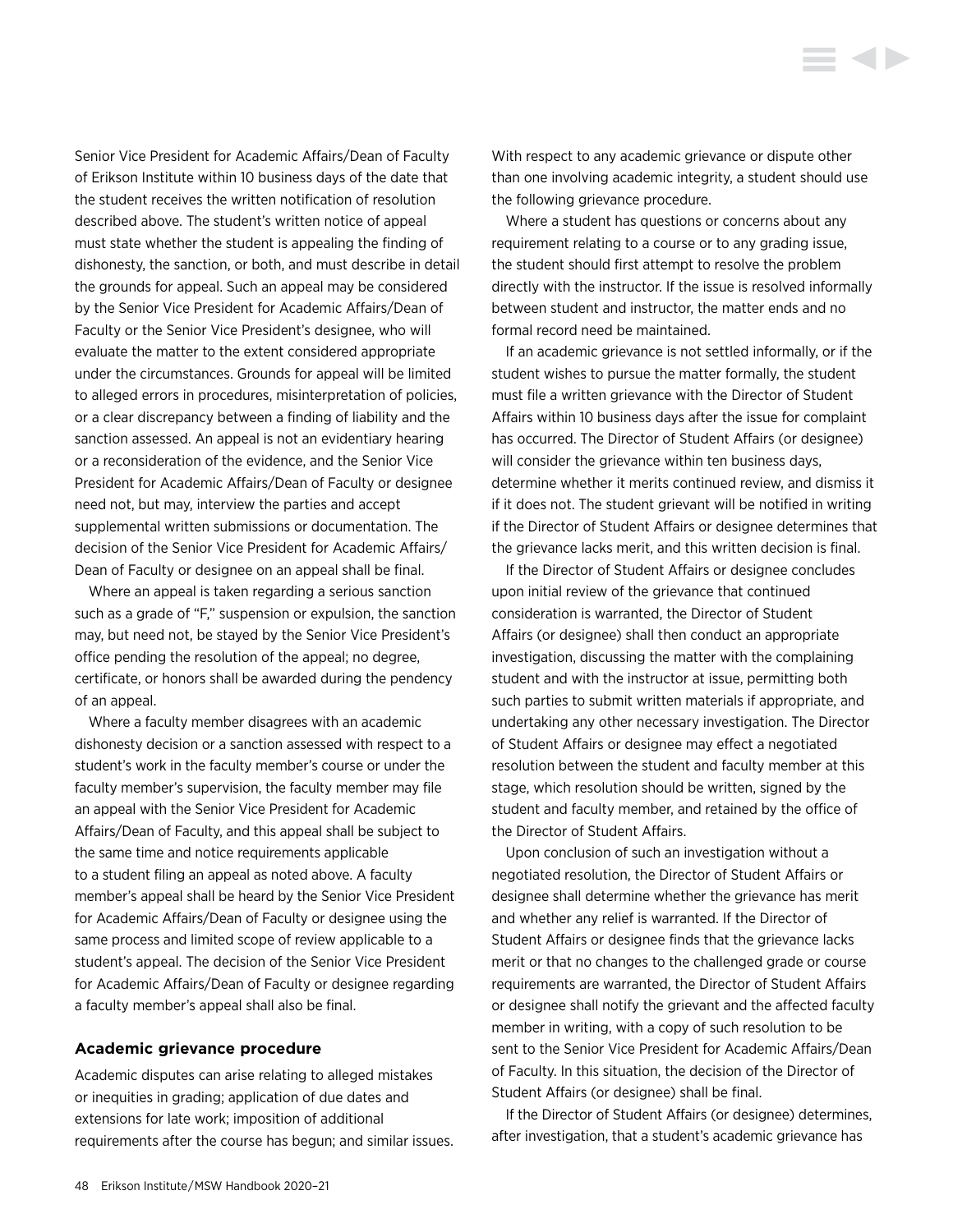<span id="page-49-0"></span>merit and that a change in a grade or course requirement may be warranted, the Director of Student Affairs (or designee) shall prepare a written recommendation for the consideration of the Senior Vice President for Academic Affairs/Dean of Faculty. The Senior Vice President for Academic Affairs/Dean of Faculty shall discuss the proposed recommendation with the student grievant, affected faculty member, and other members of the faculty or administration, as appropriate. The Senior Vice President for Academic Affairs/Dean of Faculty may also investigate the grievance.

If investigation is deemed appropriate, the Senior Vice President for Academic Affairs/Dean of Faculty may ultimately accept, reject, or modify the recommended resolution. The Senior Vice President for Academic Affairs/ Dean of Faculty will notify the student grievant and the affected faculty member of the Senior Vice President for Academic Affairs/Dean of Faculty' decision upon the recommendation, which shall constitute the final decision on the grievance.

# **General grievance procedure applicable to other student grievances**

The Academic Grievance Procedure set forth above does not apply to any issues relating to academic integrity, student discipline, or denial of accommodation, which are governed by separate, specific procedures set forth in this Handbook. With respect to any other disputed decisions or conduct by Erikson representatives, however, a student is free to file a grievance under the above Academic Grievance Procedure section, and a modified version of the investigation and resolution process set forth above will be used to resolve the disputed issue. The Institute reserves the right to modify its Academic Grievance Procedure as appropriate to the specific nature of the grievance; for instance, depending upon the nature of the grievance or the identity of the Erikson representative whose conduct is being challenged, the above procedure might be changed, or a different decision maker designated, to allow for full and fair resolution of a particular grievance. The student grievant and any other parties to such a grievance will be notified if modifications to the Academic Grievance Procedure are implemented for any particular grievance.

Where a grievance includes issues covered under one or more of the Institute's applicable grievance procedures, the Institute will determine which procedure will apply to the particular grievance and will notify the grievant and other

parties to this effect. Any questions about how a grievance should be filed or how it will be processed should be directed to the Director of Student Affairs or the Senior Vice President for Academic Affairs/Dean of Faculty.

#### **Handbook grievance and appeal procedures**

All of the grievance, appeal, and disciplinary procedures set forth in this Handbook are intended as fact finding and dispute resolution mechanisms and do not afford students any contractual rights. The Institute reserves the right to modify these procedures at any time and, where circumstances warrant in a particular case and at the Institute's discretion, to modify, combine, or fashion a new procedure to address a particular case or dispute fully and fairly.

# **Academic probation and warning: continuing students**

- 1. Master's students who receive a second C+, C, or C− are issued an academic warning that they are in danger of academic dismissal.
- 2. Students who fail to maintain at least a 3.0 grade point average or who receive a D will be placed on academic probation.
- 3. Students placed on academic probation and their advisers will be notified by the Registration and Student Records Office. Each student on probation is required to meet with her/his adviser before beginning course work for the following term. No student may continue on academic probation for more than one term (including the summer). In rare cases, the Director of Enrollment Management may extend the period of academic probation for an additional term if it is determined that exiting academic probation within one term is not possible based on the program course sequence.
- 4. Failure to exit academic probation will result in dismissal from the program. This provision does not apply to students who fail to achieve a passing grade on the comprehensive examination. [See page 51](#page-51-0) for policies regarding the comprehensive examination. Students on academic probation may not begin their field placement until they have regained good academic standing.
- 5. Master's students receiving a third C+, C, or C−, a second D, or any combination of three grades of C+, C, C−, and D, or receiving a failing grade (F or FR) in any course will be dismissed from the program.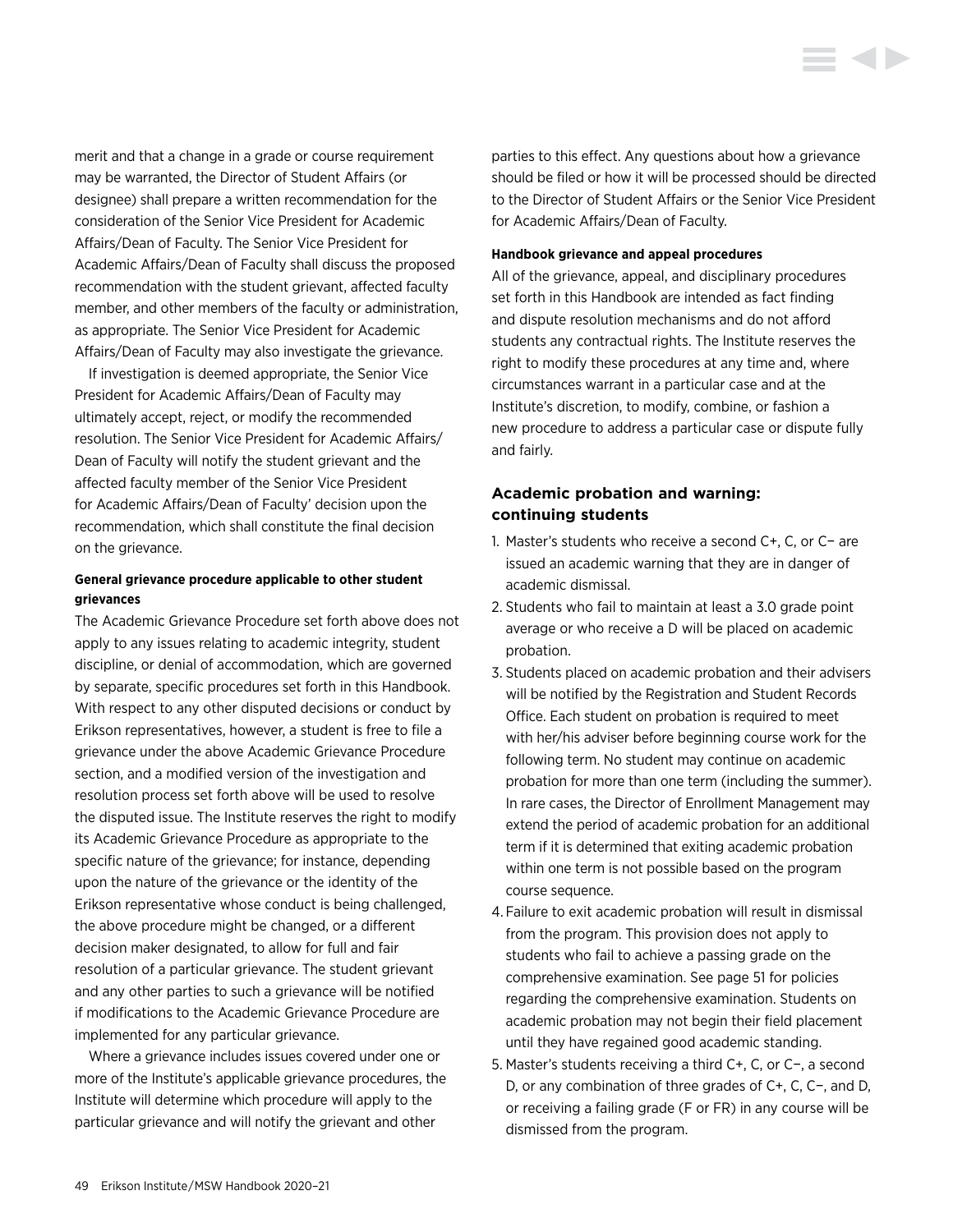6. Students who have been dismissed from an academic program may seek an appeal of the decision by submitting a letter in writing outlining the reasons for requesting the appeal. This letter must be submitted within 5 working days of the date that the student receives the written notification of dismissal. The letter shall be addressed to the Dean of Faculty and Senior Vice President for Academic Affairs. Such an appeal may be considered by the Dean of Faculty or her designee, who will evaluate the matter to the extent considered appropriate under the circumstances. The decision of the Dean of Faculty or designee on an appeal shall be final.

#### **Academic probation: exiting academic probation**

- For continuing students falling below a 3.0 GPA: within one term, the student must bring her/his cumulative GPA for all course work up to 3.0.
- For continuing students receiving a D grade in a course: the student must repeat the course the next time it is offered. Students who are prevented from exiting academic probation because the needed course is not offered during the following term will have their probation extended until the end of the term in which the course is next scheduled.

#### **Attendance policy and classroom decorum**

#### **Attendance policy (on-campus)**

As part of your preparation to graduate as a well-informed and reflective professional, our goal at Erikson is to give you the best possible opportunity to master course content and participate fully in the learning process. To this end, the time you spend in class is an essential component of your learning. You are expected to attend all classes. In the event that you must be absent, you are expected to inform the instructor in advance and to ask someone to take notes for you. You may arrange for whatever make-up work the instructor may require you to do, and ask someone to take notes for you.

For 15-week courses, each missed class will negatively impact your potential earned points for the course. Three missed classes will result in an automatic administrative withdrawal from the course.

For 10- or 12-week courses, one missed class will negatively impact your potential earned points. Two missed classes will result in an automatic administrative withdrawal from the course.

For students seeking a potential exception due to an approved accommodation, please see the Need for a Special Accommodation section below.

Students who are requesting an exception on the basis of religion should inform the instructor by the end of the first week of class and arrange with the instructor for any make-up work as necessary.

Course instructors have discretion to implement a more conservative attendance policy. Students should review the attendance policy on all course syllabi.

#### **Attendance policy (online)**

As part of your preparation to graduate as a well-informed, reflective, child development professional, our goal at Erikson is to give you the best possible opportunity to master course content and participate fully in the learning process. To this end, we see the time you spend in class discussions and learning activities as an essential component of your learning. You are expected to participate in all required discussions and activities. In the event that you must be absent, you are expected to inform the instructor in advance and to make up for the missing work in whichever ways the instructor requires.

For all modules, each missed or late discussion post and/ or activity will negatively impact your potential earned points. For 15 week courses, failure to participate and fully complete course requirements for two modules within the designated time frame will lower your final grade. Failure to participate and fully complete course requirements for three modules within the designated time frame will result in an automatic administrative withdrawal from the course.

For 12 week courses, failure to participate and fully complete course requirements for one module within the designated time frame will lower your final grade. Failure to participate and fully complete course requirements within the designated time frame for two modules will result in an automatic administrative withdrawal from the course.

For students seeking a potential exception due to an approved accommodation, please see the Need for a Special Accommodations section below.

Students who are requesting an exception on the basis of religion should inform the instructor by the end of the first week of class and make arrangements with the instructor to complete any missing work.

Course instructors have discretion to implement a more conservative attendance policy. Students should review the attendance policy on all course syllabi.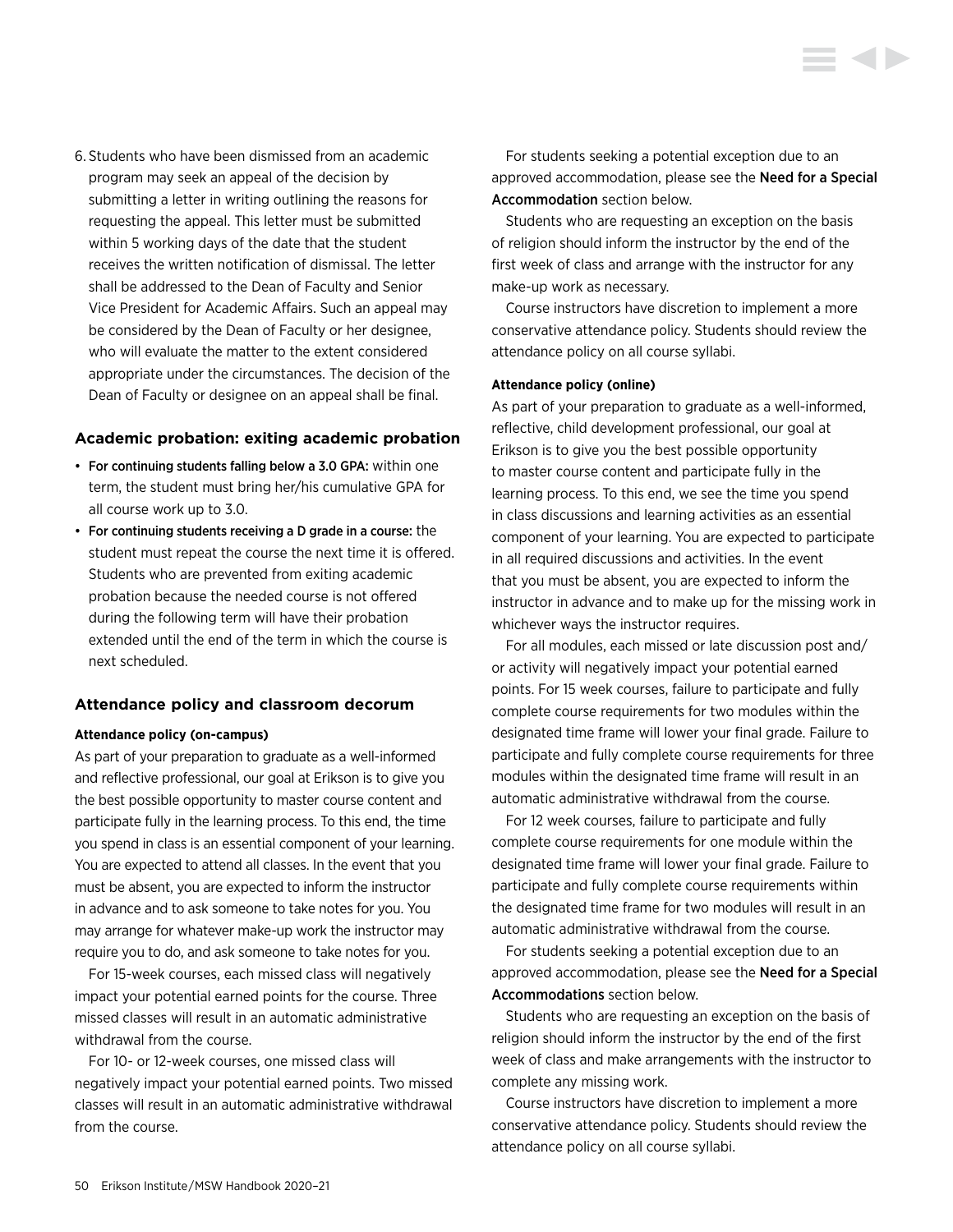#### <span id="page-51-0"></span>**Additional information on attendance**

For students in the field placement, internship or action research phase of their degree or certificate program, attendance at weekly integrative/supervision seminars is mandatory. The seminar is designed to bridge the gap between the academic program and the practice component. It provides an opportunity for students to share experiences and to question, probe and analyze problems and issues of both a theoretical and a practical nature. Students whose attendance is likely to be impacted by a documented disability or chronic situation should contact Director of Disability Services to discuss. Students who are requesting an exception on the basis of religion should inform the instructor by the end of the first week of class.

Additionally, students are expected to refrain from behavior and/or activities in the classroom that can be disruptive to the educational process. Examples of such behavior include, but are not limited to, the following: conducting personal business; working on assignments for other courses; text/IM messaging; and using personal devices for activities unrelated to the class. For a fuller description of expectations for all students please see the [technical standards on page 78.](#page-78-0)

#### **Comprehensive examination**

The comprehensive examination, a five-hour, written examination that covers major content areas in social work and applied child development, is one of the culminating requirements of the on-campus master's degree programs.

You must have satisfactorily completed all of your Erikson course requirements excluding your final semester of internship, tutorial, and seminar before you will be allowed to take the comprehensive exam. All tuition and fees must be paid in order to register for comprehensive exam. All academic grades, including final grades for outstanding "Incomplete" grades, must be submitted to the Registration and Student Records Office four weeks before the date of the examination. Students who plan to take the exam in June must have all their work completed by the end of the school year in May. All library materials must be returned before the examination results will be recorded for graduation. The comprehensive exam must be taken within a year of completing course and internship/action research requirements. If for any reason this is not possible, the student should request a meeting with the Director of Student Affairs to discuss their situation.

The questions on the comprehensive examination cover the entire core academic program. Copies of past examinations and resources for preparing for the comp exam are available in the Comp Resources section of the Academic Success Center site on my.erikson, and you are encouraged to review them. You are also encouraged to join a study group to prepare for the exam. Faculty are available to meet with students to give advice. It is the student's responsibility to ask for this assistance. If you are a student who is requesting accommodations for taking the comp exam based on a documented disability, please contact the Director of Disability Services to discuss your request.

Comprehensive examination results shall be reported as pass or fail. If students fail the exam, they meet with their adviser to devise a plan for preparing to retake it. Advisers must give the approval for a second attempt, when they deem students ready. If students fail a second time, they will be required to work with a writing tutor at their own expense to prepare for another attempt. If students fail on the third attempt, they may petition to take the comprehensive exam for a fourth time by submitting a formal written request to the Director of Student Affairs. Students repeating the exam must do so within one year of the previous attempt. If they fail to do so, they must petition their faculty adviser to be allowed to retake the exam.

For more information on the comprehensive examination, [see page 28.](#page-28-0)

#### **Conditional admission: new students**

In some cases, the program director may conditionally admit a student on the basis of academic or other concerns. After weighing factors such as GPA and/or readiness for graduate school, the program director may decide that it is in the student's best interests to be given an opportunity to meet certain conditions in order to ensure success in their graduate program. These conditions may include a reduced course load or completion of experience hours to meet the requirements of a particular degree program. In cases where there are academic concerns, the program director may recommend that the student contact and meet with the director of the Academic Success Center, Stripe Gandara at [sgandara@erikson.edu](mailto:sgandara%40erikson.edu?subject=) to discuss the range of academic supports we have in place.

For any student admitted on a conditional basis, a letter outlining the conditions of their admission, along with an individualized program plan, will be created and forwarded to them by their program director and the Director of Enrollment Management.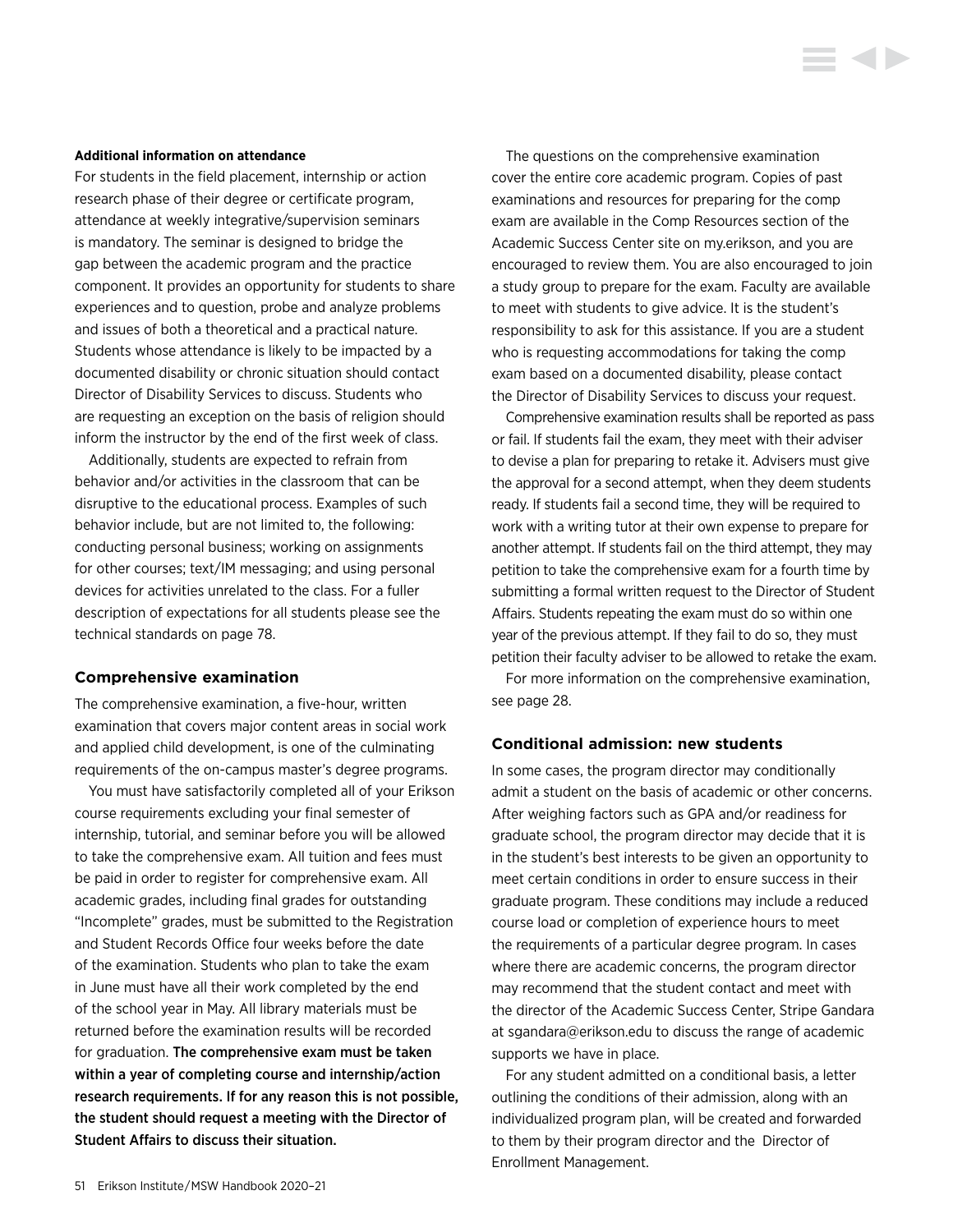#### **Conferral of degrees and certificates**

Erikson has four official degree/certificate conferral dates each year. Dates for 2020–21 are September 18, December 18, May 14, and June 25. Master's degree students who plan to graduate must complete and submit an application for master's degree conferral, along with the \$175 application processing fee, no later than February 14, 2021. Applications for master's degree conferral are available from the Registration and Student Records Office on *my.erikson.edu*.

To receive your degree or certificate, you must have fulfilled all program requirements, including passing the comprehensive examination for master's degree students. All tuition and fees must be paid and all library materials returned before a student can be approved for graduation.

## **Continuous enrollment policy**

Erikson Institute students are required to be registered for every semester during the academic year (Fall, Spring, and Summer), unless no courses are required of a student for a given term per their program plan or if the student is on an approved leave of absence. A student who is not registered for any two consecutive terms will be administratively withdrawn from her or his program by the Registration and Student Records Office. She or he will be subject to the readmission policy [\(see page 71](#page-71-0)). Students who have completed all course requirements and are pending completion of the comprehensive examination or culminating requirements for their degree conferral will not be subject to this policy.

#### **Copyright protection for work created by others**

Erikson Institute respects the intellectual property rights of others, including yours. We take great care to ensure that our use of copyrighted materials in Erikson courses and other areas conforms to copyright law. We expect you to do so as well. It is your responsibility to make a good faith determination that your use of copyrighted materials complies with U.S. Copyright Law (*[www.copyright.gov/title17/](http://www.copyright.gov/title17/)*) and Erikson's Intellectual Property Policy, available on the Academics homepage on *[my.erikson.edu](http://my.erikson.edu).*

You should familiarize yourself with sections of the Intellectual Property Policy that are particularly relevant to students. Please take time to review Part I, "Use of Copyrighted Material of Others" (pages 1–11) to ensure that you use such materials correctly. The policy covers "fair use" in many different situations, including use of copyrighted materials available on the Internet. Under Part II, "Ownership of Intellectual Property," you will want to look at "Work Created by Students," page 17. Given the complexity of copyright law, we encourage you to err on the side of caution. If you have any questions regarding appropriate use of copyrighted materials, please don't hesitate to contact the library staff, who are your best resource.

#### **Penalties for Copyright Violations**

Users who violate policies regarding the use of copyrighted materials may be subject to disciplinary actions, including dismissal from the Institute and legal penalties.

Under federal law, a person found to have infringed upon a copyrighted work may be liable for actual damages and lost profits attributable to the infringement, and statutory damages from \$200 up to \$150,000. The copyright owner also has the right to permanently enjoin an infringer from further infringing activities, and the infringing copies and equipment used in the infringement can be impounded and destroyed. If a copyright owner hired an attorney to enforce his or her rights, the infringer of a work may also be liable for the attorney's fees as well as court costs. Finally, criminal penalties may also be assessed against the infringer and could include jail time depending upon the nature of the violation. For more information on penalties for violation of federal copyright laws, see *[www.copyright.gov/title17/92chap5.html](http://www.copyright.gov/title17/92chap5.html)*.

# **Copyright protection for work created by students**

Erikson Institute's intellectual property policy seeks to encourage the a) creation of original scholarship, including online work and electronic media, b) development of educational materials, applications and products, and c) dissemination of Erikson's work throughout the profession and the academic community, with such work identified with Erikson Institute.

Erikson students shall own copyrights in the papers, theses, dissertations, and other scholarly works they produce while at Erikson, except in the following circumstances:

1. Scholarly work authored by a faculty member with assistance from a student shall be owned by the Erikson faculty member;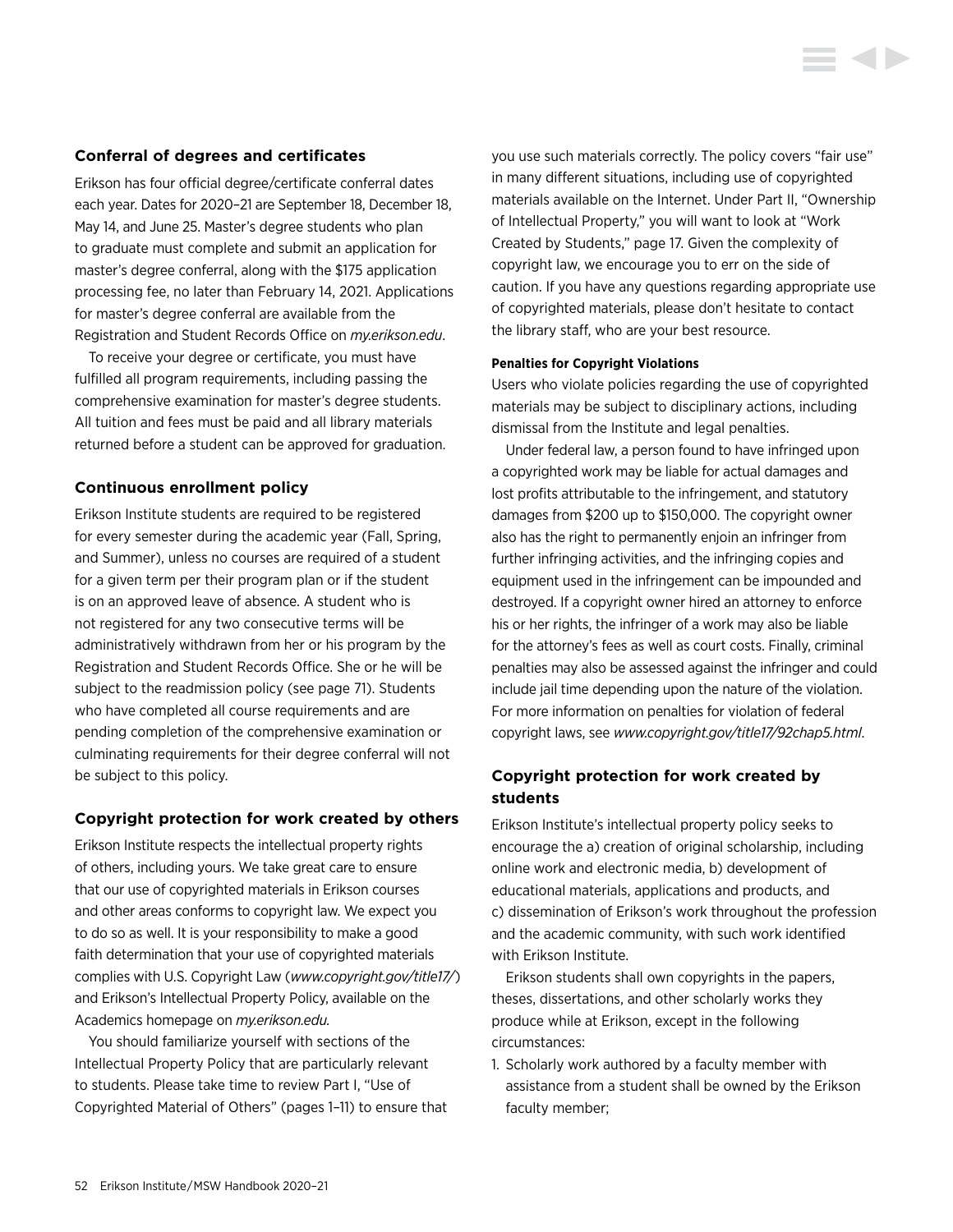- 2. Erikson owns any student work that constitutes or is part of a sponsored work as defined in the Institute's intellectual property policy;
- 3. Erikson owns any work for which Erikson has obtained a written transfer of copyright from the student and Erikson owns any student works created as part of the student's employment at Erikson.

#### **Erikson rights regarding student-owned work**

- 1. Erikson has an interest in using certain student-owned works for academic purposes (e.g., grading), and in maintaining copies of student work for administrative and disciplinary purposes. As a condition of enrollment, Erikson students grant Erikson the irrevocable, perpetual right to use and retain all copies of student work for these purposes.
- 2. Student works that constitute notes of classroom lectures or exercises shall not be used by the student for commercial purposes.

The full text of the Institute's Intellectual Property Policy is available on the Academics home page on *my.erikson.edu*.

#### **Course and end-of-year evaluations**

At the end of each semester, you will complete a course evaluation for each of your courses. At the end of the academic year, you will complete a more comprehensive evaluation of your overall experience with Erikson's academic programs and support services. Evaluation results are taken into account by faculty and staff as they review the curriculum and various services for students.

#### **Credit hour policy**

Erikson Institute awards credits for degree and certificate program courses based on the semester hour unit. The number of credits assigned to Erikson degree and certificate program courses is a function of the depth and breadth of subject matter deemed appropriate by program faculty to achieve the outcomes of the respective program, and approved through the faculty curriculum review process. The Institute's credit hour policy is intended to ensure consistency in assigning credit hours to courses and to comply with national, state and accreditation agencies.

Each unit of credit is understood to represent a *minimum* of three hours of actual work per week for the *typical* student during a 15 week semester, or a *minimum* of 4.5 hours of actual work per week during the 10 week summer term.

For lecture and seminar courses, an average of one hour per week is typically allotted to faculty led instruction (i.e. lecture and/or discussions) for each unit of credit awarded. Courses will be designed and expectations established so that the typical student will need to study and/or engage in an average of two hours of out of classroom activity for every hour of faculty led instruction in order to achieve the intended learning outcomes. Out of classroom activities include, but are not limited to:

- Reading assigned texts;
- Viewing recorded lectures;
- Completing assignments;
- Completing online modules;
- Participating in synchronous or asynchronous discussion with other students;
- Taking exams;
- Conducting field observations; and/or
- Collaborating on group projects

The Institute's credit hour policy for online and hybrid courses is consistent with the standards for courses offered through face-to-face instruction, although some or all of course content and faculty-student interaction occurs through one or more forms of distance education.

For master's level internship, student teaching, action research and field placement courses, one credit is awarded for a minimum of 5 hours of work per week in a supervised setting over the course of the term for master's program courses. For internship and action research courses in the certificate programs, one credit is award for a minimum of 3 hours of work per week in a supervised setting over the course of the term.

For research practicum and independent study courses, the scope of the study or research will be established to require the typical student to work an average of 45 hours per credit earned.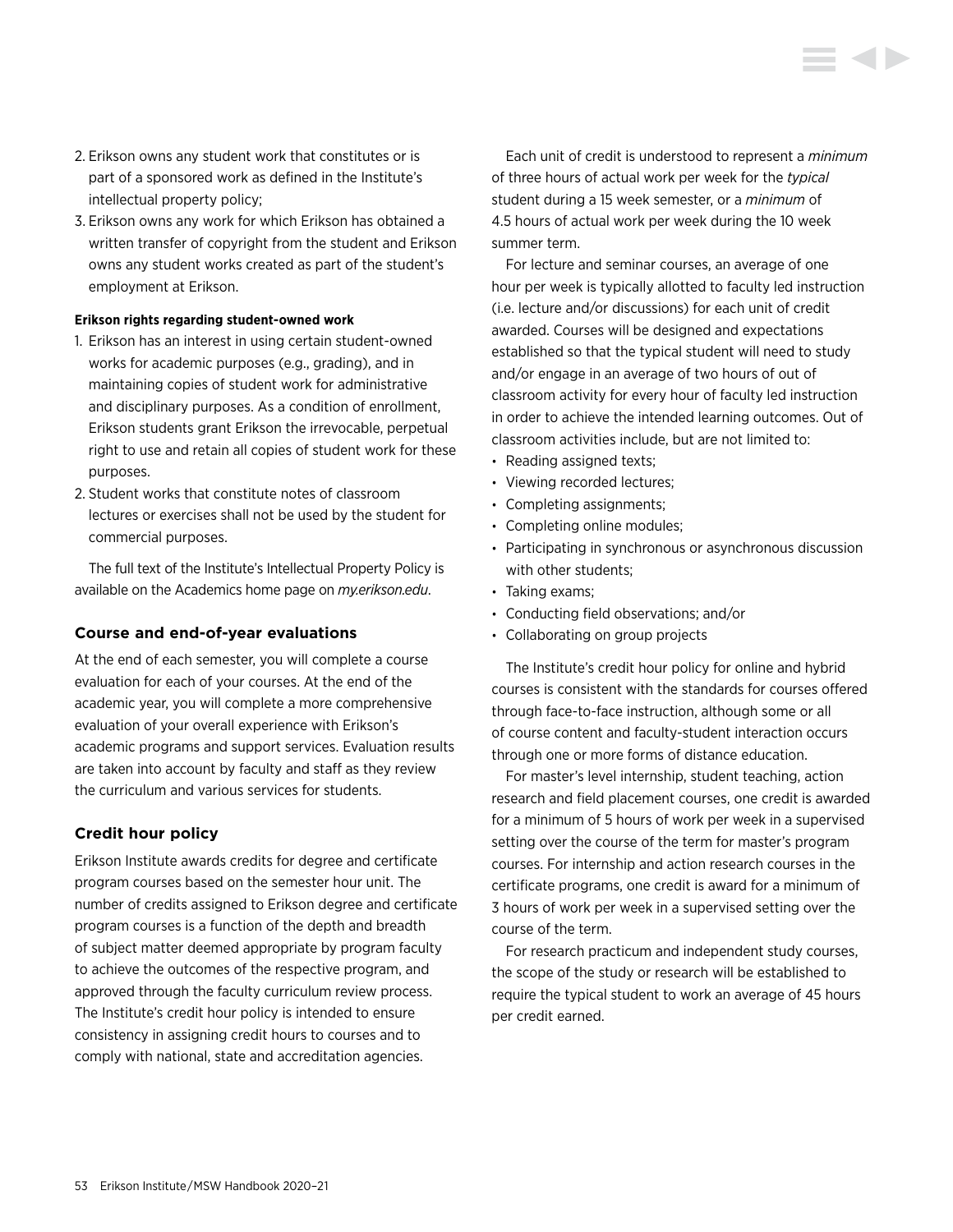#### **Field placements**

Field instruction is a pivotal component of social work education at Erikson Institute and is designed to support student's emerging identity as developmentally-informed social workers. Beginning in their first year in the program, two-year students will be given the opportunity to engage in two year-long, supervised field placements, during which they will be expected and encouraged to integrate the knowledge and theory gained through course work with practice in the field. For three-year students, their field work opportunities will begin in their second year.

Erikson has connections with a wide range of available field instructions sites, and students are matched individually with a site that best fulfills their educational, experiential, and developmental needs. Field sites are expected to have ample and clearly defined learning opportunities, an experienced master's level social work field instructor with a Master's Degree from a CSWE–accredited school of social work, a commitment to meeting the requirements of the program, and demonstrated values compatible with those of Erikson Institute. The MSW program reinforces a social work perspective through the Supervision Seminar and consultation with the field liaison on the rare occasion when a field instructor has a Master's Degree other than in social work and is otherwise qualified. Over the years Erikson has developed relationships with a broad network of private and public agencies, schools, hospitals, organizations, and programs that provide rich and varied field education experiences. These agencies and organizations serve a diverse range of clients within a large metropolitan setting. It is expected, that as part of their preparation as social workers, students will develop a capacity for and commitment to working competently with a range of populations, and develop also a commitment to equity and social justice in the interests of serving all children and families in our communities.

Organizations serving as field instruction sites make a significant investment in Erikson students. In return, students and the Institute both have an obligation to fulfill the terms of the field placement agreement. Students will be expected to work the hours agreed upon, respect the organization's goals and procedures, and adhere to a code of professional ethics and confidentiality. In addition, students will be expected to adhere to the student responsibilities that apply

to all students of Erikson Institute and that are discussed in more details in the "[Student Rights and Responsibilities"](#page-75-0)  [section, page 75.](#page-75-0) 

E GID

Prior to beginning a field placement, each student will be required to undergo and successfully complete a name-based student background check. The existence of a conviction in an applicant's record does not necessarily mean that he or she will be dismissed from the programs. Each case is evaluated individually on its facts and not all convictions or disciplinary actions are considered disqualifying to the course of study at the Institute. Students must have, at minimum, a 3.0 grade point average to enter field. If a student is on academic probation, a decision about entering field is made by the MSW program director, the Director of Student Affairs, and the field director.

In assigning both generalist year and concentration year level field placements, Erikson considers the student's interests, long-term professional goals, previous experiences, and area of concentration in the context of the Institute's broad knowledge of agency resources. Students submit an updated resume and an application expressing their interests and educational goals to the Field Director. The Field Director will then match students individually with a site that best fulfills their educational, experiential, and developmental needs, and facilitates the process for securing a placement. An orientation to field will be provided to students prior to their generalist year field placement. A similar placement process occurs for the concentration year field placement.

Throughout their field placements, Erikson's MSW students are expected to exemplify the Institute's mission by demonstrating their knowledge of both social work and child development at increasingly complex levels. Students will be guided toward demonstrating their increasing ability to implement appropriate and effective methods and strategies in a variety of social work settings in order to provide optimal environments for children and their families.

See the *Field Manual for Students: Master of Social Work (MSW) Program* for the definitive policies and procedures regarding the field instruction program.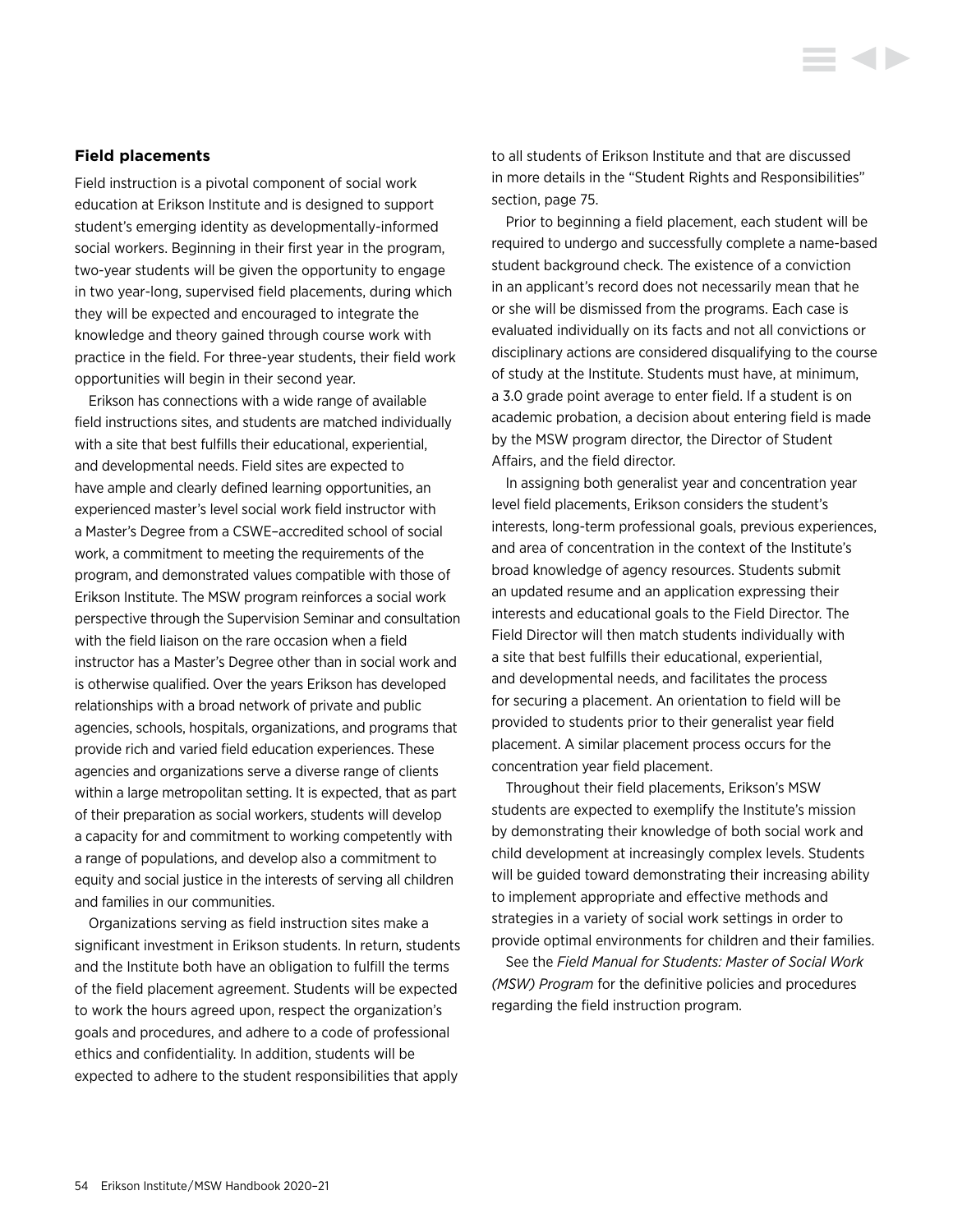#### **Admission to field instruction**

#### *Generalist year—2-year program*

All students who meet criteria for admission to Erikson Institute's MSW program and who have completed the *Generalist Year Field Application* form are eligible to engage in a generalist year level field placement. The field placement is arranged by the Field Director in conjunction with the student and field instructor of the designated field site. Some field placements require screening interviews. An orientation to field, Field 101, will be provided by Erikson to students prior to beginning their field placement. This orientation will include workshops on professionalism and ethics, safety, DCFS mandated reporting responsibilities, working with diverse populations, basic interviewing skills, and crisis intervention. Students are expected to successfully complete 480 hours in the field in the generalist year and to take the Generalist Year Supervision Seminar I and II (K441 and K443) concurrently.

#### *Generalist year—3-year program*

Students in the 3-year program are expected to have successfully completed coursework from the first academic year of the 3-year MSW program in order to be eligible for a generalist year level field placement in the 2nd year of their studies. Three-year students are expected to follow the same eligibility process as students in the 2-year program as described above.

#### *Concentration year*

Once students have successfully completed their generalist year level field placement and course work with passing grades, they will attend a mandatory orientation to Concentration Year Field where they will learn about concentration options and the application process for an concentration year field placement. Students submit the *Concentration Year Field Application* and a current resume to the Field Director. (See Field Manual for more detail.)

Concentration level field placements are competitive and require student interviews prior to placement. Students in the concentration year are typically in field placements three full days per week throughout the academic year for a total of 720 hours. As in the generalist year, students participate in a supervision seminar focused on their area of concentration.

#### **Freedom of inquiry**

At Erikson, students are encouraged to engage in free discussion, inquiry, and expression. Student academic performance is evaluated solely on academic achievement, including adherence to the traditional canons of scholarly honesty and integrity, and not on unrelated opinions and conduct.

#### **Good academic standing**

Students are to maintain an overall grade point average that will result in a GPA of not less than B (3.0) upon completion of all program requirements. No more than two grades of C+, C, or C− may be counted towards master's degree requirements. No more than one grade of C+, C, or C− may be counted towards certificate program requirements. No grade of grade of D may be counted toward the degree or certificate requirements, nor does a D grade fulfill a course requirement. Such grades, however, will be calculated in the GPA, unless the course is repeated in a future semester. For more information on repeated courses, [see page 71.](#page-71-0) No student will be awarded a diploma or receive a graduate certificate with less than a cumulative 3.0 grade point average for all Erikson courses. Students receiving a failing grade in a course, including a grade of FR which is recorded because of failure to complete the required coursework by the appropriate deadline, are automatically dismissed from the program.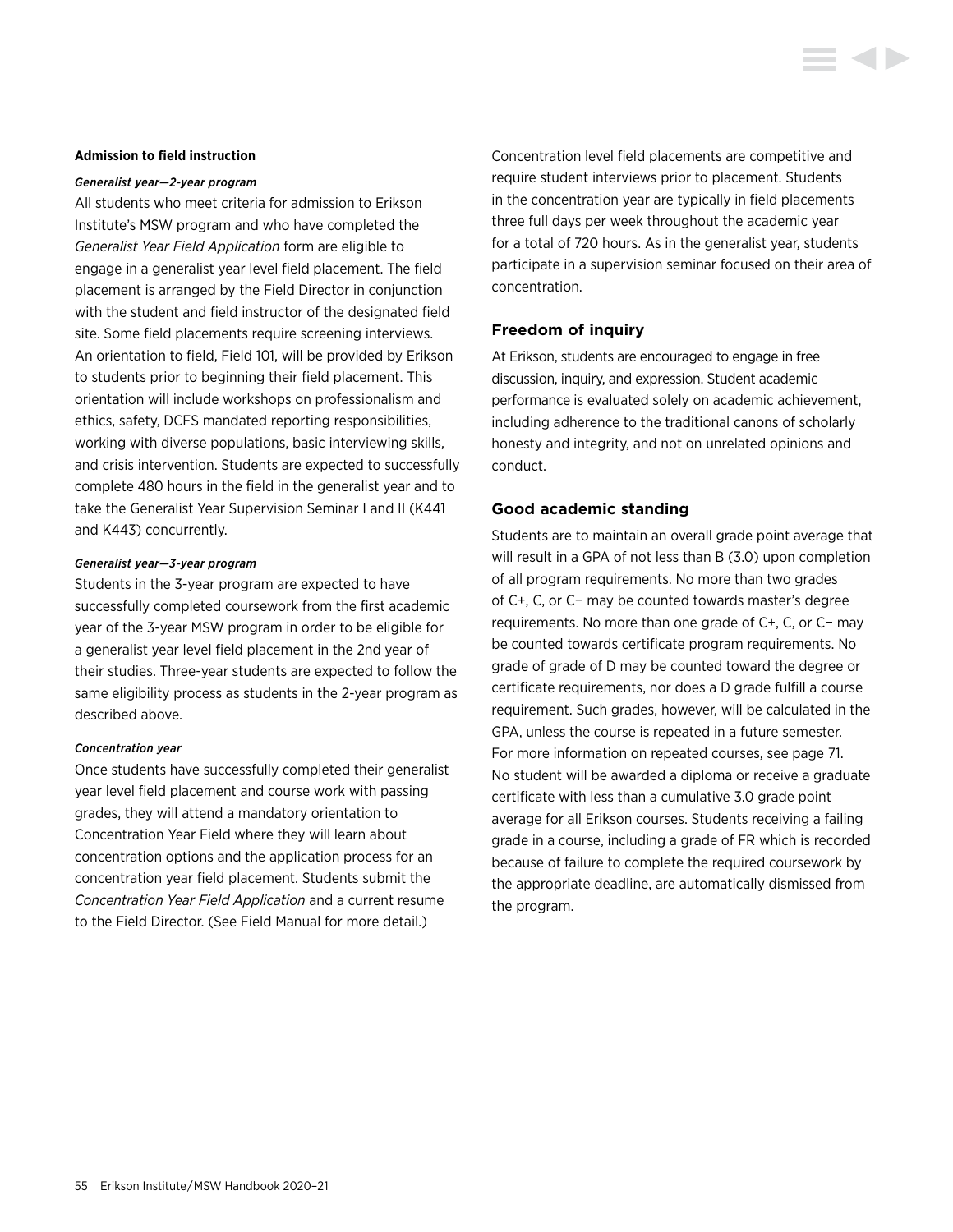# **Grading system**

Erikson Institute is on a 4 point grading system. The unit of credit is the semester hour. The following grade notations are used in calculating the Grade Point Average (GPA=the quotient of total quality points divided by total hours attempted).

▘◀▶

#### **Grades included in GPA**

| Grade | <b>Quality points</b> | <b>Definition</b>   |
|-------|-----------------------|---------------------|
| A+, A | 4.00                  | Excellent           |
| $A-$  | 3.67                  | Very good           |
| B+    | 3.33                  | Good                |
| B     | 3.00                  | Above Average       |
| B-    | 2.67                  | Average             |
| $C+$  | 2.33                  | Fair                |
| C     | 2.00                  | Acceptable          |
| $C-$  | 1.67                  | Passing             |
| D     | 1.00                  | Unacceptable        |
| F     | 0.00                  | Fail                |
| FR.   | 0.00                  | Failure by rule     |
| ΝG    | 0.00                  | No grade submitted* |
| WF    | 0.00                  | Withdrawal, fail    |

# **Grades not included in GPA**

| Grade        | Definition       |
|--------------|------------------|
| AU           | Audited          |
| $\mathbf{I}$ | Incomplete*      |
| W            | Withdrawal       |
| CR.          | Credit           |
| NC.          | No credit        |
| <b>NOP</b>   | Not passed       |
| <b>WIP</b>   | Work in progress |
| P            | Pass             |
|              |                  |

*\*Grades of I (Incomplete) and NG (No Grade Submitted) will be permanently* 

*changed to a grade of FR (Failure by Rule) if course requirements are not met by the deadline published in the academic calendar.*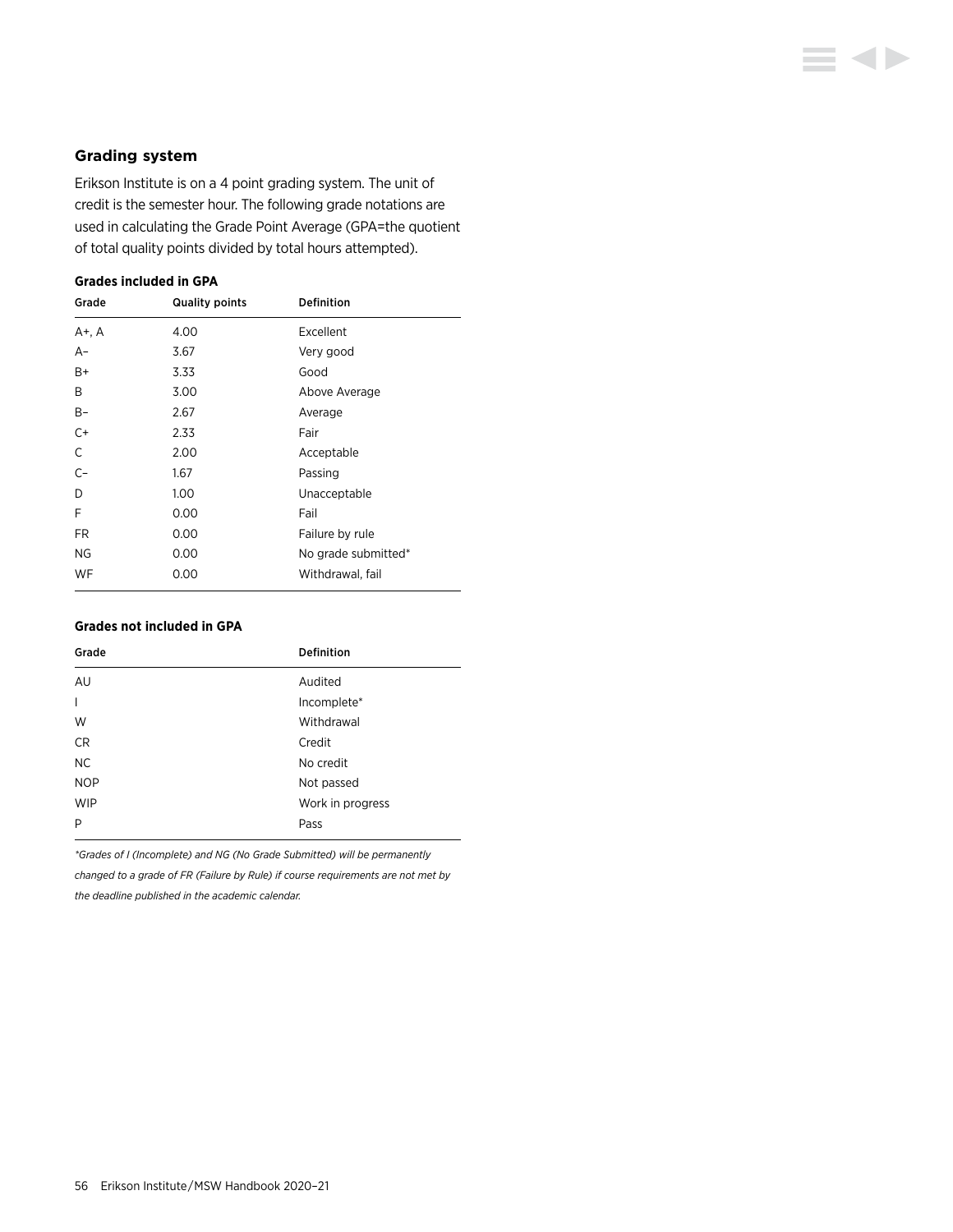# General campus policies and procedures

#### **Building access information**

The operating hours for the building during the regular academic term are as follows:

| Monday-Thursday | 8 a.m.–8 p.m.   |
|-----------------|-----------------|
| Fridav          | 8 a.m. - 5 p.m. |

The operating hours for the building during the semester break periods is 8 a.m.– 5 p.m., Monday–Friday and closed on Saturdays. For safety and security purposes, the building is kept locked at all other times.

Students are issued a photo ID/access card which is used to check-in at the building. All students must swipe their photo ID/access card at the main lobby security desk located on the first floor in order to enter the building. Student photo ID/access cards must be returned to Erikson upon withdrawal from the Institute or completion of the degree/certificate program. If lost, the replacement cost for each card is \$50. Guests and visitors can gain access to the building by checking in and presenting a valid photo ID at the main lobby security desk on the first floor.

#### **Concealed carry policy**

#### **Purpose**

Erikson is committed to providing a safe and secure environment for its community and guests.

In support of this commitment, Erikson will establish restrictions on carrying firearms or weapons on the Erikson campus in accordance with the 2013 Illinois Firearm Concealed Carry Act, Section 65.

#### **Scope**

This policy applies to all employees, students, visitors and individuals conducting business on the Erikson campus. Campus includes, but is not limited to, the LaSalle Street campus and field placement sites whether owned, leased or controlled by Erikson, where Erikson programs, activities and classes are held.

#### **Policy**

Erikson maintains a Firearms and Weapons Free Campus. No person covered by this policy, regardless of whether that person has a valid federal or state license to possess a firearm or weapon, is authorized to possess a firearm or weapon while engaged in Erikson related business or activities.

#### **Exceptions**

The provisions of this policy do not apply to the possession of firearms or weapons on the Erikson campus, or at any Erikson sponsored activity if the firearm or weapon is carried by a full-time law enforcement officer required to carry a firearm or weapon as a condition of his or her employment, the firearm or weapon is carried by an enforcement officer from an external agency conducting official business at Erikson or any other exception that is deemed necessary as determined by the Chief Facilities Officer. The exceptions to the prohibitions of concealed carry do not apply to off-duty law enforcement officers on campus including off-duty law enforcement officers attending classes as students.

#### **Enforcement**

Any of the aforementioned individuals who violate this policy, which means he or she is found to have carried a firearm or weapon onto the Erikson campus knowingly or is found to have carried a firearm or weapon under circumstances in which the individual should have known that he or she was in possession of a firearm or weapon will face the following disciplinary actions:

- Employees may be subject to discipline up to and including immediate termination;
- Students may be subject to discipline up to and including immediate expulsion;
- Individuals visiting or conducting business on the Erikson campus may be banned and/or referred to an external law enforcement agency, which may lead to arrest and prosecution.

Erikson's Facilities and Enrollment Departments, in consultation with other relevant departments and executive management, shall be responsible for the development and distribution of information regarding this policy to the Erikson campus community; shall be responsible for the development and promulgation of procedures and protocols for confiscation of weapons; shall promulgate policies and procedures to be used in determining whether any exceptions to this policy are necessary and shall be responsible for determining the clear and conspicuous posting of signage at all entrances stating that concealed firearms are prohibited. Signs shall be in accordance with the design approved by the Illinois State Police.

The Chief Facilities Officer and Director of Enrollment Management shall be the designees of the President of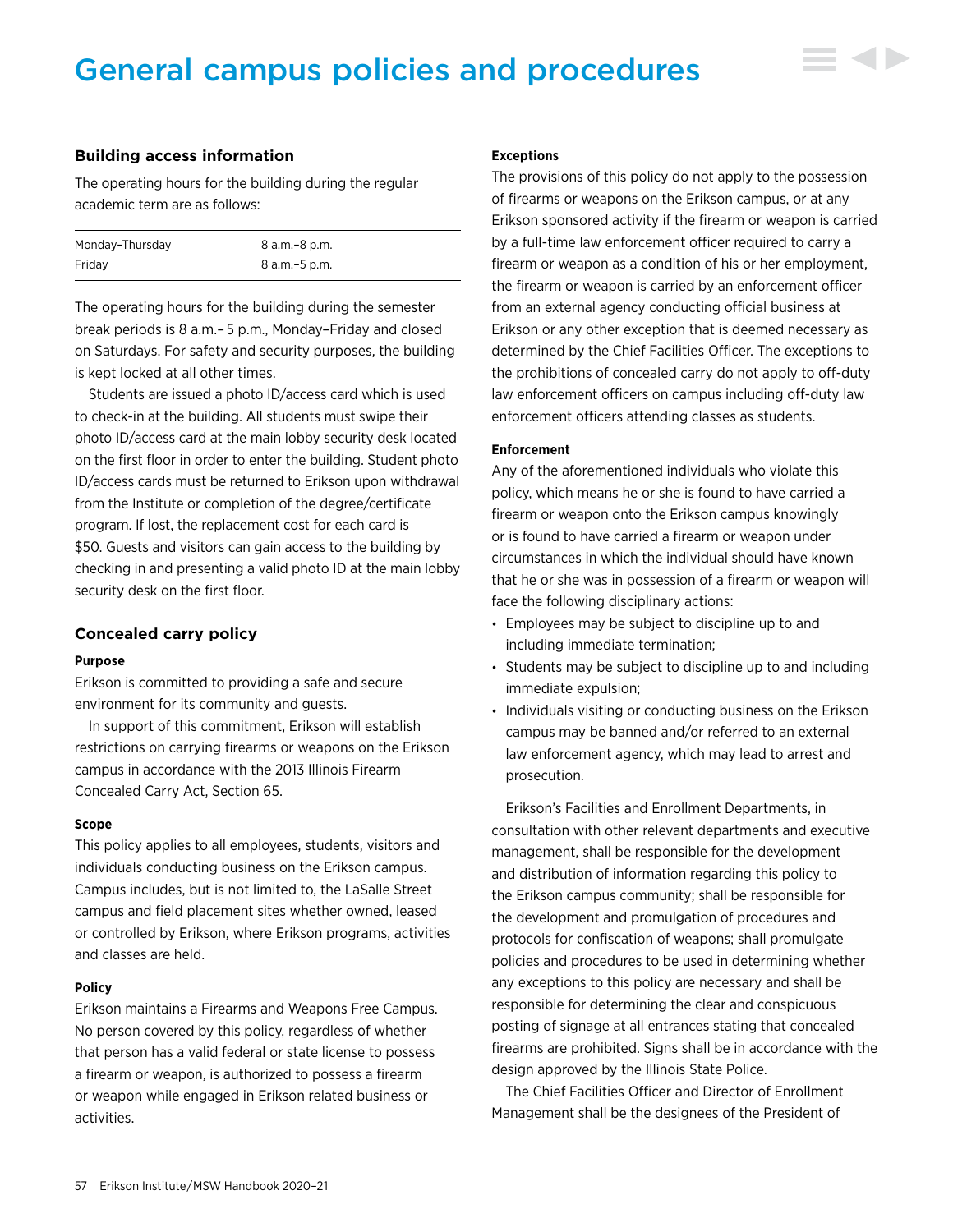Erikson responsible for reporting any employee, student or visitor who is determined to pose a clear and present danger to the Chicago Police Department and the Illinois State Police.

#### **Definitions**

- A. "firearm" is defined as: loaded or unloaded handgun. A "handgun" is defined as any device which is designed to expel a projectile or projectiles by the action of an explosion, expansion of gas, or escape of gas that is designed to be held and fired by the use of a single hand.
- B. "weapon" is defined as: Any device, whether loaded or unloaded, that shoots a bullet, pellet, flare or any other projectile including those powered by CO2. This includes, but is not limited to, machine guns, rifles, shotguns, handguns or other firearm, BB/pellet gun, spring gun, paint ball gun, flare gun, stun gun, taser or dart gun and any ammunition for any such device. Any replica of the foregoing is also prohibited. Any explosive device including, but not limited to, firecrackers and black powder. Any device that is designed or traditionally used to inflict harm including, but not limited to, bows and arrows, any knife with a blade longer than three inches, hunting knife, fixed blade knife, throwing knives, dagger, razor or other cutting instrument the blade of which is exposed.

# **Discrimination and harassment, including sexual harassment**

All Erikson students have the right to learn and work in a positive environment free of discrimination or harassment, either verbal or physical, that is based on race, religion, color, age, sex, sexual orientation, gender, gender identity, gender expression, national origin, citizenship, marital or parental status, military discharge status, physical or mental disability, or any other protected status or characteristic. An example of "discrimination" would be different treatment of two similarly situated students on the basis of their different races. An example of racial "harassment" would be a pattern of belittling remarks made about a person's racial origins or of joking based upon stereotypes about a particular race, gender, or religion. Both discrimination and harassment are violations of the civil rights laws and are absolutely prohibited at Erikson Institute.

In keeping with this commitment, we will not tolerate discrimination against or harassment of students by anyone, including any faculty member, staff member, fellow student, vendor, trustee, or employee of Erikson. The Institute also strictly prohibits discrimination against or harassment of other Erikson representatives by students. Such conduct, or any interference with the investigation of an alleged incident, or retaliation will result in disciplinary action, possibly up to and including dismissal of students and termination of employees.

Title IX of the Education Amendment of 1972 prohibits discrimination on the basis of sex in any federally funded education program or activity. Erikson Institute has a Title IX policy that expressly prohibits discrimination on the basis of sex, sexual orientation, gender, and/or gender identity in any Institute program or activity consistent with Title IX of the Educational Amendments of 1972 and other applicable state and federal laws. Sexual misconduct, including sexual harassment, non-consensual sexual intercourse and/ or contact, exploitation, harassment, and interpersonal violence such as stalking, dating violence and/or domestic violence are forms of sex discrimination that deny or limit a community member's ability to participate in Erikson Institute's programs or activities. Every student must avoid conduct that reasonably could be interpreted as discrimination or harassment under this policy, even if such conduct was not intended to be offensive. Like every representative of Erikson, a student is expected and encouraged to inform fellow students or others whenever conduct is unwelcome, offensive or in poor taste. Only through such open communication can we maintain the type of learning environment and workplace where everyone has an equal opportunity to flourish.

Erikson Institute provides educational, preventative and training programs regarding sex, sexual orientation, gender and gender identity-based discrimination; encourages the reporting of any incident that might violate this policy; provides timely services to those who have been affected by discrimination; and utilizes prompt and equitable methods of investigation and resolution to stop discrimination, remedy any harm, and prevent recurrence. Violations of this Policy may result in the imposition of sanctions including, but not limited to termination, dismissal, or expulsion.

This Policy applies to all members of Erikson Institute community, including students, faculty, staff, administrators, board members, contractors, vendors, and visitors, regardless of their sex, sexual orientation, gender or gender identity. The Policy applies to on-campus and off campus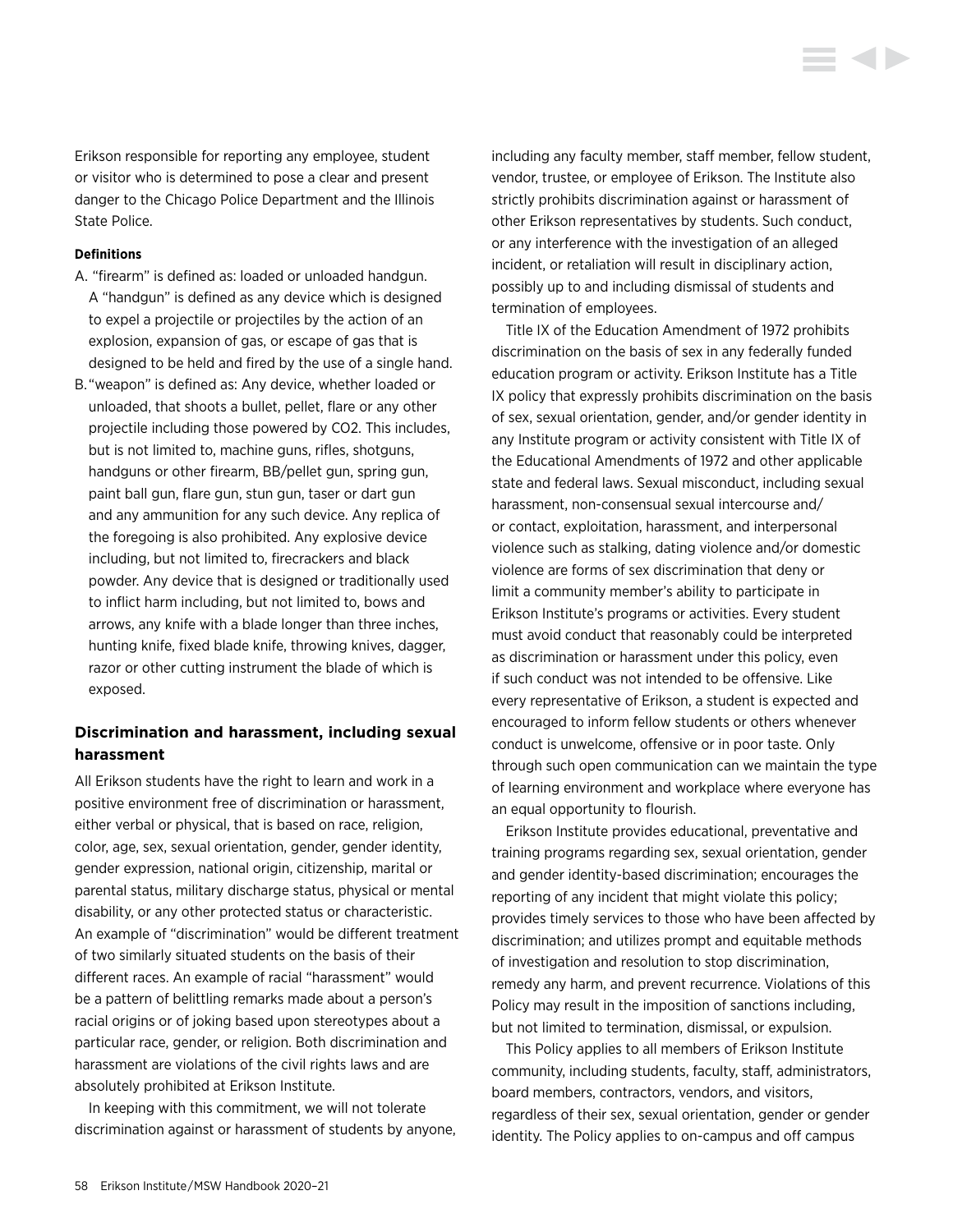conduct, including online or electronic conduct, when the off campus conduct: (i) occurs during an Institute sponsored employment or education activity or program; (ii) adversely impacts the education or employment of a member of the Erikson Institute community; or (iii) otherwise threatens the health and/or safety of a member of the Erikson Institute community.

Any of the prohibited conduct set forth in this Policy can occur between strangers or acquaintances, individuals involved in intimate or sexual relationships, individuals of any sex or gender identity, and/or individuals of the same or different sexes or gender identities. In addition, some of the prohibited misconduct also violates the criminal laws of the State of Illinois.

Sex discrimination is adverse treatment of an individual based on sex or gender, rather than individual merit. Sex discrimination encompasses sexual misconduct, as defined below, but also includes other discriminatory behavior that does not constitute sexual misconduct.

#### **Sexual Misconduct**

Sexual misconduct is a broad term that encompasses sexual harassment, non-consensual sexual intercourse or contact, sexual exploitation, domestic violence, dating violence, and stalking.

The following offenses are considered "sexual misconduct" and prohibited by Erikson Institute.

"Sexual Harassment." Sexual harassment is unwelcome conduct of a sexual nature, including unwelcome sexual advances, requests for sexual favors, and other verbal, nonverbal, graphic or physical conduct of a sexual nature, without regard to whether the parties are of the same or different gender when:

- Submission to such conduct is either explicitly or implicitly a term or condition of an individual's employment or status in a course, program or Institute-sponsored activity, or is used as the basis for employment or educational decisions affecting that individual (also referred to as "quid pro quo"); or
- Such conduct is sufficiently severe, pervasive, or persistent that it has the purpose or effect of unreasonably interfering with an individual's educational experience or working conditions (also referred to as "hostile environment").

"Gender-Based Harassment." Gender-based harassment includes acts of verbal, nonverbal, or physical aggression, intimidation, or hostility based on gender, sex or sexstereotyping, even if those acts do not involve conduct of a sexual nature. Use of the term "sexual harassment" throughout this policy includes gender-based harassment/ misconduct.

"Sexual Orientation-Based/Gender Identity-Based Harassment." Sexual orientation-based harassment includes verbal, non-verbal and physical acts of aggression, intimidation, or hostility based on an individual's actual or perceived heterosexuality, homosexuality, bisexuality, or transsexuality/ gender identity. Use of the term "sexual harassment" throughout this policy includes sexual orientation-based and gender identity-based harassment/misconduct.

"Non-Consensual Sexual Intercourse (or attempts to commit the same)." Non-consensual sexual intercourse is any penetration of the sex organs, anus, or mouth of another person when affirmative consent is not present or force is used. This includes penetration or intrusion, however slight, by an object or any part of the body, specifically including cunnilingus, fellatio, vaginal intercourse, and anal intercourse.

"Non-Consensual Sexual Contact (or attempt to commit the same)." Non-consensual sexual contact is the intentional touching or fondling a person's genitals, breasts, thighs, groin, or buttocks, or any other contact of a sexual nature (including by bodily fluids), when consent is not present or force is used. This includes contact done directly, through clothing, or with an object. It also includes causing or inducing a person, when consent is not present, to similarly touch, fondle, or contact oneself or someone.

"Sexual Exploitation." Sexual exploitation occurs when a person takes non-consensual or abusive sexual advantage of another for his/her own benefit, or to benefit anyone other than the one being exploited, and that behavior does not otherwise constitute one of the other sexual misconduct offenses in this policy. Examples of sexual exploitation include, but are not limited to, invasion of sexual privacy, prostituting another person, non-consensual photographing, video or audio-taping of sexual activity, non-consensual showing or sharing of otherwise consensual images, engaging in voyeurism, knowingly transmitting a sexually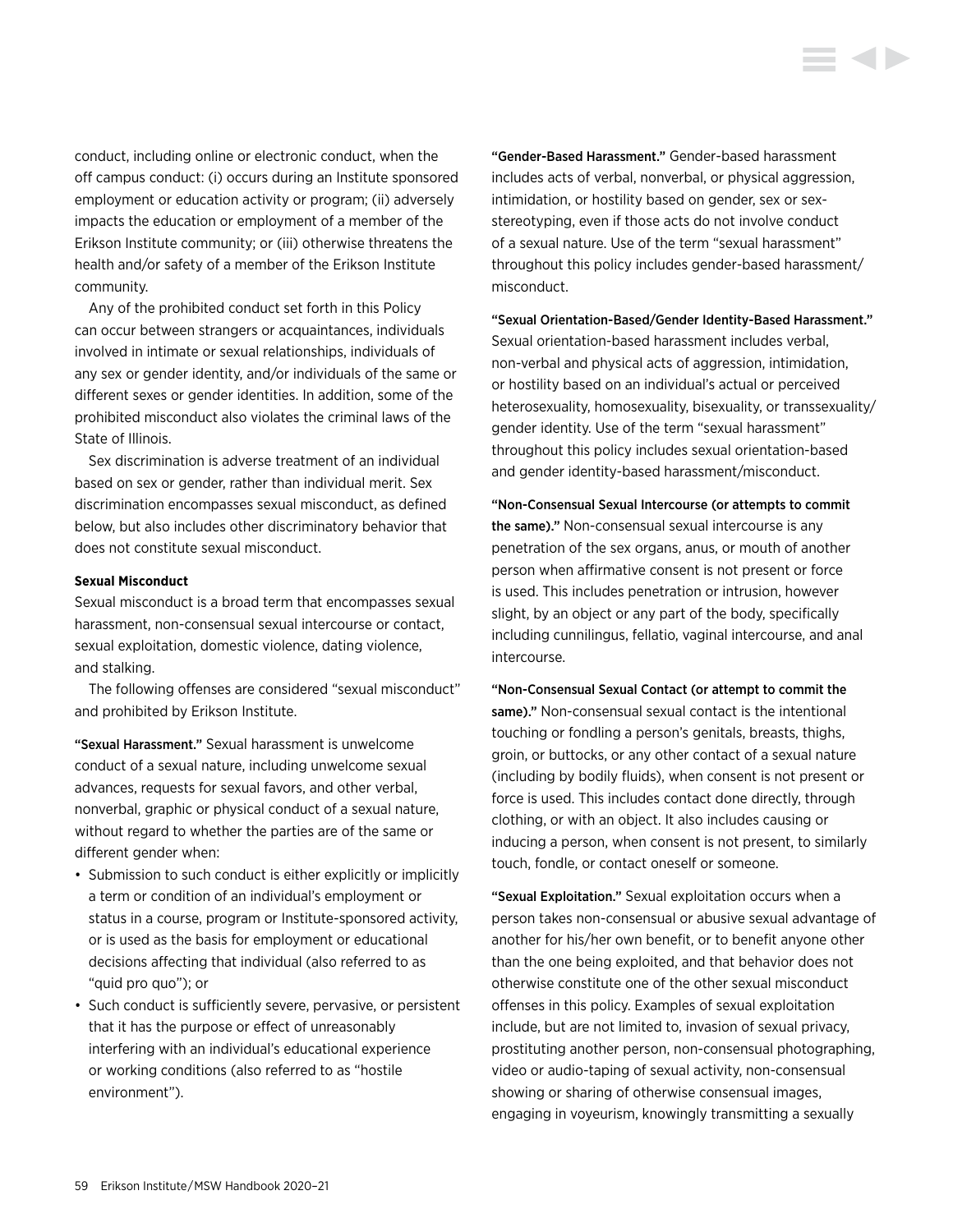transmitted infection (STI) to another without disclosing STI status, exposing one's genitals in non-consensual circumstances, and inducing another to expose their genitals. Sexually-based stalking and/or bullying may also be forms of sexual exploitation.

"Dating Violence." Dating violence is violence or the threat of violence by another person with whom the individual is or has been in a social relationship of a romantic or intimate nature. The existence of such a relationship shall be determined based on a consideration of the following factors: the length of the relationship, the type of relationship, and the frequency of interaction between the persons involved in the relationship. Dating violence does not include acts covered under the definition of domestic violence below.

"Domestic Violence." Domestic violence is violence committed or threatened to commit by a current or former spouse or intimate partner of the individual, by someone with whom the individual shares a child in common, by someone who is cohabitating with or has cohabitated with the individual as a spouse or intimate partner, by someone similarly situated to a spouse of the individual under the domestic or family violence laws of the jurisdiction in which the violence occurred, or any other person against an adult or youth who is protected from that person's acts under the domestic or family violence laws of the jurisdiction in which the violence occurred.

"Stalking." Stalking is a course of conduct directed at a specific person that would cause a reasonable person to fear for their safety (or the safety of a third person) or suffer substantial emotional distress. For purposes of this definition, course of conduct means two or more acts, including, but not limited to, acts in which the stalker directly, indirectly, or through third parties, by any action, method, device, or means follows, monitors, observes, surveils, threatens, or communicates to or about, a person, or interferes with a person's property.

#### **Reporting options and resources**

There are various reporting options and resources available to Erikson Institute community. Erikson Institute encourages those who believe they may have experienced sexual discrimination/misconduct to talk to one or more of the below individuals or agencies.

Confidential Sources. The following resources are available to discuss incidents of misconduct in confidence, and will only report to Erikson Institute that an incident occurred without revealing any personally identifying information. Disclosures to these entities *will not* trigger an Institute investigation into an incident. Faculty, staff and students wishing to obtain confidential assistance without making a report to Erikson Institute may do so by speaking with one of the following confidential sources:

| Student Assistance Program                              | 1-800-386-7055 |
|---------------------------------------------------------|----------------|
| User name: Matters                                      |                |
| Password: wlm70101                                      |                |
| (Please mention Erikson Institute/Group Number 5065872) |                |
|                                                         |                |

The following off-campus organizations also provide confidential assistance and additional resources and will not make any report to Erikson Institute:

| <b>Chicago Rape Crisis Hotline</b>           | 888-293-2080        |
|----------------------------------------------|---------------------|
| National Sexual Assault<br>Telephone Hotline | 800-656-HOPE (4673) |
| State of Illinois Domestic Violence Hotline  | 877-863-6338        |

Reporting to Erikson Institute. Erikson Institute strongly encourages individuals to report incidents of sexual discrimination/misconduct to the Title IX Coordinator or other Institute employee. With the exception of the confidential resources identified directly above, all other Institute employees who receive a report of sexual discrimination/misconduct are required to report all the details of an incident (including the identities of both the complainant and alleged respondent) to the Title IX Coordinator. Upon receiving notice of an alleged violation of this Policy, Erikson Institute shall provide the Complainant with a separate written document listing the Complainant's available rights and options.

The following resources may be contacted to initiate an investigation into an incident of sexual discrimination/ misconduct:

| <b>Title IX Coordinator</b>                          |                                   |  |  |
|------------------------------------------------------|-----------------------------------|--|--|
| plawson@erikson.edu, 312-893-7120<br>Patricia Lawson |                                   |  |  |
| <b>Director of Student Affairs</b>                   |                                   |  |  |
| Maggie Brett                                         | mbrett@erikson.edu, 312-893-7221  |  |  |
| <b>Chief Human Resources Officer</b>                 |                                   |  |  |
| David Wilson                                         | dwilson@erikson.edu, 312-893-7200 |  |  |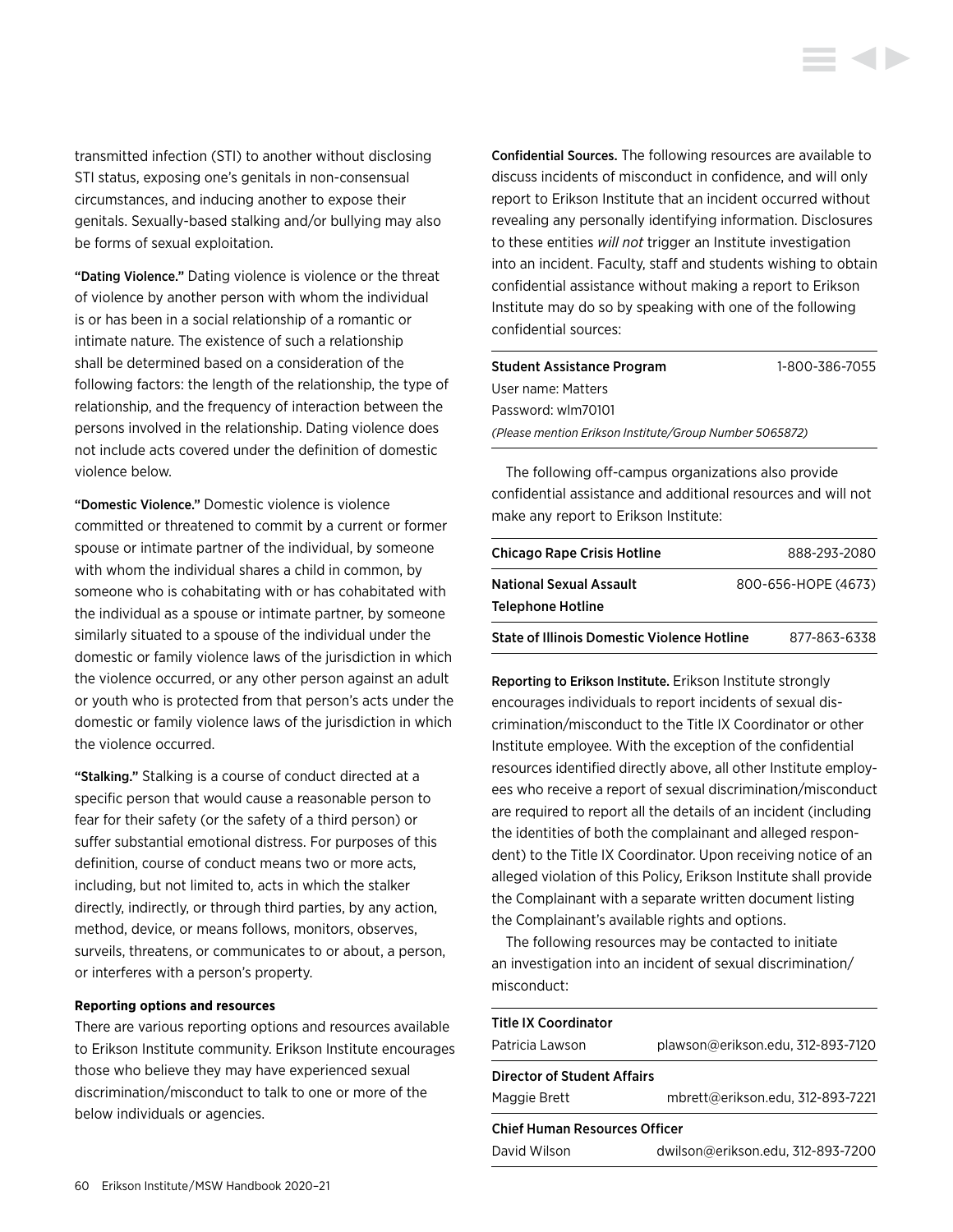Whether or not an individual who has experienced sexual misconduct decides to report an incident to Erikson Institute or the local Police Department, individuals are encouraged to seek immediate medical attention in order to treat physical injuries, test for and treat sexually transmitted infections and pregnancy, and access emergency contraception (if requested).

Under Illinois law, medical personnel are required to alert police when it reasonably appears that the individual requesting the treatment has received an injury sustained as a victim of a criminal offense, including sexual violence. However, it is the individual's choice as to whether he or she wants to speak to the police.

Erikson Institute provides a prompt, fair, and impartial institutional resolution to allegations of violations of this Policy. Erikson Institute's process is completely separate from the police and courts. Upon receipt of a report or complaint of a violation of this Policy, the Title IX Coordinator shall review the allegations and determine an appropriate course of action. In addition, the Title IX Coordinator or designee will provide prompt and appropriate interim measures to support and protect the Complainant and Respondent and prevent any further acts of misconduct, harassment or retaliation prior to the final resolution of the complaint.

For a copy of the full Title IX policy, contact Patricia Lawson, the Vice-President for Finance and Operations/CFO and Title IX Coordinator at [plawson@erikson.edu](mailto:plawson%40erikson.edu?subject=) or go to *[www.erikson.edu/consumer-information](http://www.erikson.edu/consumer-information)* and click on Health & Safety.

Any student who has made a complaint about discrimination, harassment, or retaliation and who is not satisfied with the outcome of the investigation of such complaint may initiate a grievance by using the [General](#page-49-0)  [Grievance Procedure set forth on page 49.](#page-49-0)

Prohibition on retaliation: There will be no retaliation or reprisals against any employee or student who submits a complaint, reports an incident witnessed, supports a complaining witness, or participates in any way in the investigation of a discrimination or harassment claim. For instance, a faculty member would be prohibited from making any adverse academic decision or taking any other adverse action against a student because the student complained or cooperated in good faith with an investigation of alleged

conduct prohibited by this policy. Any acts of retaliation will be considered a violation of this policy and corrective action will be taken immediately.

#### **Emergency procedures**

In the event of an emergency, dial 911 from any telephone inside Erikson Institute. Emergency response personnel will be able to identify the exact location of the phone from which the call was made. If possible, please notify the security desk at ext. 7202 after calling 911, so they can direct emergency response personnel to the individual(s) requiring assistance and alert Erikson staff.

In the event of a fire, everyone is required to use the stairwells located by the classrooms and elevators.

More extensive emergency procedures are posted on *my.erikson.edu*. For additional information, see ["Campus](#page-88-0)  [safety and security," page 88.](#page-88-0)

Procedures for reporting criminal actions: If you believe yourself to be the victim of a crime or to have knowledge of a crime, you should immediately report to one of the security authorities identified below. They will assist you to report the incident to the proper authorities. A security officer is on duty in the ground floor lobby during normal business hours and during evenings and weekends when classes or other public events are scheduled. The security officer may be contacted in an emergency by dialing extension 0 on any phone in the Erikson Institute building or by calling (312) 755-2250. You may also reach the Institute operator during daytime business hours by pressing "0" on any internal phone. Each of Erikson's elevators has an emergency call button, which is monitored 24/7 by Simplex, Inc. Calls made to the monitoring service are routed to emergency response personnel.

You can also report criminal activities or other emergencies directly to the Chicago Police Department by dialing 911 from any phone in the building. The phone system is designed so that the police can identify the caller's exact location within the building. We encourage you to contact Erikson's security officer in addition to calling 911 so that he can direct the emergency response team to the desired location as quickly as possible. The security officer can also provide assistance in reporting criminal activity to the police. Non-emergencies can be reported to the Chicago Police Department by dialing 311.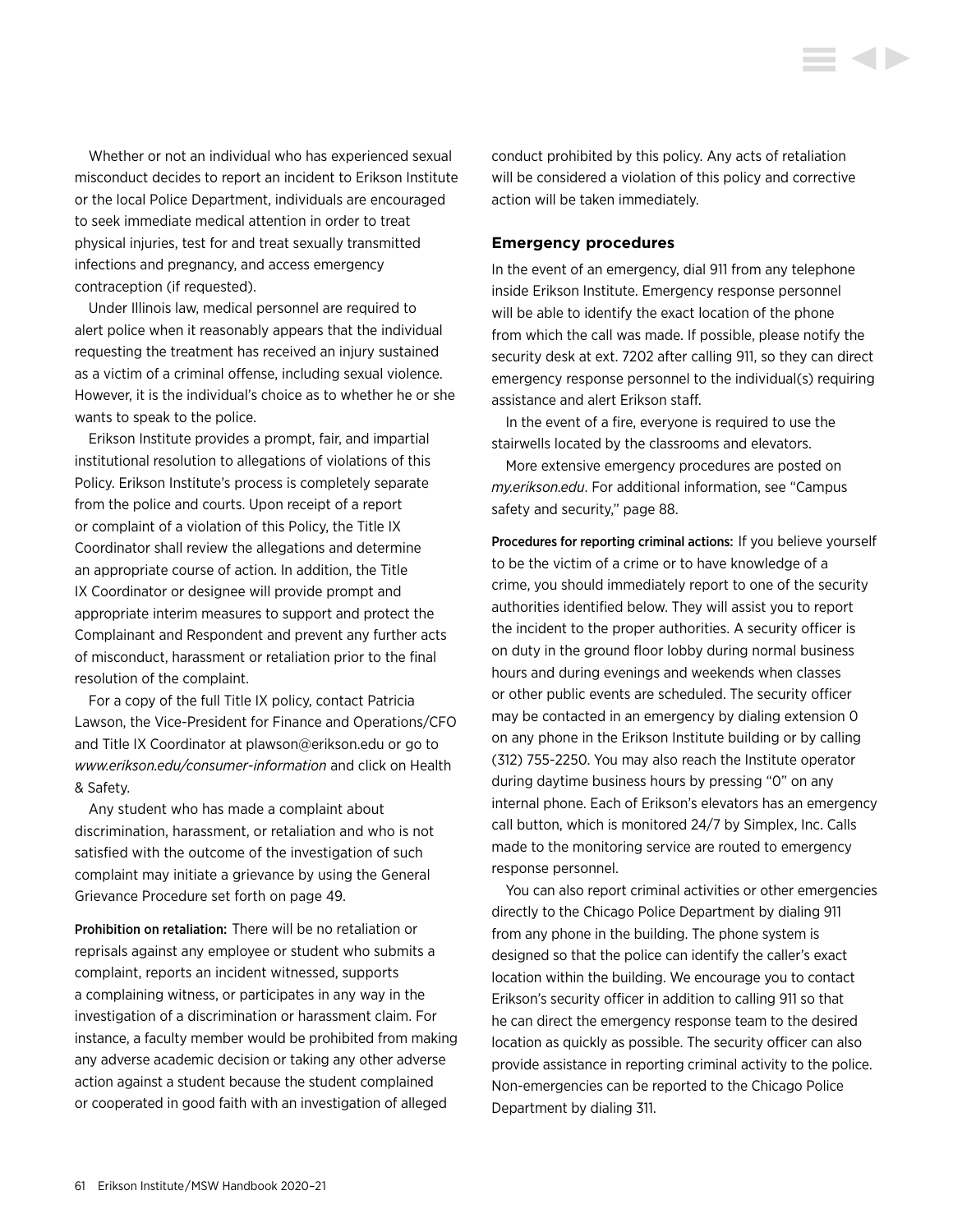The following table summarizes the contact information for security authorities to whom you can report a crime:

| Security authority                     | Location              | <b>Number</b>    |
|----------------------------------------|-----------------------|------------------|
| Security officer                       | Ground floor lobby    | $\left( \right)$ |
| <b>Chief HR and Facilities Officer</b> | 3rd floor. Office 325 | (312) 893-7247   |
| Director of Student Affairs            | 3rd floor, Office 316 | (312) 893-7221   |
| VP for Finance and<br>Operations/CFO   | 4th floor, Office 410 | (312) 893-7120   |
| Police Department, non-emergency       |                       | 311              |
| Police Department, emergency           |                       | 911              |

#### **Gender neutral restrooms**

In keeping with Erikson's commitment to a safe and inclusive environment for all students, staff, and visitors to our campus, two multi-stall, gender-neutral bathrooms are available to provide options that are consistent with each person's gender identification and expression. The genderneutral restrooms can be found on the second and third floor.

# **Information technology telecommunication networks and information resources**

#### **Purpose**

Erikson provides its staff, students, and guests with a wide array of information technology and resources. As with all Institute assets, our campus-wide telecommunications, including phones, voicemail, computer network, workstations, laptops, servers, software, printers, mobile devices, and collaboration tools, are intended for authorized business use. Members of the Erikson community are expected to use these resources in a responsible, professional way. Users shall use these resources in a manner that is honest and ethical and in accordance with the standards for honest and ethical behavior outlined in Erikson's Human Resources Policy Manual. The following guidelines will help users understand their responsibility to protect the integrity of these resources, to properly use and protect information, and to respect the rights and privacy of other users. The rules apply equally to users who connect their own devices to Erikson's network.

#### **Policy guidelines**

The purpose of Erikson's computer network and information resources is to support its mission of teaching, research, and community engagement. The guidelines below are meant to help us avoid compromising Erikson's mission as well as resources.

- 1. Access—Users must refrain from seeking to gain unauthorized access to information resources or enabling unauthorized access by others. Inappropriate uses include, but are not limited to:
	- Sharing your username and passwords and permitting other individuals to access your accounts;
	- Accessing another user's files or directories without authorization; Attempting to capture or crack passwords or encryption to access another user's accounts or network files;
	- Intercepting or monitoring any network communication not explicitly intended for you without authorization;
	- Impersonating another individual in communication (e.g., forged email, texts, IMs, social media postings);
	- Restricting or denying access to the system by legitimate users.
- 2. Usage—Use of Erikson's information resources must comply with Institute policies and legal obligations, including licenses and contracts, and all federal and state laws. Inappropriate uses include, but are not limited to:
	- Using Erikson's resources for private financial gain (e.g., running a private business);
	- Using Erikson's resources to conduct partisan political activities (e.g., lobbying or campaigning) where prohibited by federal, state, or other applicable laws;
	- Copying and using Institute purchased/leased software contrary to the provisions of the contract;
	- Consuming an unauthorized, disproportionate share of networking resources;
	- Downloading, viewing, or transmitting fraudulent, harassing, pornographic, or threatening messages or materials or materials containing ethnic slurs, racial epithets, or other content that may be construed as harassment or disparagement of others based on their race, color, religion, national or ethnic origin, gender, gender identity, gender expression, sexual orientation, marital status, age, disability, veteran status, or any other status protected by federal, state, or local laws;
	- Using copyrighted or licensed digital resources without appropriate permission and/or attribution (e.g., journals, movies, music, software, games, data, etc.). (See Erikson's Intellectual Property Policy and the Peer-to-Peer File-Sharing policy for more information);
	- Violating the terms of use of online media forums, including social networking websites, mailing lists, chat rooms, and blogs.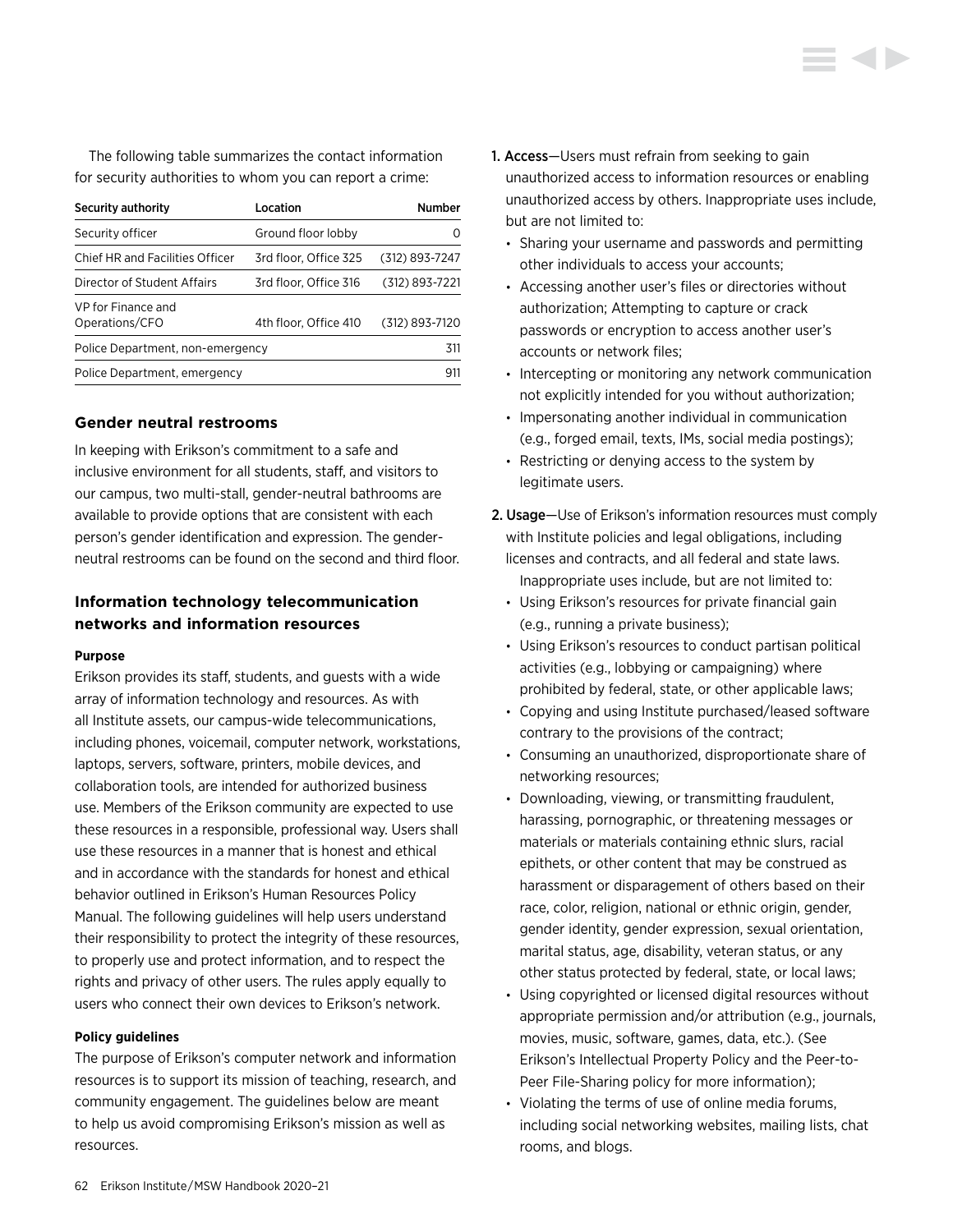Please note that Erikson acknowledges that there may be a legitimate academic or scholarly reason for downloading, viewing or transmitting certain content that in most other contexts would be violative of this policy. If such circumstances arise, please use appropriate discretion in processing such materials.

Intellectual Property

- 3. Integrity and security of information—Users must respect and protect the integrity of information and information resources and preserve the rights and privacy of individuals. Inappropriate activities include, but are not limited to:
	- Deploying software programs that secretly collect information about individual users;
	- Destroying or altering data or programs belonging to other users;
	- Storing, sending or otherwise processing sensitive personal information about individuals without express authorization and proper security protections or in violation of applicable law. Examples of such information include: financial information, social security numbers, driver's license numbers, state ID numbers, and health information;
	- Transmitting sensitive or proprietary information to unauthorized persons or organizations;
	- Sending unsolicited messages without authorization to a large number of recipients, including staff and students;
	- Transmitting confidential, personally-identifiable information, or information otherwise protected by law, over the network without proper safeguards, which in some instances, such as in the case of transmitting sensitive personal information, may require encryption.

"Personally identifiably information" means information that is identifiable to an individual or reasonably identifiable to a specific device.

#### 4.Personal use of Institute-owned networks and

information resources—Erikson acknowledges that a certain amount of incidental personal use of Instituteowned information resources may occur. Erikson further acknowledges that a certain amount of such use on personally-owned devices on Erikson network resources may also occur. As a general rule, Erikson does not object to such periodic incidental use so long as it is:

- Reasonable and limited;
- Does not interfere with academic commitments;
- Does not adversely affect or burden Erikson's information systems, the academic environment generally, or other users.
- 5. Erikson's right to access information resources for legal and Institute purposes—Users should have no expectation of privacy when using Erikson's telecommunication networks and information resources for any form of activity, including but not limited to email (personal and business), messaging, accessing the Internet, or engaging in social media. Erikson may monitor communications and other activities taking place on its information systems and reserves the right at its discretion to access, and in some circumstances disclose to third parties, any records, messages, or communications sent, received, or stored on its information systems, without the knowledge and consent of the users who have custody of them, subject to applicable law. Examples of circumstances in which representatives of the Institute may need to access and/ or disclose electronic or other records to third parties (including paper records) include:
	- In response to investigations, subpoenas, or lawsuits. Erikson may be required by law to provide electronic or other records, or information related to those records, to third parties;
	- In connection with Erikson's own investigations;
	- To ensure the proper functioning of the Institute;
	- To protect the safety of individuals or the Erikson community;
	- To provide, maintain, or improve services; and, in that connection Erikson may also permit reasonable access to data by third-party service providers.

#### **Procedures**

# *Reporting concerns about or possible misuse of information resources*

Users should report any system defects and concerns with system security to the Information Technology staff. To report suspected misuse of Erikson's computer telecommunications resources, users should follow the procedures outlined in the Whistleblower Policy.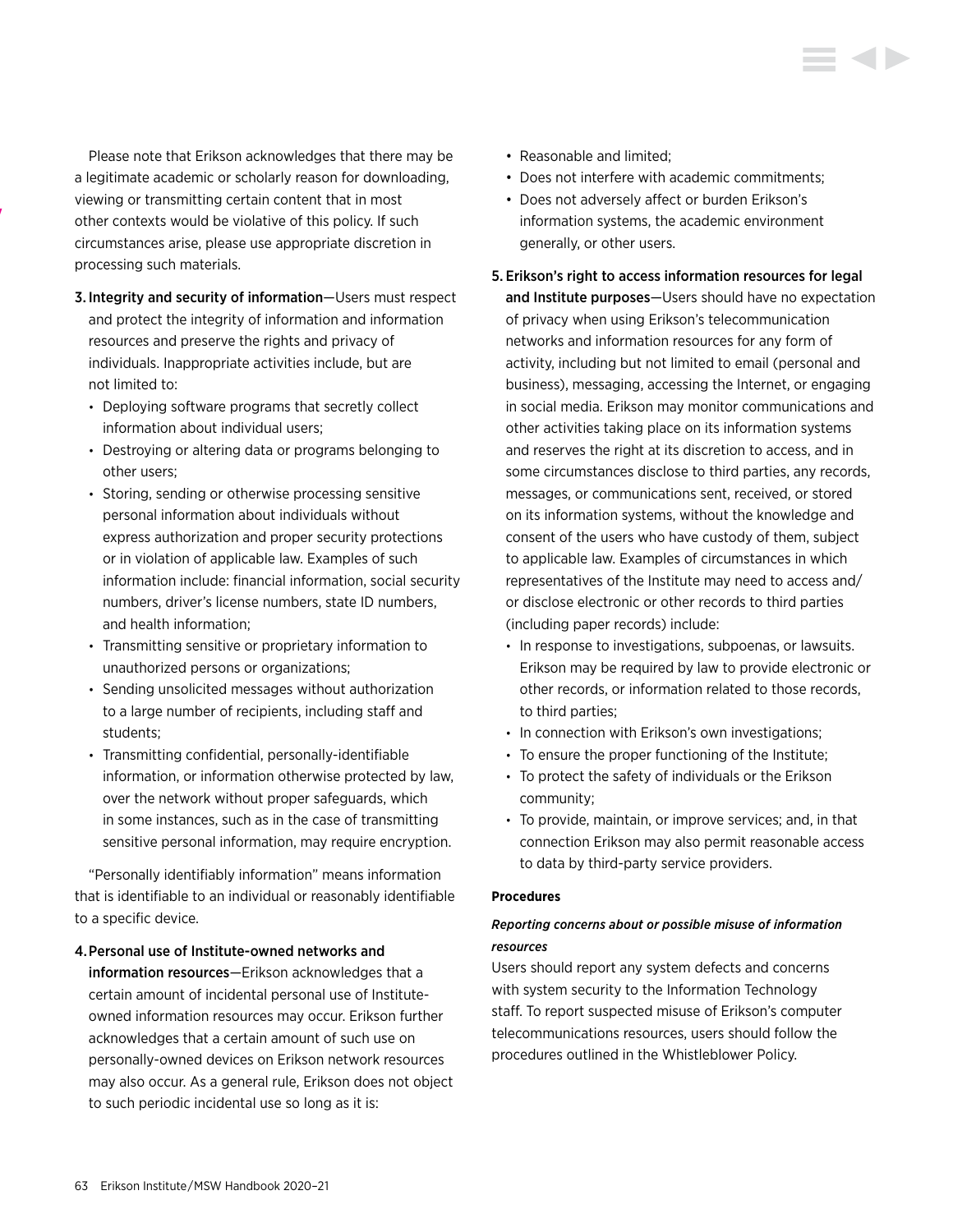#### *Consequences of misuse of information resources*

Inappropriate use of these resources may result in loss of access and disciplinary action, up to and including termination or dismissal or, in some cases, in civil or criminal prosecution.

#### **Peer-to-peer file-sharing policy**

Peer-to-peer file-sharing software applications are defined as programs that allow computers to share content in the form of music, movies, games, computer files, or software over a local network and the Internet without accessing a centralized distribution server or set of servers. Erikson prohibits the use of peer-to-peer applications on its networks or IT resources to transmit or exchange any videos, music, software, images, or other copyright-protected content, unless the user has valid, written authorization to access and/or distribute such content. Any use of the IT resources in violation of this policy will be subject to discipline or sanctions in keeping with the applicable provisions of IT policies and other Erikson rules and policies. To avoid the risk of copyright infringement, as well as possible exposure to viruses, unexpected material, or spyware, users should obtain materials through the many authorized Internet services that legitimately distribute copyrighted works online, whether music, ebooks, or motion pictures. For a list of authorized services, please contact the library staff.

Erikson expects that any use of its network and IT resources will be consistent with Erikson's policies and compliant with applicable laws. Be aware that Erikson is required by the Department of Education and the 2008 Higher Education Opportunity Act to use a variety of technology-based methods to monitor and combat unauthorized use of its network and IT resources to distribute copyrighted materials in violation of the copyright owner's rights. Erikson is under no obligation to protect a user from a complaint or action arising from any violation, or alleged violation, of the law, including infringement of any intellectual property rights due to use of peer-to-peer, or any other type of "file-sharing," software applications. Users should understand that the fact that material is accessible through the Internet does not mean that accessing and distributing such material is authorized by copyrightholders. Even when users pay for that access, they do not necessarily acquire the right to distribute the material to others.

#### **Privacy policy**

This notice describes the Privacy Statement of Erikson Institute ("Erikson", "we" or "our"), a U.S. non-profit organization. Erikson is committed to protecting your privacy when you visit our website by restricting the use of collected information. This privacy policy outlines how we collect information when you visit our site and how we use that information. You will not be required to submit personally identifiable information, but if you choose to do so, you are accepting and consent to the practices described in this Privacy Statement.

Our business changes constantly, and our Privacy Statement and Terms of Use will change, also. Your continued use of our website following the posting of any amendment shall indicate your acceptance of the revised Privacy Statement.

#### **1. Information we collect**

Anonymous information: Our website automatically captures limited, non-personally identifiable information that your browser makes available. This information may include your internet protocol (IP) address, browser type, computer operating system, time and date you visit, the pages you access, and the address of the page that directed you to our site. We use this data to understand patterns of site activity and to improve the site, so it is more useful for you. This information is not linked in any way to your personal information. Although we cannot guarantee impenetrability of our servers, we have established reasonable physical, electronic, and procedural safeguards for all of the information we collect online.

Personal information: We do not collect personally identifiable information from you unless you supply it voluntarily. The types of personally identifiable information that you may be prompted to consider providing includes, but is not limited to, your name, mailing address, email address, telephone number, ethnic background, gender, marital status, GRE scores, program interests, date of birth, Social Security number, visa classification, armed forces affiliation, credit card number, citizenship, language spoken, academic experience, work experience, financial information, or other information relevant to an application for admission, request for information, or a transaction. If you reside in the European Union, upon providing your personally identifiable information to Erikson, you will be indicating your explicit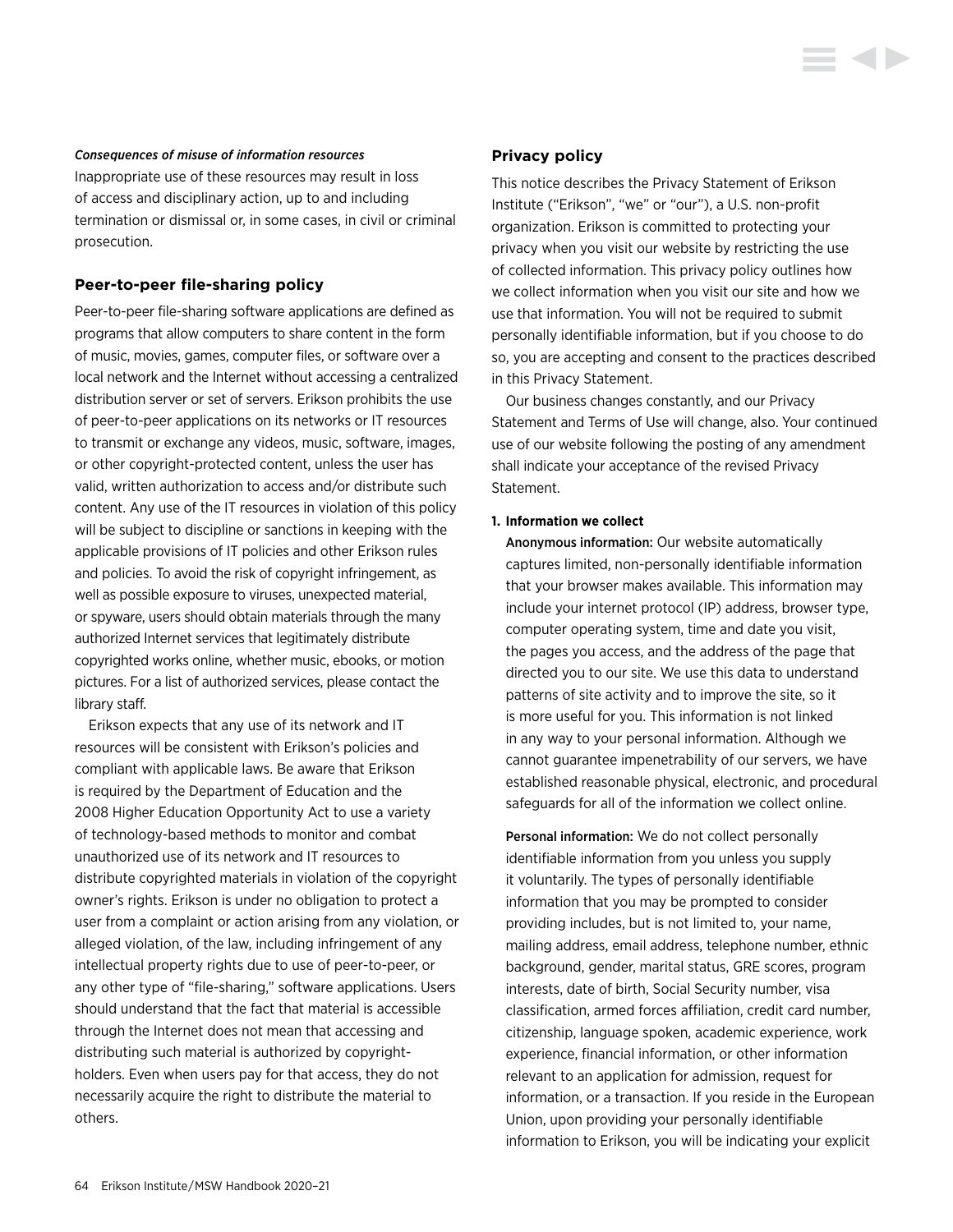consent that the personally identifiable information you have provided may be transferred to, processed, and stored in the United States, in accordance with this policy.

In accordance with the General Data Protection Regulations (GDPR), Erikson will respond to reasonable requests for access to information held about a data subject (identified natural person who is the subject of personal data); rectify information held about a data subject pursuant to a valid request; communicate corrections of personal data to third parties who have received the data; allow a data subject to revoke consent for a particular processing activity; to honor valid requests to restrict the processing of data if requested by a data subject; respond to valid requests for erasure of data held about a data subject; honor requests from a data subject to have their personal data transferred directly to another controller; if technically feasible, and respond to valid requests for erasure of data held about a data subject.

We request personally identifiable information only when necessary to provide a service or to complete a transaction. Examples include subscribing to electronic newsletters or listservs; membership accounts requiring login; completing online surveys; requesting program information; applying for admission to an academic program; registering and paying for events or courses; or making a donation.

Disclosure Regarding Google Display Advertising: We have implemented Google Analytics features based on Display Advertising (e.g., Remarketing, Google Display Network Impression Reporting, the Doubleclick Campaign Manager integration, or Google Analytics Demographics and Interest Reporting).

We use remarketing with Google Adwords and analytics to display content-specific advertisements to visitors who have previously visited our site when those visitors go to other websites that have the Google Display Network implemented. We and other third-party vendors, including Google, use first-party cookies (such as the Google Analytics cookies) and third-party cookies (such as the DoubleClick cookie) together to report how your ad impressions, other uses of ad services, and interactions with these ad impressions and ad services are related to visits to our site.

Google Analytics does not store any visitor specific data, and we will not use visitor-specific data in any way related to Google Analytics, Google Adwords, and Remarketing. We use aggregated behavioral information to refine our marketing efforts.

At any time, you may choose to opt-out of Google Analytics tracking with the Google Analytics opt-out browser add-on. You can also opt-out of Google Analytics for Display Advertising and customize Google Display Network ads using the Ads Settings.

#### **2. What we do with the personal information we collect**

Through our website, some visitors can access chat rooms, forums, and message boards. Please remember that any information that is disclosed in these areas becomes public information, and you should exercise caution when deciding to disclose your personal information.

We will not sell, trade, or otherwise transfer to third parties your personally identifiable information, except that we may share this data with subsidiaries, affiliates, and vendors we retain to provide services necessary to our operations. Such third parties could include, but are not limited to, website hosting companies, mail delivery service companies, payment processors, and institutional research companies. We also reserve the right to release personally identifiable information (i) when we are under legal compulsion to do so (e.g., we have received a subpoena) or we otherwise believe that the law requires us to do so; (ii) when we believe it is necessary to protect and/or enforce the rights, property interests, or safety of Erikson, our users or others; or (iii) as we deem necessary to resolve disputes, troubleshoot problems, prevent fraud, and otherwise enforce the Privacy Statement and our Websites Terms of Use. Additionally, in the event that Erikson is merged with or becomes part of another organization, or in the event that Erikson is sold or it sells all or substantially all of its assets or is otherwise reorganized, the information you provide will be one of the transferred assets to the acquiring or reorganized entity.

#### **3. Opt-out rights**

Student directory information: Aside from directory information that may be disclosed under the Family Educational Rights and Privacy Act (FERPA), we will not post personally identifiable information about students or graduates without prior permission or as otherwise set out herein. Students who wish to withhold the disclosure of some or all directory information should notify the Registration and Student Records office by October 1 of the academic year concerned.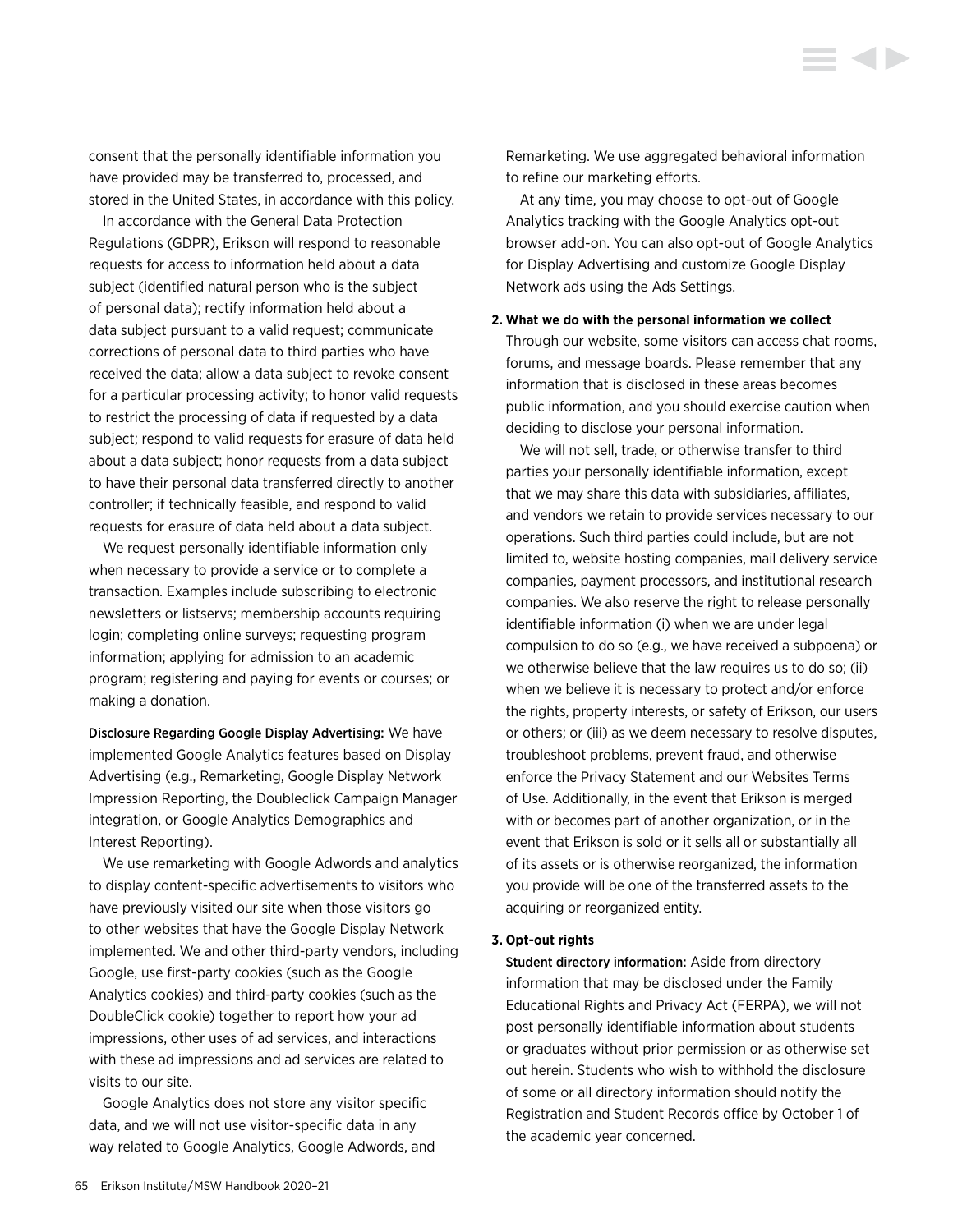Alumni directory information: Personal and professional contact information for alumni is collected through various methods and is published online in a searchable, passwordprotected alumni directory. We restrict directory access to alumni and persons connected to the Erikson community and use all appropriate technology to prevent misuse of the data by unauthorized parties. Alumni can request that their contact information be withheld from the directory by contacting us at s.

Email and direct mail: You can opt out of receiving future promotional electronic mailings from us by following the unsubscribe procedures indicated in each mailing. You can opt out of receiving printed promotional mail in the future as well by contacting us at [unsubscribe@erikson.edu.](mailto:?subject=)

Cookies: We use cookies to keep track of and enhance certain user activities on our website, such as logging into your account, accessing your courses or your grades, and other user-specific features. You may block or restrict cookies on your computer or purge them from your browser by adjusting your web browser preferences. You should consult the operating instructions that apply to your browser for instructions on how to configure your browser setting to meet your preferences.

However, because cookies allow you to take advantage of some features or functions of our websites, we recommend that you leave them turned on. For example, EriksonOnline uses Blackboard Learn™, which requires the acceptance of a cookie by your browser to access information in the courses. If you block or otherwise reject our cookies, you will not be able to use this feature.

#### **4.How you can access and update your personal information**

If you have a My.Erikson account, you may access and update your information by clicking on Personal Info. Additionally, you may contact the Associate Registrar at [registrar@erikson.edu](mailto:registrar%40erikson.edu?subject=) to request updates to your personal information.

#### **5. What about links to other websites?**

This statement applies only to Erikson websites. Our websites may contain links to third party sites. We are not responsible for the content or policies of such sites and recommend that you check the third-party privacy statements posted on their websites.

# **6. How do I ask questions and provide feedback regarding privacy?**

We welcome your questions, comments and concerns about privacy. Erikson is committed to the resolution of concerns or complaints about your privacy and our collection or use of your personally identifiable information. If you have any questions regarding this privacy statement or how we protect your personal data, please contact us at:

Erikson Institute ATTN: Privacy Practices 451 North LaSalle Street Chicago, Illinois 60654-4510 or [webprivacy@erikson.edu](mailto:?subject=)

## **Smoking policy**

Smoking is not permitted anywhere inside the building. Per City of Chicago ordinance, smoking is not allowed within 25 feet of any building entrance.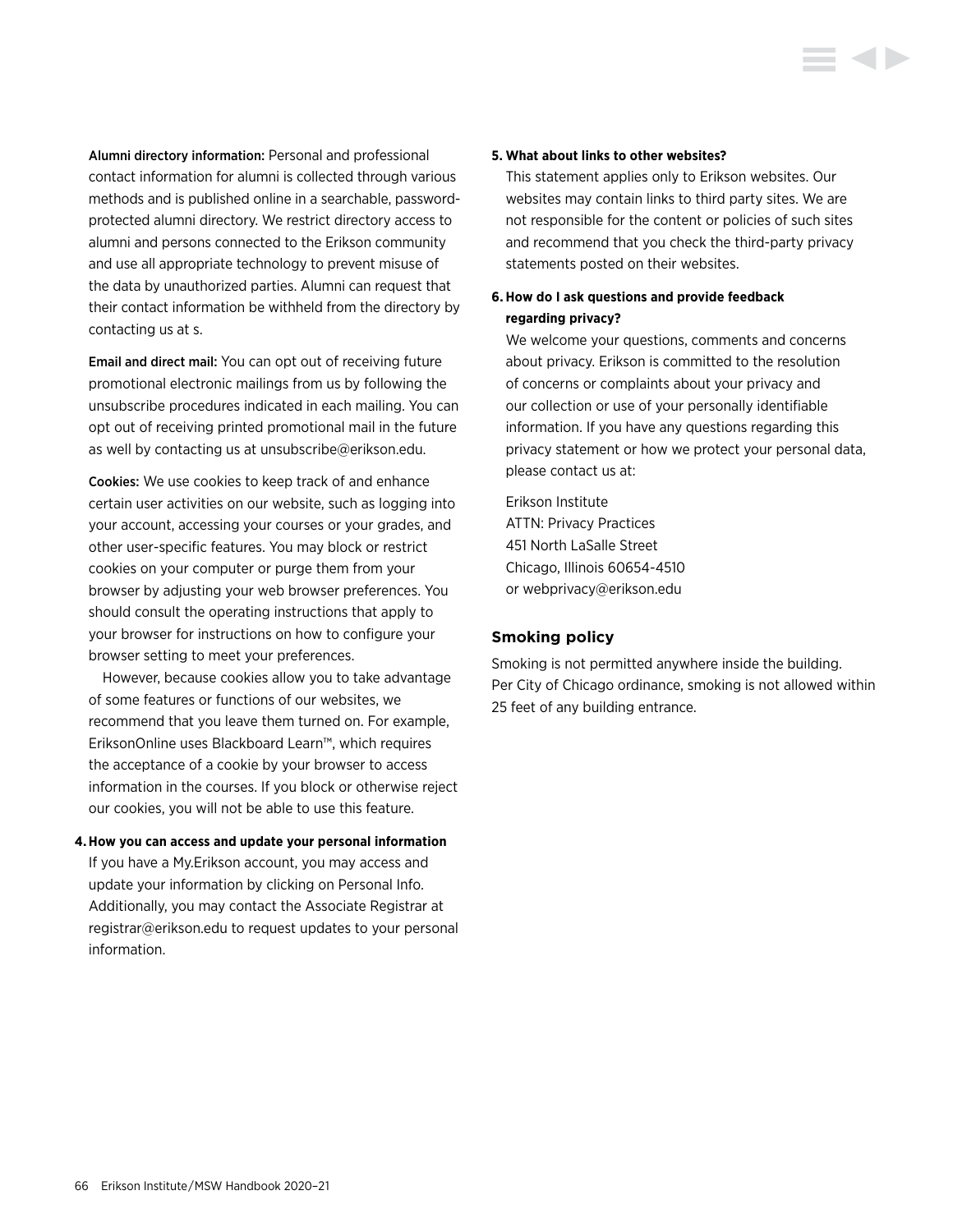# Registration/student records policies and procedures

# **Academic records**

The official record and transcripts for students are kept in the Registration and Student Records Office. Students are responsible for notifying the Registration and Student Records Office of any changes to their name and contact information by submitting change of name, address, phone number, or email, etc., to the Registration and Student Records Office, in writing, with appropriate supporting documentation for name changes (court order, marriage license, or dissolution decree). Name changes apply to permanent student files (but not their contents) and computer records; mentions of your previous name as it appears throughout your narrative evaluations, which are part of your official transcript record, are not changed.

# **Add/drop procedures**

The official add/drop period for each term is published in the academic calendar. Students may add or drop courses through *[my.erikson.edu](http://my.erikson.edu)* during this period. If needed, a revised tuition statement will be issued and you will be informed of any changes in your eligibility for financial aid.

## **Registering for a course after the add/drop period**

Students who wish to register for a course after the add/drop period must submit a Course Add/Drop Request form, available through *[my.erikson.edu,](http://my.erikson.edu)* to the Registration and Student Records Office. In some cases students may be asked to seek written approval from the course instructor before a Change of Registration will be considered. If approved, you will be informed of any adjustment to your tuition statement, and a \$100 late fee will be added to your account. A revised tuition statement will be issued and you will be informed of any changes in your eligibility for financial aid. It is your responsibility to make up any missed course work.

#### **Withdrawal from a course after the add/drop period**

Students who wish to withdraw from a course after the add/drop period must submit a Course Add/Drop Request form, available through *[my.erikson.edu,](http://my.erikson.edu)* to the Registration and Student Records Office. Your request to withdraw from a course will be considered official on the date you submit the completed Course Add/Drop Request form to the Registration and Student Records Office.

Once you have withdrawn from the course(s), you will be informed of any adjustment to your tuition statement for the term. Students who withdraw from a course after the end of the add/drop period may be eligible for a refund according to the Institute's Tuition Refund Policy ([see page 84\)](#page-86-0). The official date of your request will determine the amount of tuition that will be refunded to you, in accordance with the refund policy. A revised statement will be issued and you will also be informed of any changes to your eligibility for financial aid. If you are eligible to receive a refund of tuition, Erikson will issue a check to your current address within three weeks from the date we receive the Change of Registration Form.

▄▗▎▙

Students who withdraw from a course up to four weeks before the end of the term will receive a grade of W, withdrawal. Students who withdraw from a course during the last four weeks of the term will receive a grade of WF, withdrawal, fail. No student will be eligible to withdraw from a course while an issue regarding the student's possible academic dishonesty or other misconduct is pending with respect to that course.

## **Audited courses**

Students wishing to audit a course must officially register for the course and submit a written request to the Registration and Student Records Office. A course that is audited does not count as hours attempted, and therefore is not included in the calculation of a student's GPA, full- or part-time status, or progress toward degree or certificate completion. Auditors are not required to complete course assignments, including examinations and term papers. Class attendance is required, and auditors have a right to participate in class discussions. A grade of AU indicates satisfactory attendance; students who do not meet the attendance requirement will receive a grade of W. Tuition for audited courses will be two-thirds the tuition charged for courses taken for academic credit.

## **Change of address**

Erikson Institute can be notified of a change of address by submitting through *my.erikson.edu*. Be sure to include any change in phone number and external email. Students are responsible for notifying Erikson Institute of any change in contact information. Returned mail because of incorrect address, including billing, is the responsibility of the student.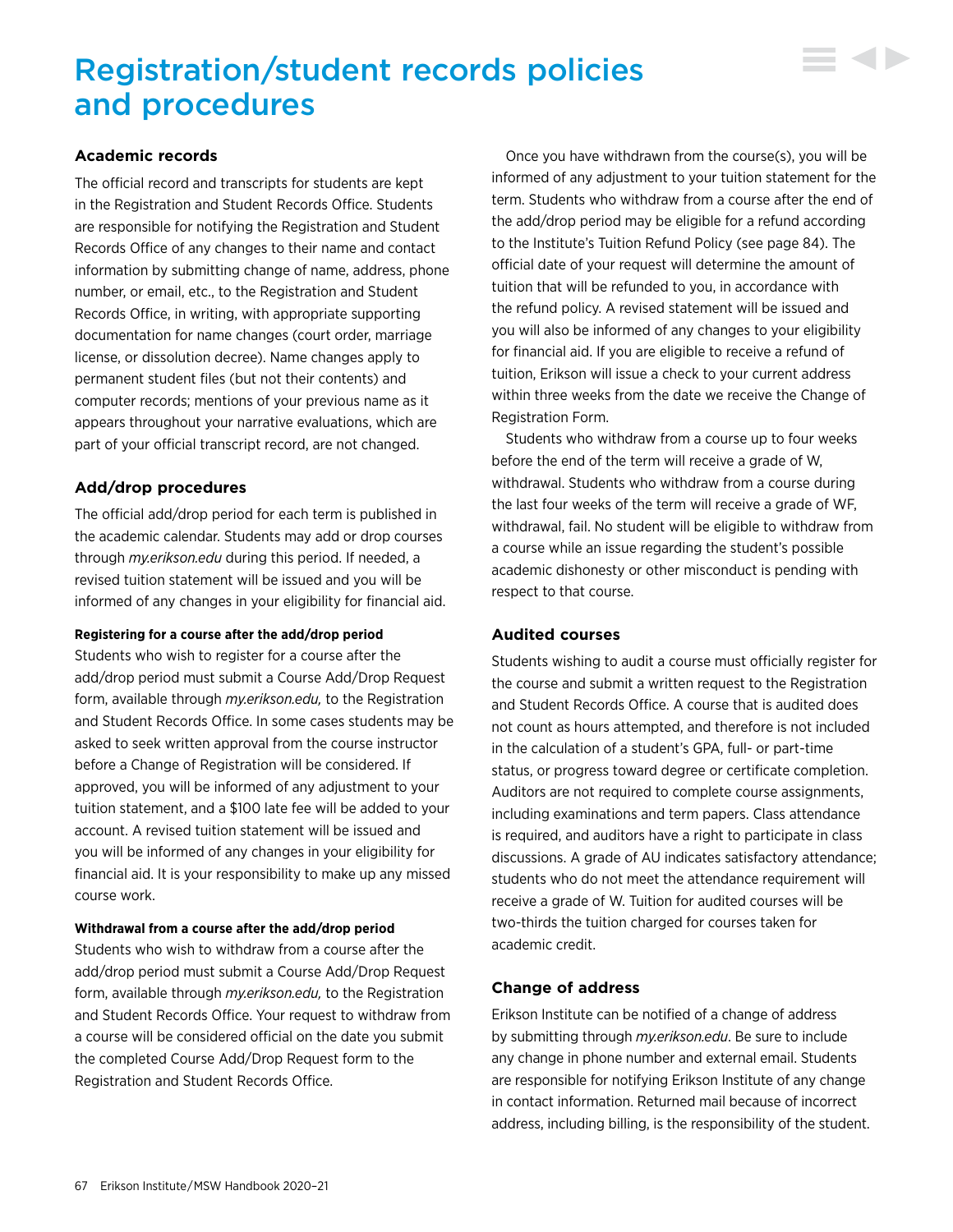# **Changing programs**

Students who wish to change their academic program must take the following steps:

- 1. Review the general requirements and information about your intended new program, available in the Handbook or on Erikson's web site. If you are interested in the teacher certification program, please read pages 1–8 of the Handbook for Teacher Education Candidates available from my.erikson.edu.
- 2. Obtain a copy of your Erikson transcript showing completed coursework and courses in progress.
- 3. Meet with your faculty adviser regarding your interest in the new program.
- 4.Make an appointment with the director of the program you are interested in changing to to assess the appropriateness of the transfer, review the degree requirements of the new program, and develop a new program plan.

You must then submit a Change of Program Request form, with your adviser's and the new program director's signatures of approval, to the Registration and Student Records Office. You will be notified once your request has been approved, as well as of any changes in your tuition and financial aid. You may also be assigned a new adviser.

## **Course substitution**

On occasion, students may wish to develop a special project in lieu of a course requirement. Approval of the course instructor is required and must be obtained prior to the beginning of the semester in which the course is offered. A proposal for a course substitution must be submitted in writing and approved by the Registration and Student Records Office. Students are still responsible for the material presented in the course. Contact your adviser and the course instructor if you have any questions.

#### **Holds on registration**

A hold may be placed on a student's registration for a variety of reasons, including but not limited to:

- Failure to pay tuition bills by specified deadlines
- Failure to submit complete immunization record
- Incompletes from prior term course work
- Incompletes exceeding the allowable number for the current year
- Unpaid library fines

Students who have a hold on registration:

- Will not be allowed to attend classes
- Cannot access course materials on EriksonOnline
- Cannot use library resources
- Cannot register for future semesters
- Will not have current year financial aid (loans and scholarships) disbursed to them
- Will not be eligible to receive an official transcript or diploma, if applicable.

It is the student's responsibility to take immediate steps to resolve any holds on their registration. Students who fail to do so by the end of the published add/drop period will incur a late registration fee of \$100 per class. Please be aware that instructors may bar late registrants from their classes, resulting in delayed completion of degree requirements and extended time to degree completion.

# **Immunization records**

All degree and certificate students enrolled at Erikson for 3 or more credits are required by the State of Illinois to complete an Immunization Record form. Forms are available from the Registration and Student Records Office. When completed, the forms should be returned to the Registration and Student Records Office.

All students doing fieldwork/internships in licensed centers must have health forms completed and on file indicating the results of the tuberculin skin test or chest x-ray and general findings on communicable diseases and physical and emotional conditions (Section I, A and Section II, A and B of the "Medical Report on an Adult or Child in a Licensed Child Care Facility"). It is the student's responsibility to comply with any additional health-related requirements of his or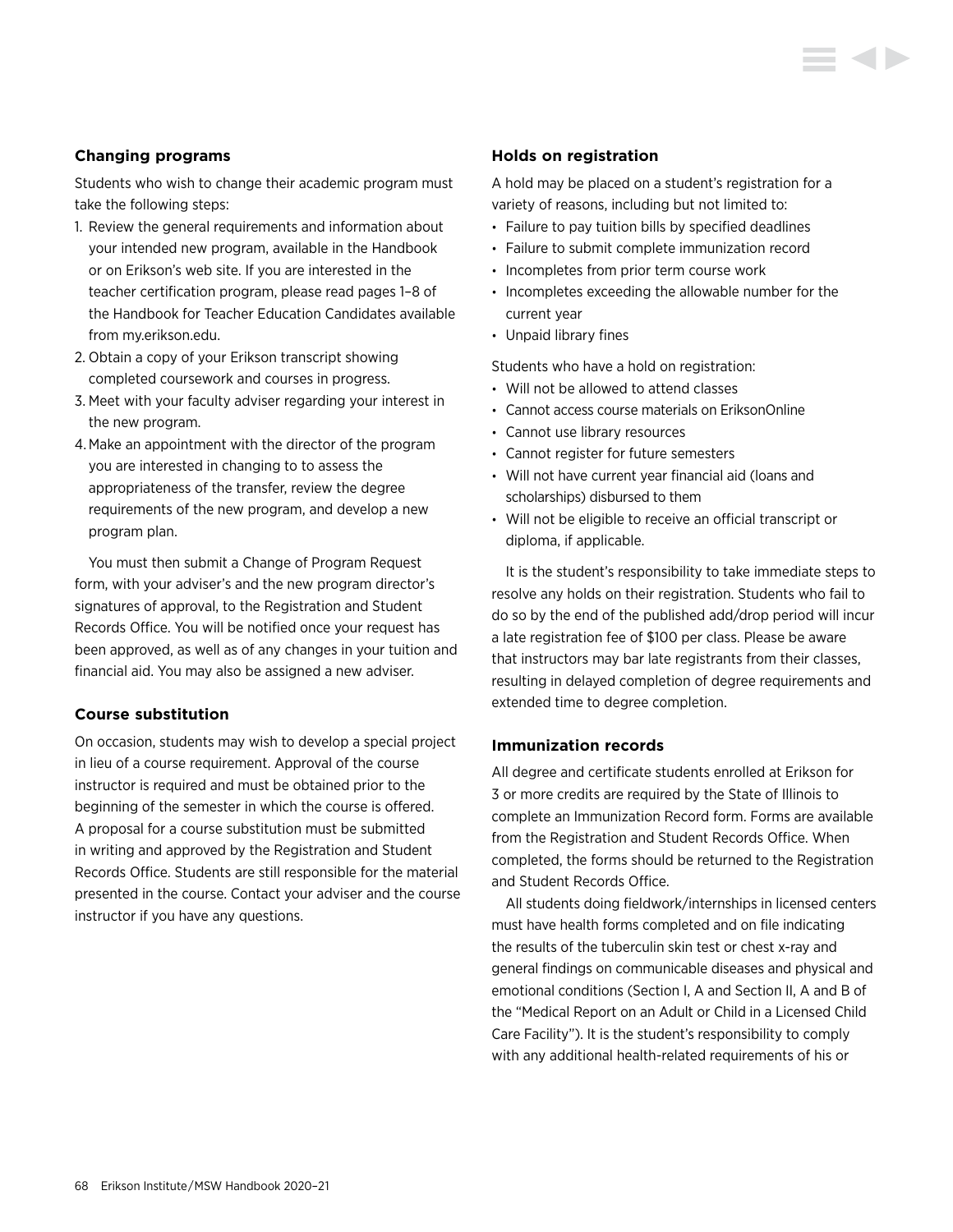

her fieldwork or internship site. Erikson Institute's health examination and documentation requirements may be supplemented or changed without notice at the discretion of the Erikson Institute or as required by a change in state or federal law.

## **Incomplete Policy**

All course work is due the last day of class unless otherwise stated on the individual course syllabus. If you anticipate that you will not meet the deadline, you should arrange to take an incomplete in the course prior to the last day of class. Students must have completed a majority of the required coursework AND have attended class on a regular basis in order to be eligible and approved for a grade of I (Incomplete).

Incompletes are considered an exception, not a rule. Granting an incomplete for submission of the completed work, is totally at the discretion of the faculty instructor(s), and there is no guarantee that granting one will be seen as being in the student's best interest.

To request an incomplete, students submit an Incomplete Request form, which is available from *my.erikson.edu*. The student and their instructor will discuss a deadline for the completion of course requirements and the instructor will then make the final decision about the due date for any work. The deadline can be any date after the end of the semester but no later than the first day of the following semester:

| For fall term courses   | January 11 |
|-------------------------|------------|
| For spring term courses | Mav 10     |
| For summer term courses | August 31  |

All incomplete requests must be approved in writing by your instructor(s) and the form must be turned in to the Associate Director, Registration and Student Records, no later than the last day of class. The Incomplete Request is not officially accepted until it is reviewed and approved by the Associate Director, Registration and Student Records.

A student who does not complete a course, fails to turn in an Incomplete Request form by the last day of class, and is not given a grade by the instructor, will receive a grade of NG, no grade submitted. Grades of I and NG become an FR,

failure by rule, if the student has not complete the course requirements by the first day of the following semester. There is a maximum number of incompletes you may carry at any one time. It is determined by the program option you are following:

| Two-year master's degree program   |   |  |
|------------------------------------|---|--|
| First year                         | 2 |  |
| Second year                        |   |  |
| Three-year master's degree program |   |  |
| First and second year              |   |  |
| Third year                         |   |  |
| Certificate programs               |   |  |
| First year                         |   |  |
| Second year                        |   |  |

The Registration and Student Records Office will not approve an additional request without serious extenuating circumstances.

Please note: Students with incompletes will not be allowed to do an internship. Students may request a leave of absence or be required by the faculty to take a leave of absence to complete incomplete courses.

#### **Incompletes for internship/field**

Incompletes from a prior academic year (excluding summer semester) may not be carried into the next academic year.

Please note: Students with incompletes will not be allowed to do an internship. Students may request a leave of absence or be required by the faculty to take a leave of absence to complete incomplete courses.

#### **Independent study**

It is possible that you may have interests that go beyond the material covered in the classes or that you may want to pursue questions raised in the course of study. This can be pursued through an independent study course (C498 Independent Study) at additional cost. All independent study projects must be arranged with a faculty member and approved by the Senior Vice President for Academic Affairs/Dean of Faculty.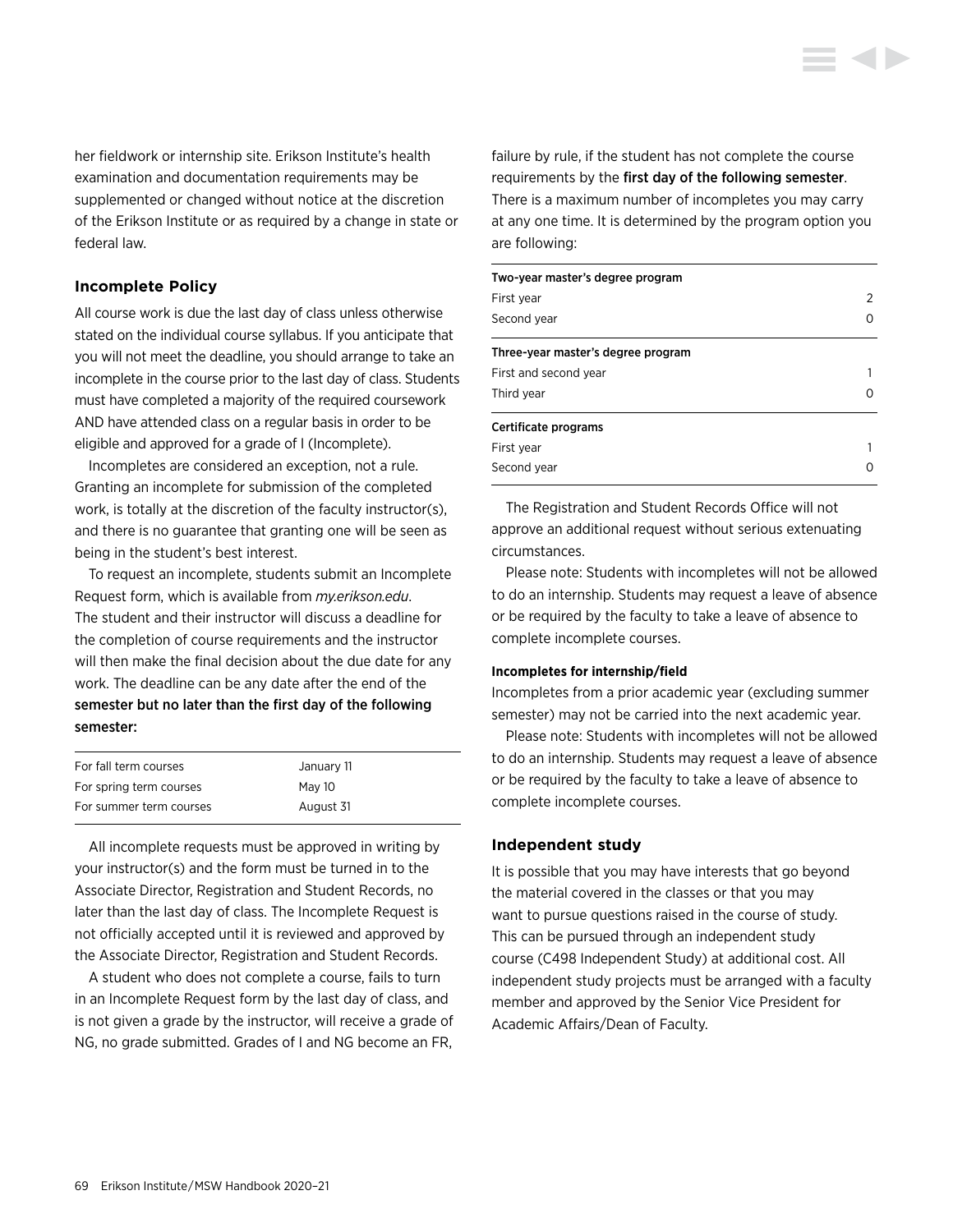#### **Leave of absence**

Master's degree students may, in special circumstances, request a temporary leave of absence from Erikson and resume studies at a specified later term. In order to be eligible for a leave of absence, students must have a minimum grade point average of 2.67 (B–), be in good academic standing, good standing with student accounts, and if applicable, have any other Institute holds cleared before the leave may be approved. The length of a leave of absence can vary from one semester to an entire academic year. If you decide to request a leave of absence from Erikson, you must take the following steps:

- 1. Meet with your faculty adviser to discuss your decision to take a leave of absence to ensure that you are making the best decision and to discuss the implications. Given the sequential nature of the Erikson curriculum, your adviser will work with you to determine the best date for your return. This will be driven in part by the best sequencing of your course work.
- 2. If you are receiving financial aid, you must also meet with the Associate Director of Financial Aid to discuss the impact of this decision on your financial responsibilities (for example, balance due and loan repayment obligations).

If after these discussions you do decide to take a leave, you must immediately complete the Leave of Absence Request form and secure your adviser's signature. Forms are available from *my.erikson.edu*. Your leave will not be considered official until the Registration and Student Records Office receives the completed Leave of Absence Request form.

Please note: It is in your best interests to notify us of your decision to take a leave of absence as soon as possible. The date of your official leave will determine the amount of tuition that may be refunded to you. [\(See Erikson's Refund](#page-86-0)  [Policy, page 86](#page-86-0)). Reasons for the leave of absence will be considered on a case-by-case basis and may influence the amount of the refund.

If you are eligible to receive a refund of tuition, Erikson will issue a check to your current address within three weeks from the date we receive the Leave of Absence Request form.

If you fail to register for a term without taking an official leave of absence, we will assume that you have unofficially withdrawn from Erikson. In order to return to Erikson, you would need to reapply.

If you have taken a leave of absence from Erikson, you must notify us in writing of your intended return three months in advance, to ensure that you are notified of priority registration and other important information during your leave. It is your responsibility to re-apply for financial aid by the deadlines for your intended return. Contact the Associate Director of Financial Aid for appropriate guidelines.

Erikson Institute welcomes requests to re-enroll after a leave of absence and, in all but unusual cases, such requests will be granted. The Institute reserves the right to deny or defer enrollment in unusual circumstances. In determining whether a student may re-enroll, the Institute may consider the student's academic status when last enrolled, activities and conduct while away from the Institute, potential for successful completion of the student's program, and the ability of the Institute to support the student academically or financially, as well as other relevant factors. The decision of the Senior Vice President for Academic Affairs/Dean of Faculty is final with respect to re-enrollment.

If you wish to extend your leave of absence beyond the approved date, you must apply in writing three months prior to your scheduled return date. The Registration and Student Records Office will decide whether to approve an extension or require that you reapply at a later date. If you do not return at the agreed upon time and do not request an extension, we will assume that you have withdrawn from the Institute.

#### **Official Institute communications**

Erikson Institute has established email as an official means of communication with its students. In order to ensure consistent and effective communication, an official Erikson email address is required for all students. Erikson will send official communications to the Erikson email account, which is uniquely assigned to each student upon official matriculation at the Institute.

Erikson Institute expects that every student will receive email at her or his Erikson email account and will read email on a frequent and consistent basis. A student's failure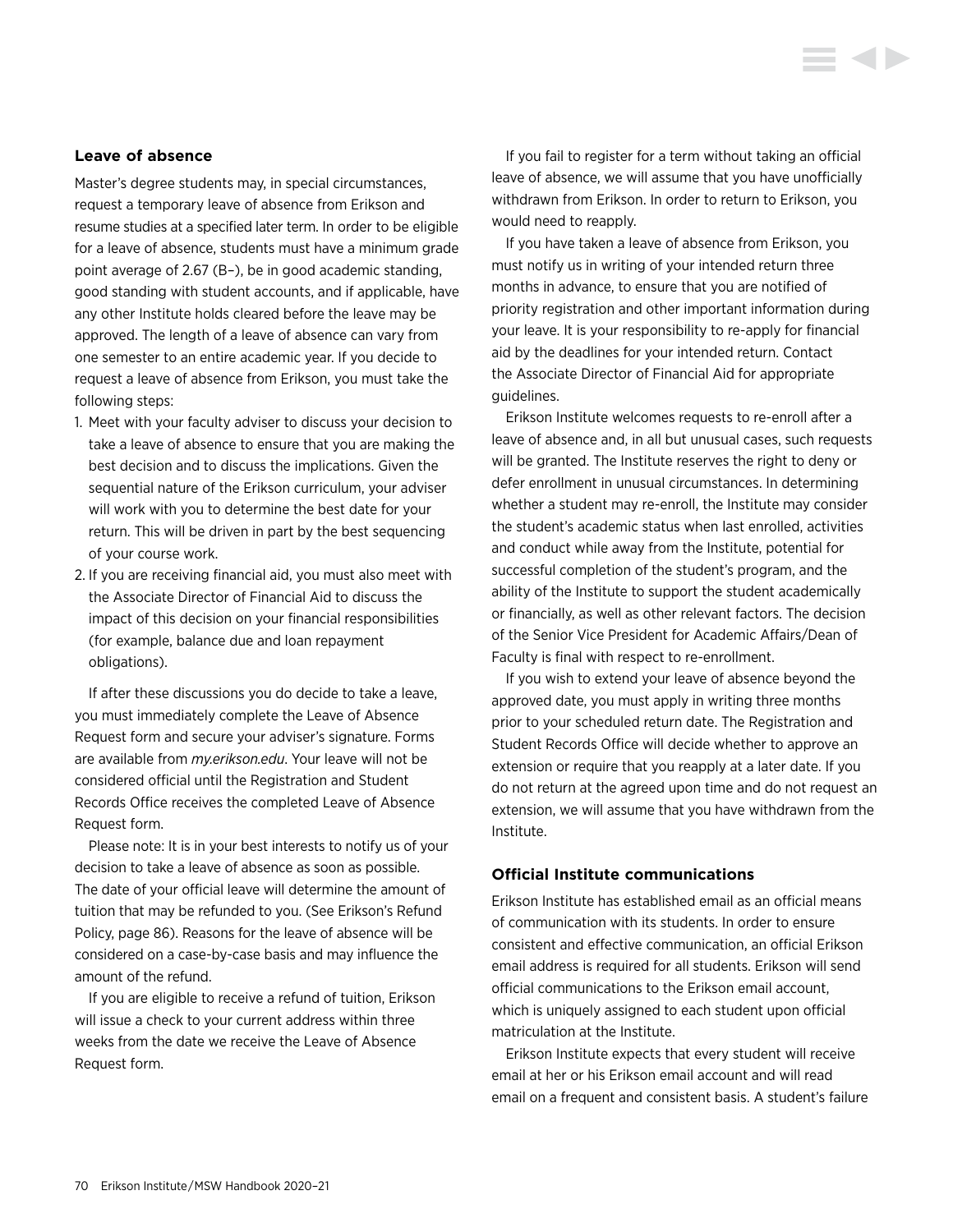<span id="page-71-0"></span>to receive and read Institute communications in a timely manner does not absolve that student from knowing and complying with the content of such communications. All use of email is expected to be consistent with other Erikson Institute policies including the "Information Technology Telecommunication Networks and Information Resources."

Information concerning emergencies or school closing is published through the following ways:

- *my.erikson.edu*
- the Erikson Institute homepage at *[www.erikson.edu](http://www.erikson.edu)*
- the main telephone number, (312) 755-2250
- Erikson email accounts
- text message via the Emergency Notification System

#### **Preferred/chosen name**

The Institute recognizes that many members of its community use names other than their legal or official names first provided to the Institute (official/legal name) to identify themselves. For some students, a chosen or preferred name may be an important component of their identity. Therefore, the Institute has established guidelines that allow students to indicate their chosen or preferred first names to the Institute community even if they have not changed their official/legal names.

#### *Preferred name guidelines*

Erikson Institute students may choose to identify themselves within the Institute community using a preferred first name that differs from their official/legal name. A student preferred name will appear instead of the person's official/legal name in select Institute-related systems and documents, provided that the preferred first name is not being used for the purpose of misrepresentation. The official/ legal name will continue to be used in all Institute-related systems and documents that require a verified legal name.

Preferred names will be used in the following systems and records:

- Student ID Card
- Official Student Email Display Name
- Class and Grade Rosters
- Blackboard
- My.Erikson

Official/Legal names will continue to be used for official Institute records, including but not limited to the following:

- Legal Documents and Reports Produced by the Institute
- Student Account Statement (Bills)
- Financial Aid and Scholarship Documents
- Transcripts
- Enrollment Verifications
- Student Employment Document Service Navigation Panes

#### **Readmission**

Students who have withdrawn from Erikson or exceeded the term of their leave of absence must reapply for admission if they wish to resume their studies at a later time. The admission committee will determine whether or not to readmit a candidate. Readmitted students are subject to all new degree requirements in effect at the time of readmission.

#### **Registration**

New and continuing students are required to register for courses during the priority registration period before the beginning of each term in which they are taking courses, doing an internship, or otherwise engaging in graduate study. Only registered students have access to Institute resources, including electronic course materials and syllabi. Students are responsible for registering in a timely manner. Registration information will be provided to students well in advance of registration deadlines.

#### **Repeated courses**

Occasionally students may be required to repeat a course due to poor performance, low cumulative grade point average, or failure to complete an Incomplete in a timely manner. All attempted courses appear on the student's official academic transcript, and repeated courses are assigned an "R" notation to indicate that the course has been repeated. Only the grade earned in the most recent repeated course is used in the calculation of the grade point average.

Students who are required to repeat a course must pay the full cost of tuition for the course. Students will not receive Erikson need-based grants or scholarship funds for repeated courses. Federal and alternative loans may be available for students who are eligible for the loan programs.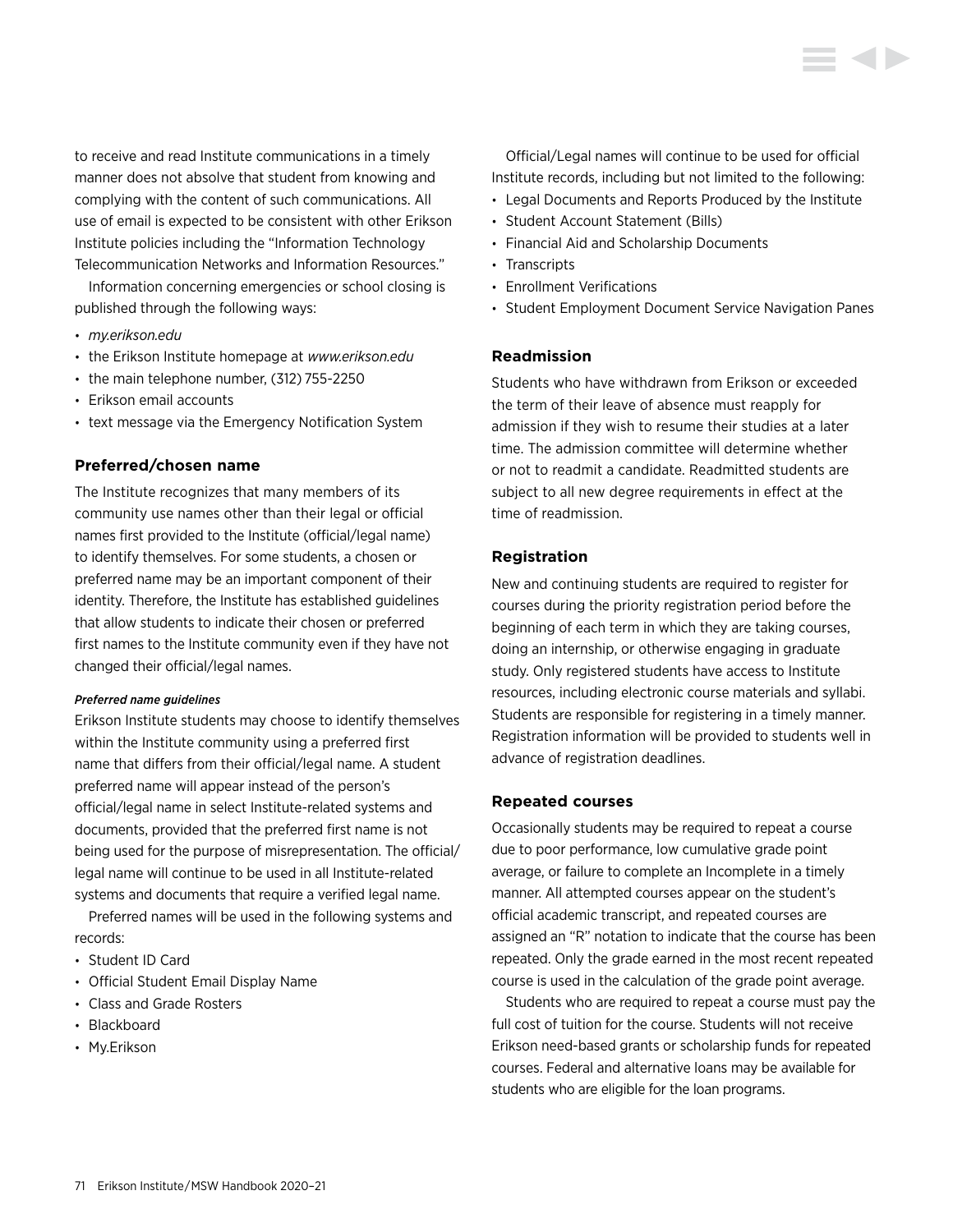## **Review of records**

The Family Educational Rights and Privacy Act (FERPA) affords any individual who is or has been a student at Erikson Institute certain rights with respect to their educational records. "Education records" are records maintained by the Institute via documents, computer files, or other materials that contain information directly related to a student.

A student's rights under FERPA include:

1. The right to limit or allow access to personally identifiable information contained in the student's education records. FERPA authorizes disclosure of what is considered directory information for all student records without consent if no modifications to access are made.

#### *Directory Information*

Directory information includes name, telephone, email, degree or certificate program, class, participation in activities, dates of attendances, degrees and awards received, photograph, and the most recent previous educational agency or institution attended. An annual notification of FERPA policies shall be made available to students and shall include the types of education records and information designated by Erikson Institute as directory information.

 Directory information may be released to the following person(s) or for the following reason(s) without consent:

- School officials who has a legitimate educational interest if the official needs to review an education record in order to fulfill his or her professional responsibility;
- Other schools to which a student is transferring;
- Specified officials for audit or evaluation purposes;
- Appropriate parties in connection with financial aid to a student;
- Organizations conducting certain studies for or on behalf of the school;
- Accrediting organizations;
- To comply with a judicial order or lawfully issued subpoena;
- To military recruiters under the Solomon Act;
- Appropriate officials in cases of health and safety emergencies; and
- State and local authorities, within a juvenile justice system, pursuant to specific State law.

 Any student who does not desire inclusion of some or all of directory information in the Institute Directories or other dissemination of the information by the Institute should notify the Registration and Student Records Office in writing no later than October 1 of each academic year concerned. Students may not prohibit the verification of attendance or of the awarding or lack of awarding of a degree or certificate, nor may they prohibit Erikson school officials from gaining access to information used in a professional capacity.

#### *Allowing Access*

Educational records, excluding directory information, are only accessible to third-parties with the written permission of the student, with the exception of Erikson school officials. However, the following documents are not educational records for the purposes of FERPA:

- Records kept in the possession of the maker that are used only as a personal memory aid and not accessible to any other person;
- Employment records related solely to a student's capacity as an employee of the Institute, except where a current student is employed based on student status (e.g., work-study, graduate assistantship, etc.);
- Records maintained for compliance with local law enforcement;
- Medical and mental health records made, maintained, or used by professionals in connection with the treatment of a student that are available only to persons providing treatment; and
- Records with information about an individual created after she/he is no longer a student at the Institute.
- 2. The right to inspect and review the student's education records.

 Students should submit to the Director of Enrollment Management a written request that identifies the record(s) they wish to inspect. The appropriate official will make arrangements within 45 days of the receipt of request for access and notify the student of the time and place where the records may be inspected. If the official to whom the request was submitted does not maintain the records, the student will be advised of the correct official to whom the request should be addressed. Copies of any records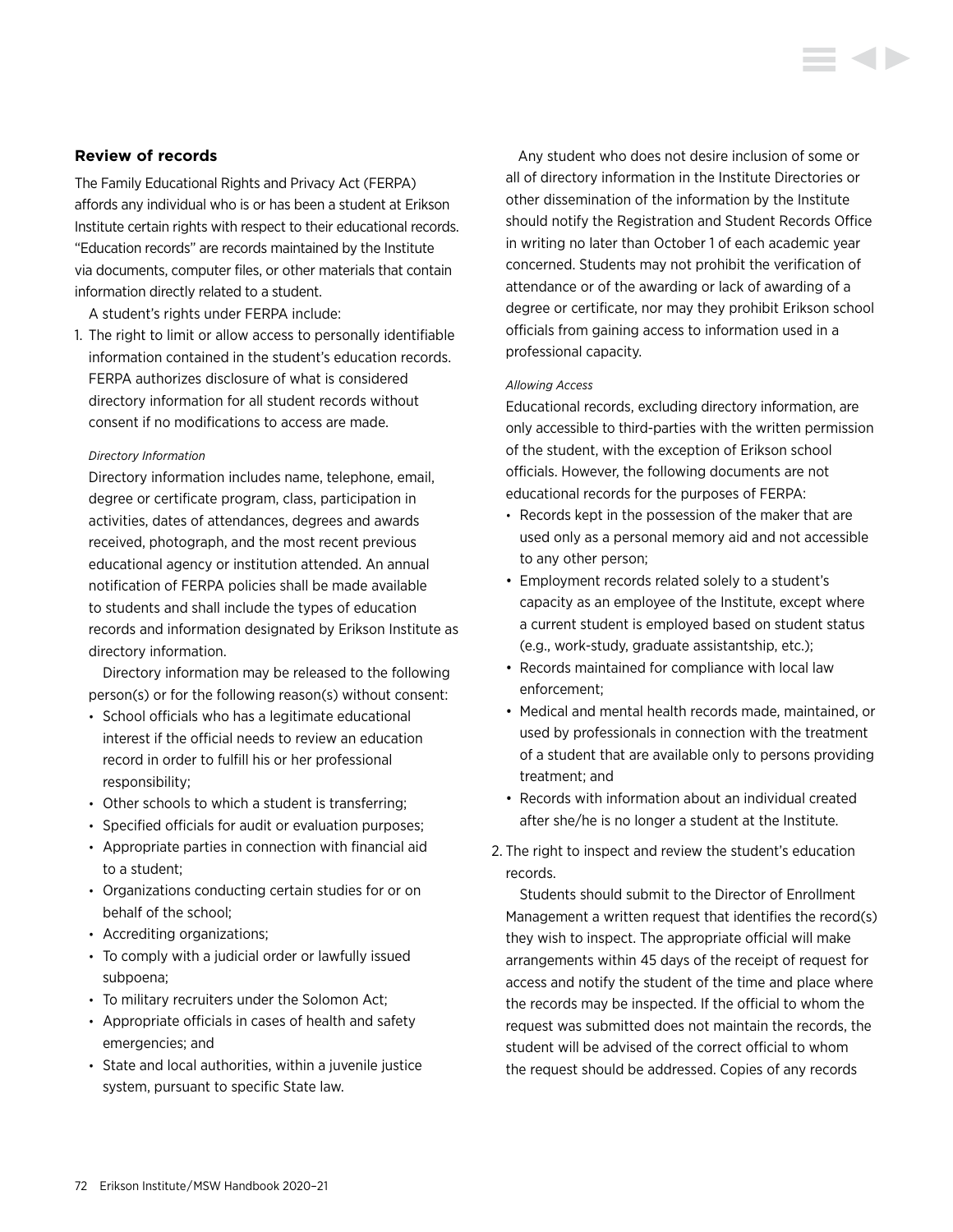or portions of records may be provided to the student on request for a fee that covers the Institute's costs of copying.

 Note: Letters of recommendation written for students' files prior to January 1, 1975, will remain confidential, and under no circumstances will be revealed to students. Students may have access to letters written after January 1, 1975, unless they have signed a waiver of their right to read confidential recommendations

3. The right to request the amendment of the student's education record(s) if believed to be inaccurate or misleading.

 A student may ask Erikson Institute to amend a record that she/he believes is inaccurate or misleading. The student should write to the Erikson Institute official responsible for the record, clearly identify the part of the record she/he wants changed, and specify why it is inaccurate or misleading.

 If Erikson Institute decides not to amend the record as requested by the student, the student will be notified of the decision and advised of his or her right to a hearing regarding the request for amendment. Additional information regarding the hearing procedures will be provided to the student when notified of the right to a hearing.

 Notwithstanding the outcome of such a hearing, if the student wishes to insert a written explanation respecting the content of the disputed record into the record, such written explanation will be accepted and included in the record.

4. The right to file a formal complaint with the U.S. Department of Education concerning alleged failures by Erikson Institute in FERPA compliance.

 Complaints regarding alleged FERPA violations should be addressed to:

Family Policy Compliance Office U.S. Department of Education 400 Maryland Avenue, SW Washington, DC 20202-4605

### **Transcript requests**

An official academic transcript is issued only upon written approval of the student. Transcript requests are handled through Parchment at *[www.parchment.com](http://www.parchment.com)*. A registration process is required at the initial request time. During that process, you will be asked for enrollment status, date of birth, last four digits of the social security number, student ID number, email address, and electronic signature to keep on file for current and future requests. A username and login is created at registration, which you will use for any future requests. All requests will require the address/addresses to which the transcripts should be sent, whether through mail or e-mail. The fee is \$7 for each electronic transcript and \$12 for each paper transcript mailed through Parchment. More information about the transcript request process is available at *[www.erikson.edu/graduate-education/registration](https://www.erikson.edu/graduate-education/registration-student-records/)[student-records](https://www.erikson.edu/graduate-education/registration-student-records/).* Please allow two to four business days for electronic official transcripts and seven to ten business days for sealed paper official transcripts.

In instances of emergency, requests may also be made at the Registration and Student Records Office. Any request done at Erikson will be considered a "rush transcript" and assessed a rush fee of \$12 per transcript. Transcripts are processed at the time of request and are given directly to the requestor. Rush transcripts will not be mailed, as those requests must be made through Parchment.

Please note that Erikson will not issue transcripts to students who have a financial or other type of "hold" on their accounts. Erikson does not provide photocopies of student transcripts from previous institutions.

#### **Transfer credit**

Notwithstanding the Advanced Standing Policy, it is expected that all work for the MSW program will be completed at Erikson. However, a student can transfer up to 50% of credits from an accredited program. The following is required for transfer credit consideration: 1) The credit must be at the master's degree level, 2) the student needs to have a B or better for the courses to be transferred, and 3) the student must submit a letter of support from the institute where the courses were taken. Two Erikson faculty member will review the syllabi and conduct an interview with the student. Approved transfer credits are recorded on the student's official Erikson transcript, but are not calculated in the cumulative grade point average.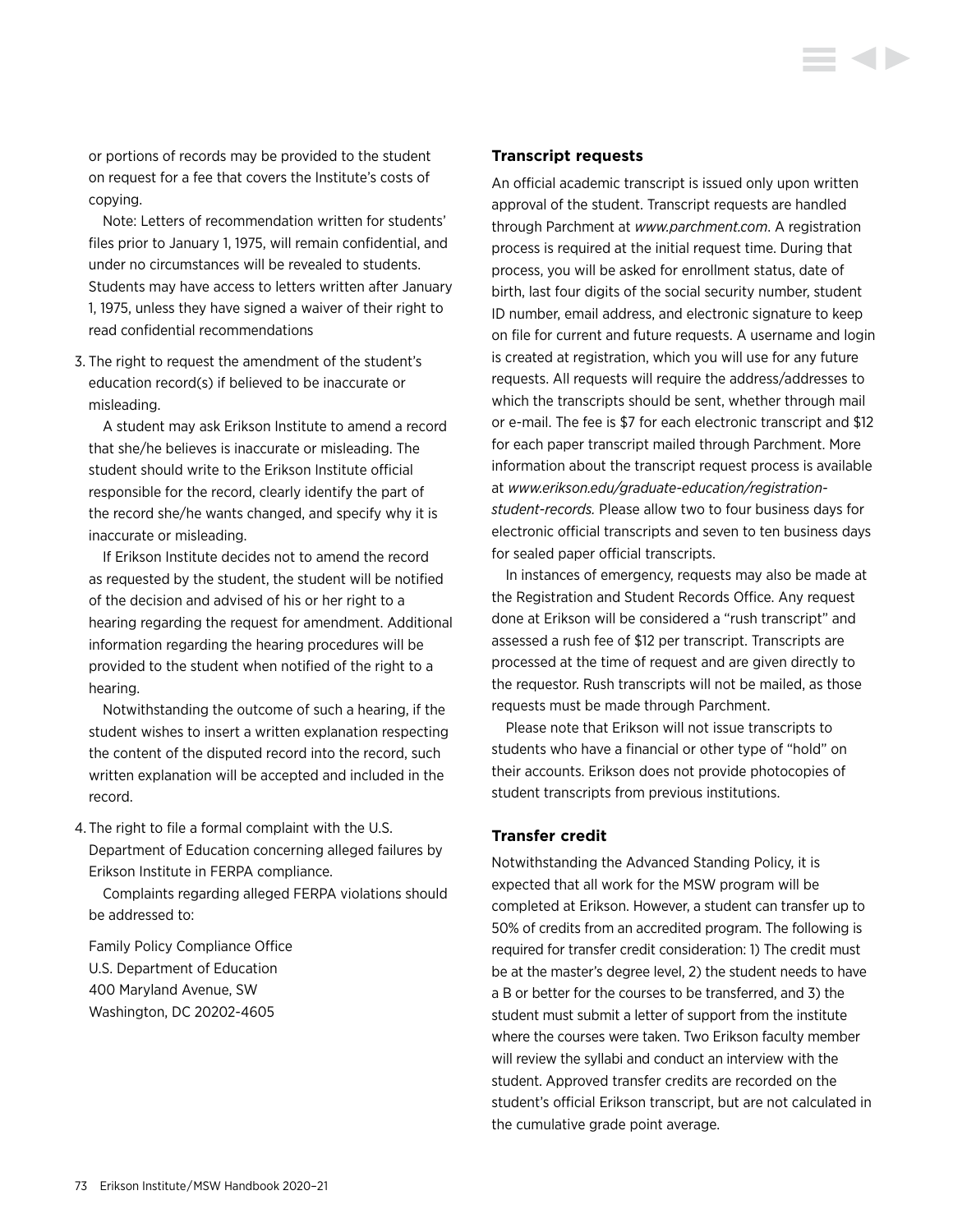Erikson alumni who have completed the MS in Child Development or MS in Early Childhood Education will be granted full waivers for the courses that are common to all three master's degree programs at Erikson, for a maximum of 18 credit hours. In order for students to be waived out of any of the courses they must have successfully completed the course within five years of entering the MSW program and have earned a grade of B or better in the respective course. Alumni who enroll in the MSW program and who earned a grade of B or better in the waived courses will be considered by Erikson to have achieved generalist year level competency in the practice behaviors associated with those courses. The six courses that may be considered for waivers are the following:

- 1. CHLD C421 Social and Emotional Development I (3 credit hours)
- 2. CHLD C422 Social and Emotional Development II (3 credit hours)
- 3. CHLD C420 Research Methods (3 credit hours)
- 4.CHLD C432 Family and Culture (3 credit hours)
- 5. CHLD C426 Cognitive Development (3 credit hours)
- 6. CHLD C427 Language Development (3 credit hours)

This policy ensures that alumni returning for the MSW will not be repeating course content they have already mastered. We set a five-year time frame because course content has evolved significantly over time and will continue to evolve in the future as faculty review and update these courses.

### **Withdrawing from Erikson**

If you decide to withdraw from Erikson, you must take the following steps:

- 1. Meet with your faculty advisor to discuss your decision to withdraw, to ensure that you are making the best decision and to discuss possible alternatives.
- 2. If you are receiving financial aid, you must meet with the Associate Director of Financial Aid to discuss the impact of this decision on your financial responsibilities (for example, balance due and loan repayment obligations)

If after these discussions you do decide to withdraw, you must complete the electronic withdrawal form located on *my.erikson/registration* and records/withdrawal\_leave of absence/electronic withdrawal form. Upon completion, the Registration and Student Records will be notified of your intent to withdrawal and process your request effect the date of submission. Your withdrawal will not be considered official until you have completed the aforementioned process. Alternatively, if you are unable to complete the electronic withdrawal form, you may submit your request in writing to [registration@erikson.edu.](mailto:registration%40erikson.edu?subject=)

Please note it is in your best interest to notify us of your decision to withdraw as soon as possible. Students withdrawing from courses are subject to the withdrawal dates posted on the academic calendar. ([See Add/drop](#page-67-0)  [procedures, page 67](#page-67-0)). The date of your official withdrawal will also determine the amount of tuition that may be refunded to you. [\(See Erikson's Refund Policy, page 86\)](#page-86-0).

If you are eligible to receive a refund of tuition, Erikson will issue a check to your current address within three weeks from the date we receive the written notification of intent to withdraw.

If you stop attending classes and fail to complete courses without officially withdrawing from Erikson or requesting a leave of absence, you will receive a grade of WF or "Withdrawal, Fail" in the courses you failed to complete. Your status will be changed to "withdrawn, unofficial." This may jeopardize your chance of readmission at a later time, if you wish to resume your studies.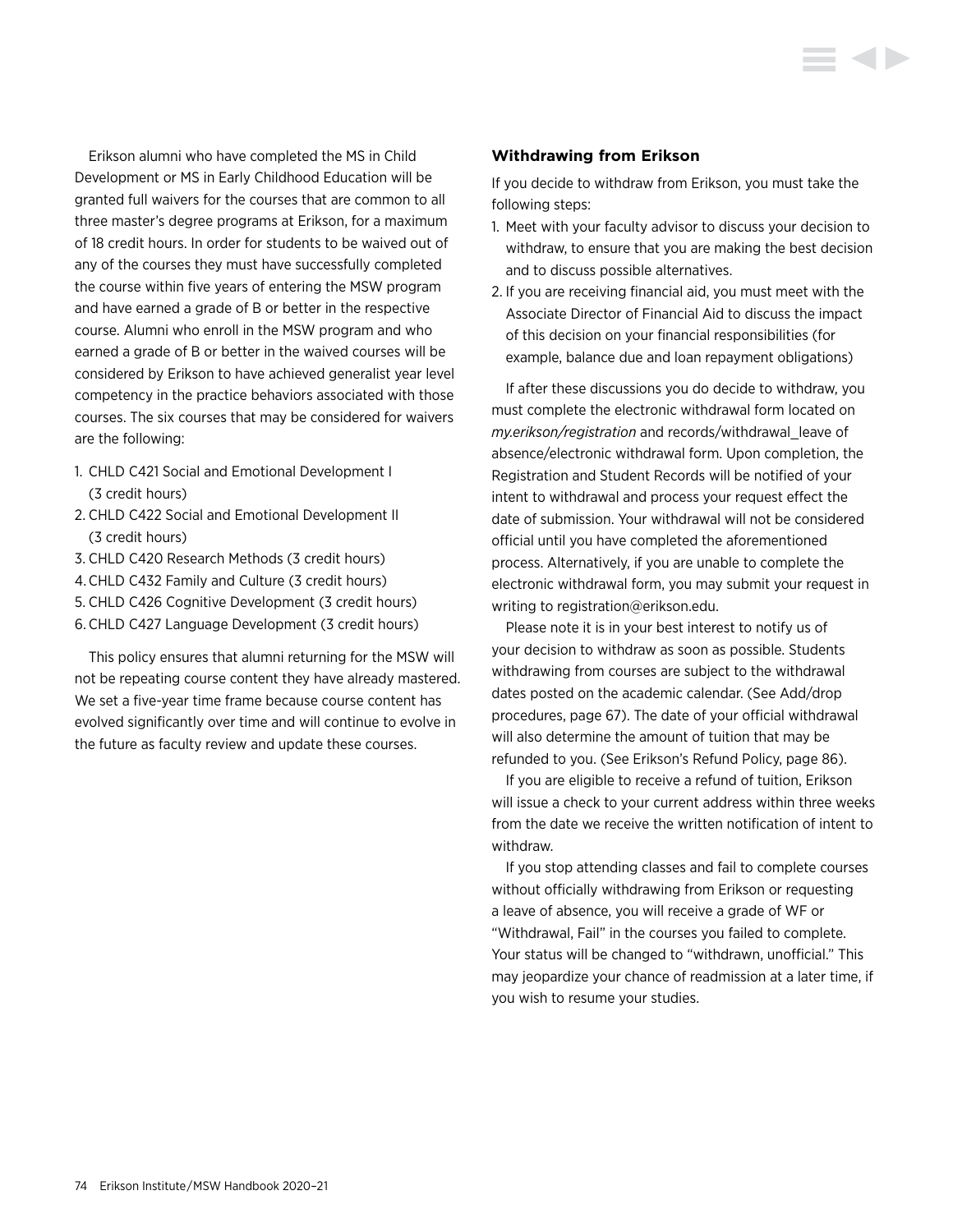# Student rights and responsibilities



# Rights

At Erikson Institute, students are encouraged to engage in free discussion, inquiry, and expression. Student academic performance is evaluated solely on academic achievement, including adherence to the traditional canons of scholarly honesty and integrity, and not on unrelated opinions or conduct.

It is Erikson's policy to provide an educational environment free of sexual harassment or other discrimination. Erikson fully supports the rights and opportunities of its students to seek and obtain an education without subjugation to sexual harassment or discrimination of any kind. All employees, faculty, supervisors and students are required to uphold the Institute's policy.

# Responsibilities

Each student is responsible for the following:

# **General**

- 1. When you matriculate at Erikson, you agree to comply with all policies and procedures that apply to students as described in this Handbook and other sources, including but not limited to course syllabi, my.erikson, EriksonOnline, emails, mailing, etc. You also agree to fulfill all understandings and agreements with the student services offices and faculty. If you have questions or concerns, ask the appropriate faculty member or staff person. It is also your responsibility to understand and abide by the academic integrity policies of the Institute and all basic tenets of academic integrity within the higher education community, as well as all other policies and rules set forth in this Handbook and in other procedures adopted by the Institute from time to time.
- 2. Students who believe they have followed directions, have met deadlines, and who still have a problem with one or more student services offices, should contact the Director of Enrollment Management, who will act as a facilitator in resolving the problem.
- 3. Students who believe they have followed directions, have met deadlines, and who still have a grievance with one or more instructors, should contact the Director of Student Affairs, who will act as a facilitator in resolving the problem.
- 4. Keep copies of all transactions, records, and receipts. These copies will verify transactions in the event a document has been misplaced or if there is a disagreement.
- 5. Each student is responsible for checking her/his mailbox and the Institute email at regular intervals.

# **Finance**

- 1. If applying for financial aid, follow the written procedures issued by the Financial Aid Office and submit the necessary materials as early as possible.
- 2. Pay tuition and fees in full by the end of the add/drop period or develop a payment plan before the beginning of the academic year. If you have made no financial arrangements, you will be asked to withdraw from class(es).
- 3. Meet all payment deadlines. If you do not, you incur substantial finance charges until a satisfactory payment plan is arranged and maintained. Further payment delay will result in being asked to withdraw from current class(es) and being unable to obtain transcripts, diplomas, or certificates as well as incurring legal fees.

# **Registration**

- 1. Confirm your degree requirements and schedule by reviewing this Handbook, sample schedules, and by consulting your adviser. These materials contain most of the information needed to facilitate smooth planning.
- 2. Register for classes during the published priority registration period.
- 3. Complete drops, adds, and changes of class by the published deadlines.
- 4. For exceptions, make an appointment to see your adviser. Students unsure about who advises them should contact the Registration and Student Records Office.

# **Student conduct**

1. Erikson's anti-bias commitment applies to all areas of discrimination, including those based on race, color, religion, national origin, sex, sexual orientation, gender, marital status, age, disability, or veteran status. Respect is expected to be shown toward persons in all categories, both generally, and as individuals. It is each student's responsibility to approach interactions and diversity openly, and to act from one's centered, adult compassionate self.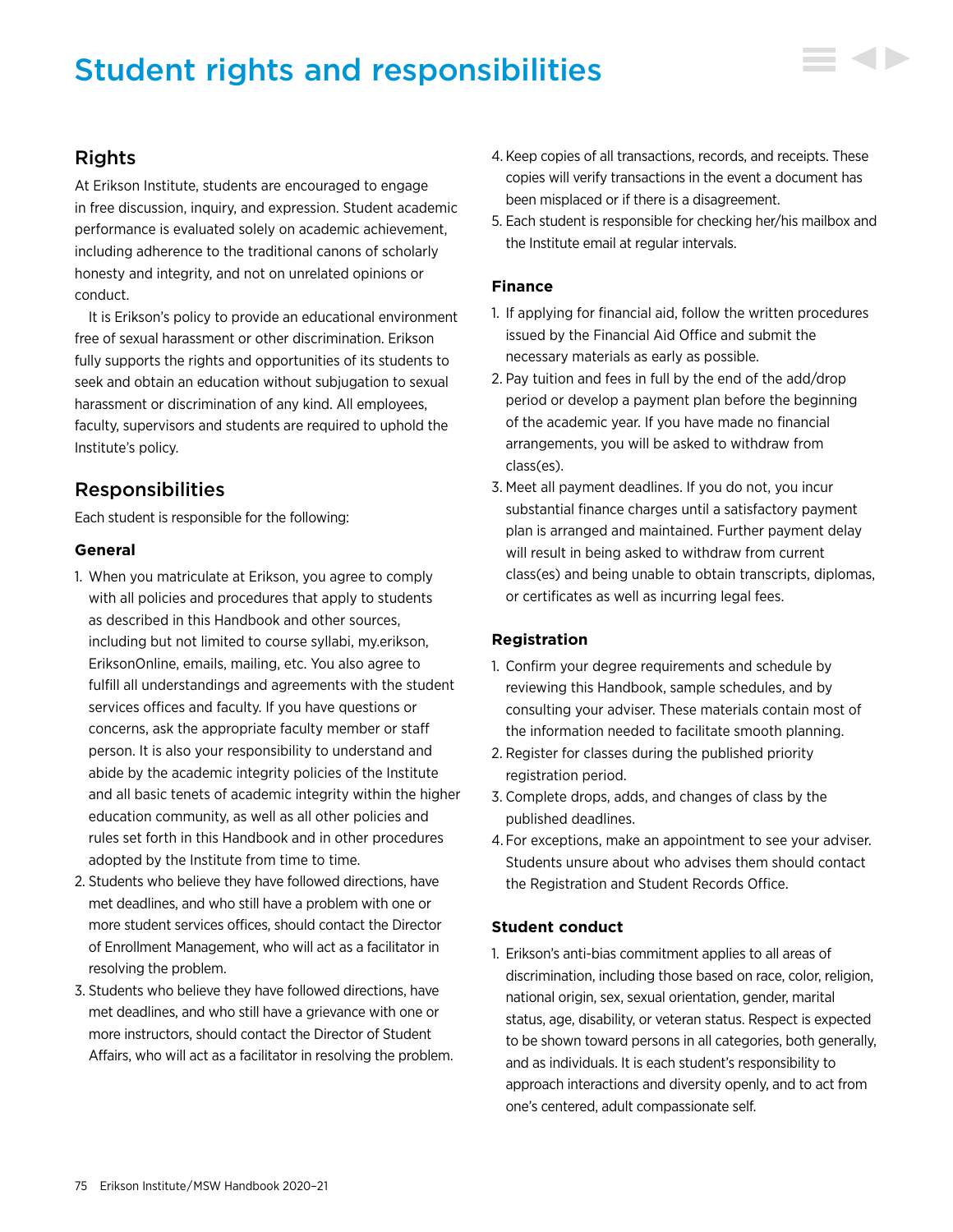- 2. Students are expected to conduct themselves in a manner compatible with the Institute's function as an educational institution. Behavior that is disruptive and/or interferes with the educational process is disrespectful of the rights of others and is not acceptable and, if continued, may result in discipline as summarized in paragraph 4 below, up to and including dismissal from the program.
- 3. Erikson Institute adheres to the laws of the State of Illinois and the federal government with respect to its substance abuse policy. The use, possession, or distribution of illegal drugs by students or employees is prohibited. The consumption or possession of alcoholic beverages for all students and employees under the age of 21 is strictly forbidden. Alcohol is prohibited from being on-campus at any time except during special events and in such instances is only to be consumed by those over the age of 21 in designated areas.
- 4. Erikson Institute reserves the right to address the following student conduct as disciplinary matters: failure to attend classes regularly, make satisfactory progress toward a degree, or neglect of academic work or requirements; violation of the rules of Erikson Institute; lying to an officer of the Institute; cheating, plagiarism, forgery, or other forms of academic dishonesty; theft of or damage to property of the Institute or others; violation of Erikson Institute computer policy; possession of stolen goods; physical violence (including assault and sexual assault), discrimination, intimidation, harassment or disorderly conduct; violation of law (including unlawful use or possession of controlled substances, firearms, or hazardous materials); and other conduct that departs from generally accepted standards of integrity, professional conduct, and ethical behavior, whether committed on or off campus. Depending upon the circumstances of the offense, discipline can include, but is not limited to, some or all of the following actions: admonition, probation, requirement of adherence to a conduct contract, requirement to take a leave of absence or withdraw, dismissal, and expulsion.

#### **Student disciplinary process**

Complaints relating to potential student misconduct, other than in situations raising issues of academic integrity and discrimination on the basis of sex under Title IX of the Education Amendment of 1972, shall generally be handled

using the procedures set forth below. Where circumstances raise a combination of issues that might be addressed under one or more procedures, or where the unique facts of a dispute warrant, the Institute reserves the right to modify or combine procedures, or fashion a new procedure, to address a particular case fully and fairly.

**KID** 

Reports or complaints about alleged student misconduct or violation of Institute rules should be made in the first instance to the Director of Student Affairs and/or the Director of Enrollment Management. The Director of Student Affairs and Director of Enrollment Management shall make a threshold determination whether the circumstances warrant investigation. Criminal misconduct may also be reported to the appropriate civil authorities. In such circumstances, the Institute may proceed with its own disciplinary process or, in its discretion, stay internal proceedings pending outside investigation.

If the Director of Student Affairs and/or Director of Enrollment Management threshold evaluation indicates that a violation of Institute rules or standards may have occurred, the accused student will be interviewed, at which time he or she is informed of the investigation, questioned regarding the allegations, and asked to discuss his or her alleged involvement. On the basis of this interview and any other initial investigation considered appropriate by the Institute, the Director of Student Affairs and/or Director of Enrollment Management shall make an initial determination whether the Institute's disciplinary standards appear to have been violated. If the Director of Student Affairs and/or Director of Enrollment Management determines at any time that no misconduct appears to have occurred, the matter shall be closed.

If the Director of Student Affairs and/or Director of Enrollment Management believes after initial investigation that misconduct has occurred, the Director of Student Affairs will discuss this initial conclusion with the student. If there is no disagreement as to the facts or the appropriate sanction, the matter shall be resolved by a written agreement, signed by both the Director of Student Affairs and student, stating the agreed facts and sanction, with a copy of the agreement to be maintained by the Institute. Such an agreement shall constitute the final decision upon the misconduct allegation.

If the Director of Student Affairs and/or Director of Enrollment Management believes after initial investigation that misconduct has occurred but the student disagrees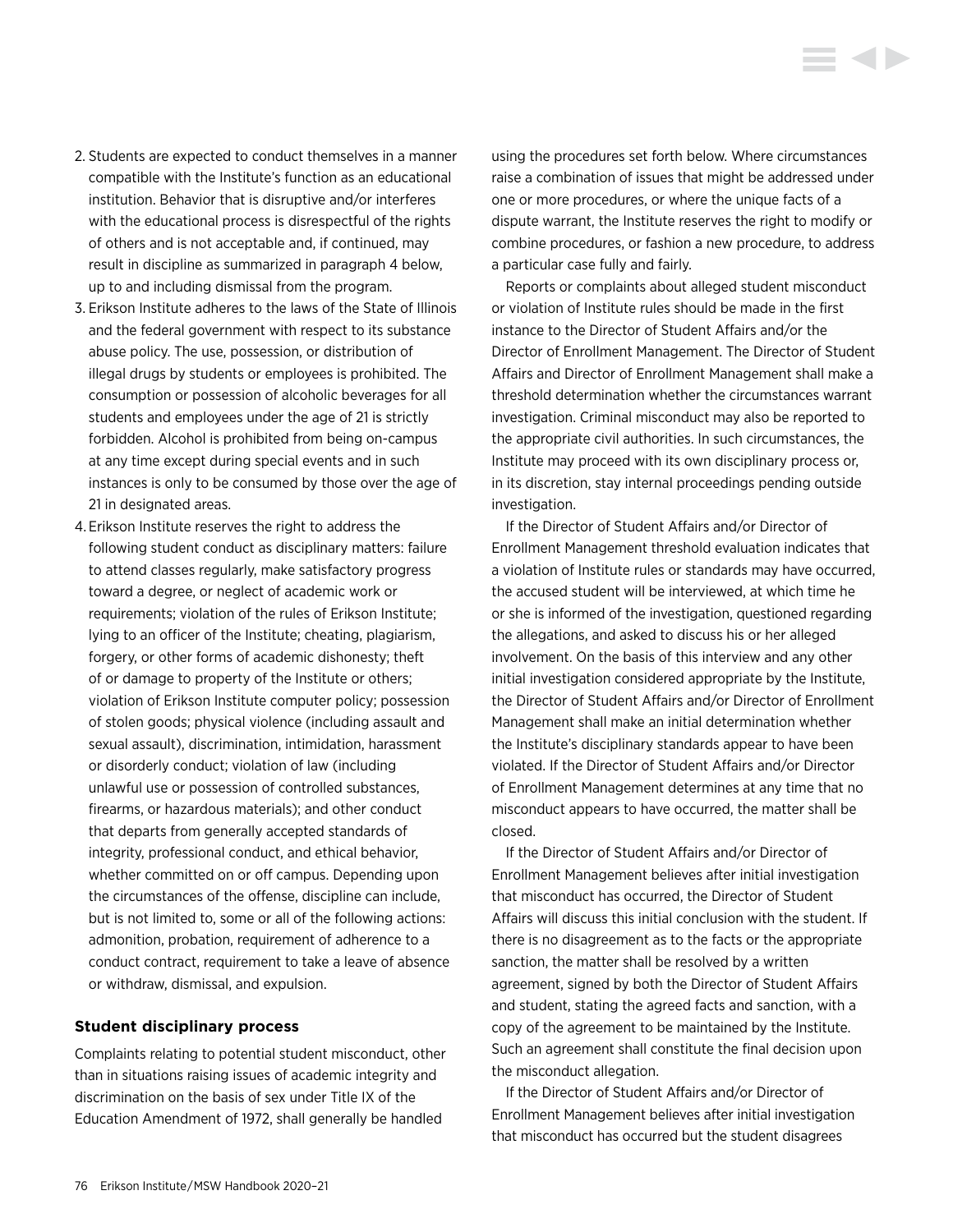with either this conclusion or the proposed sanction, the Director of Student Affairs and/or Director of Enrollment Management shall prepare a memorandum summarizing the results of the initial investigation, discussions to date with the student, and sanction being proposed. This memorandum shall be delivered to the Senior Vice President for Academic Affairs/Dean of Faculty or delegate for further proceedings. Depending upon the circumstances of the allegation, the Senior Vice President for Academic Affairs/Dean of Faculty or delegate shall implement either an administrative or committee review process, the choice of which shall be made at the discretion of the Senior Vice President for Academic Affairs/Dean of Faculty or delegate.

If an administrative review is chosen, that review shall be delegated to a member of the Institute administration (other than the Director of Student Affairs and/or Director of Enrollment Management) or to an outside investigator chosen by the Institute. The administrative investigator shall investigate the circumstances of the complaint by interviewing the student, the complainant (if any), and witnesses, as well as by reviewing documents and conducting other investigation deemed appropriate. The student shall be afforded an opportunity to meet with the administrative investigator and supply written materials and documents justifying the student's position. This administrative review is a fact-finding and dispute resolution process, not an evidentiary hearing, and no witness or party to the complaint has the right to personally confront other witnesses/parties or to question them directly. Attorney involvement in interviews or in the administrative investigative process may, but need not, be permitted at the discretion of the Institute. After concluding the administrative investigation, the administrative investigator shall prepare a written recommendation discussing the alleged misconduct and sanction proposed by the Director of Student Affairs and/or Director of Enrollment Management and the facts that the investigator has found. This recommendation shall be made to the Senior Vice President for Academic Affairs/Dean of Faculty or delegate

for final resolution of the matter. The decision of the Senior Vice President for Academic Affairs/Dean of Faculty or delegate is final.

**KID** 

If a committee review is chosen, the Institute, through its Senior Vice President for Academic Affairs/Dean of Faculty or delegate, shall appoint an *ad hoc* committee of three members to investigate the complaint. The committee members should include Institute faculty members or administrators and may, but need not, include a current student; one of the committee members should be designated by the Institute as chair. The committee should investigate the circumstances of the complaint by interviewing the student, any complainant, and witnesses, as well as by reviewing documents and conducting other investigation deemed appropriate. The accused student shall be afforded an opportunity to meet with the committee and supply written materials and documents justifying the student's position. The committee review contemplated is a fact-finding and dispute resolution process, not an evidentiary hearing, and no witness or party to the complaint has the right to personally confront other witnesses/parties or to question them directly. Attorney involvement in committee interviews or the investigative process may, but need not, be permitted at the discretion of the Institute. After concluding the investigation, the committee shall prepare a written recommendation discussing the alleged misconduct and sanction originally proposed by the Director of Student Affairs and/or Director of Enrollment Management and the facts that the committee has found; this recommendation shall be made to the Senior Vice President for Academic Affairs/Dean of Faculty or delegate for final resolution of the matter. The decision of the Senior Vice President for Academic Affairs/Dean of Faculty is final.

At any point during the disciplinary process, the process may be ended by agreement of the student and Institute, with any such resolution to be memorialized in a written agreement signed by the student and Institute.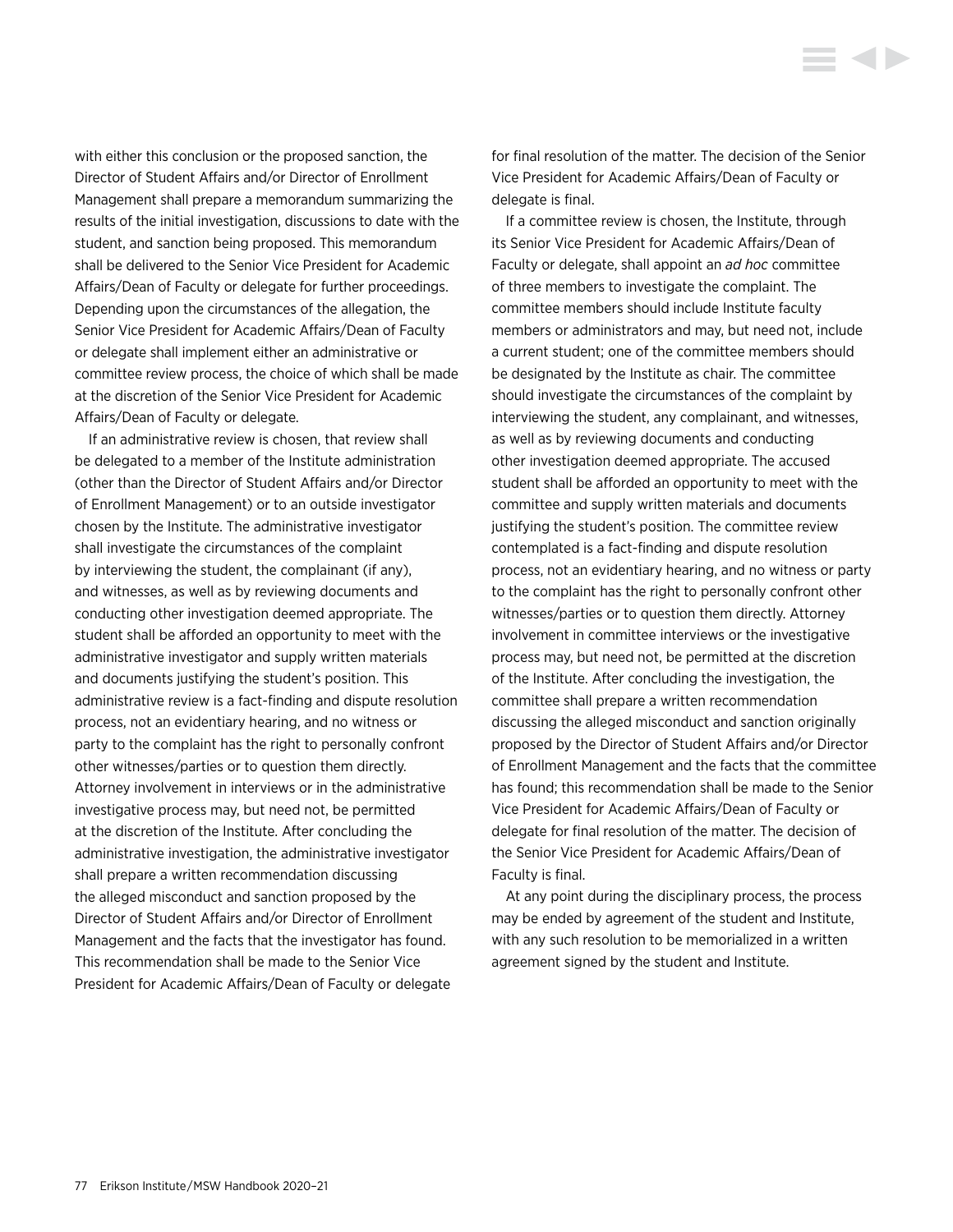# **Technical standards for students completing a Masters in Social Work**

The Erikson Institute MSW program adheres to the CSWE competency-based approach to social work education. Such an approach refers to identifying and assessing what students demonstrate in the classroom and in field practice. This approach also informs the technical standards for admission and retention in the MSW program. Technical standards in the MSW program at Erikson Institute encompass three main competencies: Knowledge/Scholastic Performance; Practice Skills; and Self Knowledge and Reflection.

Throughout their program, students are expected to progress with increasing independence, particularly during their field experience, so that by the time of program completion they are prepared for competent and independent practice at an entry level. To this end, the expectations and abilities listed below must be met by all students admitted to internships, with or without reasonable accommodations. In the event that a student is unable to meet the Technical Standards, with or without reasonable accommodations, Erikson reserves the right to do one of the following:

- $\cdot$  Steer the student toward a particular type of internship experience that would meet their learning needs
- Deem that the student cannot proceed to internship until they have successfully worked with faculty and staff to develop and follow through on a plan to help them meet the standards
- $\cdot$  Remove the student from an internship that they have already begun
- Terminate the student from the program, consistent with policies articulated in the Student Handbook and Field Manual.

#### **Knowledge/scholastic performance**

- 1. Demonstrate clarity of thinking to process information and appropriately apply it to situations in the classroom and field placement.
- 2. Exhibit the ability to conceptualize and integrate knowledge and appropriately apply that knowledge to professional practice.
- 3. Maintain an academic GPA of 3.0. Students will be placed on academic probation if their GPA drops below a 3.0. No student may continue on academic probation for more than one semester (including the summer). Failure to exit academic probation will result in dismissal from the program.
- 4. Meet deadlines for course assignments and program requirements (a pattern of repeated absences, lateness, and failure to meet deadlines in courses or fieldwork is not acceptable).
- 5. Demonstrate good attendance, integrity, honesty, and conscientiousness in classes and when engaged in any professional- field placement work/ encounters.

## **Self-Knowledge and Reflection**

- 6. Exhibit knowledge of how one's values, attitudes, beliefs, emotional and past experiences affect thinking, behavior and relationships. Accurately assess one's own strengths, limitations, and suitability for professional practice.
- 7. Demonstrate ability to deal with current life stressors through the use of appropriate coping mechanisms. Handle stress effectively by using appropriate self-care and developing supportive relationship with colleagues, peers, and others.
- 8. Seek and effectively use help for medical or emotional concerns that interfere with scholastic and professional performance.
- 9. Exhibit willingness and an ability to listen to others.
- 10.Take responsibility for own actions and consider the impact of these actions on others.

# **Practice Skills**

- 11. Work collegially and professionally with others, including colleagues, faculty and staff.
- 12. Work collaboratively and respectfully with clients and client constituents.
- 13. Demonstrate sufficient written and oral skills to comprehend information and communicate ideas and feelings, in the classroom and in field work.
- 14.Demonstrate interpersonal skills to relate effectively to other students, faculty, staff, clients, and professionals and to fulfill the ethical obligations to the profession.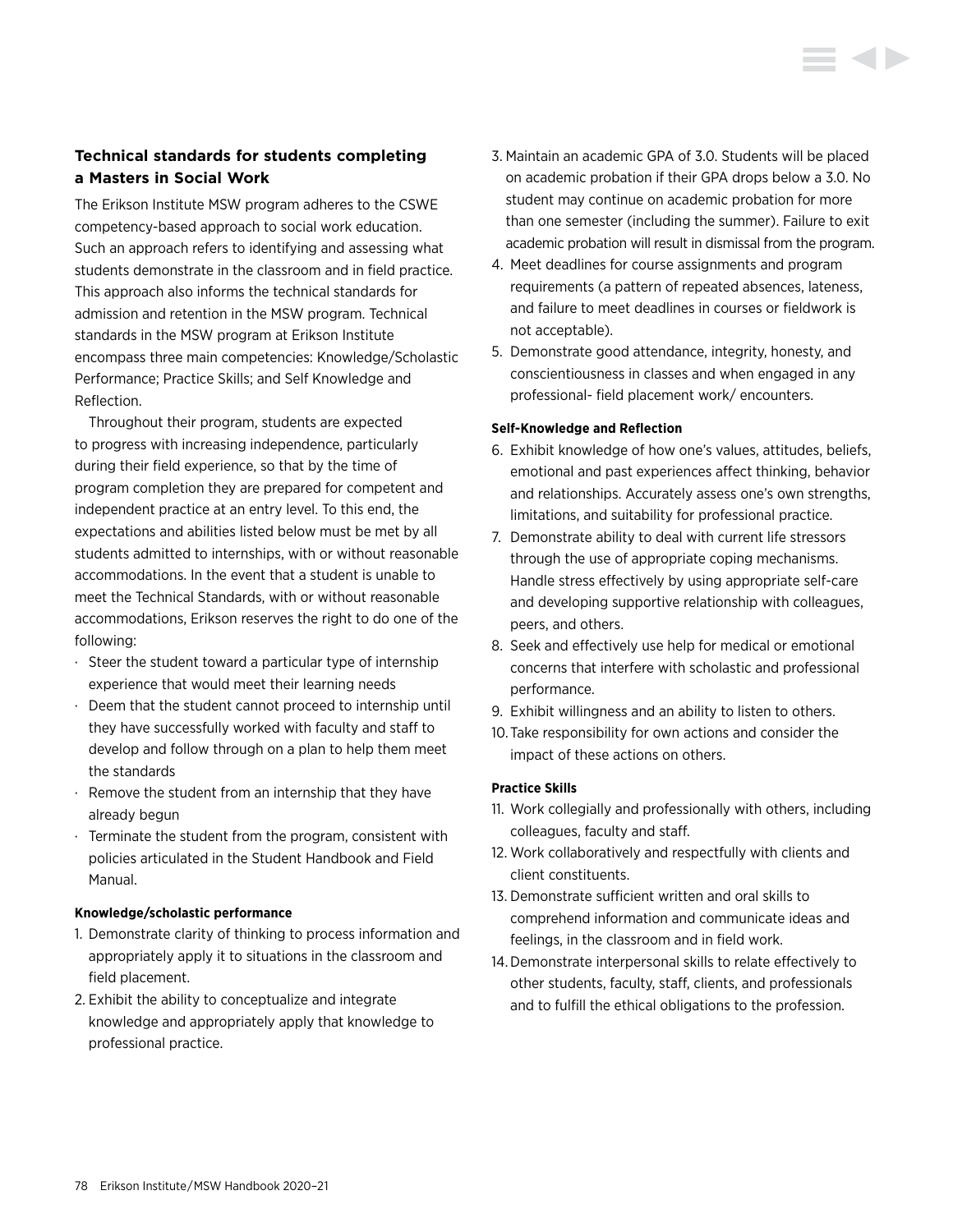- 15. Demonstrate initiative in relation to solving problems.
- 16. Seek assistance and follow supervision in a timely manner, and accept and respond appropriately to constructive review of work from faculty, staff, field supervisor, and field liaison.
- 17. Commit to adhering to the NASW Code of Ethics *[www.socialworkers.org/About/Ethics/Code-of-Ethics](http://www.socialworkers.org/About/Ethics/Code-of-Ethics)*
- 18. Demonstrate attitudes of integrity, responsibility and tolerance.
- 19. Conduct oneself professionally consistent with NASW Code of Ethics and professional responsibility.
- 20.Maintain confidentiality as it relates to human service, classroom activities, and field placement.
- 21. When using technology to deliver services to clients, maintain confidentiality policies and procedures consistent with relevant statutes, regulations, rules, and ethical standards *[www.socialworkers.org/](http://www.socialworkers.org/includes/newIncludes/homepage/PRA-BRO-33617.TechStandards_FINAL_POSTING.pdf) [includes/newIncludes/homepage/PRA-BRO-33617.](http://www.socialworkers.org/includes/newIncludes/homepage/PRA-BRO-33617.TechStandards_FINAL_POSTING.pdf) [TechStandards\\_FINAL\\_POSTING.pdf](http://www.socialworkers.org/includes/newIncludes/homepage/PRA-BRO-33617.TechStandards_FINAL_POSTING.pdf).*

#### **Accommodations and technical standards**

Erikson will not discriminate against qualified individuals with disabilities who apply for admission to the professional/ graduate program and will provide reasonable accommodations to qualified individuals with disabilities. A reasonable accommodation is one that does not require substantial program modification or lower academic standards. Reasonable accommodations can be provided in relation to academic requirements and to technical standards. Erikson facilitates the implementation of reasonable accommodations, including resources and services, for applicants with disabilities, chronic medical conditions, a temporary disability or pregnancy complications resulting in difficulties with accessing learning opportunities.

Should an applicant or admitted student have or develop a condition that places them in the position of not being able to meet a technical standard and no reasonable accommodation can be identified that will enable the student to complete the program and pursue professional practice, the candidate may be denied admission or dismissed from the program.

Students are asked to verify that they understand and can meet the technical standards established by a program or that they believe that, with certain reasonable accommodations, they can meet the standards.

Any student with a disability (or a student who develops a disability) and who needs an accommodation should contact Stripe Gandara, Director of Disability Services at [sgandara@erikson.edu](mailto:sgandara%40erikson.edu?subject=) for further information.

#### **If a student's ability to meet the technical standards changes**

If a student's ability to meet the standards changes while enrolled in the program, a meeting with the student, program director, field director, and director of disability services may be held to determine the best course of action. The director of disability services can advise the student on appropriate documentation if the student believes that they could meet the program's technical standards with accommodation(s). If the stated condition is a qualified disability, the director of disability service will confer with the student to determine reasonable accommodations which do not jeopardize personal safety, or result in a fundamental alteration of the educational experience to which the technical standards apply (including field placement, coursework, observations and assessment activities deemed essential to graduation).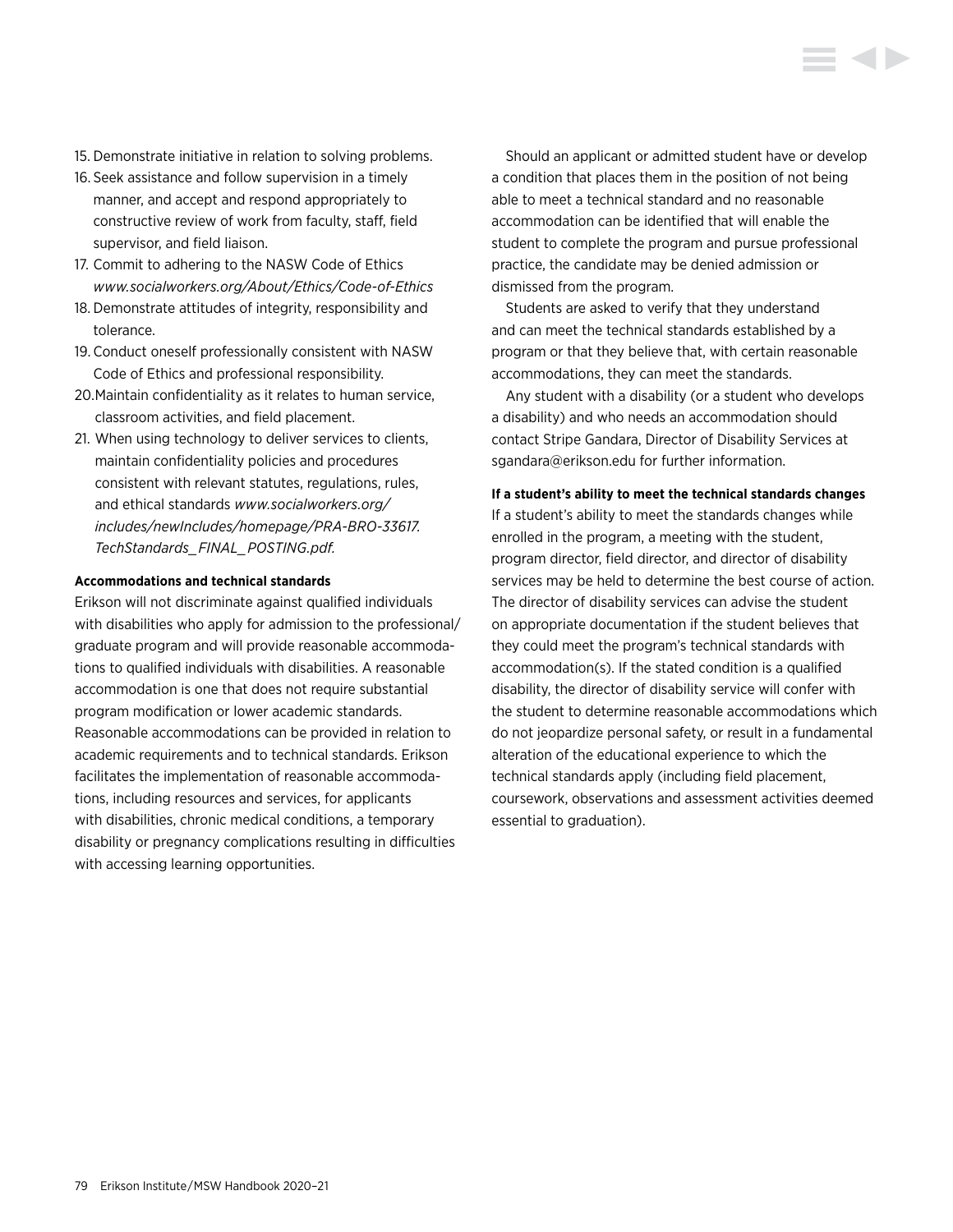# Financial aid

Erikson participates in the William D. Ford Direct Loan (Direct Loan) program through the U.S. Department of Education, which provides student loans. Students must meet the Department of Education's eligibility requirements in order to receive student loans. Erikson also offers scholarships, a limited number of competitive scholarships, and fellowships. Financial aid, including scholarships and grants, is not automatically renewable—students must reapply each year.

# Financial Aid Award Eligibility

# **Master's degree programs**

Students enrolled in Erikson's master's degree programs may be eligible for one of the following:

- Inspiration Scholarship
- Cari B. Sacks Scholarship
- Irving B. Harris Scholarship
- Barbara T. Bowman Scholarship
- Barbara Bowman Fellowship in Early Education and Social Justice
- Pelino Family Scholarship
- Anne Searle Bent Scholarship
- Edward Neisser Memorial Scholarship
- Partnership for Quality Childcare Scholarship
- TEACH Grant (for students enrolled in the MS in Early Childhood Education leading to initial early childhood teaching license and bilingual/ESL endorsement)
- Federal Direct Subsidized Loan
- Federal Direct Graduate PLUS Loan
- Alternative loans available through private lenders

To be considered for any of the above financial aid award programs, students are required to complete the Free Application for Federal Student Aid (FAFSA). Erikson's school code is **G35103**.

# **Graduate certificate programs**

Student enrolled in Erikson's certificate programs may be eligible for one or a combination of the following forms of financial aid:

- Erikson Infant Specialist/Infant Mental Health scholarships
- Pelino Family Scholarships
- Federal Direct Unsubsidized Loan
- Federal Direct Graduate PLUS Loan
- Alternative loans available through private lenders
- Erikson Merit Scholarship and Need-Based Grants

The respective certificate program faculty awards scholarships for the certificate programs. To be considered for the loan programs, students are required to complete the Free Application for Federal Student Aid (FAFSA). Erikson's school code is **G35103.**

To be considered for Erikson Merit Scholarship and/ or Need Based Grants, students must complete the Scholarship/Need Based Grant Application. Please review the Financial Aid page on the [www.erikson.edu](http://www.erikson.edu) website for additional information and to access the application.

# **Federal Direct Stafford Loans**

Stafford Unsubsidized Loans (non-need based): Stafford unsubsidized loans accrue interest upon disbursement of the loan and students are responsible for paying the interest on the loan while enrolled. Students may opt to defer interest payments during the period of enrollment by adding the accrued interest to the loan principal (also known as capitalization of interest). Please note that capitalization generally results in more interest paid over the life of the loan. Stafford unsubsidized loans are available to eligible borrowers regardless of financial need. Eligible borrowers are graduate students who are enrolled at least half-time (3 credits). The annual loan limit on Stafford unsubsidized loans is \$20,500 for students enrolled in the master's and graduate certificate programs. The interest rate on Stafford Unsubsidized loans disbursed July 1, 2020–June 30, 2021 is a fixed 4.30%.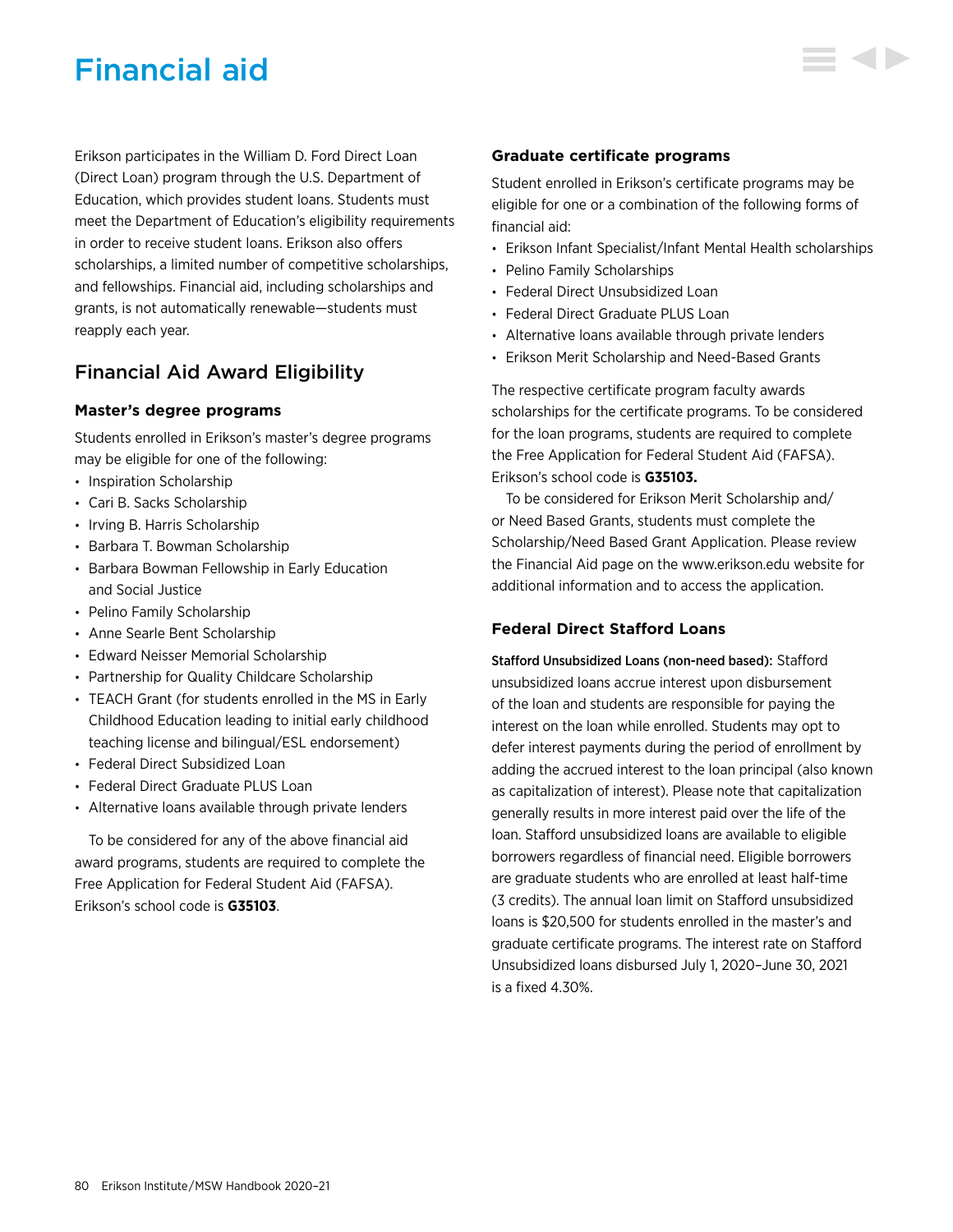## **Graduate PLUS Loan**

This federal loan program was authorized as part of the Deficit Reduction Act of 2005. Repayment on Graduate PLUS loans begins 60 days following the disbursement of the loan; however, students enrolled at least half-time (3 credits) are eligible for deferment. Interest begins to accrue upon disbursement. Graduate PLUS loans are available to eligible borrowers with financial need based upon their FAFSA information. The maximum award amount is the difference between the total cost of education minus all financial aid for which the student is eligible. Borrowers must pass a simple credit check. The interest rate on Direct Graduate PLUS loans disbursed July 1, 2020–June 30, 2021 is a fixed 5.3%.

## **Master Promissory Note (MPN)**

To receive Stafford unsubsidized and/or Graduate PLUS loan funds, students must complete a Master Promissory Note (MPN). Students who receive Stafford and Graduate PLUS loans must complete a separate MPN for each program. Erikson utilizes multi-year MPN's which means that you have to complete the promissory note only once. No federal loan funds will be disbursed without a completed and approved MPN.

#### **Loan counseling**

All students who accept a federal student loan must complete loan entrance counseling before receiving loan funds and loan exit counseling before leaving Erikson. Failure to complete exit counseling will result in a hold on the student's account, which will prevent the student from receiving her/his transcripts, diploma, and/or certificate of completion.

# **Teacher Education Assistance for College and Higher Education (TEACH) Grant**

The TEACH Grant program provides up to \$4,000.00 per year, for up to two years (maximum \$8,000) in grants to teacher candidates who:

- 1. are enrolled in the MS in Early Childhood Education leading to early childhood teaching license and bilingual/ESL endorsement;
- 2. plan to teach full-time in high-need subject areas; and
- 3. plan to teach at schools that serve students from low-income families.

Note: You may access the U.S. Department of Education's list of schools serving low income students and the directory of high-need subject areas through the TEACH Grant page in the Student Services section of *[my.erikson.edu](http://my.erikson.edu)*.

TEACH Grant recipients agree to teach for at least four years within eight years of finishing their degree program and to teach high-need subjects in designated schools that serve low-income students. If you do not complete the four-year teaching obligation, your grant will convert to an unsubsidized loan, which you will have to repay with interest calculated back to the date the funds were disbursed.

TEACH Grant recipients must sign a TEACH Grant Agreement to Serve (service agreement) and complete a loan counseling session for each financial aid award year that the award is disbursed. When you sign the service agreement, you are agreeing to the repay the grant as a Federal Unsubsidized Stafford loan, with interest accrued from the date the grant funds were first disbursed, if you do not complete the teaching service requirement. Once a TEACH Grant is converted to a loan, it cannot be converted back to a grant.

You may request cancellation of all or part of your TEACH Grant award. If you request cancellation before the first day of the payment period or within 14 days after your TEACH Grant has been disbursed to your Erikson student account, Erikson will return the funds and they will not be converted to a Federal Unsubsidized Stafford loan.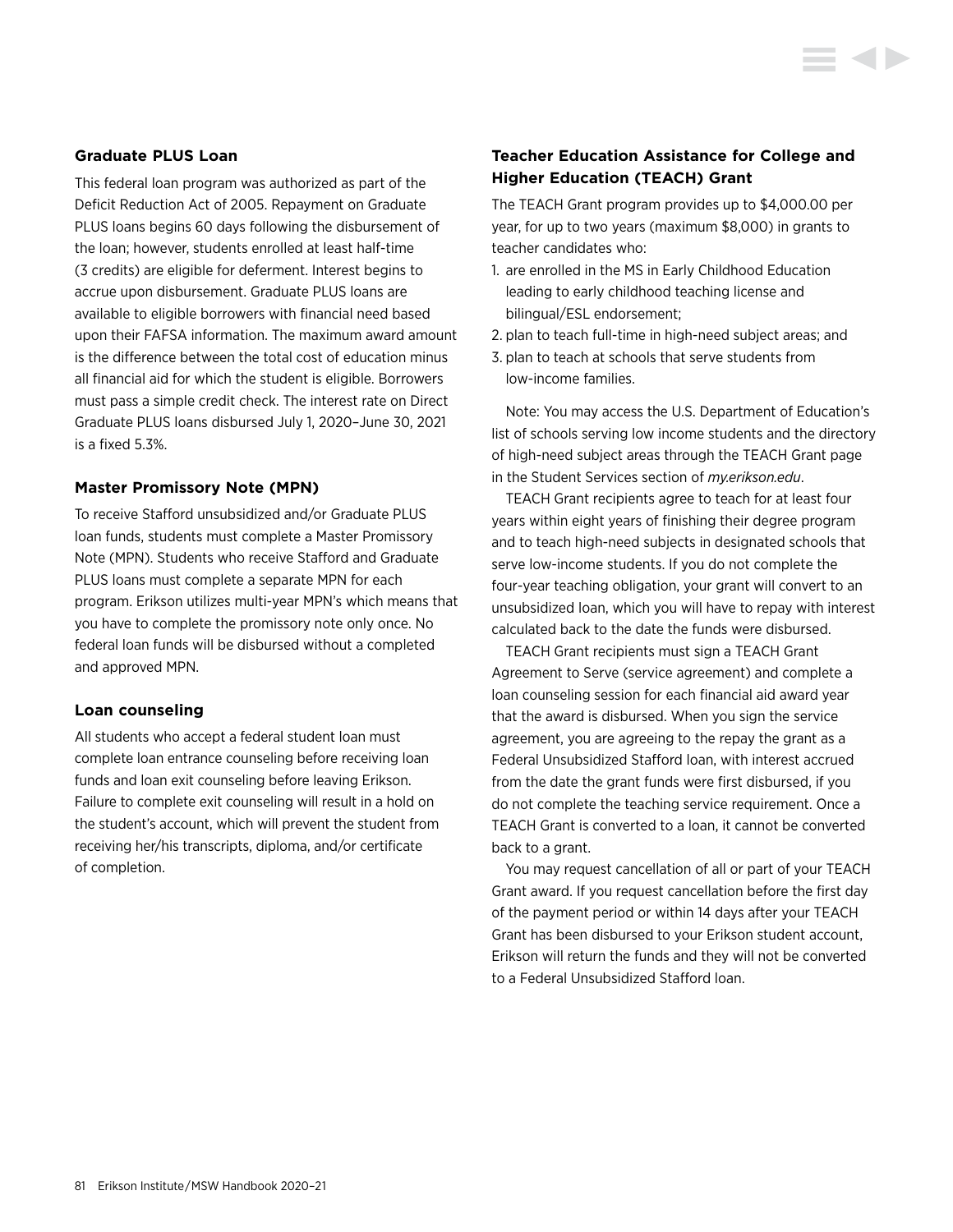TEACH Grant awards are disbursed in equal amounts over two or three terms, with the maximum \$4,000 award divided by the appropriate number of terms. The maximum award for each respective term is calculated based on the following:

| <b>Registered credits</b>                  | Amount of award |
|--------------------------------------------|-----------------|
| Full-time (6 or more credits)              | 100%            |
| $\frac{3}{4}$ -time (4.5 – 5.5 credits)    | 75%             |
| $\frac{1}{2}$ -time (3 – 4 credits)        | 50%             |
| Less than $\frac{1}{2}$ -time (<3 credits) | 25%             |

To be eligible for a TEACH Grant, you must:

- Be a U.S. citizen or eligible non-citizen
- Be enrolled in or plan to enroll in the MS in Early Childhood Education leading to initial teaching license and bilingual/ESL endorsement
- Maintain a minimum cumulative grade point average of 3.25
- Complete TEACH Grant counseling and sign a TEACH Grant Agreement to Serve each year at *[www.teach-ats.ed.gov](http://www.teach-ats.ed.gov)*
- Complete the FAFSA although you do not have to demonstrate financial need to be eligible

# **Award notification**

Students who have completed all financial aid application materials will receive an award letter detailing their eligibility for need-based grants, scholarships, and/or loan assistance. You will be notified in writing of any changes in your financial aid eligibility due to a change in enrollment status.

Financial aid is available for summer term if the student is enrolled at least half-time. Fall term is considered the first term of the academic year for financial aid purposes; therefore, students who wish to receive financial aid for the fall term must complete financial aid application materials for the following academic year (i.e. forms for 2020–21 to receive aid for fall 2020).

# **Disbursement of financial aid**

Scholarships are applied directly to tuition accounts at the beginning of each term. Scholarships are based on an assumption about the number of credit hours the student will take each term and may be adjusted if the student enrolls for a different number of credit hours.

Student loans are disbursed at the beginning of each term, assuming all necessary paperwork and entrance counseling have been completed. The loan funds will be applied first to any outstanding tuition and/or fees not covered by scholarships, grants, or other resources. If the loan funds are in excess of the current term's tuition and fee charges, you will receive a refund check from Erikson Institute within 14 days of the loan funds being applied to your tuition account.

You may refuse a loan disbursement within 14 days by notifying the Financial Aid Office in writing. The loan funds will be returned to the Department of Education.

If you wish to change the amount of financial aid you have accepted, you must notify the Financial Aid Office in writing of the changes you wish to make.

If you are taking courses at Loyola University you are responsible for paying that balance.

If you are using financial aid, you can use your refund to cover those cost but Erikson will not make a payment to Loyola University on your behalf.

# **Return of Title IV funds**

If you withdraw from Erikson Institute during an academic term and have received a federal student loan or TEACH Grant for that term, you may be required to return a portion of the disbursed funds to Erikson Institute or to the Department of Education as required by federal regulation. This policy is separate and distinct from Erikson's tuition refund policy, which may also apply.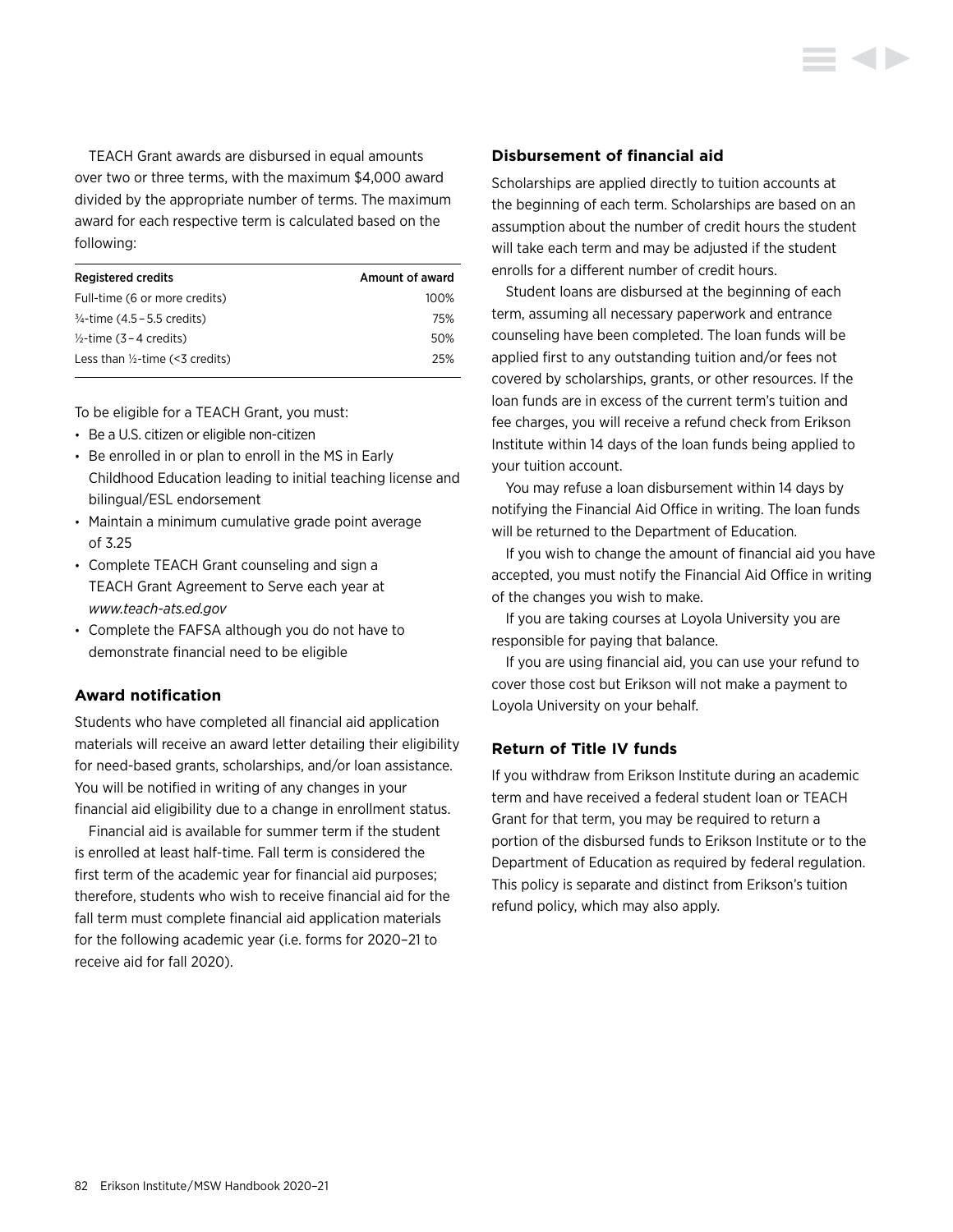## **Return of Tuition Assistance**

Military Tuition Assistance (TA) is awarded to a student under the assumption that the student will attend school for the entire period for which the assistance is awarded. When a student withdraws, the student may no longer be eligible for the full amount of TA funds originally awarded. To comply with the new Department of Defense policy, Erikson Institute will return any unearned TA funds on a prorate basis through at least the 60% portion of the period for which the funds were provided. TA funds are earned proportionally during an enrollment period, with unearned funds returned based upon when a student stops attending.

# **Return of Erikson fellowships, scholarships and need-based grants**

Funding for Erikson's fellowships and scholarships are provided by the generous gifts of donors and Erikson supporters. The Institute takes seriously its responsibility to conscientiously award and monitor its limited fellowship and scholarship funds. Students who withdraw from a course or all courses, regardless of the circumstances of the withdrawal, are required to pay back 100 percent of the Erikson fellowship or scholarship award for the term. The funds may be re-awarded for future enrollment in the courses, contingent upon the student retaining her/his eligibility for the specific award program.

#### **Satisfactory academic progress**

To be eligible for Title IV financial aid, a student must make satisfactory academic progress (SAP) toward completion of a degree or certificate as follows:

#### 1. Grade Point Average requirement

To graduate, all master's students are required to have a cumulative grade point average (GPA) of at least 3.0 with no more than two C+, C, or C− grades. Certificate program students are required to have a cumulative grade point average of at least 3.0 with no more than one C+, C, or C− grade, and a grade of B or better in internship courses.

A student's cumulative GPA is defined as the total quality points earned (refer to Erikson's grading system details in the Student Handbook for quality points earned for grades included in GPA calculations) divided by total hours attempted.

*Incomplete, Withdrawal, and missing grades:* Grades of I (Incomplete), W (Withdrawal) and missing grades are not included in the calculation of the GPA. Grades of WF (Withdrawal, fail) and NG (No grade submitted) are included in the calculation of the GPA and earn 0 quality points, therefore negatively impacting Satisfactory Academic Progress evaluations.

*Repeated Courses:* Only the grade earned in the most recent repeated course is used in the calculation of the GPA.

*Transfer credits:* Erikson rarely accepts transfer credits from another institution, and in such cases transfer credits are recorded and calculated in the GPA.

To ensure that this requirement will be met, students must achieve the minimum cumulative grade point averages below according to the student's program length:

|                | By the end of |             |            |
|----------------|---------------|-------------|------------|
| Program option | First year    | Second year | Third year |
| 2-year student | 3.0           | 3.0         | na         |
| 3-year student | 2.5           | 3.0         | 3.0        |
| 4-year student | 2.5           | 3.0         | 3.0        |
| Certificate    | 3.0           | 3.0         | na         |

#### 2. Credit hour completion requirement

Students must make progress toward completion of the degree by satisfactorily completing a minimum number of credit hours per academic year as follows:

|                | By the end of |             |            |                    |
|----------------|---------------|-------------|------------|--------------------|
| Program option | First year    | Second year | Third year | <b>Fourth year</b> |
| 2-year student | 30            | 60          | na         | na                 |
| 3-year student | 18            | 36          | 60         | na                 |
| 4-year student | 12            | 22          | 37         | 60                 |

If a student changes program options, she/he is required to have completed the minimum number of credit hours for the program in which she/he was enrolled at the end of the period that is being monitored.

Erikson Institute rarely accepts transfer credits from another institution, and in such cases transfer credits are counted toward the credit hour completion requirement. If a student repeats a course, both enrollments are calculated in the credit hour completion rate. If a student withdraws from a course after the add/drop period, the student will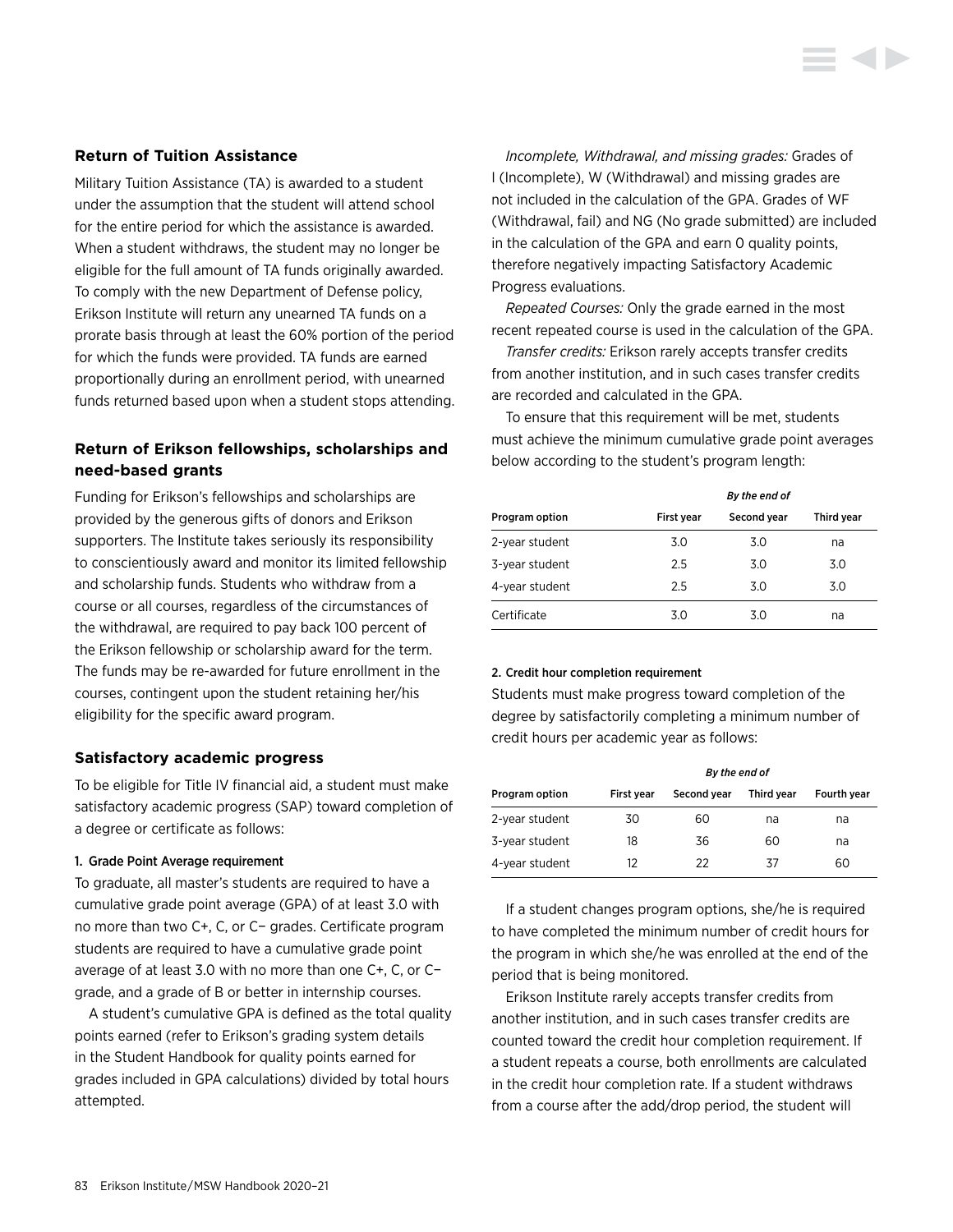receive a grade of 'W' or 'WF' depending on the date of withdrawal. Grades of 'W' and 'WF' are considered an unsuccessful attempt in the credit hour completion rate. If a student has a grade of 'I' or 'NG', the grades are considered an unsuccessful attempt in the credit hour completion rate until the course has been successfully completed and a final passing grade has been posted.

#### 3. Maximum time frame for program completion

Students must complete the master's degree program within five years of entering the program. Certificate programs must be completed within three years.

#### 4. Schedule for monitoring progress

Each Title IV aid recipient's progress relative to credit hours earned, cumulative grade point average and maximum time frame for program completion will be monitored once per academic year at the end of the summer term.

#### 5. Denial of financial aid

Students who do not meet the minimum standards for satisfactory academic progress will be notified in writing and will be ineligible for Title IV financial aid for subsequent enrollment periods, even if the student is allowed to register for classes.

#### 6. Regaining eligibility

If a student is denied Title IV assistance because she/he has not maintained satisfactory academic progress, courses must be taken at the student's expense until the student's progress meets all requirements of this policy.

#### 7. Repeated course work

If a student retakes a previously *failed* course, the repeated course will be included in the student's Title IV enrollment status and Title IV funds will be available to pay for the repeated course. If a student retakes a previously *passed* course, one repetition of the repeated course will be included in the student's Title IV enrollment status and Title IV funds will be available to pay for the repeated course.

All repeated courses affect financial aid satisfactory academic progress calculations. A repeated course along with the original attempt must be counted as attempted credits.

# 8. Appeals

If a student has experienced unusual circumstances that have negatively affected his or her academic progress, a written appeal may be submitted to the Director of Enrollment Management. The appeals process is reserved for situations outside the student's control, such as family catastrophe, illness, and other special circumstances. In order for the appeal to be considered, a student must submit information regarding why she/he failed to make satisfactory academic progress and what has changed in the student's situation that would allow the student to demonstrate satisfactory academic progress at the next evaluation.

Appeals will only be approved if the SAP review committee determines that:

- the student will be able to meet SAP standards after the subsequent payment period; or
- an academic plan is developed with the student and the faculty advisor that, if followed, will ensure that the student is able to meet SAP standards by a specific point in time.

If an appeal is granted, the student will be placed on financial aid probation for the specified period and will have her/his Title IV financial aid eligibility reinstated.

#### **In-school loan deferment**

If you have federal student loans from prior years, you may be eligible to defer repayment of those loans if you are enrolled for at least 3 credits at Erikson. We work with National Student Clearinghouse to automatically notify your lenders of your enrollment status. If you wish to request a deferment, you should contact your lender to request a deferment form and submit the form to the Registration and Student Records Office for certification.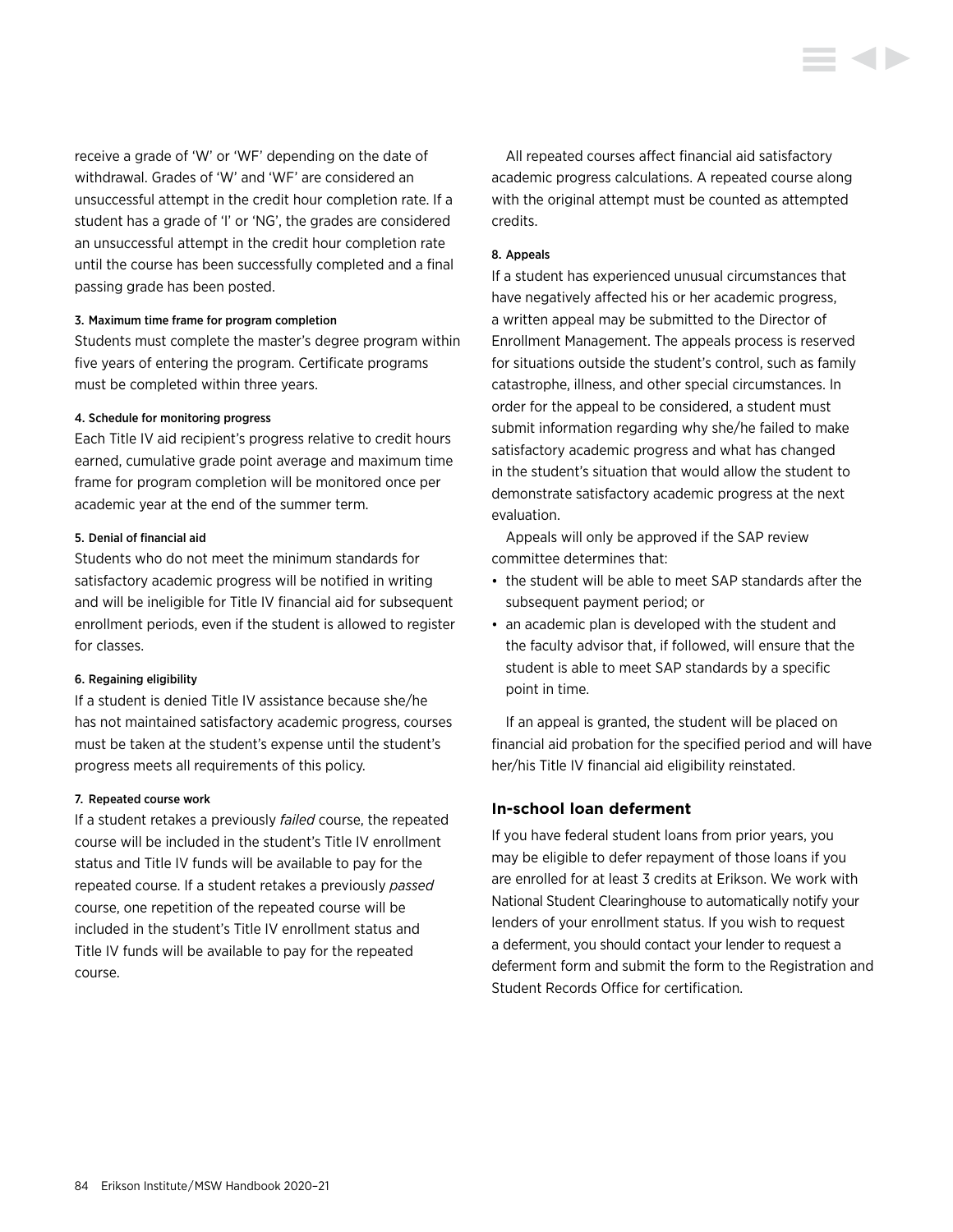# Student financial accounts



# **Tuition**

Erikson degree and certificate students are charged by the credit hour. For the 2020–21 financial aid award year, tuition for the Master of Social Work is \$1,090 per semester credit hour. Tuition for all other master's and doctoral programs and the Infant Specialist Certificate program is \$1,135 per semester credit hour. Tuition for all certificates programs, with exception to the Infant Specialist program is \$775 per semester credit hour.

#### **Fees**

Degree and certificate students are responsible for the following fees.

#### *One time fees*

| Matriculation fee (non-refundable)                       |       |
|----------------------------------------------------------|-------|
| PhD and Master's                                         | \$200 |
| Certificate                                              | \$150 |
| Due with enrollment into the program                     |       |
| Application for degree conferral fee                     |       |
| Master's                                                 | \$175 |
| Due with graduation application                          |       |
|                                                          |       |
| Recurring fee                                            |       |
| Student services billed in the Fall and Spring semesters |       |

| at \$300 per semester | \$600 |
|-----------------------|-------|
|                       |       |

#### *Other fees*

| Late registration    | \$100 per course |
|----------------------|------------------|
| Tuition payment plan | \$15 per term    |

#### **Making payments**

Unless otherwise noted, tuition is due on the last day of the add/drop period for each term. Online credit card payments can be made through *[my.erikson.edu](http://my.erikson.edu)*. Payments may also be mailed to:

Erikson Institute Attn: Tuition Payment 451 N LaSalle St Chicago, IL 60654-4510

If by the end of the add/drop period a student has failed to pay in full, submit a payment plan with fee and first payment, or submit all necessary paperwork to receive a Department of Education loan, she/he will incur a \$100 late payment fee. Failure to make payment within three weeks of a late fee being applied may result in being de-registered from classes. If a student makes payment in full after being de-registered, the faculty will review the case before she/he will be allowed to re-enroll and return to class.

Erikson Institute accepts any of the following: personal checks, money orders, Discover, MasterCard, or Visa. There will be a \$25 fee for all returned checks. If a student incurs two insufficient funds fees, personal checks will no longer be accepted from that student and future payments must be made with a certified or cashier's check.

#### **Payment plans**

Students have the option of enrolling in a payment plan. The fee for this service is \$15 per semester. Payment plan worksheets are available through *[my.erikson.edu.](http://my.erikson.edu)* Signed worksheets and first payment are due on the last day of the add/drop period for the given term. Thereafter, payments are due on the 15th of the month with the last payment due before the end of classes. Payment plans are an excellent alternative for students who cannot afford to pay an entire semester's tuition at once or do not want to take out student loans. However, it is very important that students analyze their financial situation before agreeing to make monthly payments. Students will incur a \$25 late fee for each late payment.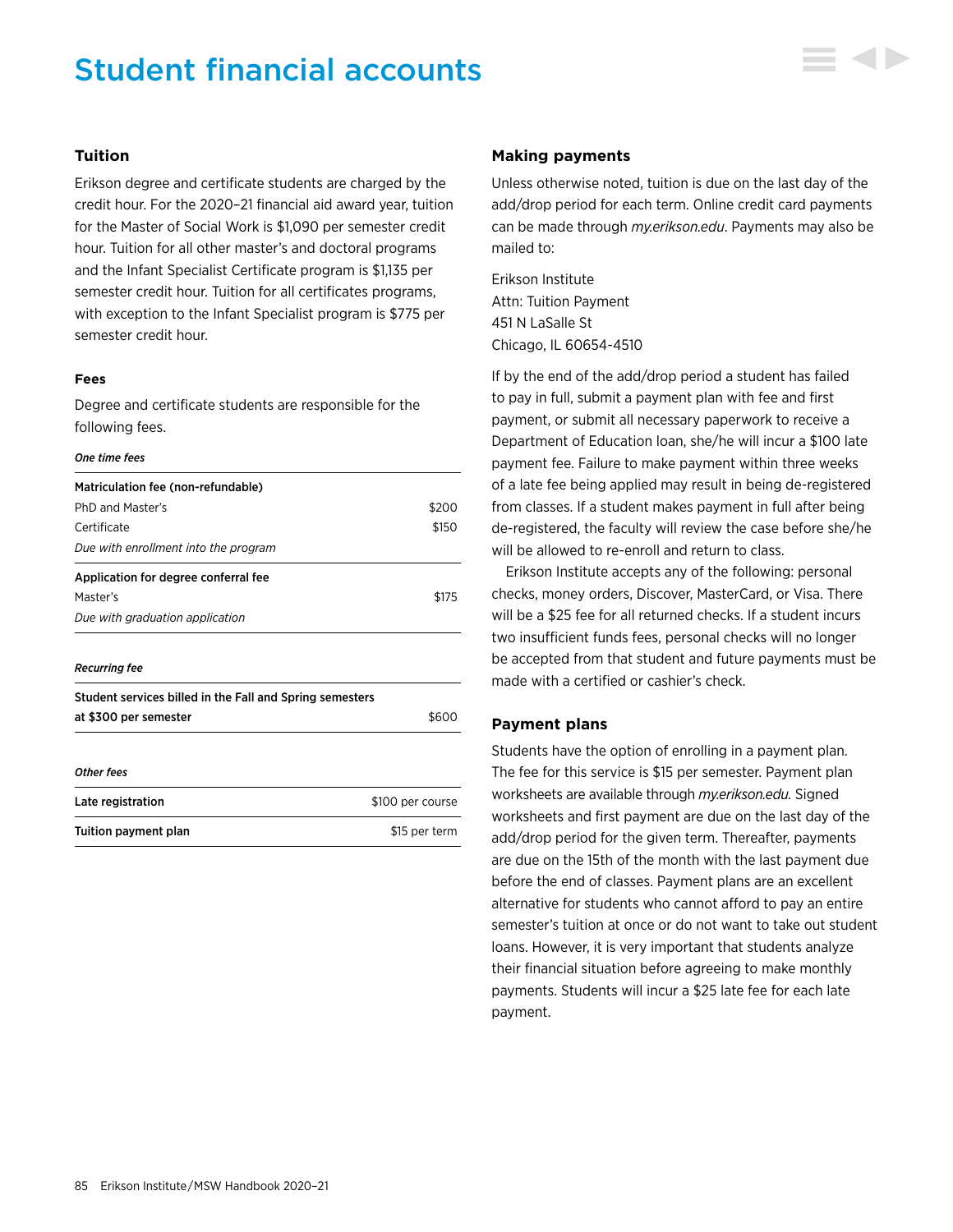## <span id="page-86-0"></span>**Employer payments**

If an employer is reimbursing a student directly for tuition, the student is responsible for all Erikson tuition costs, which are due on the last day of the add/drop period for the term. If an employer is paying Erikson directly for a student's tuition, the student is responsible for providing the Financial Analyst with a typed statement on business stationery stating what portion of the tuition is covered and when Erikson Institute will receive payment. This statement and any uncovered portion of tuition are due on the last day of the add/drop period for the term.

## **Collections**

Erikson Institute makes every attempt to assist students with financing their education. In instances where an account becomes delinquent, Erikson Institute will send the student's account to a collection agency. Students are responsible for any and all legal fees or collection agency fees related to their delinquent accounts. To avoid this, we encourage students to pay on time and notify the Financial Analyst immediately if she/he is unable to make a payment due to extenuating circumstances so other arrangements can be made.

#### **Tuition refund policy**

Students who withdraw from classes may be entitled to a refund of a portion of tuition according to the policy and refund schedule described below. Only tuition may be refunded; all fees will be due as charged regardless of when refund requests are submitted. In order to obtain a refund, students must officially withdraw from classes through the Registration and Student Records Office. Students must officially withdraw from a class or classes for which they seek a refund; the Institute does not automatically withdraw students from classes even if a student fails to attend the class. Refunds will be calculated based on the date the required paperwork was submitted to the Registration and Student Records Office, not on the last day of class

attended. Therefore, it is imperative that students see the Registration and Student Records Office immediately upon dropping a class, dropping the program, or changing programs. Meeting with your adviser does not constitute meeting with the Registration and Student Records Office. Refunds will be calculated according to the following schedule:

| <b>Effective Date of Withdrawal</b> | Percentage of Refund |
|-------------------------------------|----------------------|
| End of add/drop period              | 100%                 |
| Second week of term                 | 75%                  |
| Third week of term                  | 50%                  |
| Fourth week of term                 | 25%                  |
| Fifth week of term or later         | 0%                   |

If a student withdraws and is on a payment plan, the balance of the tuition becomes due immediately. The Institute will not grant a refund if a student withdraws or is forced to withdraw from a course for disciplinary reasons, including violation of the Institute's academic dishonesty policy.

## **Release of financial information**

It is Erikson Institute's policy not to release any financial information to any third party. If you would like a third party to have access to your financial information, please provide the Financial Analyst with written permission. Your written permission must clearly designate each third party to whom you wish to permit release of your financial information. The Institute will honor your written permission for the remainder of the academic year in which you submit the request. If you wish to grant permission for access to your financial information for a subsequent academic year, you must submit an additional written request for the subsequent year. You may withdraw permission at any time by submitting a request for withdrawal in writing to the Financial Analyst, who will make every effort revoke the permission as soon as possible but may require until the end of the academic year to do so.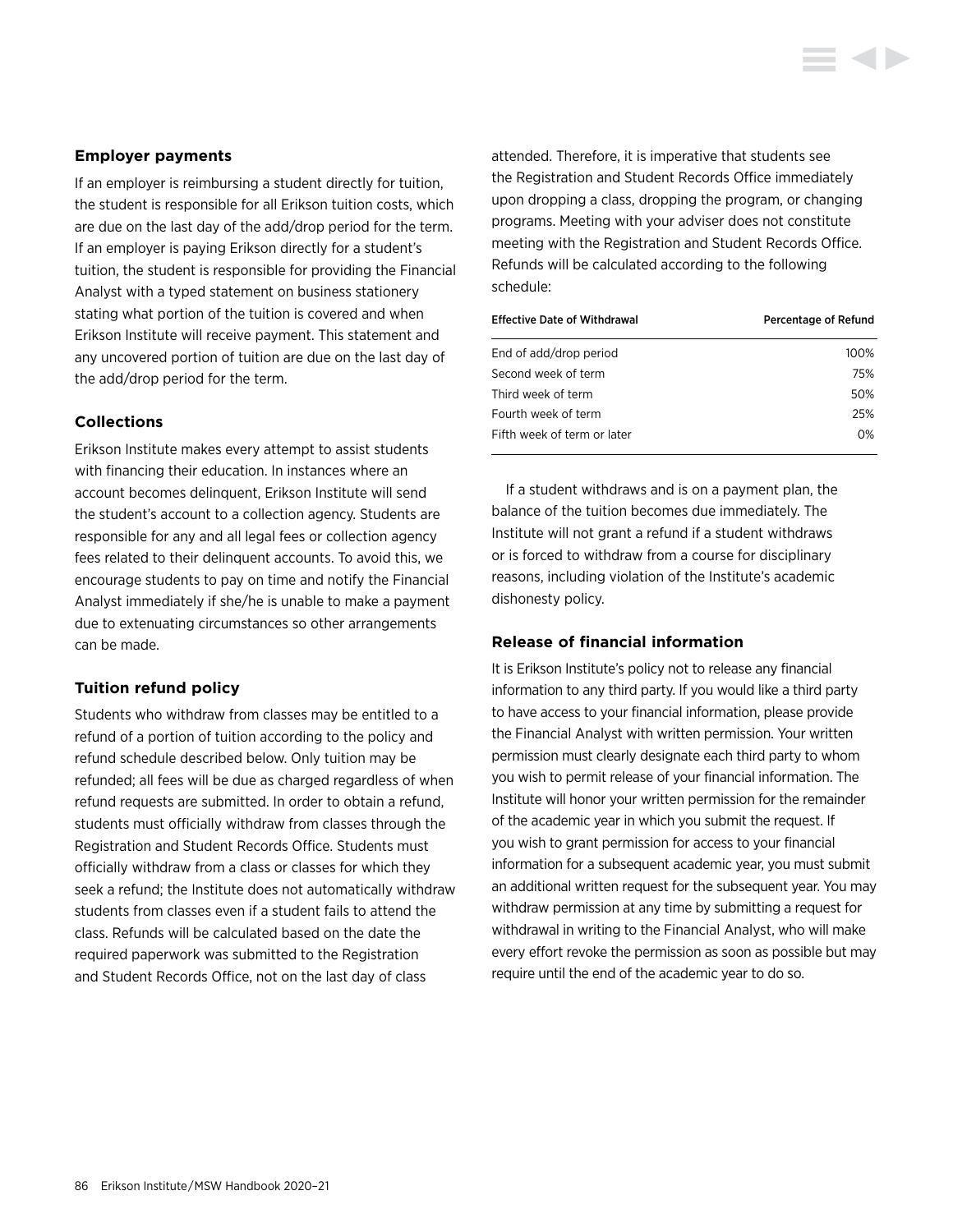# Student resources

# **Academic Success Center**

Becoming a competent writer is a critical component of professional development, and writing is an integral part of students' academic work at Erikson. Students enter Erikson's degree programs with different levels of experience with academic writing. The Academic Success Center (ASC) provides writing and study skill support for all on-campus and online master's students.

The Center consists of four components:

- 1. The ASC web site (*[asc.erikson.edu](http://asc.erikson.edu)*);
- 2. An online support option via [asc@erikson.edu](mailto:asc%40erikson.edu?subject=); and
- 3. The Pick Writing Program, which provides individual and group support to students, including tutor-led peer study groups; and
- 4.A Summer Writing Course, offered both on-campus and online.

All students are encouraged to review the Learning Tools site on my.erikson to explore different kinds of technology support for reading and writing, including Read & Write Gold. ASC and Library staff are available to help students navigate this site.

All incoming students will be asked to complete a writing assessment once their application and decision-making process is completed. This will help us ascertain whether or not the student could benefit from academic support. In the case that a student may need additional support, they will be contacted through the Academic Success Center (ASC) to give them more information about services available, including a 4-week Summer Writing Course.

In the summer course, students will be introduced to, or have an opportunity to review, graduate-level reading and writing expectations in the mater's program. The summer writing course is also available to all incoming and continuing master's students regardless of whether they've been given a recommendation to take the course. Students who are taking the class are asked to make a commitment to attend all sessions. This free, four-week, eight-session course meets twice a week in August.

Students who are assigned to an individual tutor will work with that person throughout their first semester and possibly throughout their first academic year. Tutor meetings are generally one-on-one, sessions typically last one hour, and occur once per week.

All writing tutors are equipped to support students with the ideal process of graduate level academic writing, which includes: building overall competence and skill, developing confidence in their capacity to write successfully, active reading/annotating, outlining, writing drafts and reflecting. [See page 45 for course descriptions.](#page-45-0)

E GID

#### **Advising**

Academic and professional advising are central to the MSW students' educational experiences at Erikson. Consistent with Erikson's current relationship-based advising model, academic and professional advising for MSW students is integrated into the weekly Supervision Seminar that takes place concurrently with the generalist and concentration field placements. The MSW faculty member assigned to facilitate each seminar will typically also serve as the official faculty advisor for the students in the respective seminar. Students may schedule individual appointments with their advisor as needed.

Three-year students have a monthly group advising meeting in the first year when they are not in the field which is facilitated by an MSW faculty member. The group advising serves as a place to explore the students' growing identities as developmentally-informed social workers, respond to students concerns, and engage students in thinking about ways to tap into their interests and participate with the larger Erikson community.

Professional advising for MSW students will be further supported through the Field Education and Career Services Office. Field liaisons, all of whom will have an earned MSW and professional experience in the field, will be assigned to each student. The liaison will visit each student's field site in order to ensure that the field experience meets the student's, the field site's and Erikson's expectations.

Additionally, other MSW faculty, the Enrollment Management team, and the Director of Student Affairs are available to consult with to ensure students' academic and professional concerns are addressed. Students with personal concerns may meet with their advisor, MSW faculty, or the Director of Student Affairs as needed to facilitate connection with resources outside of Erikson.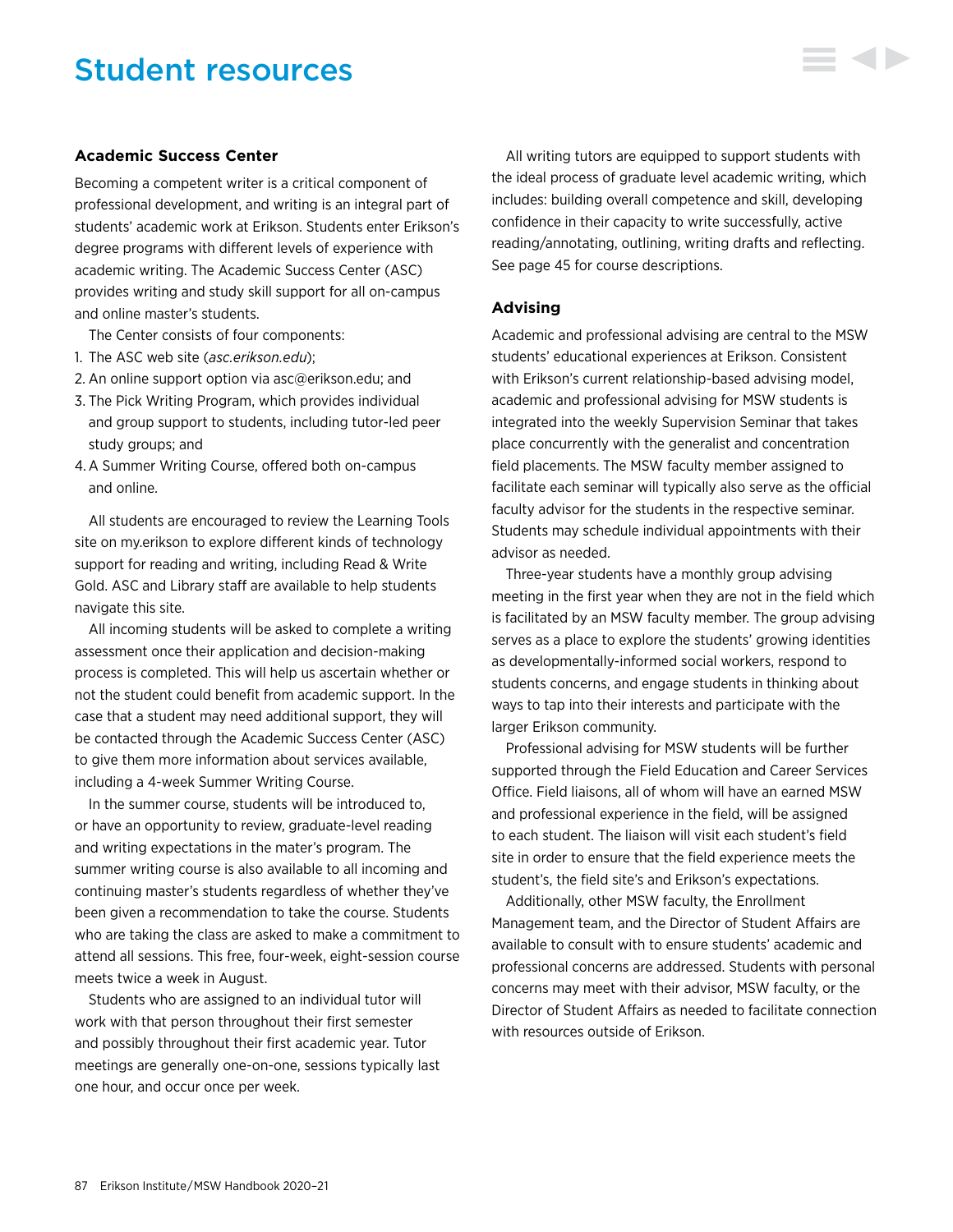#### **Campus safety and security**

Erikson Institute is committed to promoting the safety of all members of its campus community, including staff, students, and visitors. Toward this end, we post information related to campus safety and security on the campus portal, my.erikson (click on "Campus Safety and Security") and on the Erikson website (see "Consumer Information," *[www.erikson.edu/consumer-information](http://www.erikson.edu/consumer-information)*. You will find four documents related to safety and security).

The *Annual Security Report* includes information concerning current policies and procedures for campus security in compliance with the Clery Act of 1998, as amended. These policies and procedures cover important topics such as reporting criminal activity, responding to emergencies, and communicating potential threats to the safety of the campus community. It describes procedures related to access to campus and security awareness. It also includes policies and procedures regarding harassment, including sexual harassment and the use of alcoholic beverages and controlled substances. The report presents crime statistics for the preceding three calendar years. We also provide consumer information about community resources related to promoting the safety of individuals, including resources for drug and alcohol abuse prevention.

The *Fire and Life Safety Manual* describes emergency procedures related to life/safety events, such as fire, bomb threats, severe weather, nuclear threats, evacuations, and other serious events.

The *Emergency Procedures Quick Reference* provides a one-page summary of the emergency procedures described in the *Fire and Life Safety Manual.* It also includes floor plans for floors two, three, and four, showing evacuation routes.

*Tips on Public Safety* offers practical advice on how to avoid becoming a victim of crime.

### **Career services**

The Field Education and Career Services Office assists students with finding part- or full-time employment in the field and internship placements. Erikson maintains an electronic database of career resources on *my.erikson.edu*, including job postings that we receive from organizations seeking to employ social workers, teachers, and child development professionals. There are also resources and tips about the search for jobs. In addition, Erikson has an

extensive network of alumni and professional contacts, whom students can contact as they seek jobs. Networking events are held at various times during the academic year.

#### **Computer and Internet access at Erikson**

The computer lab is located on the 3rd floor near the student lounge, seminar rooms and classrooms. During regular term, lab hours are 8:30 a.m. until 8:00 p.m. Staff members are available to assist students during the hours of 8:30 a.m. until 6:00 p.m. Most computers are Windows based and students have access to network printers.

In addition to the computer lab, workstations in the computer training room (adjacent to the Edward Neisser Library on the second floor) are also available to students, provided there are no special instruction sessions taking place. There are also more computer workstations available to students for regular use in the library during normal operating hours.

Network resources include full access to the Internet via a secure network, as well as online library services, printing, career resources, and online course areas.

Students requiring tutoring in computer skills and online resources should refer to the section on the library.

## **CTA U-Pass**

Erikson Institute participates in the University Pass (U-Pass) program through the Chicago Transit Authority (CTA), which offers eligible students a discounted pass for unlimited rides on all CTA buses and trains. The U-Pass is offered on a semester-by-semester basis. Each student will be issued a Ventra U-Pass card. Students enrolled for five or more credit hours during fall or spring semesters, or four or more credit hours during summer term, are eligible for a U-Pass for that semester/term. Please note: For Erikson students to be eligible for the U-Pass, all eligible students during a given semester will be charged for a U-Pass (approximately \$130/semester), whether or not they utilize the pass. If a student who was eligible at the beginning of a semester subsequently drops below the required credit hours during the add/drop period, the student's U-Pass will be deactivated and the fee may be refunded on a prorated basis. The U-Pass includes the student' s name, picture, and school name, and is not transferable. Additional information about the U-Pass program is available on the CTA web site at *[www.transitchicago.com/upass](http://www.transitchicago.com/upass)*.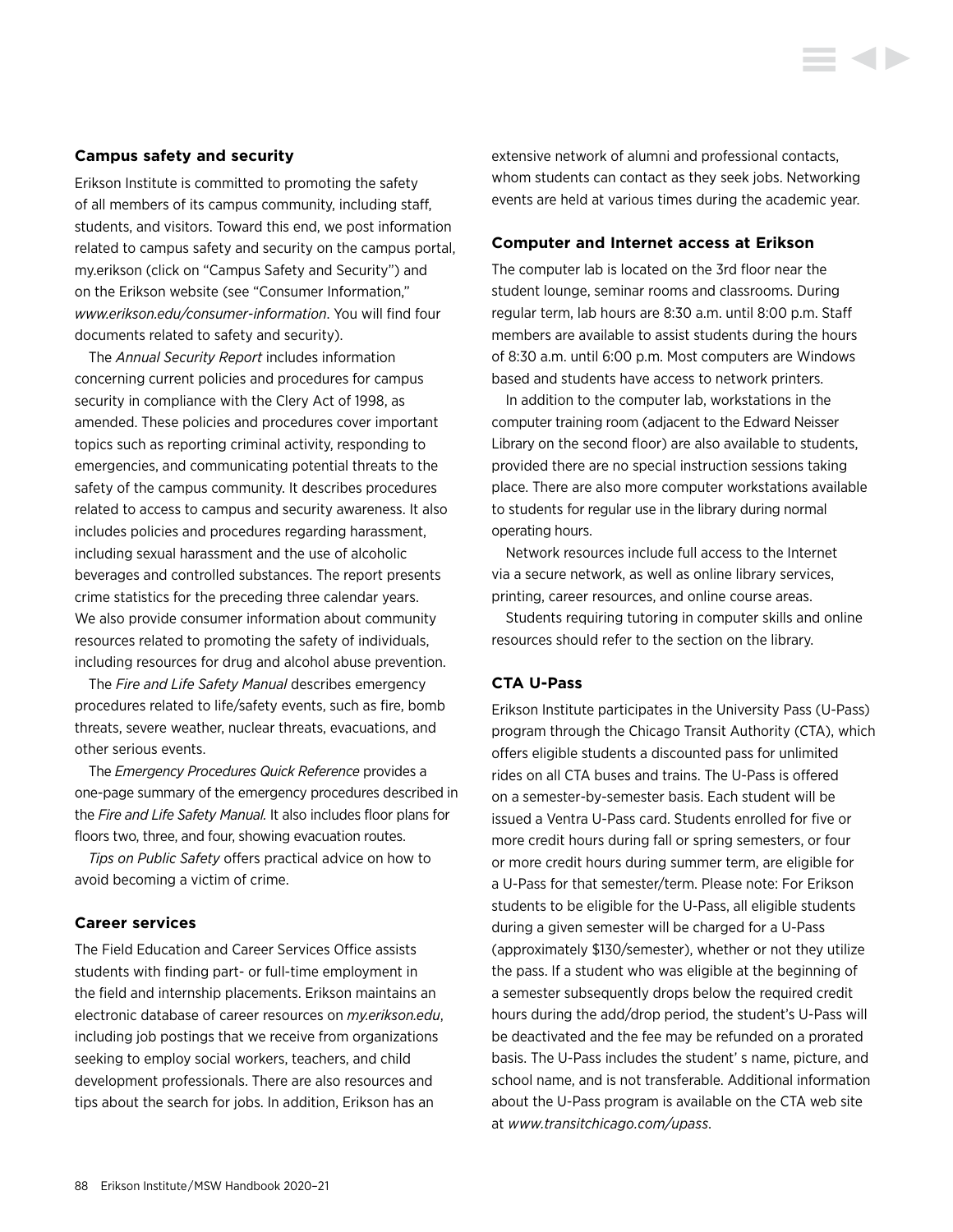Lost or stolen U-Pass card: You may apply for a replacement U-Pass by contacting the Assistant Director, Registraton and Student Records who serves as Erikson's U-Pass Coordinator. You will need to present your Erikson student ID and pay the \$50 replacement fee. A replacement U-Pass will be issued and sent to Erikson within 5–7 business days. CTA will replace lost or stolen U-Pass cards only once per academic term. Upon receipt of the replacement card, you will be notified via email to pick up the U-Pass.

Defective, damaged or demagnetized U-Pass card: If the CTA fare equipment on a bus can not read a U-Pass, the bus operator should allow you to complete the ride for free. At CTA rail stations, present the defective U-Pass card to the customer assistant to have it inspected. To replace a defective U-Pass, go to Ventra Customer Service at 165 N. Jefferson St., Chicago, IL, to get a form stating that the card is defective and a 7-day pass. Bring the defective card and form to the Registration and Student Records Office, who will order a replacement card for you. The first replacement is free, though any future replacements for defective cards will have a fee. A replacement U-Pass will be sent to Erikson within 5–7 business days. Upon receipt of the replacement card, you will be notified via email to pick up the pass.

Fraudulent Use of U-Pass: Any U-Pass presented by a person other than the student whose name and photograph appears on it will be confiscated, and the person may be subject to arrest. Fraudulent cards will be confiscated and a replacement card will not be issued for one year after the date of misuse. Students should carry their student ID with them at all times when they are planning to use the CTA U-Pass.

U-Pass Customer Service: Visit *[www.ventrachicago.com](http://www.ventrachicago.com)* or call (877) 669-8368 Monday–Friday from 8 a.m.–4:30 p.m. for any questions about Ventra U-Pass.

CTA General Offices: Chicago Transit Authority 567 W. Lake Street, 2nd floor Chicago, IL 60661

You can also visit *[www.transitchicago.com/upass](http://www.transitchicago.com/upass)*

# **Health insurance**

Erikson Institute does not have a student health center, and at the same time the roll out of the Patient Protection and Affordable Care Act has significantly changed the health insurance and healthcare landscape, particularly for student health insurance plans.

In accordance with Section 1501 of the Affordable Care Act, all Erikson students will be expected to have health insurance coverage and be in compliance of all applicable federal laws.

Students may already be covered by private insurance either through their employers or through a spouse or family member. If you are a student who is not currently covered by private insurance, you will have the ability to utilize the new Illinois online Health Marketplace, GetCoveredIllinois, to select an insurance plan that best meets your needs. You are encouraged to begin to review your health insurance options and become familiar with the information provided on *[www.getcoveredillinois.gov.](www.getcoveredillinois.gov)* The online Marketplace is designed to walk consumers through the health care information and enrollment process in a few simple steps, but if you have difficulty navigating the website, you may seek out the assistance of a free Healthcare Navigator. You can find a list of trained Navigators in your area on *<www.getcoveredillinois.gov>.* In addition, Erikson will offer an on-campus enrollment session with trained Navigators from GetCoveredIllinois prior to the start of the Fall term.

International students who are in F-1 status are subject to the health insurance requirement as a condition of their F-1 status. Students with F-1 and other non-immigrant visas who are maintaining legal status in the U.S. are eligible to enroll in insurance through the marketplace. However, nonimmigrant students are not eligible for Medicaid unless they have been in the U.S. for five years. Per F-1 student regulations, comparable policies must cover the full period of enrollment and must cover a minimum of US \$50,000 for accident or illness, and at least US \$7,500 for repatriation, and US \$10,000 for medical evacuation. International students are encouraged to contact the Director of Enrollment Management prior to choosing another health insurance plan in order to make sure that the plan meets these requirements.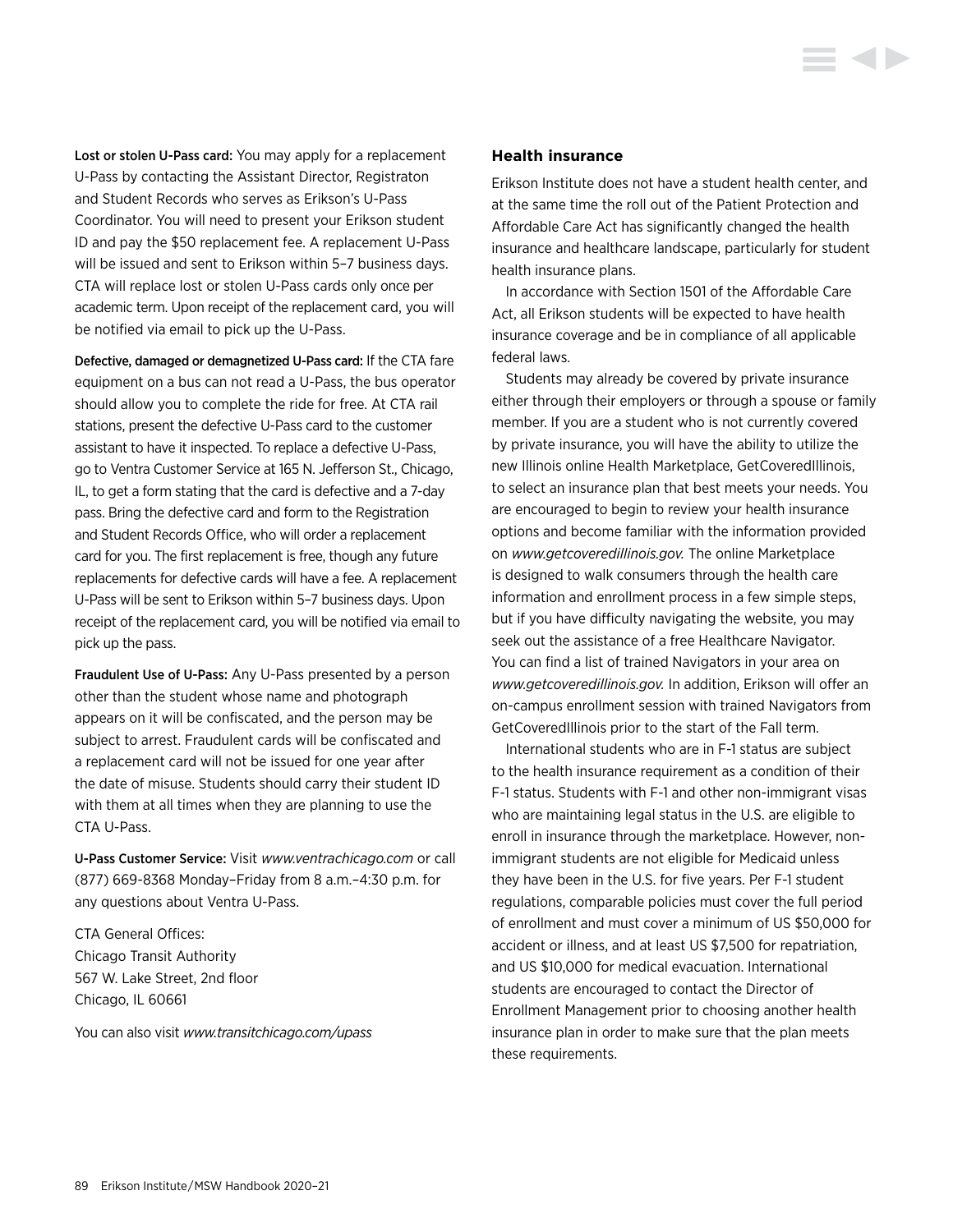For additional information, please refer to the following resources:

- To get up-to-date information on coverage in Illinois: *<www.getcoveredillinois.gov>*
- To get up-to-date information on the Patient Protection and Affordable Care Act, or to explore coverage options in a state other than Illinois: *[www.healthcare.gov](http://www.healthcare.gov)*
- To find a Healthcare Navigator who can assist you in the enrollment process: *[www.getcoveredillinois.gov/get-help](http://www.getcoveredillinois.gov/get-help)*
- To find specific fact sheets for young adults, women, veterans, and Medicaid recipients: *[www.getcoveredillinois.](http://www.getcoveredillinois.gov/fact-sheets) [gov/fact-sheets](http://www.getcoveredillinois.gov/fact-sheets)*

#### **International student services**

Erikson has approval from the Department of Homeland Security to enroll non-immigrant international students in its degree programs. The Director of Enrollment Management serves as the international student adviser to all F-1 students from the time they are offered admission to Erikson through completion of the degree program, as well as the Optional Practical Training period if applicable. F-1 students participate in a special international student orientation meeting before the start of their program at Erikson. This orientation is separate and distinct from the general orientation programs for international students.

Given the complicated and constantly changing nature of immigration regulations, F-1 students are encouraged to meet with the international student adviser regularly. Typical issues that require consultation or authorization from the international student adviser include, but are not limited to, the following:

- Travel authorization signatures for travel outside the United States
- Extension of degree program
- Change of degree program
- CPT authorization for students beginning their internship
- Application to receive authorization for Optional Practical Training following the completion of the degree program
- International student health insurance
- Enrollment verification documents needed for loans, visa renewals, etc.
- Application to change non-immigrant status
- Updating of contact information in the SEVIS database

#### **Library**

The Edward Neisser Library provides multifaceted information services that support the education, information, research, and service programs of Erikson Institute. Its specialized collection is a valuable resource. Information about journals, assessment kits and other materials can be found at *[library.erikson.edu](http://library.erikson.edu).*

Students are allowed to check out circulating materials, as well as audio-visual equipment, laptops, and assessment kits. In the event of loss of or damage to library materials, the library will request that the Student Accounts Office place a hold on the student's account until such time as the materials are returned or replaced, or the library is reimbursed for their loss or damage. Such a hold will render the student unable to register for classes, receive transcripts, or access online resources.

Materials not available in the Edward Neisser Library can be requested from other libraries through the library's interlibrary loan system. The library regularly offers workshops aimed at assisting students to develop and expand their information seeking skills. Individual guidance is also provided as necessary.

#### **Library hours**

Library hours are posted in the Erikson building and on the library website. Unanticipated closures are announced through campus email. Please visit the library website at [library.erikson.edu](http://library.erikson.edu). Library staff are available to assist you via Chat from the library website, by phone at 312-893-7210, or through email at [libraryhelp@erikson.edu.](mailto:libraryhelp%40erikson.edu?subject=)

#### **Lost and found**

The lost and found is located at the main lobby security desk on the first floor.

### **Multicultural student affairs**

Through its programs and services, Multicultural Student Affairs advocates for and supports Erikson's African American, Asian American, Latina/o, Native American, lesbian, gay, bisexual, transgender, and international students. It also partners with faculty and staff to create an inclusive environment that recognizes and values the contributions of students of color, LGBTQ, and international students at the Institute. The office sponsors a variety of social and educational programs for the Erikson community throughout the academic year to help enrich the students' Erikson experience.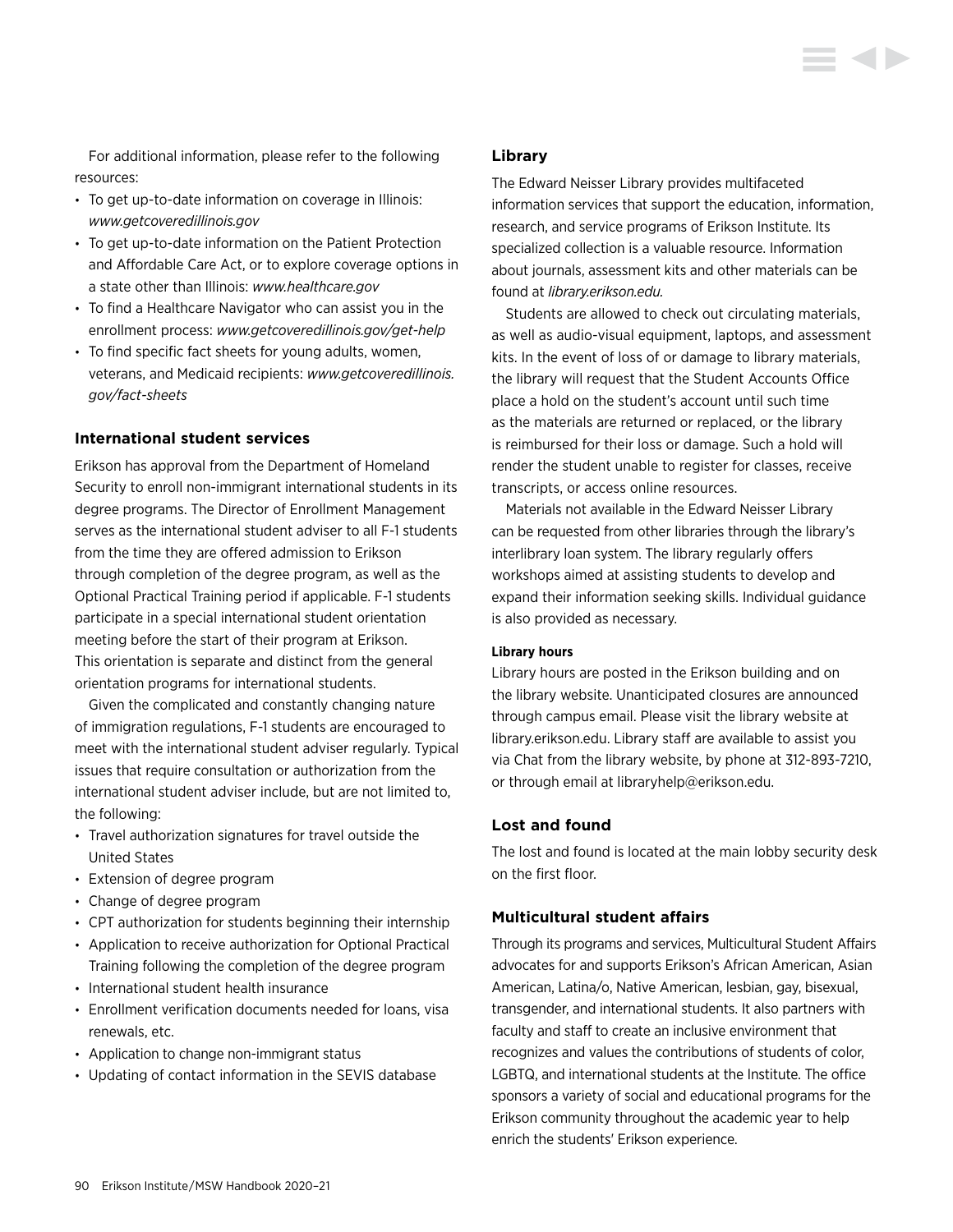#### **Online resources**

Erikson has four important online services for student use: Erikson Library, Erikson webmail, My.Erikson, and EriksonOnline. Each of these resources is available to students from any location with Internet access.

### **Erikson Library**

The Edward Neisser Library subscribes to many resources that are available online through its website: *[library.erikson.edu](http://library.erikson.edu)*. These include online subscriptions to scholarly journals, databases of journal articles, interlibrary loan, and electronic books. Students may access most of these resources from off-campus by using the same username and password used for Erikson webmail.

#### **Erikson webmail**

Students can access their Erikson email accounts at *[portal.office.com](http://portal.office.com).*

*Expiration of Accounts:* Individuals may leave the Institute for a variety of reasons, which gives rise to differing situations regarding the length of email privileges or expiration of accounts. The policy governing those privileges are set forth below. Notwithstanding the guidelines below, the Institute reserves the right to revoke email privileges at any time.

*Students who leave before graduation:* Students who leave the Institute without completion of their degree or other program may keep their email privileges for one academic year from the last term when they were registered.

*Dismissed students:* If a student is dismissed from the Institute, email privileges will be terminated immediately upon the directive of the registration and student records Office.

*Alumni:* students who have graduated from the Institute will be permitted to retain their email privileges if their account remains active for one year after their conferral date. All email accounts that are inactive for a period of one year will be removed.

#### **My.Erikson**

My.Erikson is the web-based campus portal that provides students access to their course schedule, academic records (grades, unofficial transcripts, degree audit worksheets, etc.), and a wide range of academic and student services such as online bill-payment, student discussion boards and career services information. My.Erikson can be accessed at *my.erikson.edu.*

#### **EriksonOnline**

EriksonOnline provides students with remote access to course materials, online research and library resources, as well as collaborative and communication tools for each course at Erikson. Within each course area students are able to view, save and print course syllabi and course readings. Discussion areas and live chat functionality allows students to communicate with the course instructor and other students enrolled in the respective course. In addition, all Erikson students (on-campus and online) have access to the Academic Resources pages through EriksonOnline. The Academic Resources site includes information, resources, links, and contact information related to library services, writing resources, writing support, and student services. EriksonOnline also provides a wide range of technical assistance resources and support services to online learners to encourage and enable successful online learning experiences and positive outcomes at Erikson. EriksonOnline can be accessed at *[erikson.blackboard.com](http://erikson.blackboard.com).*

#### **Parking and transportation**

Discounted parking is available. Please visit *www.erikson.edu* for most up-to-date listing of locations, directions, and accommodations.

Note: To receive discounted rates, request validation from the security desk in the main lobby. Please make sure to note the garage where you parked to receive the correct validation.

There is limited free and metered parking in the vicinity of the campus. Erikson Institute does not provide change for parking meters. Students who commute by car are encouraged to allow extra time to find parking.

The closest El stops to Erikson Institute is the Grand stop (State and Grand) on the Red Line and the Merchandise Mart stop (Kinzie and Wells) for the Brown and Purple Lines. You may also locate numerous bus stops near Erikson, please check *[www.transitchicago.com.](http://www.transitchicago.com)*

There are several Metra train stations within one mile of Erikson Institute. For Metra fare and schedules, contact the RTA at (312) 322-6777 or *[www.metrarail.com](http://www.metrarail.com).*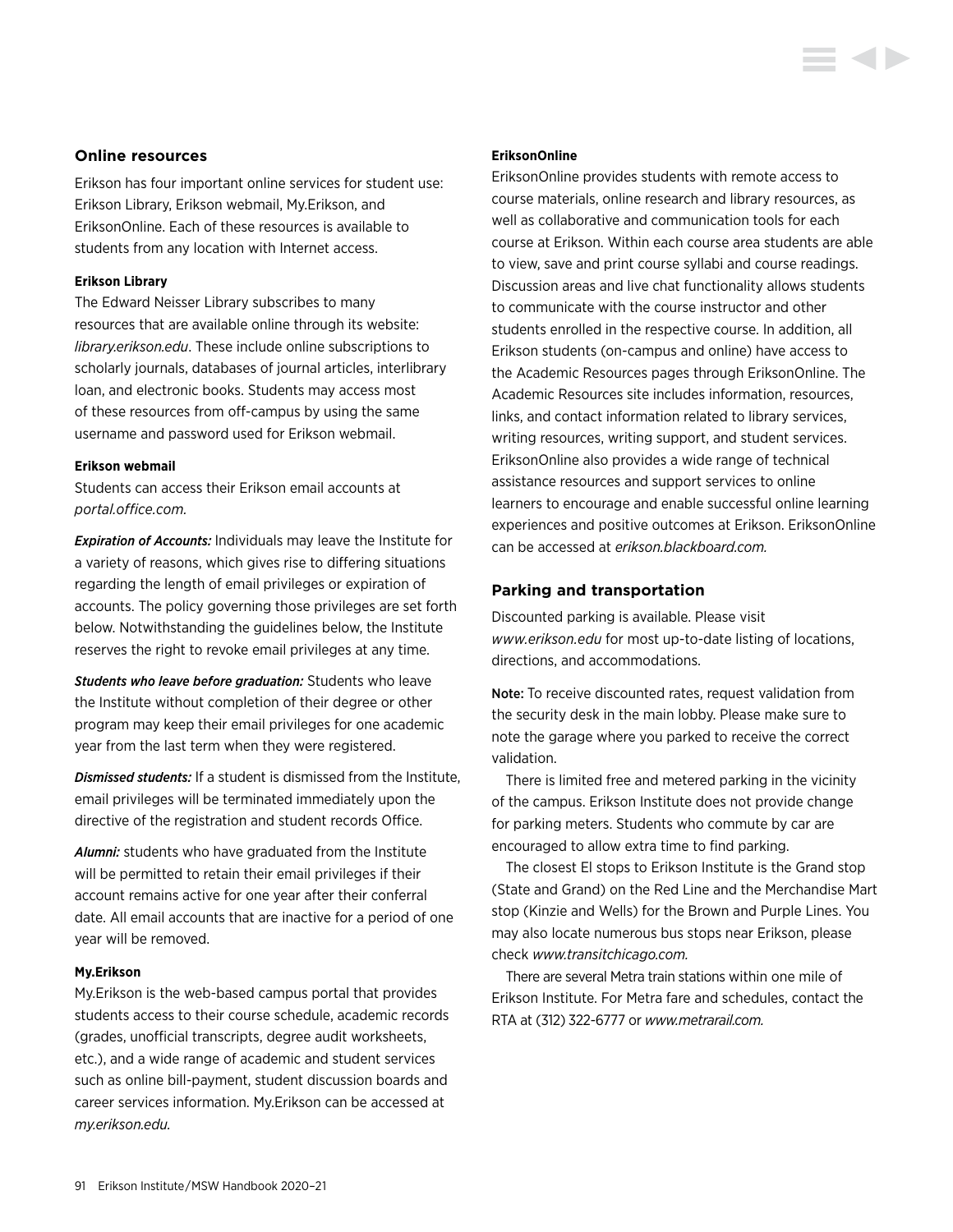# **Printing and photocopying**

Three all-in-one printer/copier machines are available for student use. Two machines are located in the library and one in the computer lab. Money for copies can be added to your account on my.erikson. Each machine has the ability to photocopy, scan, print, collate, staple, and hole-punch

# **Student Committee**

The Student Committee is the primary vehicle at Erikson through which students organize their interests and provide input into modification of policies related to academic or student affairs. Open to any student interested, the Student Committee is advised by the Associate Director of Admission and Multicultural Student Affairs and a faculty member, both of whom are not only knowledgeable about institutional resources and procedures, but also advocate for students in accessing these resources in support of their interests. The Student Committee can be reached at [StudentCommittee@erikson.edu](mailto:StudentCommittee%40erikson.edu?subject=).

# **Student ID cards**

Erikson Institute provides each student with a photo ID card. This card also serves as your library card as well as printer and building access card. Photos for ID cards are taken during your program orientation. If you are unable to attend orientation, please contact the registration and student records office to schedule an appointment to have your ID picture taken.

# **Student mailboxes**

Mailboxes are provided for all students enrolled in one of the on-campus degree or certificate programs. Mailboxes are located in the Student Lounge on the 3rd floor. Students are expected to check their mailboxes on a regular basis, as they are utilized by Erikson faculty and staff as a means of communicating important information.

# **Students with disabilities**

#### **ADA policy**

Erikson Institute is committed to complying with the Americans with Disabilities Act, and the Rehabilitation Act of 1973, Section 504, which states: "No otherwise qualified person with a disability in the United States…shall, solely on the basis of disability, be denied access to, or the benefits

of, or be subjected to discrimination under any program or activity provided by any institution receiving federal financial assistance." Erikson will also comply with other federal, state, and local laws regarding accommodations for any person with a disability. Erikson will neither discriminate against, nor decline to reasonably accommodate, a qualified student or staff member with a disability.

#### **Disability-related definitions**

*Person with a disability:* Someone with a physical or mental impairment that substantially limits one or more major life activities; who has a record of such an impairment; or who is regarded as having such an impairment. (Americans with Disabilities Act of 1990).

*Major Life Activity:* A function such as caring for one's self, performing manual tasks, walking, seeing, hearing, speaking, breathing, learning, and working.

*Qualified person with a disability:* A qualified person with a disability is an individual with a disability who, with reasonable accommodation, meets the essential eligibility requirements for participation in academic programs or activities provided by the Institute or who, with reasonable accommodation, can perform the essential functions of the job for which he or she has applied or been hired to perform.

*Reasonable accommodation:* In the case of students, a reasonable accommodation is a modification or adjustment to a course, program, service, or activity that enables a qualified student with a disability to obtain equal access. "Equal access" means an opportunity to attain the same level of performance or to enjoy equal benefits and privileges as are available to a similarly situated student without a disability. Reasonable accommodations are individualized and flexible and are based on the nature of the disability and the academic environment. They provide equal access, not an unfair advantage. The ADA requires an institution of higher education to provide reasonable accommodation to a qualified individual with a documented disability, provided that the accommodation does not create undue hardship. An "undue hardship" refers to any accommodation that would be unduly costly, substantially disruptive, or that would fundamentally alter the nature of the program. Only the peripheral requirements of courses, programs, and activities are subject to modification to accommodate a disability. Essential elements of courses,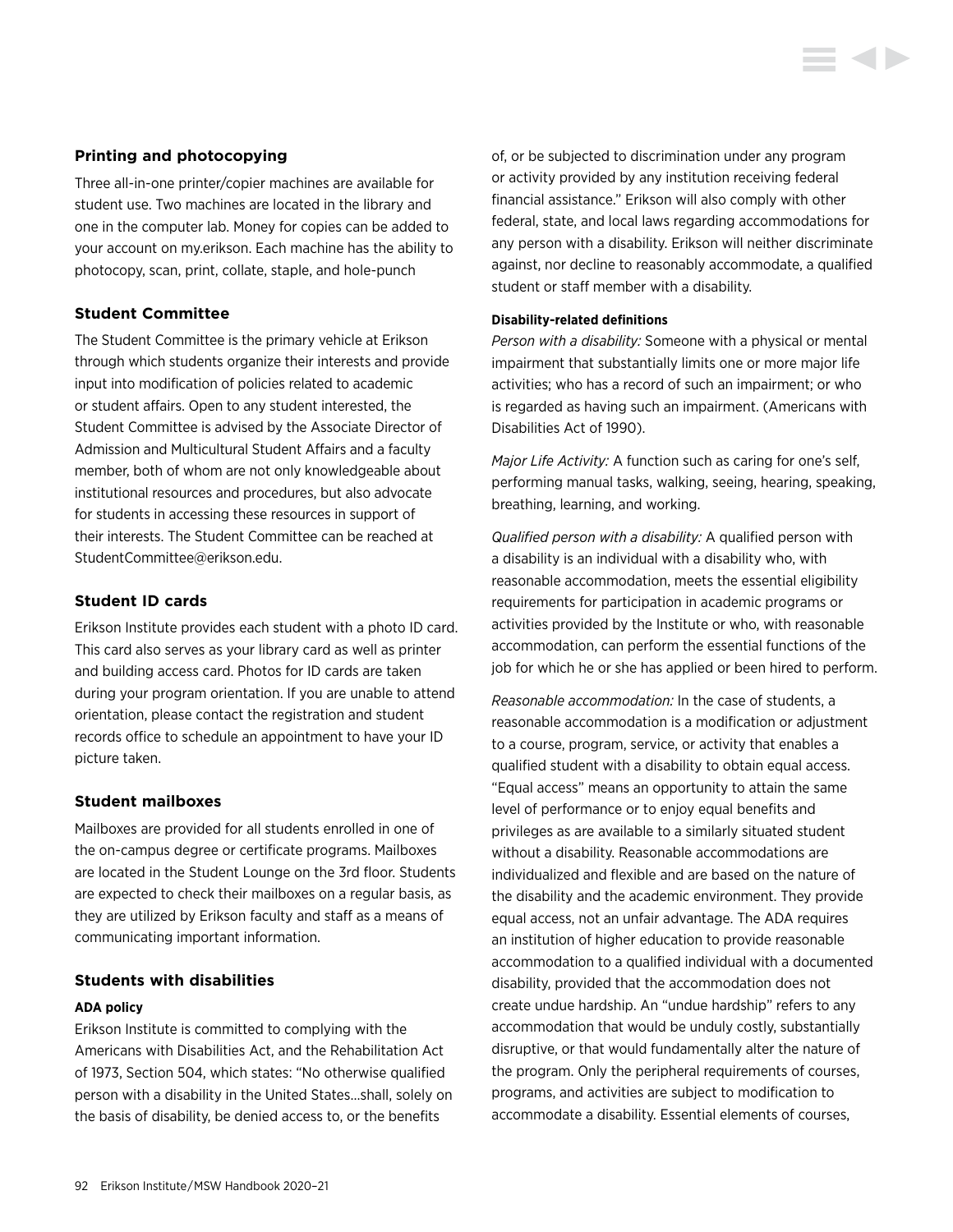programs, and activities must remain intact (Section 504 of the Vocational Rehabilitation Act and the Americans with Disabilities Act)

#### **Disability services coordinator**

Erikson's disability services coordinator is responsible for serving the needs of students with disabilities. The coordinator is Stripe Gandara, Director of Disabilities Services, room 216, 312-893-7184, or [sgandara@erikson.edu.](mailto:sgandara%40erikson.edu?subject=)

#### **ADA compliance committee**

The ADA compliance committee works to meet the needs of our students and staff with disabilities, inform the Institute of disability issues, and acquaint our faculty and staff with the available services and process for receiving services. This committee has two student-related goals: 1) to ensure that students with disabilities enjoy educational opportunities equal to those of their non-disabled peers; and 2) to increase access by students with disability to valued experiences, activities, and roles.

### **Procedure for applying for accommodation**

Any student with a disability wishing to request an accommodation should begin the process as early as possible by contacting the disability services coordinator to arrange a meeting. The student should also download and complete the form for requesting accommodations available in the Student Services section of my.erikson. New students should initiate the process before the beginning of classes or early in the semester. Remember that it may take several weeks to process a request for accommodation. Students seeking accommodation for the comprehensive examination should apply no later than the registration deadline for the exam.

Requests for accommodation will be considered on a case-by-case basis. What constitutes a "disability" or a "reasonable accommodation" may vary from individual to individual.

The Institute requires appropriate documentation of the disability and of the need for the requested accommodation. The coordinator will provide guidelines for appropriate documentation. In most cases, such documentation and/or assessments should be no more than three years old. In rare cases, additional documentation or second opinions may be requested. Students who already have documentation should send it to the disability services coordinator at the

time they make the accommodation request. Referrals to diagnosticians may be obtained from the disability services coordinator.

The documentation should be original, signed, and on official letterhead from a certifying professional in the area of the student's disability. The documentation must address:

- Identification of the specific disability and functional limitation(s);
- Prognosis (permanent or temporary and, if temporary, the anticipated duration); and
- Recommendations for specific accommodations.

Once the appropriate documentation is received, the coordinator, in confidential consultation with consultants or faculty as appropriate, will review the documentation to clarify the existence and extent of the disability and the reasonableness of the requested accommodation. A student who does not have the documentation outlined in this section but who thinks that they may be eligible for accommodations under ADA, should contact the coordinator to discuss. The student and the coordinator will then meet and work together to determine appropriate accommodations. If modifications to the curriculum or academic matters are at issue, faculty may also become involved in these discussions.

Students who receive an accommodation for Erikson courses will be provided with a letter explaining all approved accommodations. It is the responsibility of the student to forward the letter to each instructor as soon as possible after receiving it. The letter does not disclose any information about the nature of the student's disability. That information is kept confidential. The student and the coordinator will maintain contact as appropriate for ongoing efforts to accommodate the student.

#### **Grievance procedure**

In rare instances, the Institute may not grant a student's request for the accommodation.

If a student believes that she or he has been discriminated against or denied a reasonable accommodation in violation of this policy, the student may file a written appeal, setting forth the circumstances of the grievance, to the Senior Vice President for Academic Affairs/Dean of Faculty, who will investigate the matter and resolve the appeal in his or her sole discretion.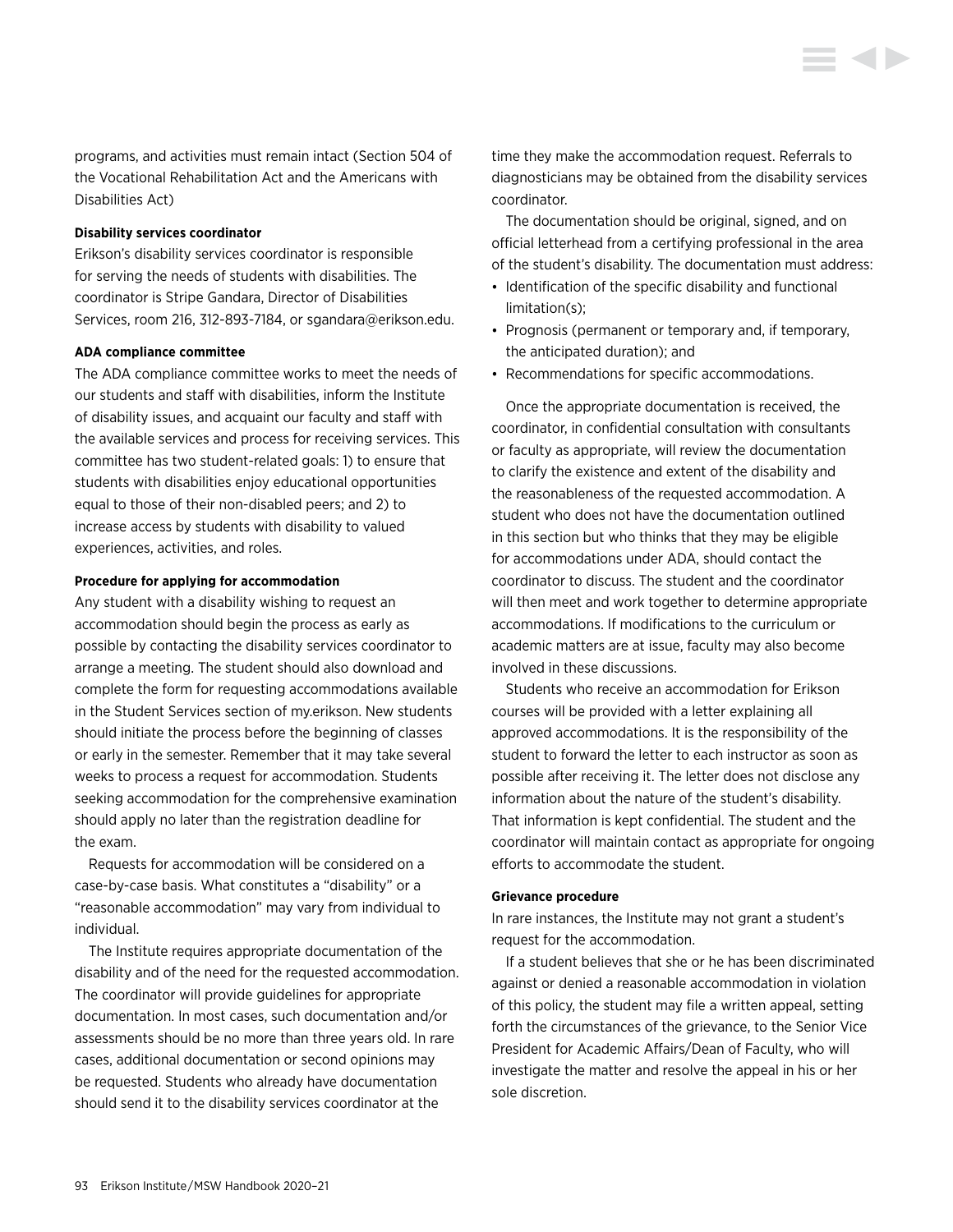A written appeal should be made within 45 days of notice of denial of the accommodation request. The student may request a conference with the Dean of Faculty, or the Director of Student Affairs designee, to discuss the appeal. The student may be assisted during such conference by an appropriate professional with knowledge of the student's disability, functional limitation(s), and/or the availability of appropriate accommodations. The Director of Student Affairs will provide the student with a written copy of her/ his determination within 45 days of the date of receipt of the written appeal.

#### **Accessibility of campus facilities**

Erikson Institute's campus is housed in a new facility, completed in August, 2008. The campus was designed to meet the stringent ADA and Illinois requirements for accessibility by persons with disabilities in effect at the time of the building's completion. The space was designed to comply with the following laws and guidelines:

- Americans with Disabilities Act (ADA) of 1990, as updated through 2004;
- Illinois Accessibility Code (IAC) of 1997;
- International Code Council/ANSI A117.1-2003, Accessible and Usable Buildings and Facilities (as referenced and amended by City of Chicago Building Code Chapter 18-11); and
- City of Chicago Building Code 2007, specifically Chapter 18-11.

As such, the entire campus is fully-accessible to the persons with disabilities. The entrance to the ground floor, which is at street level, includes an ADA standard manual door that opens automatically at the push of a button. The three upper floors are served by elevators; all bathrooms are equipped with ADA standard stalls in two designs; sinks and water fountains are at appropriate heights for persons in wheelchairs; hallways are wide and uncluttered; wayfinding signage is at an appropriate height for persons in wheelchairs and available in Braille for persons with visual impairment; classrooms, seminar rooms, and hallways are equipped with strobe lights to alert persons with hearing impairment of an emergency; and each floor has an area of rescue assistance for people who are unable to exit by stairs in an emergency. ADA accessible parking is available within two blocks of our front entrance.

# **Notice of the availability of services for students with disabilities**

The Director of Disability Services contacts all students a month prior to the beginning of their course of studies at Erikson, reminding them of the availability of services and encouraging students with documented disabilities to set up an appointment to review their eligibility for accommodation. In addition, each course syllabus includes a prominent statement for students with disabilities in the "front matter." The director meets with the faculty, enrollment management staff, academic success center staff, and tutors each September to review the process by which students with disabilities are approved for accommodations. Faculty are encouraged to refer any student who self-identifies as needing an accommodation to the coordinator. During the orientation to the comprehensive examination, faculty remind students that anyone needing accommodation for the exam should to request it no later than the deadline for registration. Policies and procedures for obtaining services are included in the *Handbook*, which is posted on the Erikson portal as well as public website.

#### **Management of student information**

The Director of Disability Services receives and retains all inquiries and requests for accommodation, as well as the required documentation. To preserve student confidentiality, all information regarding requests for or delivery of reasonable accommodation is housed in a secure file cabinet in a locked office and/or on a password-protected computer. Access is restricted to the director. Access by others to the information is on a "need to know" basis consistent with the requirements of HIPAA. Student files are retained for a period of three years following a student's exit from the Institute and then destroyed in a secure manner.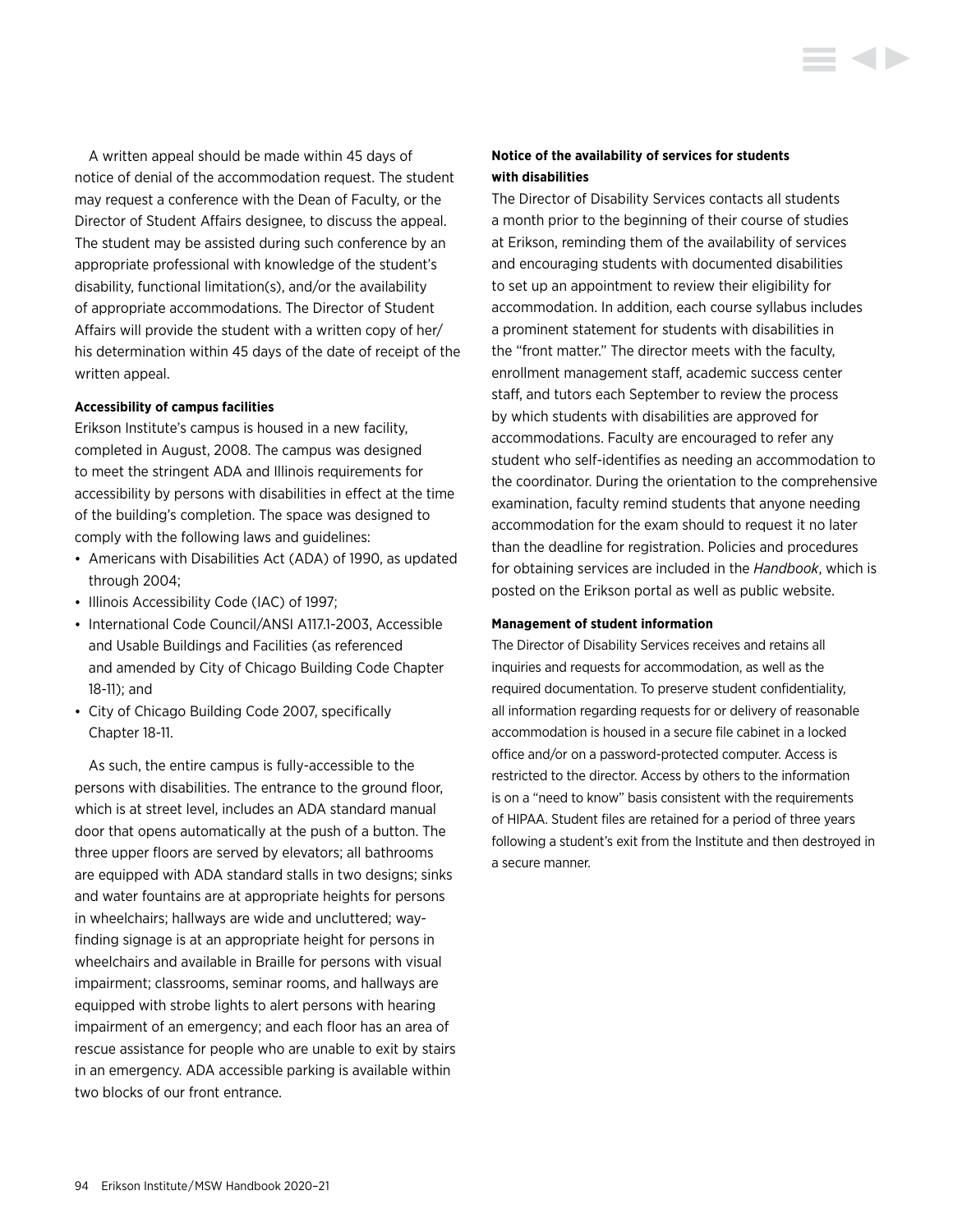# Student services directory

#### **Academic Success Center, Room 216**

Stripe Gandara [sgandara@erikson.edu](mailto:sgandara%40erikson.edu?subject=) (312) 893-7184

#### **Admission Office, Room 312 / 313 / 314**

Karla Martinez kmartinez@erikson.edu (312) 893-7149

David Arron Saenz [dsaenz@erikson.edu](mailto:dsaenz%40erikson.edu?subject=) (312) 893-7141

Candace Williams [cwilliams@erikson.edu](mailto:cwilliams%40erikson.edu?subject=) (312) 893-7144

Valerie Williams [vwilliams@erikson.edu](mailto:vwilliams%40erikson.edu?subject=) (312) 893-7142

#### **Computer Lab, Room 303**

Terrence Little [techhelp@erikson.edu](mailto:techhelp%40erikson.edu?subject=) (312) 893-7196

# **Interim Director of Student Affairs, Room 321**

Maggie Brett [mbrett@erikson.edu](mailto:mbrett%40erikson.edu?subject=) (312) 893-7221

# **Field Education and Career Services, Room 321 / 323**

Erika Avila eavila@erikson.edu (312) 893-7223

Maggie Brett [mbrett@erikson.edu](mailto:mbrett%40erikson.edu?subject=) (312) 893-7221

#### **Financial Aid, Room 313**

Monique Foster mfoster@erikson.edu (312) 893-7154

David Arron Saenz [dsaenz@erikson.edu](mailto:dsaenz%40erikson.edu?subject=) (312) 893-7141

**International Student Services, Room 310** (312) 893-7141

**IT Help** [techhelp@erikson.edu](mailto:techhelp%40erikson.edu?subject=)

#### **Library, Room 210**

Karen Janke [library@erikson.edu](mailto:library%40erikson.edu?subject=) (312) 893-7210

Brittany Poku [library@erikson.edu](mailto:library%40erikson.edu?subject=) (312) 893-7210

Lindsey Sturch [library@erikson.edu](mailto:library%40erikson.edu?subject=) (312) 893-7210

# **Multicultural Student Affairs, Room 314**

Valerie Williams [vwilliams@erikson.edu](mailto:vwilliams%40erikson.edu?subject=) (312) 893-7142

# **Registration and Student Records, Room 310 / 311**

Stacy Branch [sbranch@erikson.edu](mailto:sbranch%40erikson.edu?subject=) (312) 893-7153

David Arron Saenz [dsaenz@erikson.edu](mailto:dsaenz%40erikson.edu?subject=) (312) 893-7141

#### **Student Accounts, Room 330**

Bruce Myers [bmyers@erikson.edu](mailto:bmyers%40erikson.edu%20?subject=)  (312) 893-7122

#### **Students with Disabilities, Room 216**

Stripe Gandara [sgandara@erikson.edu](mailto:sgandara%40erikson.edu?subject=) (312) 893-7184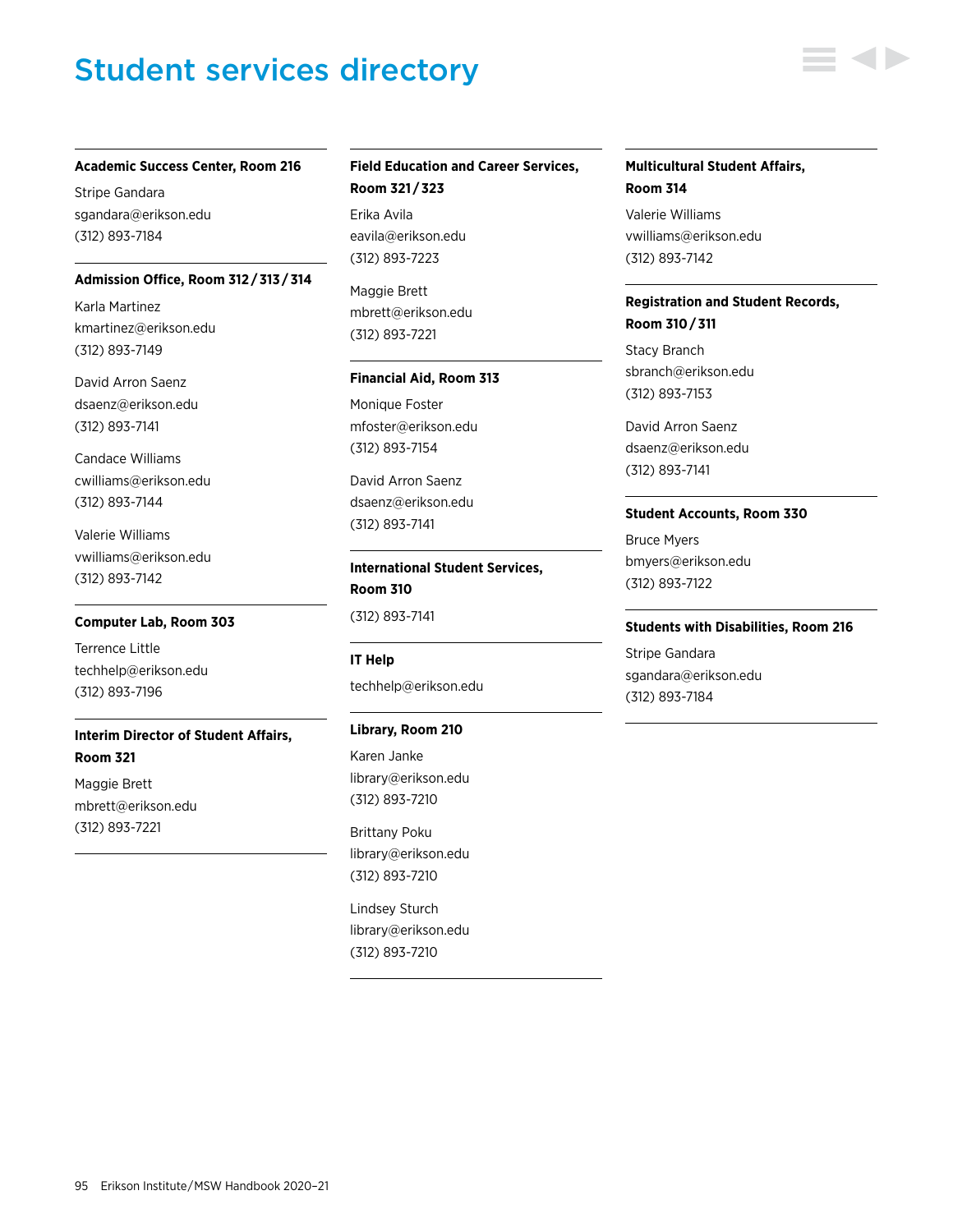# Faculty and staff

# **Faculty**

Jie-Qi Chen, PhD, Senior Vice President for Academic Affairs/Dean of Faculty Tonya Bibbs, PhD Barbara T. Bowman, MA Ashley Curry, PhD Pamela Epley, PhD Linda Gilkerson, PhD Laura Grandau, PhD Samina Hadi-Tabassum, EdD Florence Kimondo, PhD Jon Korfmacher, PhD Alexis Lauricella, PhD Cassandra McKay-Jackson, PhD, LCSW Gillian Dowley McNamee, PhD Luisiana Melendez, PhD Amanda Moreno, PhD

#### **Senior Instructors**

Jeanette Banashak, EdD, PhD Mary Hynes-Berry, PhD Rebeca Itzkowich, MA Mary Quest, MA Elizabeth Tertell, MEd Jennifer Rosinia, PhD

#### **Instructors**

Theresa Atchley, MEd Jill Barbre, MEd LCSW Jennifer Kemp Berchtold, MS, CCLS, DT Margaret Brett, AM, LCSW Sandy Carrillo, MS Patricia Chamberlain, MS Charles Chang, MA Amy Clark, MA Terra Ellingson, MA Andria Goss, MS, MSW Melinda Gronen, MA, LCSW Rebecca Halperin, MS Carey Halsey, MS Robyn Hart, MEd Mary Claire Heffron, PhD Carri Hill, PhD Andrea Hohf, MSCD, LCSW Sherry Kaufman, JD Margaret Lane, MEd Isabela Marchi, MEd, MS Mary Marovich, MEd Sarah Martinez, MEd, MA, LCPC

Rebecca Mermelstein, PhD Christine Morrison, MS Catherine Murray, MSW, LCSW Patricia Perez, PhD Ruth Reinl, MSE Sara Robles, MEd Saskia Rombouts, MA Jennifer Rosinia, PhD Angela Searcy, MS Charlene Slezak, PsyD Sue Stolzer, PhD

# **Staff**

Office of the President

Geoffrey Nagle, PhD, President Michelle Jackson, Manager of Executive Affairs

### Academic Programs

Jie-Qi Chen, PhD, Senior Vice President for Academic Affairs/Dean of Faculty Rhonda Gillis, MA, Manager of Academic Affairs Chris Simons, BA, Faculty Coordinator

## Distance Learning and Continuing Education

Karishma Bhatt, MS, Instructional Designer Jason Elewski, BS, Manager of Video and Digital Media Kristina Hansen, MS, Instructional Designer Jennifer Herdzina, MS, Program Manager Dorothy Jagonase, BS, Instructional Designer

# Enrollment Management

David G. Behrs, PhD, MS, Senior Associate VP for Enrollment Management Stacy Branch, BS, Associate Director, Registration and Student Records Margaret Brett, AM, LCSW, Interim Director of Student Affairs Monique Foster, BS, Senior Associate Director, Financial Aid and Enrollment Karla Martinez, BFA, Assistant Director of Enrollment Services David Arron Saenz, MPA, Director, Enrollment Management Candace Williams, MS, MSW, Associate Director, Admission

Valerie Williams, MEd, Associate Senior Director, Admission and Multicultural Student Affairs

#### Field Education and Career Services

Margaret Brett, AM, LCSW, Director of Field Education and Career Services Erika Avila, MSW, Assistant Field Director and Career Services

#### Finance

Jonathan Cabildo, MS, Senior Grants & Contracts Accountant David Dawodu, BS, Associate Director

of Finance and Compliance

- Christine Frankhauser, BComm, Controller
- Patricia Lawson, BS, Vice President for Finance and Operations/CFO Sarah Matz, MFA, Accounts Payable

Coordinator

Bruce Myers, Financial Analyst/Student Billing Coordinator

### Human Resources

David Wilson, BS, Chief Human Resources and Facilities Officer

### Infant Studies

Jennifer Kemp, MS, Program Manager, Infant Studies Certificate Program

Sarah Martinez, MEd, MA, LCPC, Master's Infant Concentration Coordinator and IMH Field Educator

Information Technology

Ed Baker, MCP, MCTS, IT Manager

#### Institutional Advancement

Rebecca Beno, BA, Grant Writer and Prospect Research Coordinator

Maura Daly, VP Advancement/Chief Marketing Officer

Madeleine Holdsworth, MBA, Assistant Director, Data Systems and Donor Services

Patricia Offer, BS, Director of Development and Alumni Relations

Michelle Smith, Executive Assistant Anne Volz, BA, Director, Corporate and Foundation Relations and Grant Management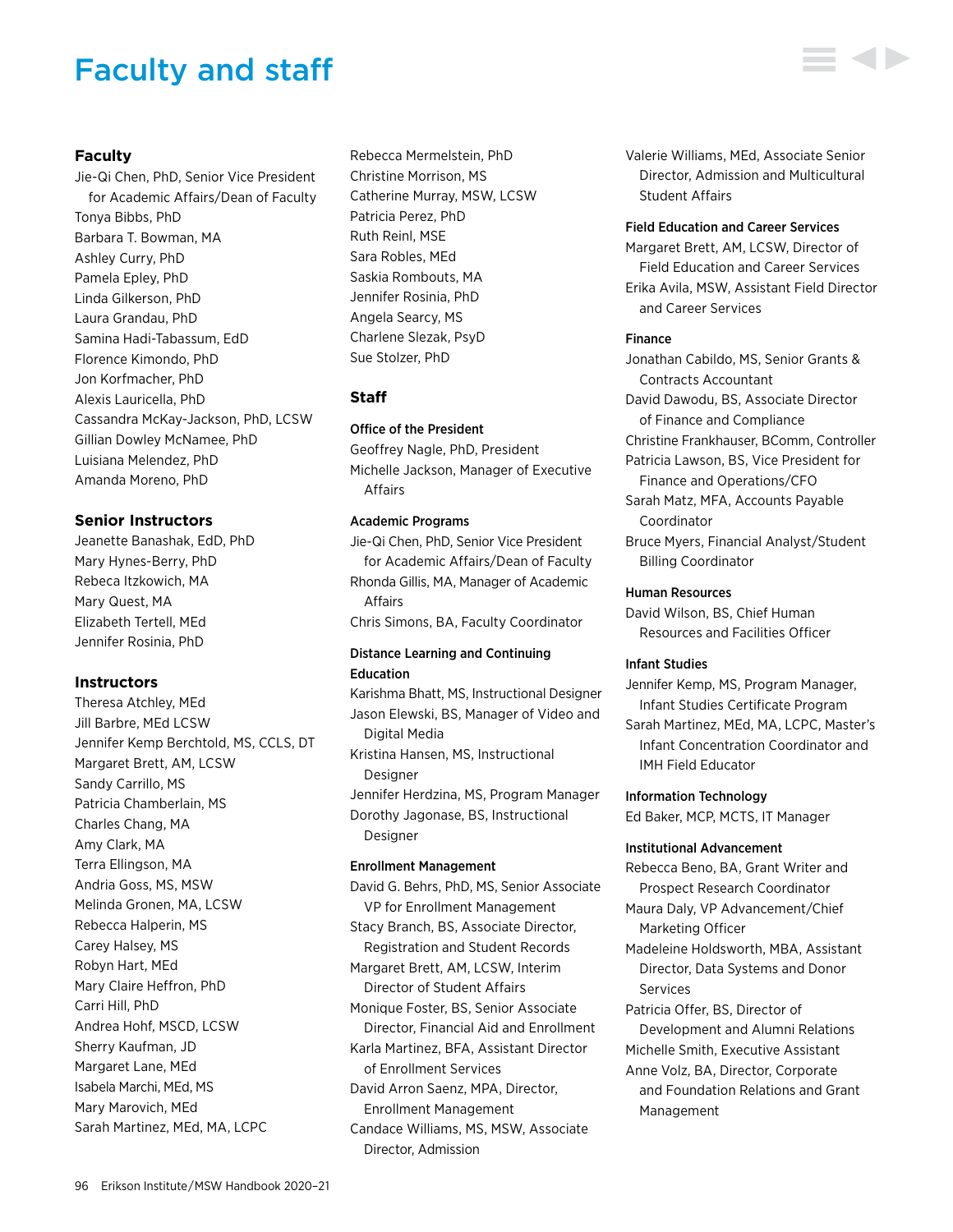#### Institutional Research

Leanne Beaudoin-Ryan, PhD, Associate Director of Research Charles Chang, MA, Chief Research and Strategy Officer Margaret Reardon, BS, ISBE Administrative Coordinator

### Library

Karen Janke, MSLIS, Director, Edward Neisser Library Brittany Poku, MS, Circulation Desk Coordinator Lindsey Sturch, MLIS, Public Services Librarian

#### Marketing and Communications

Maura Daly, BA, Vice President of Institutional Advancement & Chief Marketing Officer Sheila Haennicke, MA, LSW, Director of Marketing and Communications Amy E. Mikel, MBA, Associate Director, Digital Marketing Kamaria Morris, MA, Assistant Director, Communications & PR Michelle Ptack, BA, Marketing & Communications Project Manager

#### **Writing tutors**

Stripe Gandara, PhD, Director of Academic Support and Disability Services Cristina Barkowski, MSW Sarah Berlin, Certificate IMH Diane Carasig, MS Christy Clarke, MSW Amberle Dekker, MS Natalie Dowdell, MS Diandra Entler, MSW Fernando Gonzalez, MSW Cristina Gonzalez del Riego, MS Meghan Harkins, MSW Missi Jacobson, MSW Grazyna Jakubowska, MS Rachel Johnson, MS Vanessa Lee, MS Jess Levine, MSW Shira Miller, MS Nicole Neishapouri, MS Christen Park, MS Nani Swaminathan, MSW Margarita Valbuena, MS